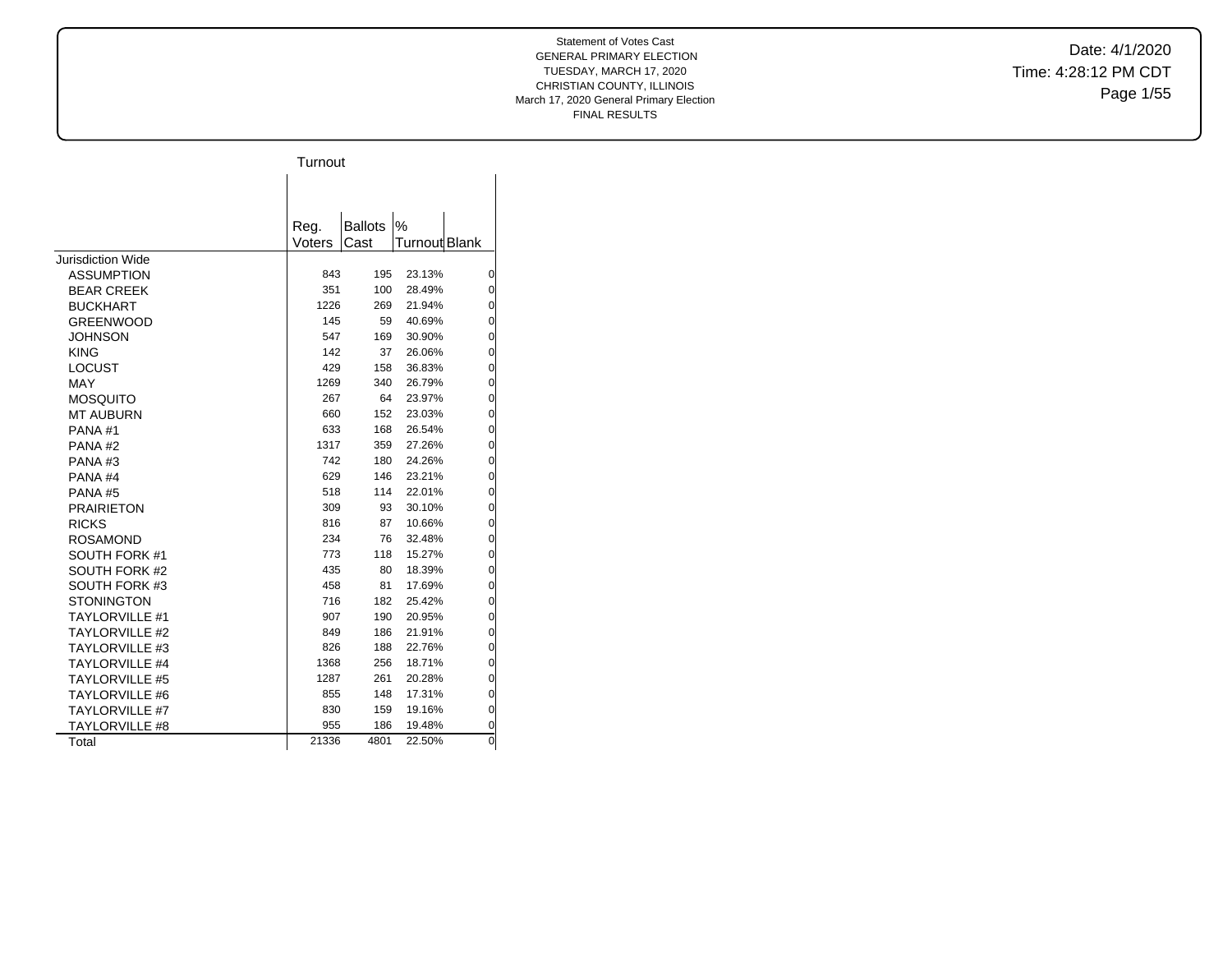|                       |                | (DEMOCRATIC)          | D PRESIDENT OF THE UNITED STATES |                          |                                 |                |                                  |         |                                        |       |                            |                          |                          |                          |                   |                          |                       |       |
|-----------------------|----------------|-----------------------|----------------------------------|--------------------------|---------------------------------|----------------|----------------------------------|---------|----------------------------------------|-------|----------------------------|--------------------------|--------------------------|--------------------------|-------------------|--------------------------|-----------------------|-------|
|                       | Reg.<br>Voters | Total<br><b>Votes</b> | DEVAL<br><b>PATRICK</b>          |                          | <b>BERNIE</b><br><b>SANDERS</b> |                | <b>JOSEPH R.</b><br><b>BIDEN</b> |         | <b>IMICHAEL R.</b><br><b>BLOOMBERG</b> |       | ELIZABETH<br><b>WARREN</b> |                          | PETE<br><b>BUTTIGIEG</b> |                          | <b>TOM STEYER</b> |                          | ANDREW<br><b>YANG</b> |       |
| Jurisdiction Wide     |                |                       |                                  |                          |                                 |                |                                  |         |                                        |       |                            |                          |                          |                          |                   |                          |                       |       |
| <b>ASSUMPTION</b>     | 843            | 59                    | 0                                | $\sim$                   | 14                              | 23.73%         | 41                               | 69.49%  | $\mathbf 1$                            | 1.69% | 2                          | 3.39%                    | $\mathbf{1}$             | 1.69%                    | $\mathbf 0$       |                          | $\mathbf 0$           |       |
| <b>BEAR CREEK</b>     | 351            | 41                    | 0                                | $\overline{\phantom{a}}$ | 6                               | 14.63%         | 30                               | 73.17%  | $\overline{2}$                         | 4.88% | 1                          | 2.44%                    | $\mathbf 1$              | 2.44%                    | $\mathbf 0$       |                          | -1                    | 2.44% |
| <b>BUCKHART</b>       | 1226           | 127                   | 0                                | $\sim$                   | 29                              | 22.83%         | 93                               | 73.23%  | $\mathbf 0$                            |       | $\mathbf 0$                |                          | $\mathbf 0$              | $\overline{\phantom{a}}$ | $\overline{1}$    | 0.79%                    | $\overline{2}$        | 1.57% |
| <b>GREENWOOD</b>      | 145            | 5                     | 0                                | $\sim$                   | -1                              | 20.00%         | $\overline{4}$                   | 80.00%  | $\mathbf 0$                            |       | 0                          |                          | $\Omega$                 | $\sim$                   | $\mathbf 0$       |                          | $\Omega$              |       |
| <b>JOHNSON</b>        | 547            | 43                    | $\Omega$                         | $\sim$                   | $\overline{7}$                  | 16.28%         | 29                               | 67.44%  | 3                                      | 6.98% | $\Omega$                   | $\overline{\phantom{a}}$ | $\mathbf 1$              | 2.33%                    | $\overline{1}$    | 2.33%                    | $\Omega$              |       |
| <b>KING</b>           | 142            | 12                    | 0                                | $\overline{a}$           | 5                               | 41.67%         | 7                                | 58.33%  | $\mathbf 0$                            |       | 0                          |                          | $\Omega$                 | $\overline{\phantom{a}}$ | $\mathbf 0$       |                          | $\Omega$              |       |
| <b>LOCUST</b>         | 429            | 54                    | $\overline{1}$                   | 1.85%                    | 19                              | 35.19%         | 32                               | 59.26%  | $\mathbf 0$                            |       | -1                         | 1.85%                    | $\Omega$                 |                          | $\mathbf 0$       |                          | $\Omega$              |       |
| <b>MAY</b>            | 1269           | 155                   | 0                                | $\overline{\phantom{a}}$ | 35                              | 22.58%         | 99                               | 63.87%  | 10                                     | 6.45% | 2                          | 1.29%                    | 5                        | 3.23%                    | $\overline{1}$    | 0.65%                    | $\Omega$              |       |
| <b>MOSQUITO</b>       | 267            | 19                    | 0                                | $\overline{\phantom{a}}$ | 4                               | 21.05%         | 12                               | 63.16%  | $\mathbf 0$                            |       | 0                          |                          | $\mathbf 1$              | 5.26%                    | $\mathbf 0$       |                          | $\Omega$              |       |
| <b>MT AUBURN</b>      | 660            | 53                    | 0                                | $\sim$                   | $\overline{7}$                  | 13.21%         | 39                               | 73.58%  | 3                                      | 5.66% | $\overline{2}$             | 3.77%                    | -1                       | 1.89%                    | $\mathbf 0$       |                          | $\mathbf 0$           |       |
| PANA#1                | 633            | 73                    | 0                                | $\sim$                   | 23                              | 31.51%         | 43                               | 58.90%  | 3                                      | 4.11% | -1                         | 1.37%                    | $\Omega$                 | $\sim$                   | $\mathbf 0$       |                          | -1                    | 1.37% |
| PANA#2                | 1317           | 136                   | -1                               | 0.74%                    | 44                              | 32.35%         | 81                               | 59.56%  | 6                                      | 4.41% |                            | 0.74%                    | $\mathbf 1$              | 0.74%                    | $\mathbf 0$       | $\overline{\phantom{a}}$ | $\Omega$              |       |
| PANA#3                | 742            | 71                    | $\mathbf 0$                      | $\sim$                   | 15                              | 21.13%         | 49                               | 69.01%  | $\overline{2}$                         | 2.82% | $\Omega$                   |                          | $\Omega$                 | $\sim$                   | $\overline{1}$    | 1.41%                    | $\Omega$              |       |
| PANA#4                | 629            | 53                    | 0                                | $\overline{\phantom{a}}$ | 19                              | 35.85%         | 29                               | 54.72%  | $\overline{2}$                         | 3.77% | -1                         | 1.89%                    | $\mathbf 1$              | 1.89%                    | $\mathbf 0$       |                          | $\Omega$              |       |
| PANA#5                | 518            | 43                    | -1                               | 2.33%                    | 14                              | 32.56%         | 25                               | 58.14%  | $\overline{2}$                         | 4.65% | 0                          |                          | -1                       | 2.33%                    | 0                 |                          | 0                     |       |
| <b>PRAIRIETON</b>     | 309            | 22                    | 0                                |                          | 5                               | 22.73%         | 14                               | 63.64%  | $\Omega$                               |       | $\Omega$                   |                          | $\Omega$                 |                          | $\Omega$          |                          | $\Omega$              |       |
| <b>RICKS</b>          | 816            | 26                    | 0                                | $\overline{\phantom{a}}$ | 8                               | 30.77%         | 17                               | 65.38%  | $\Omega$                               |       | $\Omega$                   |                          | $\Omega$                 |                          | $\mathbf 0$       |                          | $\overline{1}$        | 3.85% |
| <b>ROSAMOND</b>       | 234            | $\overline{7}$        | 0                                | $\blacksquare$           | $\Omega$                        | $\blacksquare$ | $\overline{7}$                   | 100.00% | $\Omega$                               |       | 0<br>$\blacksquare$        |                          | $\Omega$                 |                          | $\mathbf 0$       |                          | $\Omega$              |       |
| SOUTH FORK #1         | 773            | 68                    | 0                                | $\sim$                   | 22                              | 32.35%         | 44                               | 64.71%  | $\Omega$                               |       | $\overline{\phantom{a}}$   | 1.47%                    |                          | 1.47%                    | $\mathbf 0$       |                          | $\Omega$              |       |
| SOUTH FORK #2         | 435            | 36                    | 0                                | $\sim$                   | 9                               | 25.00%         | 25                               | 69.44%  |                                        | 2.78% | 0                          |                          | -1                       | 2.78%                    | $\mathbf 0$       |                          | $\Omega$              |       |
| SOUTH FORK #3         | 458            | 39                    | $\Omega$                         | $\overline{\phantom{a}}$ | 13                              | 33.33%         | 25                               | 64.10%  | $\Omega$                               |       | $\Omega$                   |                          | $\Omega$                 | ۰.                       | $\overline{1}$    | 2.56%                    | $\Omega$              |       |
| <b>STONINGTON</b>     | 716            | 69                    | $\mathbf 0$                      | $\blacksquare$           | 25                              | 36.23%         | 38                               | 55.07%  | $\overline{2}$                         | 2.90% | $\Omega$                   |                          | $\overline{2}$           | 2.90%                    | $\mathbf 0$       |                          | $\Omega$              |       |
| <b>TAYLORVILLE #1</b> | 907            | 93                    | -1                               | 1.08%                    | 31                              | 33.33%         | 53                               | 56.99%  | 2                                      | 2.15% | 2                          | 2.15%                    | $\mathbf 1$              | 1.08%                    | $\Omega$          |                          | $\Omega$              |       |
| <b>TAYLORVILLE #2</b> | 849            | 77                    | 0                                | $\blacksquare$           | 21                              | 27.27%         | 50                               | 64.94%  |                                        | 1.30% | $\overline{2}$             | 2.60%                    | 1                        | 1.30%                    | $\overline{1}$    | 1.30%                    | 0                     |       |
| <b>TAYLORVILLE #3</b> | 826            | 86                    | 0                                | $\overline{\phantom{a}}$ | 27                              | 31.40%         | 47                               | 54.65%  | 5                                      | 5.81% | -1                         | 1.16%                    | -1                       | 1.16%                    | -1                | 1.16%                    | 0                     |       |
| <b>TAYLORVILLE #4</b> | 1368           | 114                   | 0                                | $\sim$                   | 21                              | 18.42%         | 83                               | 72.81%  | 3                                      | 2.63% | 2                          | 1.75%                    | 3                        | 2.63%                    | $\overline{1}$    | 0.88%                    | -1                    | 0.88% |
| <b>TAYLORVILLE #5</b> | 1287           | 120                   | 0                                | $\blacksquare$           | 45                              | 37.50%         | 70                               | 58.33%  | 2                                      | 1.67% | 2                          | 1.67%                    | 0                        |                          | $\mathbf 0$       |                          | $\mathbf 1$           | 0.83% |
| <b>TAYLORVILLE #6</b> | 855            | 77                    | 0                                | $\sim$                   | 23                              | 29.87%         | 50                               | 64.94%  |                                        | 1.30% | $\Omega$                   | $\overline{\phantom{a}}$ | 3                        | 3.90%                    | $\mathbf 0$       | $\overline{\phantom{a}}$ | 0                     |       |
| <b>TAYLORVILLE #7</b> | 830            | 89                    | 0                                | $\sim$                   | 26                              | 29.21%         | 58                               | 65.17%  | $\overline{2}$                         | 2.25% | $\mathbf 0$                | $\sim$                   | $\Omega$                 | $\sim$                   | $\mathbf 0$       | $\overline{\phantom{a}}$ | 0                     |       |
| <b>TAYLORVILLE #8</b> | 955            | 89                    | $\Omega$                         | $\overline{\phantom{a}}$ | 26                              | 29.21%         | 56                               | 62.92%  |                                        | 1.12% | -1                         | 1.12%                    | 3                        | 3.37%                    | $\overline{1}$    | 1.12%                    | $\mathbf 0$           |       |
| Total                 | 21336          | 1956                  | 4                                | 0.20%                    | 544                             | 27.81%         | 1250                             | 63.91%  | 54                                     | 2.76% | 22                         | 1.12%                    | 29                       | 1.48%                    | 9                 | 0.46%                    | $\overline{7}$        | 0.36% |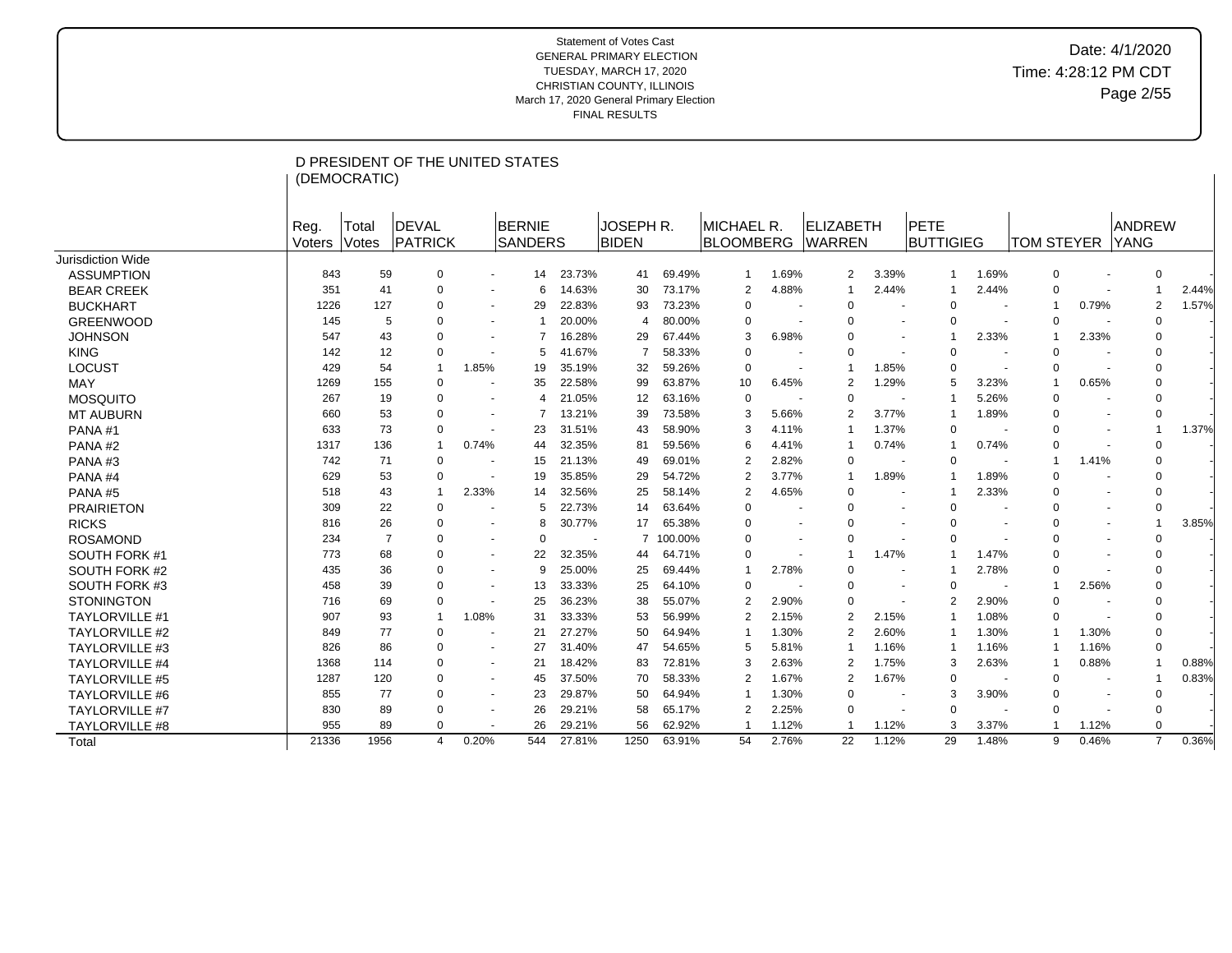Date: 4/1/2020 Time: 4:28:12 PM CDT Page 3/55

|                       | (DEMOCRATIC)          |                | D PRESIDENT OF THE UNITED STATES |                      |                           |                |                                |                      |                              |                      |               |                |          |
|-----------------------|-----------------------|----------------|----------------------------------|----------------------|---------------------------|----------------|--------------------------------|----------------------|------------------------------|----------------------|---------------|----------------|----------|
|                       |                       |                |                                  |                      |                           |                |                                |                      |                              |                      |               |                |          |
|                       | Reg.<br><b>Voters</b> | Total<br>Votes | <b>MICHAEL</b><br><b>BENNET</b>  |                      | JOHN K.<br><b>DELANEY</b> |                | <b>TULSI</b><br><b>GABBARD</b> |                      | <b>CORY</b><br><b>BOOKER</b> |                      | Over<br>votes | Under<br>votes |          |
| Jurisdiction Wide     |                       |                |                                  |                      |                           |                |                                |                      |                              |                      |               |                |          |
| <b>ASSUMPTION</b>     | 843                   | 59             | 0                                |                      | 0                         |                | 0                              |                      | 0                            | $\ddot{\phantom{1}}$ |               | 0              |          |
| <b>BEAR CREEK</b>     | 351                   | 41             | $\mathbf 0$                      |                      | $\mathbf 0$               |                | $\mathbf 0$                    |                      | $\pmb{0}$                    |                      |               | $\mathbf 0$    |          |
| <b>BUCKHART</b>       | 1226                  | 127            | 0                                |                      | 0                         |                | 2                              | 1.57%                | $\pmb{0}$                    |                      |               | 0              |          |
| <b>GREENWOOD</b>      | 145                   | 5              | 0                                |                      | 0                         |                | $\mathbf 0$                    |                      | 0                            |                      |               | 0              |          |
| <b>JOHNSON</b>        | 547                   | 43             | 0                                |                      | 0                         |                | $\overline{2}$                 | 4.65%                | 0                            | ÷.                   |               | 0              |          |
| <b>KING</b>           | 142                   | 12             | $\mathbf 0$                      |                      | 0                         |                | $\mathbf 0$                    | $\sim$               | $\mathbf 0$                  |                      |               | 0              | $\Omega$ |
| <b>LOCUST</b>         | 429                   | 54             | $\mathbf{1}$                     | 1.85%                | 0                         |                | $\Omega$                       | ÷,                   | 0                            |                      |               | 0              |          |
| <b>MAY</b>            | 1269                  | 155            | 0                                | ٠                    | $\mathbf{1}$              | 0.65%          | $\mathbf{1}$                   | 0.65%                | $\mathbf{1}$                 | 0.65%                |               | $\Omega$       |          |
| <b>MOSQUITO</b>       | 267                   | 19             | $\mathbf 0$                      | $\blacksquare$       | $\mathbf 0$               |                | 2                              | 10.53%               | $\mathbf 0$                  | $\blacksquare$       |               | 0              |          |
| <b>MT AUBURN</b>      | 660                   | 53             | 0                                | ä,                   | 0                         |                | 1                              | 1.89%                | 0                            | $\sim$               |               | 0              |          |
| PANA#1                | 633                   | 73             | 0                                | ٠                    | $\mathbf{1}$              | 1.37%          | 1                              | 1.37%                | 0                            | ÷,                   |               | $\Omega$       |          |
| PANA#2                | 1317                  | 136            | $\mathbf 0$                      | ä,                   | $\mathbf{1}$              | 0.74%          | $\mathbf 0$                    |                      | $\mathbf{1}$                 | 0.74%                |               | 0              |          |
| PANA#3                | 742                   | 71             | 0                                | ٠                    | $\mathbf{1}$              | 1.41%          | $\mathbf{1}$                   | 1.41%                | 2                            | 2.82%                |               | 0              |          |
| PANA#4                | 629                   | 53             | $\Omega$                         | $\blacksquare$       | 0                         |                | $\Omega$                       | $\blacksquare$       | $\mathbf{1}$                 | 1.89%                |               | $\Omega$       |          |
| PANA#5                | 518                   | 43             | 0                                | ٠                    | 0                         |                | 0                              | $\blacksquare$       | $\mathbf 0$                  |                      |               | 0              |          |
| <b>PRAIRIETON</b>     | 309                   | 22             | 0                                | ٠                    | $\mathbf{1}$              | 4.55%          | $\mathbf{1}$                   | 4.55%                | $\mathbf{1}$                 | 4.55%                |               | $\Omega$       |          |
| <b>RICKS</b>          | 816                   | 26             | $\Omega$                         | ٠                    | $\pmb{0}$                 |                | 0                              | ÷,                   | $\mathbf 0$                  | ÷,                   |               | $\Omega$       |          |
| <b>ROSAMOND</b>       | 234                   | $\overline{7}$ | 0                                | $\blacksquare$       | $\mathbf 0$               |                | $\Omega$                       | ä,                   | $\mathbf 0$                  | ä,                   |               | 0              |          |
| SOUTH FORK #1         | 773                   | 68             | 0                                | ٠                    | 0                         |                | $\Omega$                       | $\sim$               | $\mathbf 0$                  | $\blacksquare$       |               | $\Omega$       |          |
| SOUTH FORK #2         | 435                   | 36             | $\Omega$                         |                      | 0                         |                | $\Omega$                       | $\blacksquare$       | 0                            | $\blacksquare$       |               | $\Omega$       |          |
| SOUTH FORK #3         | 458                   | 39             | 0                                |                      | 0                         |                | 0                              |                      | 0                            |                      |               | 0              |          |
| <b>STONINGTON</b>     | 716                   | 69             | $\mathbf{1}$                     | 1.45%                | 0                         |                | $\mathbf{1}$                   | 1.45%                | $\pmb{0}$                    |                      |               | 0              |          |
| <b>TAYLORVILLE #1</b> | 907                   | 93             | $\mathbf 0$                      |                      | 0                         |                | $\overline{2}$                 | 2.15%                | $\mathbf{1}$                 | 1.08%                |               | $\Omega$       |          |
| <b>TAYLORVILLE #2</b> | 849                   | 77             | $\mathbf 0$                      |                      | 0                         |                | $\mathbf{1}$                   | 1.30%                | $\mathbf 0$                  | ÷,                   |               | 0              |          |
| <b>TAYLORVILLE #3</b> | 826                   | 86             | 0                                | $\ddot{\phantom{1}}$ | $\overline{2}$            | 2.33%          | $\overline{2}$                 | 2.33%                | $\pmb{0}$                    | $\blacksquare$       |               | 0              |          |
| TAYLORVILLE #4        | 1368                  | 114            | 0                                | ٠                    | $\pmb{0}$                 |                | 0                              | $\ddot{\phantom{1}}$ | 0                            | $\blacksquare$       |               | 0              |          |
| <b>TAYLORVILLE #5</b> | 1287                  | 120            | 0                                | $\blacksquare$       | $\pmb{0}$                 |                | 0                              | $\ddot{\phantom{1}}$ | 0                            | ÷.                   |               | 0              |          |
| TAYLORVILLE #6        | 855                   | 77             | 0                                | $\ddot{\phantom{1}}$ | 0                         | ÷.             | 0                              | ÷.                   | 0                            | ÷.                   |               | 0              | 3        |
| <b>TAYLORVILLE #7</b> | 830                   | 89             | 0                                |                      | 0                         | $\blacksquare$ | 3                              | 3.37%                | 0                            | $\blacksquare$       |               | 0              |          |
| TAYLORVILLE #8        | 955                   | 89             | $\mathbf 0$                      |                      | $\mathbf 0$               |                | 1                              | 1.12%                | $\mathbf 0$                  |                      |               | $\Omega$       |          |
| Total                 | 21336                 | 1956           | 2                                | 0.10%                | $\overline{7}$            | 0.36%          | 21                             | 1.07%                | $\overline{7}$               | 0.36%                |               | $\Omega$       | 76       |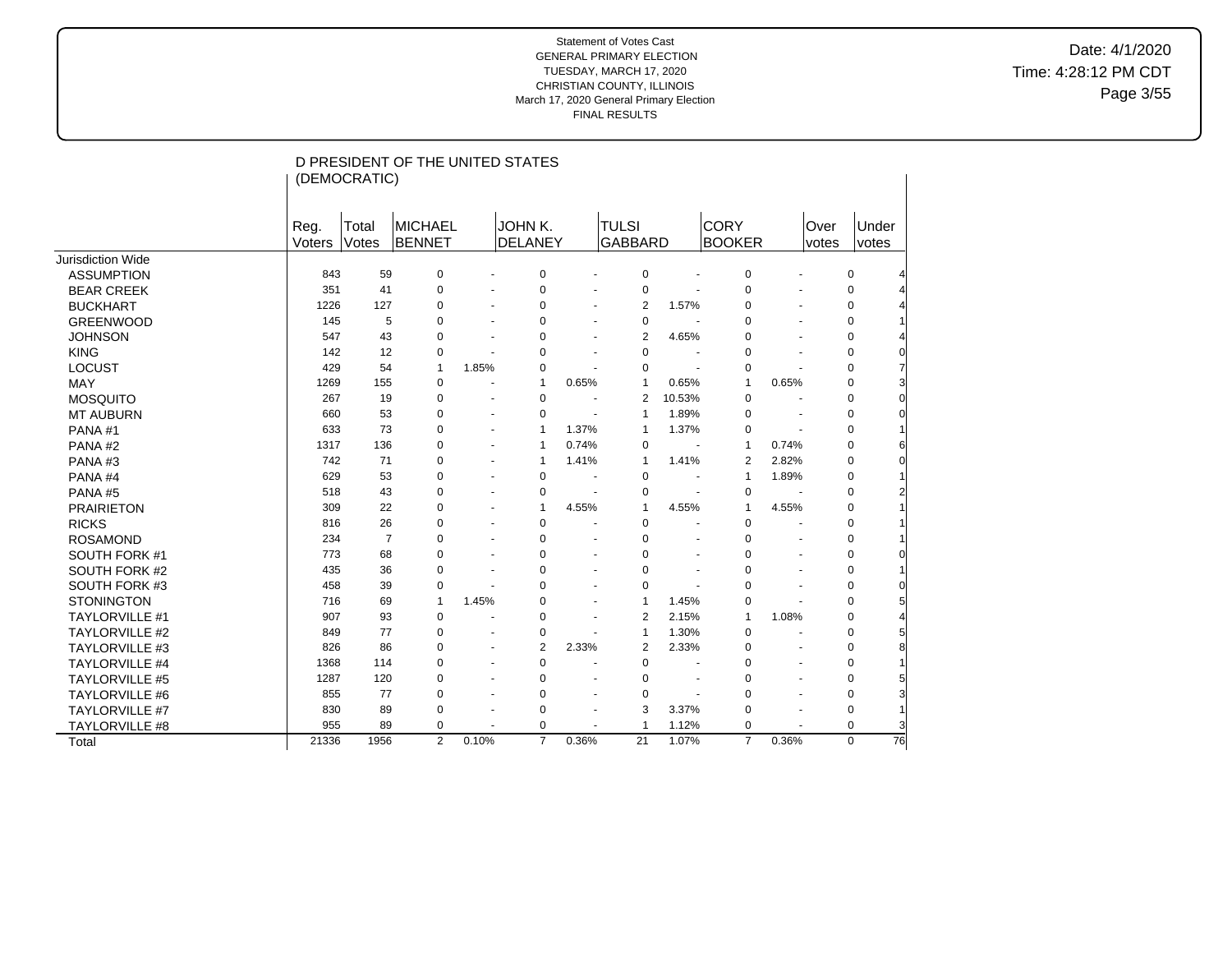# Date: 4/1/2020 Time: 4:28:12 PM CDT Page 4/55

|                       |                | (DEMOCRATIC)   | D UNITED STATES SENATOR     |              |               |                       |                 |                | (DEMOCRATIC)   | D CONGRESSIONAL 13TH DISTRICT REPRESENTATIVE       |        |                                 |        |                      |                       |                |
|-----------------------|----------------|----------------|-----------------------------|--------------|---------------|-----------------------|-----------------|----------------|----------------|----------------------------------------------------|--------|---------------------------------|--------|----------------------|-----------------------|----------------|
|                       | Reg.<br>Voters | Total<br>Votes | RICHARD J.<br><b>DURBIN</b> |              | Over<br>votes | Under<br><i>votes</i> |                 | Reg.<br>Voters | Total<br>Votes | <b>BETSY</b><br><b>DIRKSEN</b><br><b>LONDRIGAN</b> |        | <b>STEFANIE</b><br><b>SMITH</b> |        | Over<br><i>votes</i> | Under<br><i>votes</i> |                |
| Jurisdiction Wide     |                |                |                             |              |               |                       |                 |                |                |                                                    |        |                                 |        |                      |                       |                |
| <b>ASSUMPTION</b>     | 843            | 54             |                             | 54 100.00%   |               | 0                     | 9               | 843            | 57             | 45                                                 | 78.95% | 12                              | 21.05% |                      | $\mathbf 0$           |                |
| <b>BEAR CREEK</b>     | 351            | 40             |                             | 40 100.00%   |               | $\mathbf 0$           | 5               | 351            | 42             | 36                                                 | 85.71% | 6                               | 14.29% |                      | $\mathbf 0$           |                |
| <b>BUCKHART</b>       | 1226           | 115            |                             | 115 100.00%  |               | 0                     | 16              | 1226           | 122            | 98                                                 | 80.33% | 24                              | 19.67% |                      | $\mathbf 0$           |                |
| <b>GREENWOOD</b>      | 145            | 5              |                             | 5 100.00%    |               | $\mathbf 0$           |                 | 145            | 6              | 5                                                  | 83.33% | $\overline{1}$                  | 16.67% |                      | $\mathbf 0$           |                |
| <b>JOHNSON</b>        | 547            | 33             |                             | 33 100.00%   |               | 0                     | 14              | 547            | 41             | 26                                                 | 63.41% | 15                              | 36.59% |                      | $\mathbf 0$           |                |
| <b>KING</b>           | 142            | 11             |                             | 11 100.00%   |               | $\mathbf 0$           |                 | 142            | 12             | 9                                                  | 75.00% | 3                               | 25.00% |                      | $\mathbf 0$           |                |
| <b>LOCUST</b>         | 429            | 49             |                             | 49 100.00%   |               | 0                     | 12              | 429            | 58             | 49                                                 | 84.48% | 9                               | 15.52% |                      | $\mathbf 0$           |                |
| MAY                   | 1269           | 129            |                             | 129 100.00%  |               | 0                     | 29              | 1269           | 143            | 120                                                | 83.92% | 23                              | 16.08% |                      | $\mathbf 0$           | 15             |
| <b>MOSQUITO</b>       | 267            | 17             |                             | 17 100.00%   |               | 0                     | $\overline{2}$  | 267            | 19             | 15                                                 | 78.95% | 4                               | 21.05% |                      | $\mathbf 0$           | $\Omega$       |
| <b>MT AUBURN</b>      | 660            | 42             |                             | 42 100.00%   |               | $\Omega$              | 11              | 660            | 48             | 40                                                 | 83.33% | 8                               | 16.67% |                      | $\mathbf 0$           |                |
| PANA#1                | 633            | 64             |                             | 64 100.00%   |               | $\mathbf 0$           | 10              | 633            | 69             | 52                                                 | 75.36% | 17                              | 24.64% |                      | $\mathbf 0$           | 5              |
| PANA#2                | 1317           | 125            | 125                         | 100.00%      |               | $\Omega$              | 17              | 1317           | 124            | 86                                                 | 69.35% | 38                              | 30.65% |                      | $\mathbf 0$           | 18             |
| PANA#3                | 742            | 63             |                             | 63 100.00%   |               | $\mathbf 0$           | 8               | 742            | 62             | 45                                                 | 72.58% | 17                              | 27.42% |                      | $\mathbf{1}$          | 8              |
| PANA#4                | 629            | 48             |                             | 48 100.00%   |               | 0                     | 6               | 629            | 53             | 39                                                 | 73.58% | 14                              | 26.42% |                      | 0                     |                |
| PANA#5                | 518            | 43             |                             | 43 100.00%   |               | 0                     | 2               | 518            | 42             | 28                                                 | 66.67% | 14                              | 33.33% |                      | $\mathbf 0$           | 3              |
| <b>PRAIRIETON</b>     | 309            | 19             |                             | 19 100.00%   |               | 0                     |                 | 309            | 22             | 15                                                 | 68.18% | $\overline{7}$                  | 31.82% |                      | 0                     |                |
| <b>RICKS</b>          | 816            | 25             |                             | 25 100.00%   |               | 0                     |                 | 816            | 25             | 21                                                 | 84.00% | 4                               | 16.00% |                      | 0                     | $\overline{2}$ |
| <b>ROSAMOND</b>       | 234            | $\overline{7}$ |                             | 7 100.00%    |               | $\mathbf 0$           |                 | 234            | $\overline{7}$ | 5                                                  | 71.43% | 2                               | 28.57% |                      | $\mathbf 0$           |                |
| SOUTH FORK #1         | 773            | 55             |                             | 55 100.00%   |               | $\mathbf 0$           | 13              | 773            | 62             | 51                                                 | 82.26% | 11                              | 17.74% |                      | $\mathbf 0$           | 6              |
| SOUTH FORK #2         | 435            | 33             |                             | 33 100.00%   |               | $\mathbf 0$           | $\Delta$        | 435            | 35             | 31                                                 | 88.57% | 4                               | 11.43% |                      | $\mathbf 0$           | $\overline{c}$ |
| SOUTH FORK #3         | 458            | 35             |                             | 35 100.00%   |               | 0                     | Δ               | 458            | 32             | 29                                                 | 90.62% | 3                               | 9.38%  |                      | $\Omega$              |                |
| <b>STONINGTON</b>     | 716            | 62             |                             | 62 100.00%   |               | $\mathbf 0$           | 12              | 716            | 71             | 56                                                 | 78.87% | 15                              | 21.13% |                      | $\mathbf 0$           |                |
| <b>TAYLORVILLE #1</b> | 907            | 78             |                             | 78 100.00%   |               | 0                     | 19              | 907            | 85             | 69                                                 | 81.18% | 16                              | 18.82% |                      | $\mathbf 0$           | 12             |
| <b>TAYLORVILLE #2</b> | 849            | 68             |                             | 68 100.00%   |               | 0                     | 14              | 849            | 77             | 58                                                 | 75.32% | 19                              | 24.68% |                      | $\mathbf 0$           | 5              |
| <b>TAYLORVILLE #3</b> | 826            | 74             |                             | 74 100.00%   |               | 0                     | 20              | 826            | 84             | 62                                                 | 73.81% | 22                              | 26.19% |                      | $\mathbf 0$           | 10             |
| <b>TAYLORVILLE #4</b> | 1368           | 105            |                             | 105 100.00%  |               | 0                     | 10 <sup>1</sup> | 1368           | 109            | 92                                                 | 84.40% | 17                              | 15.60% |                      | $\mathbf 0$           | 6              |
| <b>TAYLORVILLE #5</b> | 1287           | 106            |                             | 106 100.00%  |               | $\mathbf 0$           | 19              | 1287           | 112            | 90                                                 | 80.36% | 22                              | 19.64% |                      | $\mathbf 0$           | 13             |
| <b>TAYLORVILLE #6</b> | 855            | 68             |                             | 68 100.00%   |               | 0                     | 12              | 855            | 69             | 59                                                 | 85.51% | 10                              | 14.49% |                      | $\mathbf 0$           | 11             |
| <b>TAYLORVILLE #7</b> | 830            | 80             |                             | 80 100.00%   |               | 0                     | 10              | 830            | 82             | 55                                                 | 67.07% | 27                              | 32.93% |                      | 0                     | 8              |
| <b>TAYLORVILLE #8</b> | 955            | 82             |                             | 82 100.00%   |               | 0                     | 10 <sup>1</sup> | 955            | 89             | 75                                                 | 84.27% | 14                              | 15.73% |                      | 0                     |                |
| Total                 | 21336          | 1735           |                             | 1735 100.00% |               | $\Omega$              | 297             | 21336          | 1859           | 1461                                               | 78.59% | 398                             | 21.41% |                      | $\mathbf{1}$          | 172            |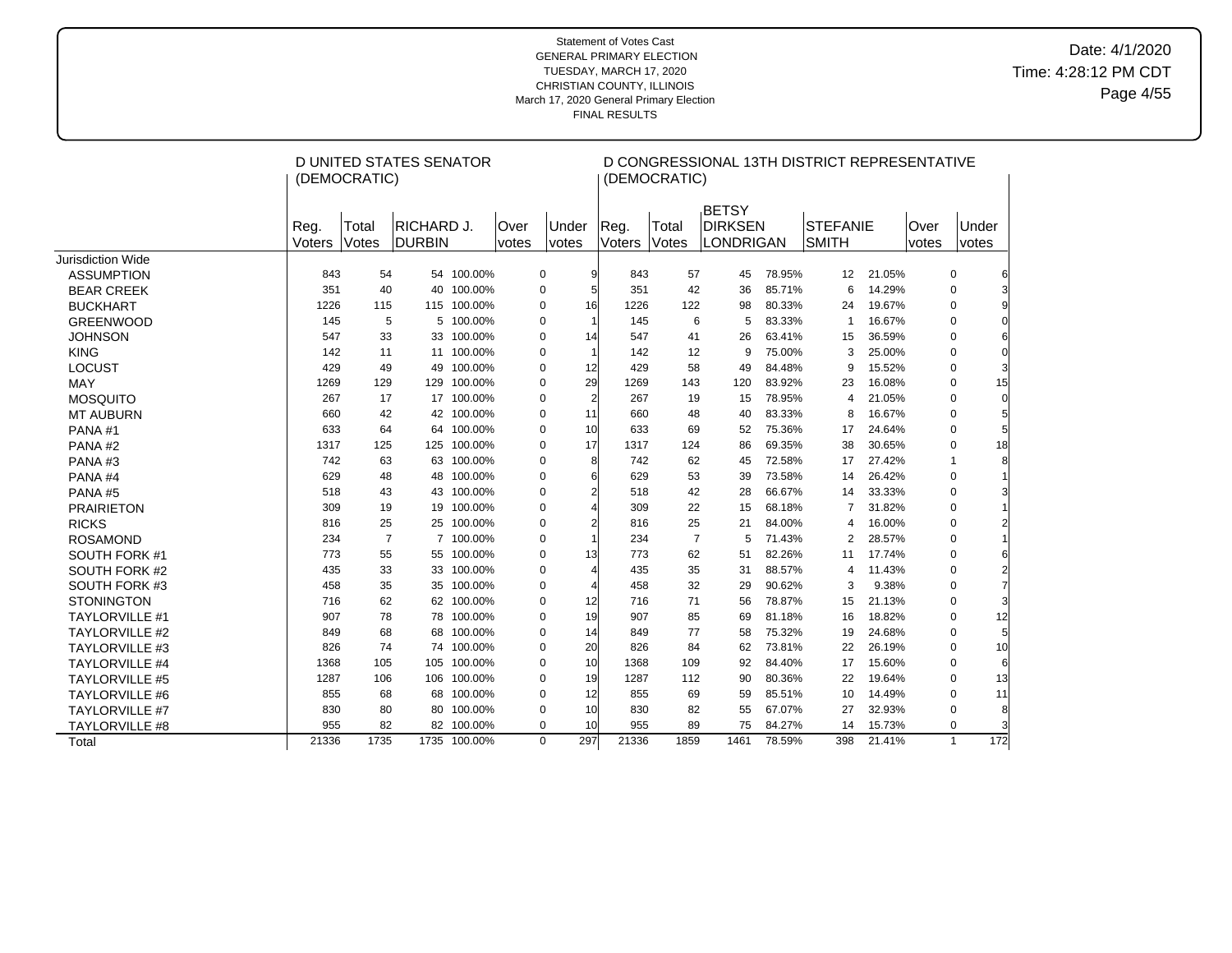|                       |                | (DEMOCRATIC)   |                           |                |                                  |                | D CONGRESSIONAL 13TH DISTRICT DELEGATE DEMOCRAT |       |                  |                          |                                   |       |                   |                          |                          |       |                           |       |
|-----------------------|----------------|----------------|---------------------------|----------------|----------------------------------|----------------|-------------------------------------------------|-------|------------------|--------------------------|-----------------------------------|-------|-------------------|--------------------------|--------------------------|-------|---------------------------|-------|
|                       | Reg.<br>Voters | Total<br>Votes | <b>ITERESA</b><br>BRENNAN |                | <b>GABRIELA</b><br><b>ROMERO</b> |                | KHALED<br>MESSAI                                |       | MICHELLE<br>PAUL |                          | <b>MICHAEL</b><br><b>FRERICHS</b> |       | <b>IEMMA TODD</b> |                          | CRAIG<br><b>COLBROOK</b> |       | LISA M.<br><b>STANLEY</b> |       |
| Jurisdiction Wide     |                |                |                           |                |                                  |                |                                                 |       |                  |                          |                                   |       |                   |                          |                          |       |                           |       |
| <b>ASSUMPTION</b>     | 843            | 226            | $\mathbf{1}$              | 0.44%          | $\overline{1}$                   | 0.44%          | 0                                               |       | 3                | 1.33%                    | 3                                 | 1.33% | 2                 | 0.88%                    | $\mathbf{1}$             | 0.44% |                           | 0.44% |
| <b>BEAR CREEK</b>     | 351            | 169            | 2                         | 1.18%          | $\overline{1}$                   | 0.59%          | $\overline{1}$                                  | 0.59% |                  | 0.59%                    | 3                                 | 1.78% | 3                 | 1.78%                    | $\Omega$                 |       |                           | 0.59% |
| <b>BUCKHART</b>       | 1226           | 543            | $\Delta$                  | 0.74%          | $\overline{2}$                   | 0.37%          | 2                                               | 0.37% | $\overline{2}$   | 0.37%                    | 5                                 | 0.92% | 4                 | 0.74%                    | $\mathbf{1}$             | 0.18% | 3                         | 0.55% |
| <b>GREENWOOD</b>      | 145            | 23             | $\Omega$                  |                | $\Omega$                         |                | $\Omega$                                        |       | $\Omega$         |                          | -1                                | 4.35% | 0                 |                          | $\Omega$                 |       | $\Omega$                  |       |
| <b>JOHNSON</b>        | 547            | 177            | $\Omega$                  | $\blacksquare$ | $\Omega$                         | $\blacksquare$ | 1                                               | 0.56% | $\overline{2}$   | 1.13%                    | $\Omega$                          |       | $\mathbf 0$       |                          | 3                        | 1.69% | $\overline{1}$            | 0.56% |
| <b>KING</b>           | 142            | 52             | 0                         |                | -1                               | 1.92%          | $\Omega$                                        |       | $\overline{2}$   | 3.85%                    | 3                                 | 5.77% | 2                 | 3.85%                    | $\overline{2}$           | 3.85% | $\Omega$                  |       |
| <b>LOCUST</b>         | 429            | 221            | $\overline{2}$            | 0.90%          | $\overline{2}$                   | 0.90%          | 3                                               | 1.36% |                  | 0.45%                    | $\overline{2}$                    | 0.90% | 1                 | 0.45%                    | $\mathbf{1}$             | 0.45% | $\Omega$                  |       |
| <b>MAY</b>            | 1269           | 668            | $\overline{2}$            | 0.30%          | $\overline{2}$                   | 0.30%          | 2                                               | 0.30% | 4                | 0.60%                    | 11                                | 1.65% | 3                 | 0.45%                    | 3                        | 0.45% | 5                         | 0.75% |
| <b>MOSQUITO</b>       | 267            | 84             | 0                         |                | $\Omega$                         |                | $\Omega$                                        |       | $\mathbf 0$      |                          | -1                                | 1.19% | 0                 |                          | $\mathbf{1}$             | 1.19% | $\overline{1}$            | 1.19% |
| <b>MT AUBURN</b>      | 660            | 213            | $\mathbf 0$               |                | $\overline{2}$                   | 0.94%          | $\Omega$                                        |       | $\Omega$         | $\overline{\phantom{a}}$ | 4                                 | 1.88% | 2                 | 0.94%                    | $\mathbf{1}$             | 0.47% | $\Omega$                  |       |
| PANA#1                | 633            | 318            | 6                         | 1.89%          | 5                                | 1.57%          | 2                                               | 0.63% | $\overline{2}$   | 0.63%                    | 5                                 | 1.57% | 4                 | 1.26%                    | 3                        | 0.94% |                           | 0.31% |
| PANA#2                | 1317           | 557            | 5                         | 0.90%          | $\overline{2}$                   | 0.36%          | $\overline{2}$                                  | 0.36% | 5                | 0.90%                    | 5                                 | 0.90% | 7                 | 1.26%                    | $\overline{2}$           | 0.36% | $\overline{2}$            | 0.36% |
| PANA#3                | 742            | 308            | 3                         | 0.97%          | 5                                | 1.62%          | 2                                               | 0.65% |                  | 0.32%                    | 5                                 | 1.62% | 4                 | 1.30%                    | $\overline{4}$           | 1.30% | 8                         | 2.60% |
| PANA#4                | 629            | 218            | 2                         | 0.92%          | $\Omega$                         |                | 1                                               | 0.46% | ÷,               | 0.46%                    | $\overline{2}$                    | 0.92% | 3                 | 1.38%                    | $\Omega$                 |       |                           | 0.46% |
| PANA#5                | 518            | 194            | 3                         | 1.55%          | $\Omega$                         | $\blacksquare$ | $\Omega$                                        |       | 3                | 1.55%                    | 3                                 | 1.55% | 0                 | $\overline{\phantom{a}}$ | $\mathbf{1}$             | 0.52% | 3                         | 1.55% |
| <b>PRAIRIETON</b>     | 309            | 104            | 5                         | 4.81%          | .5                               | 4.81%          | $\overline{2}$                                  | 1.92% | $\overline{2}$   | 1.92%                    | $\Omega$                          |       | 4                 | 3.85%                    | $\Omega$                 |       | 4                         | 3.85% |
| <b>RICKS</b>          | 816            | 112            | 1                         | 0.89%          | $\overline{1}$                   | 0.89%          | 1                                               | 0.89% | -1               | 0.89%                    | $\Omega$                          |       | $\mathbf 0$       | $\sim$                   | $\overline{1}$           | 0.89% | $\Omega$                  |       |
| <b>ROSAMOND</b>       | 234            | 33             | 0                         |                | $\Omega$                         |                | $\mathbf 0$                                     |       | $\mathbf 0$      |                          | $\Omega$                          |       | 0                 |                          | $\Omega$                 |       | $\Omega$                  |       |
| SOUTH FORK #1         | 773            | 293            | 3                         | 1.02%          | $\Omega$                         | $\blacksquare$ | 1                                               | 0.34% | 3                | 1.02%                    | 4                                 | 1.37% | 3                 | 1.02%                    | 3                        | 1.02% | 3                         | 1.02% |
| SOUTH FORK #2         | 435            | 155            | 1                         | 0.65%          | $\overline{2}$                   | 1.29%          | $\mathbf 0$                                     |       | $\overline{2}$   | 1.29%                    | 5                                 | 3.23% | 3                 | 1.94%                    | 3                        | 1.94% |                           | 0.65% |
| SOUTH FORK #3         | 458            | 153            | $\mathbf 0$               |                | $\Omega$                         |                | $\mathbf 0$                                     |       | $\Omega$         |                          | -1                                | 0.65% | $\Omega$          |                          | $\Omega$                 |       | $\mathbf 0$               |       |
| <b>STONINGTON</b>     | 716            | 314            | 5                         | 1.59%          | $\overline{2}$                   | 0.64%          | 1                                               | 0.32% | 3                | 0.96%                    | 6                                 | 1.91% | 6                 | 1.91%                    | $\overline{4}$           | 1.27% | $\overline{2}$            | 0.64% |
| <b>TAYLORVILLE #1</b> | 907            | 398            | $\overline{4}$            | 1.01%          | $\mathcal{P}$                    | 0.50%          | -1                                              | 0.25% | 7                | 1.76%                    | 4                                 | 1.01% | 3                 | 0.75%                    | $\overline{4}$           | 1.01% | 8                         | 2.01% |
| <b>TAYLORVILLE #2</b> | 849            | 339            | 1                         | 0.29%          | -1                               | 0.29%          | 3                                               | 0.88% | 7                | 2.06%                    | 7                                 | 2.06% | 7                 | 2.06%                    | 6                        | 1.77% | 10                        | 2.95% |
| <b>TAYLORVILLE #3</b> | 826            | 353            | 5                         | 1.42%          | $\overline{1}$                   | 0.28%          | -1                                              | 0.28% | $\overline{2}$   | 0.57%                    | 3                                 | 0.85% | 2                 | 0.57%                    | $\overline{4}$           | 1.13% | $\overline{4}$            | 1.13% |
| <b>TAYLORVILLE #4</b> | 1368           | 495            | 4                         | 0.81%          | $\overline{2}$                   | 0.40%          | $\mathbf 0$                                     |       | 5                | 1.01%                    | 9                                 | 1.82% | 4                 | 0.81%                    | 6                        | 1.21% | 4                         | 0.81% |
| <b>TAYLORVILLE #5</b> | 1287           | 462            | 5                         | 1.08%          | 3                                | 0.65%          | 3                                               | 0.65% | 5                | 1.08%                    | 11                                | 2.38% |                   | 0.22%                    | 3                        | 0.65% | 3                         | 0.65% |
| <b>TAYLORVILLE #6</b> | 855            | 296            | 3                         | 1.01%          | $\overline{2}$                   | 0.68%          | $\mathbf 0$                                     |       |                  | 2.36%                    | 3                                 | 1.01% | 5                 | 1.69%                    | $\mathbf{1}$             | 0.34% | 8                         | 2.70% |
| <b>TAYLORVILLE #7</b> | 830            | 367            | 4                         | 1.09%          | $\overline{4}$                   | 1.09%          | 2                                               | 0.54% | 4                | 1.09%                    | 4                                 | 1.09% |                   | 0.27%                    | $\mathbf{1}$             | 0.27% | $\Omega$                  |       |
| <b>TAYLORVILLE #8</b> | 955            | 389            | 5                         | 1.29%          | $\overline{2}$                   | 0.51%          | $\overline{4}$                                  | 1.03% | $\overline{4}$   | 1.03%                    | 4                                 | 1.03% | 6                 | 1.54%                    | $\overline{2}$           | 0.51% | 3                         | 0.77% |
| Total                 | 21336          | 8234           | 76                        | 0.92%          | 50                               | 0.61%          | 35                                              | 0.43% | 79               | 0.96%                    | 114                               | 1.38% | 80                | 0.97%                    | 61                       | 0.74% | 77                        | 0.94% |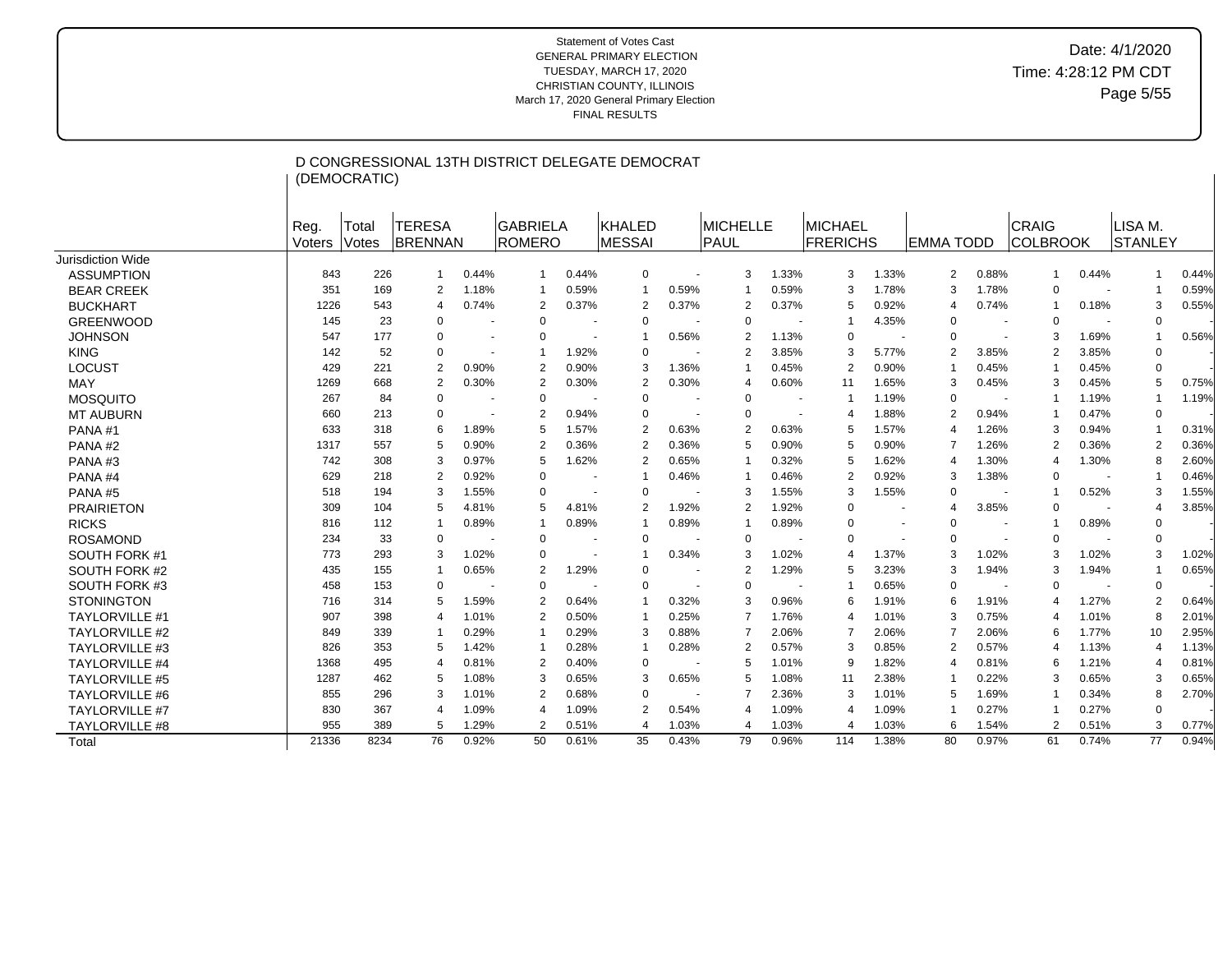|                       |                | (DEMOCRATIC)   | D CONGRESSIONAL 13TH DISTRICT DELEGATE DEMOCRAT |        |                               |        |                                             |        |                                                |        |                  |        |                 |       |                         |       |                                    |       |
|-----------------------|----------------|----------------|-------------------------------------------------|--------|-------------------------------|--------|---------------------------------------------|--------|------------------------------------------------|--------|------------------|--------|-----------------|-------|-------------------------|-------|------------------------------------|-------|
|                       | Reg.<br>Voters | Total<br>Votes | <b>SUE</b><br><b>SCHERER</b>                    |        | <b>CHUCK</b><br><b>NAPIER</b> |        | ELLEN<br><b>SCHANZLE-</b><br><b>HASKINS</b> |        | <b>MARK</b><br><b>ROBERT</b><br><b>MADDOCK</b> |        | <b>ADA OWENS</b> |        | CAROL<br>AMMONS |       | <b>JENN</b><br>CARRILLO |       | PAMELLA<br><b>GRONEMEYE</b><br>IR. |       |
| Jurisdiction Wide     |                |                |                                                 |        |                               |        |                                             |        |                                                |        |                  |        |                 |       |                         |       |                                    |       |
| <b>ASSUMPTION</b>     | 843            | 226            | 33                                              | 14.60% | 33                            | 14.60% | 26                                          | 11.50% | 24                                             | 10.62% | 26               | 11.50% | 15              | 6.64% | 13                      | 5.75% | 13                                 | 5.75% |
| <b>BEAR CREEK</b>     | 351            | 169            | 27                                              | 15.98% | 22                            | 13.02% | 25                                          | 14.79% | 25                                             | 14.79% | 23               | 13.61% | 7               | 4.14% | 5                       | 2.96% | $\overline{7}$                     | 4.14% |
| <b>BUCKHART</b>       | 1226           | 543            | 88                                              | 16.21% | 79                            | 14.55% | 83                                          | 15.29% | 75                                             | 13.81% | 73               | 13.44% | 22              | 4.05% | 24                      | 4.42% | 23                                 | 4.24% |
| <b>GREENWOOD</b>      | 145            | 23             | $\overline{4}$                                  | 17.39% | 2                             | 8.70%  | 4                                           | 17.39% | 3                                              | 13.04% | $\overline{2}$   | 8.70%  |                 | 4.35% | $\mathbf{1}$            | 4.35% | $\overline{1}$                     | 4.35% |
| <b>JOHNSON</b>        | 547            | 177            | 26                                              | 14.69% | 24                            | 13.56% | 28                                          | 15.82% | 27                                             | 15.25% | 26               | 14.69% | 5               | 2.82% | 6                       | 3.39% | 6                                  | 3.39% |
| <b>KING</b>           | 142            | 52             | 5                                               | 9.62%  | 3                             | 5.77%  | 3                                           | 5.77%  | 5                                              | 9.62%  | 4                | 7.69%  | 4               | 7.69% | 5                       | 9.62% | 4                                  | 7.69% |
| LOCUST                | 429            | 221            | 27                                              | 12.22% | 26                            | 11.76% | 28                                          | 12.67% | 29                                             | 13.12% | 26               | 11.76% | 14              | 6.33% | 15                      | 6.79% | 13                                 | 5.88% |
| <b>MAY</b>            | 1269           | 668            | 103                                             | 15.42% | 92                            | 13.77% | 92                                          | 13.77% | 88                                             | 13.17% | 86               | 12.87% | 33              | 4.94% | 35                      | 5.24% | 30                                 | 4.49% |
| <b>MOSQUITO</b>       | 267            | 84             | 9                                               | 10.71% | 10                            | 11.90% | 12                                          | 14.29% | 12                                             | 14.29% | 10               | 11.90% | 4               | 4.76% | $\overline{4}$          | 4.76% | $\overline{4}$                     | 4.76% |
| <b>MT AUBURN</b>      | 660            | 213            | 37                                              | 17.37% | 32                            | 15.02% | 34                                          | 15.96% | 34                                             | 15.96% | 33               | 15.49% | 7               | 3.29% | 6                       | 2.82% | 5                                  | 2.35% |
| PANA#1                | 633            | 318            | 41                                              | 12.89% | 38                            | 11.95% | 34                                          | 10.69% | 34                                             | 10.69% | 33               | 10.38% | 17              | 5.35% | 22                      | 6.92% | 19                                 | 5.97% |
| PANA#2                | 1317           | 557            | 72                                              | 12.93% | 64                            | 11.49% | 67                                          | 12.03% | 65                                             | 11.67% | 63               | 11.31% | 38              | 6.82% | 36                      | 6.46% | 38                                 | 6.82% |
| PANA#3                | 742            | 308            | 42                                              | 13.64% | 40                            | 12.99% | 36                                          | 11.69% | 39                                             | 12.66% | 35               | 11.36% | 13              | 4.22% | 14                      | 4.55% | 14                                 | 4.55% |
| PANA#4                | 629            | 218            | 28                                              | 12.84% | 22                            | 10.09% | 21                                          | 9.63%  | 24                                             | 11.01% | 20               | 9.17%  | 19              | 8.72% | 17                      | 7.80% | 20                                 | 9.17% |
| PANA#5                | 518            | 194            | 25                                              | 12.89% | 23                            | 11.86% | 21                                          | 10.82% | 21                                             | 10.82% | 23               | 11.86% | 12              | 6.19% | 13                      | 6.70% | 13                                 | 6.70% |
| <b>PRAIRIETON</b>     | 309            | 104            | 16                                              | 15.38% | 12                            | 11.54% | 11                                          | 10.58% | 11                                             | 10.58% | 11               | 10.58% |                 | 0.96% | 3                       | 2.88% | 3                                  | 2.88% |
| <b>RICKS</b>          | 816            | 112            | 15                                              | 13.39% | 14                            | 12.50% | 13                                          | 11.61% | 14                                             | 12.50% | 13               | 11.61% | 8               | 7.14% | 8                       | 7.14% | $\overline{7}$                     | 6.25% |
| <b>ROSAMOND</b>       | 234            | 33             | -7                                              | 21.21% | 7                             | 21.21% | 6                                           | 18.18% | 7                                              | 21.21% | 6                | 18.18% | 0               |       | $\Omega$                |       | 0                                  |       |
| SOUTH FORK #1         | 773            | 293            | 40                                              | 13.65% | 34                            | 11.60% | 35                                          | 11.95% | 33                                             | 11.26% | 33               | 11.26% | 20              | 6.83% | 19                      | 6.48% | 18                                 | 6.14% |
| SOUTH FORK #2         | 435            | 155            | 25                                              | 16.13% | 23                            | 14.84% | 24                                          | 15.48% | 22                                             | 14.19% | 22               | 14.19% | 4               | 2.58% | 6                       | 3.87% | 5                                  | 3.23% |
| SOUTH FORK #3         | 458            | 153            | 23                                              | 15.03% | 20                            | 13.07% | 20                                          | 13.07% | 20                                             | 13.07% | 19               | 12.42% | 11              | 7.19% | 9                       | 5.88% | 10                                 | 6.54% |
| <b>STONINGTON</b>     | 716            | 314            | 45                                              | 14.33% | 37                            | 11.78% | 39                                          | 12.42% | 35                                             | 11.15% | 34               | 10.83% | 19              | 6.05% | 18                      | 5.73% | 15                                 | 4.78% |
| <b>TAYLORVILLE #1</b> | 907            | 398            | 51                                              | 12.81% | 43                            | 10.80% | 45                                          | 11.31% | 42                                             | 10.55% | 41               | 10.30% | 29              | 7.29% | 27                      | 6.78% | 27                                 | 6.78% |
| <b>TAYLORVILLE #2</b> | 849            | 339            | 42                                              | 12.39% | 40                            | 11.80% | 48                                          | 14.16% | 42                                             | 12.39% | 37               | 10.91% | 15              | 4.42% | 16                      | 4.72% | 15                                 | 4.42% |
| <b>TAYLORVILLE #3</b> | 826            | 353            | 48                                              | 13.60% | 40                            | 11.33% | 43                                          | 12.18% | 41                                             | 11.61% | 38               | 10.76% | 23              | 6.52% | 23                      | 6.52% | 20                                 | 5.67% |
| <b>TAYLORVILLE #4</b> | 1368           | 495            | 77                                              | 15.56% | 70                            | 14.14% | 72                                          | 14.55% | 68                                             | 13.74% | 61               | 12.32% | 23              | 4.65% | 21                      | 4.24% | 22                                 | 4.44% |
| <b>TAYLORVILLE #5</b> | 1287           | 462            | 59                                              | 12.77% | 51                            | 11.04% | 47                                          | 10.17% | 44                                             | 9.52%  | 48               | 10.39% | 36              | 7.79% | 35                      | 7.58% | 37                                 | 8.01% |
| <b>TAYLORVILLE #6</b> | 855            | 296            | 46                                              | 15.54% | 35                            | 11.82% | 36                                          | 12.16% | 33                                             | 11.15% | 31               | 10.47% | 18              | 6.08% | 19                      | 6.42% | 14                                 | 4.73% |
| <b>TAYLORVILLE #7</b> | 830            | 367            | 56                                              | 15.26% | 48                            | 13.08% | 52                                          | 14.17% | 51                                             | 13.90% | 46               | 12.53% | 19              | 5.18% | 21                      | 5.72% | 18                                 | 4.90% |
| <b>TAYLORVILLE #8</b> | 955            | 389            | 52                                              | 13.37% | 46                            | 11.83% | 45                                          | 11.57% | 46                                             | 11.83% | 44               | 11.31% | 25              | 6.43% | 23                      | 5.91% | 24                                 | 6.17% |
| Total                 | 21336          | 8234           | 1169                                            | 14.20% | 1030                          | 12.51% | 1050                                        | 12.75% | 1014                                           | 12.31% | 967              | 11.74% | 462             | 5.61% | 464                     | 5.64% | 445                                | 5.40% |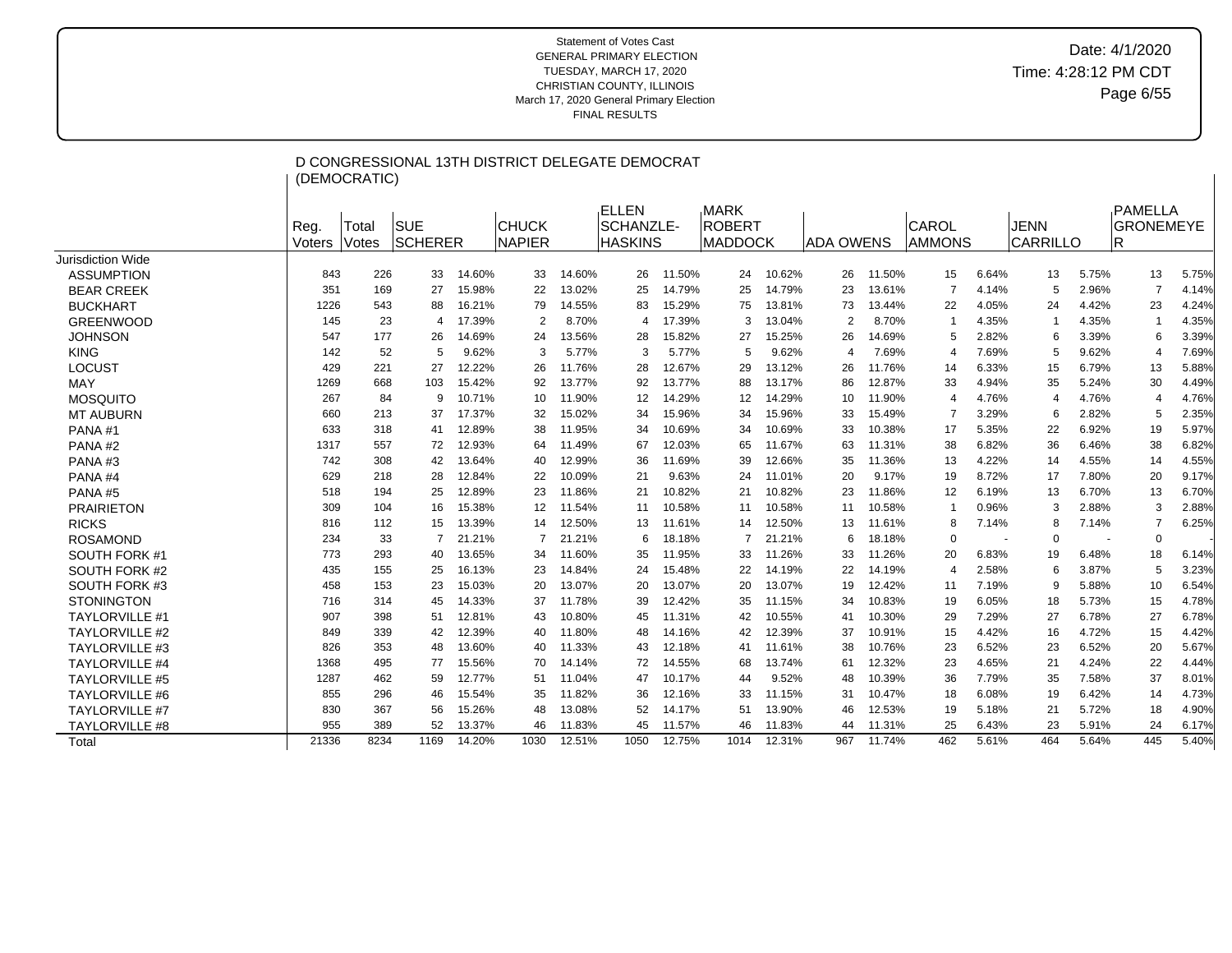Date: 4/1/2020 Time: 4:28:12 PM CDT Page 7/55

|                       |        |       |                          |       |                |       |                         |       |                |       |                |       | CARL           |       |       |              |
|-----------------------|--------|-------|--------------------------|-------|----------------|-------|-------------------------|-------|----------------|-------|----------------|-------|----------------|-------|-------|--------------|
|                       | Reg.   | Total | <b>ALLAN M.</b>          |       | <b>BRIAN</b>   |       | CAROL                   |       | <b>JOHN</b>    |       | ANNE M.        |       | <b>ERNEST</b>  |       | Over  | ∣Under       |
|                       | Voters | Votes | <b>AXELROD</b>           |       | <b>WILENS</b>  |       | <b>McCLAINE</b>         |       | <b>BERGEE</b>  |       | <b>HEILES</b>  |       | IKASTEN        |       | votes | <i>votes</i> |
| Jurisdiction Wide     |        |       |                          |       |                |       |                         |       |                |       |                |       |                |       |       |              |
| <b>ASSUMPTION</b>     | 843    | 226   | 14                       | 6.19% | 11             | 4.87% | $\overline{2}$          | 0.88% | $\mathbf{1}$   | 0.44% | 2              | 0.88% | 1              | 0.44% |       | 84<br>-1     |
| <b>BEAR CREEK</b>     | 351    | 169   | $\overline{4}$           | 2.37% | 6              | 3.55% | 3                       | 1.78% | $\Omega$       |       | $\overline{2}$ | 1.18% | -1             | 0.59% |       | 51<br>-1     |
| <b>BUCKHART</b>       | 1226   | 543   | 21                       | 3.87% | 20             | 3.68% | 5                       | 0.92% | $\overline{2}$ | 0.37% | $\overline{2}$ | 0.37% | 3              | 0.55% |       | 0<br>112     |
| <b>GREENWOOD</b>      | 145    | 23    | $\overline{1}$           | 4.35% | $\overline{1}$ | 4.35% | -1                      | 4.35% |                | 4.35% | $\Omega$       |       | $\Omega$       |       |       | 0<br>7       |
| <b>JOHNSON</b>        | 547    | 177   | $\overline{7}$           | 3.95% | 5              | 2.82% | $\overline{2}$          | 1.13% | $\overline{2}$ | 1.13% | $\overline{4}$ | 2.26% | $\overline{2}$ | 1.13% |       | 58<br>0      |
| <b>KING</b>           | 142    | 52    | $\overline{\mathcal{A}}$ | 7.69% | $\overline{4}$ | 7.69% | $\Omega$                |       | $\Omega$       |       | 1              | 1.92% | $\Omega$       |       |       | 8<br>0       |
| <b>LOCUST</b>         | 429    | 221   | 14                       | 6.33% | 13             | 5.88% | $\overline{2}$          | 0.90% |                | 0.45% | $\overline{1}$ | 0.45% | $\Omega$       |       |       | 0<br>84      |
| MAY                   | 1269   | 668   | 30                       | 4.49% | 32             | 4.79% | 3                       | 0.45% | 3              | 0.45% | 3              | 0.45% | 6              | 0.90% |       | 122<br>0     |
| <b>MOSQUITO</b>       | 267    | 84    | 5                        | 5.95% | 5              | 5.95% | $\overline{2}$          | 2.38% | 2              | 2.38% | $\mathbf 1$    | 1.19% | $\mathbf 1$    | 1.19% |       | 0<br>11      |
| <b>MT AUBURN</b>      | 660    | 213   | 6                        | 2.82% | 6              | 2.82% | $\Omega$                |       |                | 0.47% | $\overline{2}$ | 0.94% | $\mathbf 1$    | 0.47% |       | 52<br>0      |
| PANA#1                | 633    | 318   | 20                       | 6.29% | 19             | 5.97% | $\overline{4}$          | 1.26% | $\overline{2}$ | 0.63% | 5              | 1.57% | $\overline{2}$ | 0.63% |       | 52<br>0      |
| PANA#2                | 1317   | 557   | 33                       | 5.92% | 33             | 5.92% | 6                       | 1.08% | 6              | 1.08% | 3              | 0.54% | 3              | 0.54% |       | 148<br>-1    |
| PANA#3                | 742    | 308   | 12                       | 3.90% | 13             | 4.22% | 7                       | 2.27% | 4              | 1.30% | 3              | 0.97% | 4              | 1.30% |       | 47<br>0      |
| PANA#4                | 629    | 218   | 18                       | 8.26% | 17             | 7.80% | -1                      | 0.46% | $\Omega$       |       | -1             | 0.46% | $\Omega$       |       |       | 52<br>0      |
| PANA#5                | 518    | 194   | 13                       | 6.70% | 10             | 5.15% | 3                       | 1.55% | -1             | 0.52% | $\mathbf 1$    | 0.52% | $\overline{2}$ | 1.03% |       | 31<br>0      |
| <b>PRAIRIETON</b>     | 309    | 104   | 2                        | 1.92% | $\overline{1}$ | 0.96% | $\overline{4}$          | 3.85% | -1             | 0.96% | $\overline{4}$ | 3.85% | $\overline{2}$ | 1.92% |       | 0<br>11      |
| <b>RICKS</b>          | 816    | 112   | $\overline{7}$           | 6.25% | 8              | 7.14% | $\overline{0}$          |       | 0              |       | $\Omega$       |       | $\Omega$       |       |       | 18<br>-1     |
| <b>ROSAMOND</b>       | 234    | 33    | 0                        |       | $\mathbf 0$    |       | 0                       |       | 0              |       | $\Omega$       |       | 0              |       |       | 0<br>7       |
| SOUTH FORK #1         | 773    | 293   | 17                       | 5.80% | 19             | 6.48% | $\overline{\mathbf{1}}$ | 0.34% | 2              | 0.68% | $\overline{1}$ | 0.34% | $\mathbf{1}$   | 0.34% |       | 47<br>0      |
| SOUTH FORK #2         | 435    | 155   | 3                        | 1.94% | 3              | 1.94% | $\overline{0}$          |       |                | 0.65% | $\Omega$       |       | 0              |       |       | 30<br>0      |
| SOUTH FORK #3         | 458    | 153   | 9                        | 5.88% | 9              | 5.88% | -1                      | 0.65% | $\Omega$       |       | $\Omega$       |       | $\mathbf 1$    | 0.65% |       | 42<br>0      |
| <b>STONINGTON</b>     | 716    | 314   | 17                       | 5.41% | 15             | 4.78% | 6                       | 1.91% | 2              | 0.64% | 2              | 0.64% | $\overline{1}$ | 0.32% |       | 56<br>0      |
| <b>TAYLORVILLE #1</b> | 907    | 398   | 27                       | 6.78% | 28             | 7.04% | $\overline{2}$          | 0.50% |                | 0.25% | 2              | 0.50% | $\Omega$       |       |       | 87<br>0      |
| <b>TAYLORVILLE #2</b> | 849    | 339   | 14                       | 4.13% | 13             | 3.83% | $\overline{7}$          | 2.06% | 2              | 0.59% | 4              | 1.18% | 2              | 0.59% |       | 71<br>0      |
| <b>TAYLORVILLE #3</b> | 826    | 353   | 20                       | 5.67% | 20             | 5.67% | 5                       | 1.42% | 3              | 0.85% | 4              | 1.13% | 3              | 0.85% |       | 107<br>2     |
| <b>TAYLORVILLE #4</b> | 1368   | 495   | 18                       | 3.64% | 20             | 4.04% | 6                       | 1.21% | 0              |       | $\mathbf 1$    | 0.20% | $\overline{2}$ | 0.40% |       | 80<br>0      |
| <b>TAYLORVILLE #5</b> | 1287   | 462   | 33                       | 7.14% | 31             | 6.71% | $\overline{2}$          | 0.43% | 3              | 0.65% | $\mathbf 1$    | 0.22% | -1             | 0.22% |       | 2<br>153     |
| <b>TAYLORVILLE #6</b> | 855    | 296   | 12                       | 4.05% | 16             | 5.41% | 3                       | 1.01% | -1             | 0.34% | 2              | 0.68% | $\overline{1}$ | 0.34% |       | 104<br>0     |
| <b>TAYLORVILLE #7</b> | 830    | 367   | 15                       | 4.09% | 14             | 3.81% | $\overline{4}$          | 1.09% |                | 0.27% | $\mathbf 1$    | 0.27% | -1             | 0.27% |       | 83<br>0      |
| <b>TAYLORVILLE #8</b> | 955    | 389   | 22                       | 5.66% | 21             | 5.40% | $\overline{4}$          | 1.03% | 2              | 0.51% | 2              | 0.51% | 3              | 0.77% |       | 0<br>71      |
| Total                 | 21336  | 8234  | 418                      | 5.08% | 413            | 5.02% | 86                      | 1.04% | 45             | 0.55% | 55             | 0.67% | 44             | 0.53% |       | 1886<br>8    |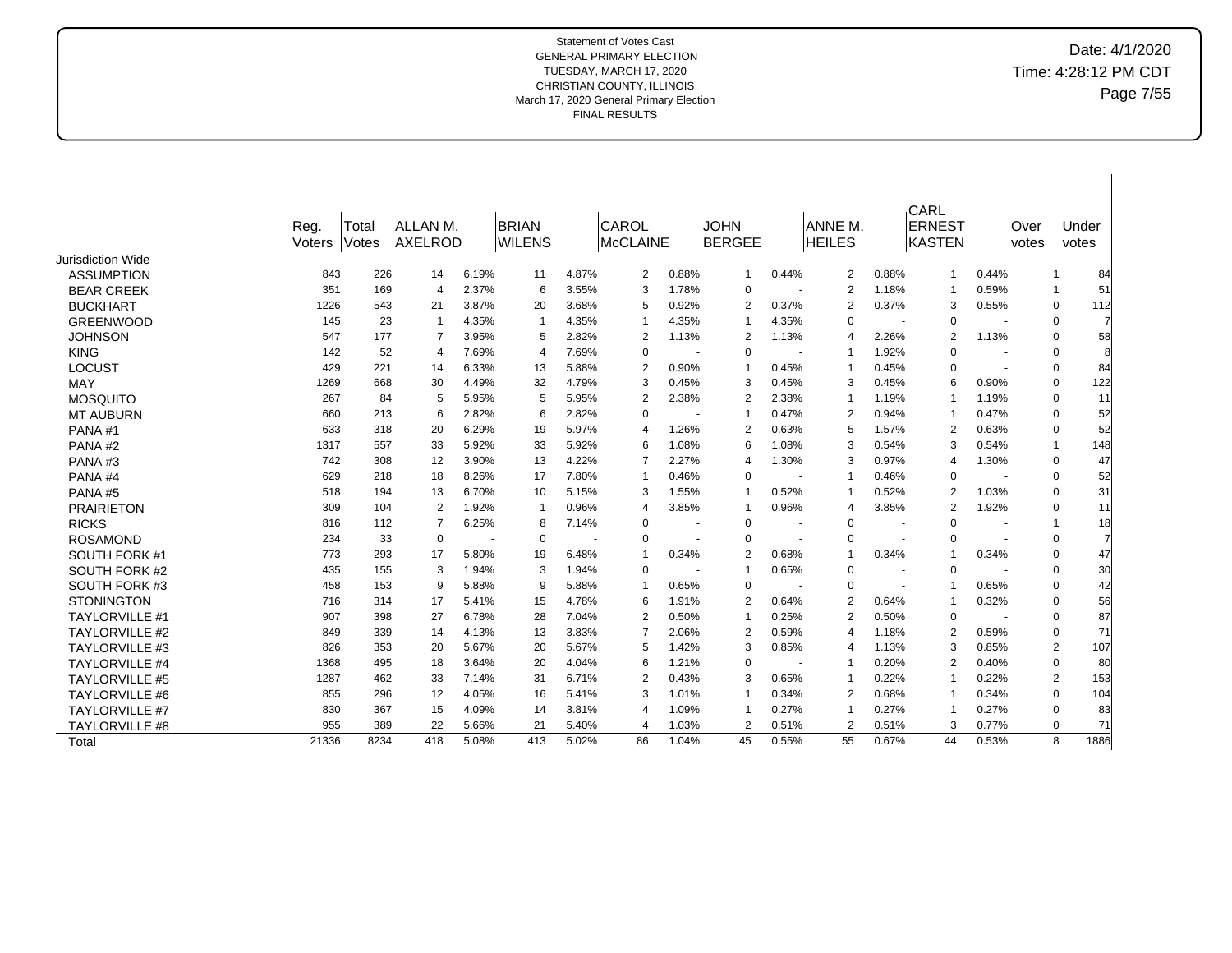Date: 4/1/2020 Time: 4:28:12 PM CDT Page 8/55

|                       |                | (DEMOCRATIC)             |                         |              |               |                |                | (DEMOCRATIC)   | D STATE REPRESENTATIVE 95TH DISTRICT D STATE REPRESENTATIVE 96TH DISTRICT |             |               |                |          |
|-----------------------|----------------|--------------------------|-------------------------|--------------|---------------|----------------|----------------|----------------|---------------------------------------------------------------------------|-------------|---------------|----------------|----------|
|                       | Reg.<br>Voters | Total<br>Votes           | <b>CHASE</b><br>WILHELM |              | Over<br>votes | Under<br>votes | Reg.<br>Voters | Total<br>Votes | <b>SUE</b><br>SCHERER                                                     |             | Over<br>votes | Under<br>votes |          |
| Jurisdiction Wide     |                |                          |                         |              |               |                |                |                |                                                                           |             |               |                |          |
| <b>ASSUMPTION</b>     | 843            | 50                       |                         | 50 100.00%   |               | 0              | 13             |                |                                                                           |             |               |                |          |
| <b>BEAR CREEK</b>     | 351            | 38                       |                         | 38 100.00%   |               | 0              | 7              |                |                                                                           |             |               |                |          |
| <b>BUCKHART</b>       | $\blacksquare$ |                          |                         |              |               | $\overline{a}$ |                | 1226           | 117                                                                       | 117 100.00% |               | $\Omega$       | 14       |
| <b>GREENWOOD</b>      | 145            | 5                        | 5                       | 100.00%      |               | 0              |                |                |                                                                           |             |               |                |          |
| <b>JOHNSON</b>        | 547            | 37                       |                         | 37 100.00%   |               | 0              | 10             |                |                                                                           |             |               |                |          |
| <b>KING</b>           | 142            | 11                       |                         | 11 100.00%   |               | 0              |                |                |                                                                           |             |               |                |          |
| <b>LOCUST</b>         | 429            | 53                       |                         | 53 100.00%   |               | 0              | 8              |                |                                                                           |             |               |                |          |
| <b>MAY</b>            | 1263           | 132                      |                         | 132 100.00%  |               | 0              | 26             | 6              | 0                                                                         | $\Omega$    |               | 0              | 0        |
| <b>MOSQUITO</b>       |                |                          |                         |              |               |                |                | 267            | 19                                                                        | 19 100.00%  |               | $\Omega$       | 0        |
| <b>MT AUBURN</b>      |                | $\overline{\phantom{a}}$ |                         |              |               |                |                | 660            | 49                                                                        | 49 100.00%  |               | $\Omega$       |          |
| PANA#1                | 633            | 59                       |                         | 59 100.00%   |               | 0              | 15             |                |                                                                           |             |               |                |          |
| PANA#2                | 1317           | 112                      |                         | 112 100.00%  |               | 0              | 30             |                |                                                                           |             |               |                |          |
| PANA#3                | 742            | 61                       |                         | 61 100.00%   |               | 0              | 10             |                |                                                                           |             |               |                |          |
| PANA#4                | 629            | 47                       |                         | 47 100.00%   |               | 0              |                |                |                                                                           |             |               |                |          |
| PANA#5                | 518            | 41                       |                         | 41 100.00%   |               | 0              |                |                |                                                                           |             |               |                |          |
| <b>PRAIRIETON</b>     | 309            | 20                       |                         | 20 100.00%   |               | 0              |                |                |                                                                           |             |               |                |          |
| <b>RICKS</b>          | 816            | 25                       |                         | 25 100.00%   |               | 0              |                |                |                                                                           |             |               |                |          |
| <b>ROSAMOND</b>       | 234            | $\overline{7}$           |                         | 7 100.00%    |               | 0              |                |                |                                                                           |             |               |                |          |
| SOUTH FORK #1         |                |                          |                         |              |               |                |                | 773            | 62                                                                        | 62 100.00%  |               | 0              | 6        |
| SOUTH FORK #2         | $\overline{7}$ | $\mathbf 0$              | 0                       |              |               | 0              | $\mathbf C$    | 428            | 34                                                                        | 34 100.00%  |               | $\mathbf 0$    |          |
| SOUTH FORK #3         | 72             | $\mathbf{1}$             | 1                       | 100.00%      |               | 0              | $\mathsf{C}$   | 386            | 34                                                                        | 34 100.00%  |               | 0              |          |
| <b>STONINGTON</b>     | 414            | 37                       |                         | 37 100.00%   |               | 0              | 8              | 302            | 28                                                                        | 28 100.00%  |               | 0              |          |
| <b>TAYLORVILLE #1</b> | 907            | 82                       |                         | 82 100.00%   |               | 0              | 15             |                |                                                                           |             |               |                |          |
| <b>TAYLORVILLE #2</b> | 826            | 65                       |                         | 65 100.00%   |               | 0              | 16             | 23             | $\mathbf{1}$                                                              | 1 100.00%   |               | 0              | 0        |
| <b>TAYLORVILLE #3</b> | 819            | 75                       |                         | 75 100.00%   |               | 0              | 19             | $\overline{7}$ | $\mathbf 0$                                                               | 0           |               | 0              | $\Omega$ |
| <b>TAYLORVILLE #4</b> | 1172           | 86                       |                         | 86 100.00%   |               | 0              | 14             | 196            | 11                                                                        | 11 100.00%  |               | 0              |          |
| <b>TAYLORVILLE #5</b> | 1287           | 97                       |                         | 97 100.00%   |               | 0              | 28             |                |                                                                           |             |               |                |          |
| <b>TAYLORVILLE #6</b> | 855            | 64                       |                         | 64 100.00%   |               | 0              | 16             |                |                                                                           |             |               |                |          |
| <b>TAYLORVILLE #7</b> | 830            | 80                       |                         | 80 100.00%   |               | 0              | 10             |                |                                                                           |             |               |                |          |
| TAYLORVILLE #8        | 955            | 77                       |                         | 77 100.00%   |               | 0              | 15             |                |                                                                           |             |               |                |          |
| Total                 | 17062          | 1362                     |                         | 1362 100.00% |               | 279<br>0       |                | 4274           | 355                                                                       | 355 100.00% |               | $\Omega$       | 36       |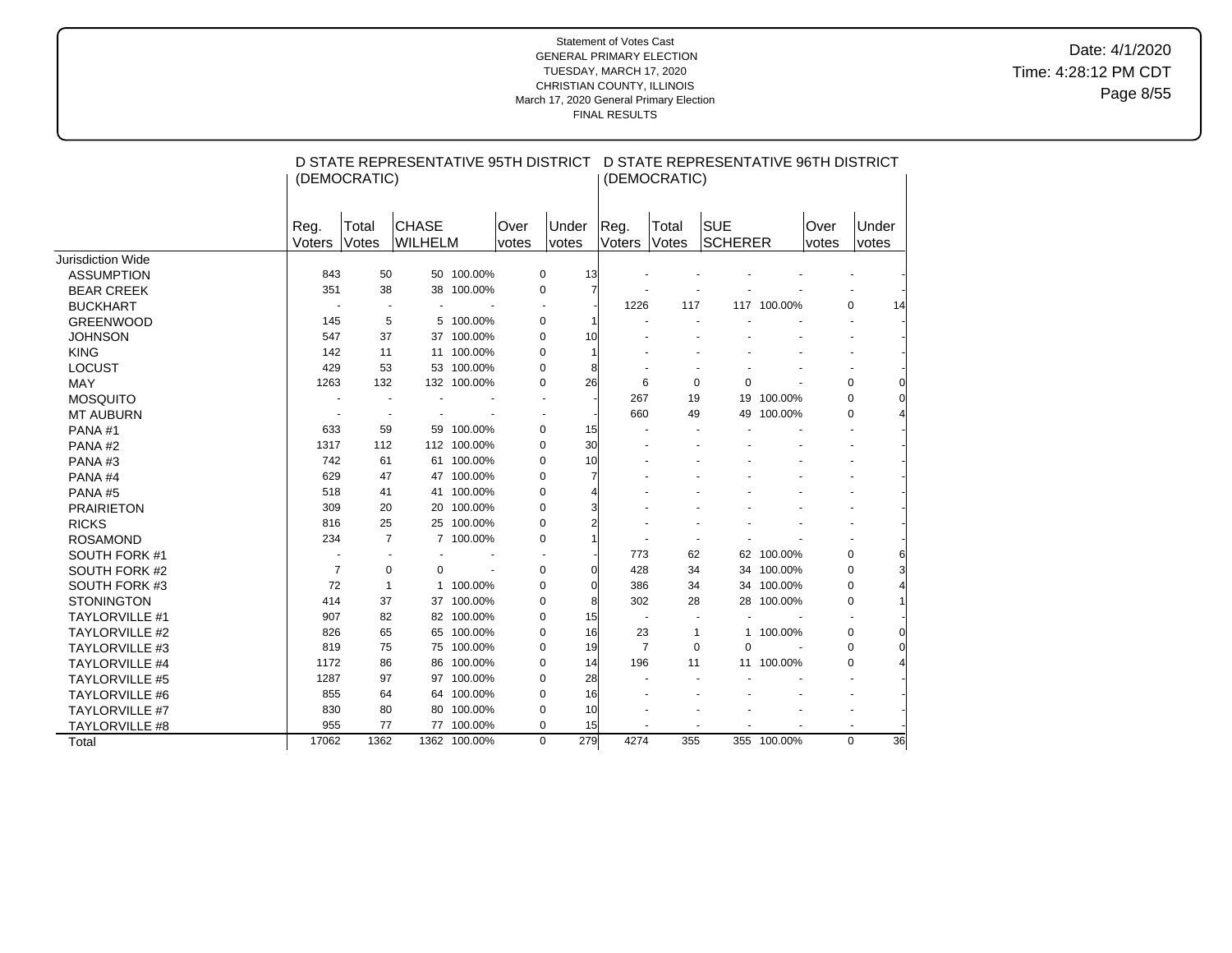Date: 4/1/2020 Time: 4:28:12 PM CDT Page 9/55

|                       |        |                | D COUNTY STATE'S ATTORNEY |              |      |   |                | <b>D COUNTY CIRCUIT CLERK</b> |                |                |              |       |             |                |
|-----------------------|--------|----------------|---------------------------|--------------|------|---|----------------|-------------------------------|----------------|----------------|--------------|-------|-------------|----------------|
|                       |        | (DEMOCRATIC)   |                           |              |      |   |                |                               | (DEMOCRATIC)   |                |              |       |             |                |
|                       |        |                |                           |              |      |   |                |                               |                |                |              |       |             |                |
|                       |        |                |                           |              |      |   |                |                               |                |                |              |       |             |                |
|                       | Reg.   | Total          |                           |              | Over |   | Under          | Reg.                          | Total          | <b>JULIE J</b> |              | Over  |             | Under          |
|                       | Voters | Votes          | <b>MIKE HAVERA votes</b>  |              |      |   | votes          | Voters                        | Votes          | MAYER          |              | votes | votes       |                |
| Jurisdiction Wide     |        |                |                           |              |      |   |                |                               |                |                |              |       |             |                |
| <b>ASSUMPTION</b>     | 843    | 48             |                           | 48 100.00%   |      | 0 | 15             | 843                           | 53             |                | 53 100.00%   |       | $\mathbf 0$ | 10             |
| <b>BEAR CREEK</b>     | 351    | 41             |                           | 41 100.00%   |      | 0 | 4              | 351                           | 42             |                | 42 100.00%   |       | $\mathbf 0$ |                |
| <b>BUCKHART</b>       | 1226   | 117            |                           | 117 100.00%  |      | 0 | 14             | 1226                          | 118            |                | 118 100.00%  |       | $\mathbf 0$ | 13             |
| <b>GREENWOOD</b>      | 145    | 6              | 6                         | 100.00%      |      | 0 | 0              | 145                           | 6              |                | 6 100.00%    |       | $\mathbf 0$ | $\mathbf 0$    |
| <b>JOHNSON</b>        | 547    | 43             |                           | 43 100.00%   |      | 0 | 4              | 547                           | 43             |                | 43 100.00%   |       | $\mathbf 0$ |                |
| <b>KING</b>           | 142    | 11             |                           | 11 100.00%   |      | 0 | 1              | 142                           | 12             |                | 12 100.00%   |       | $\mathbf 0$ | $\Omega$       |
| LOCUST                | 429    | 60             |                           | 60 100.00%   |      | 0 | 1              | 429                           | 59             |                | 59 100.00%   |       | $\mathbf 0$ | $\overline{2}$ |
| MAY                   | 1269   | 147            |                           | 147 100.00%  |      | 0 | 11             | 1269                          | 144            |                | 144 100.00%  |       | $\mathbf 0$ | 14             |
| <b>MOSQUITO</b>       | 267    | 18             |                           | 18 100.00%   |      | 0 | 1              | 267                           | 18             |                | 18 100.00%   |       | $\mathbf 0$ | 1              |
| <b>MT AUBURN</b>      | 660    | 49             | 49                        | 100.00%      |      | 0 | 4              | 660                           | 47             |                | 47 100.00%   |       | $\Omega$    | 6              |
| PANA#1                | 633    | 66             | 66                        | 100.00%      |      | 0 | 8              | 633                           | 62             |                | 62 100.00%   |       | $\Omega$    | 12             |
| PANA#2                | 1317   | 119            |                           | 119 100.00%  |      | 0 | 23             | 1317                          | 120            |                | 120 100.00%  |       | $\Omega$    | 22             |
| PANA#3                | 742    | 65             |                           | 65 100.00%   |      | 0 | 6              | 742                           | 64             |                | 64 100.00%   |       | $\Omega$    | 7              |
| PANA#4                | 629    | 50             |                           | 50 100.00%   |      | 0 | 4              | 629                           | 51             |                | 51 100.00%   |       | $\Omega$    |                |
| PANA#5                | 518    | 42             |                           | 42 100.00%   |      | 0 | 3              | 518                           | 42             |                | 42 100.00%   |       | $\Omega$    | 3              |
| <b>PRAIRIETON</b>     | 309    | 21             |                           | 21 100.00%   |      | 0 | $\overline{2}$ | 309                           | 20             |                | 20 100.00%   |       | $\mathbf 0$ |                |
| <b>RICKS</b>          | 816    | 27             |                           | 27 100.00%   |      | 0 | $\Omega$       | 816                           | 25             |                | 25 100.00%   |       | $\Omega$    |                |
| <b>ROSAMOND</b>       | 234    | $\overline{7}$ |                           | 7 100.00%    |      | 0 | 1              | 234                           | $\overline{7}$ |                | 7 100.00%    |       | $\Omega$    |                |
| SOUTH FORK #1         | 773    | 60             |                           | 60 100.00%   |      | 0 | 8              | 773                           | 61             |                | 61 100.00%   |       | $\Omega$    |                |
| SOUTH FORK #2         | 435    | 34             |                           | 34 100.00%   |      | 0 | 3              | 435                           | 33             |                | 33 100.00%   |       | $\Omega$    |                |
| SOUTH FORK #3         | 458    | 37             |                           | 37 100.00%   |      | 0 | $\overline{c}$ | 458                           | 34             |                | 34 100.00%   |       | $\mathbf 0$ |                |
| <b>STONINGTON</b>     | 716    | 71             |                           | 71 100.00%   |      | 0 | 3              | 716                           | 70             |                | 70 100.00%   |       | $\mathbf 0$ |                |
| <b>TAYLORVILLE #1</b> | 907    | 86             | 86                        | 100.00%      |      | 0 | 11             | 907                           | 87             |                | 87 100.00%   |       | $\Omega$    | 10             |
| <b>TAYLORVILLE #2</b> | 849    | 74             |                           | 74 100.00%   |      | 0 | 8              | 849                           | 71             |                | 71 100.00%   |       | $\mathbf 0$ | 11             |
| <b>TAYLORVILLE #3</b> | 826    | 87             |                           | 87 100.00%   |      | 0 | 7              | 826                           | 84             |                | 84 100.00%   |       | $\Omega$    | 10             |
| <b>TAYLORVILLE #4</b> | 1368   | 108            |                           | 108 100.00%  |      | 0 | 7              | 1368                          | 106            |                | 106 100.00%  |       | $\mathbf 0$ |                |
| <b>TAYLORVILLE #5</b> | 1287   | 113            |                           | 113 100.00%  |      | 0 | 12             | 1287                          | 112            |                | 112 100.00%  |       | $\mathbf 0$ | 13             |
| <b>TAYLORVILLE #6</b> | 855    | 73             |                           | 73 100.00%   |      | 0 | 7              | 855                           | 71             |                | 71 100.00%   |       | $\mathbf 0$ | 9              |
| <b>TAYLORVILLE #7</b> | 830    | 86             | 86                        | 100.00%      |      | 0 |                | 830                           | 83             |                | 83 100.00%   |       | $\mathbf 0$ | 7              |
| TAYLORVILLE #8        | 955    | 85             | 85                        | 100.00%      |      | 0 |                | 955                           | 85             |                | 85 100.00%   |       | $\mathbf 0$ |                |
| Total                 | 21336  | 1851           |                           | 1851 100.00% |      | 0 | 181            | 21336                         | 1830           |                | 1830 100.00% |       | $\Omega$    | 202            |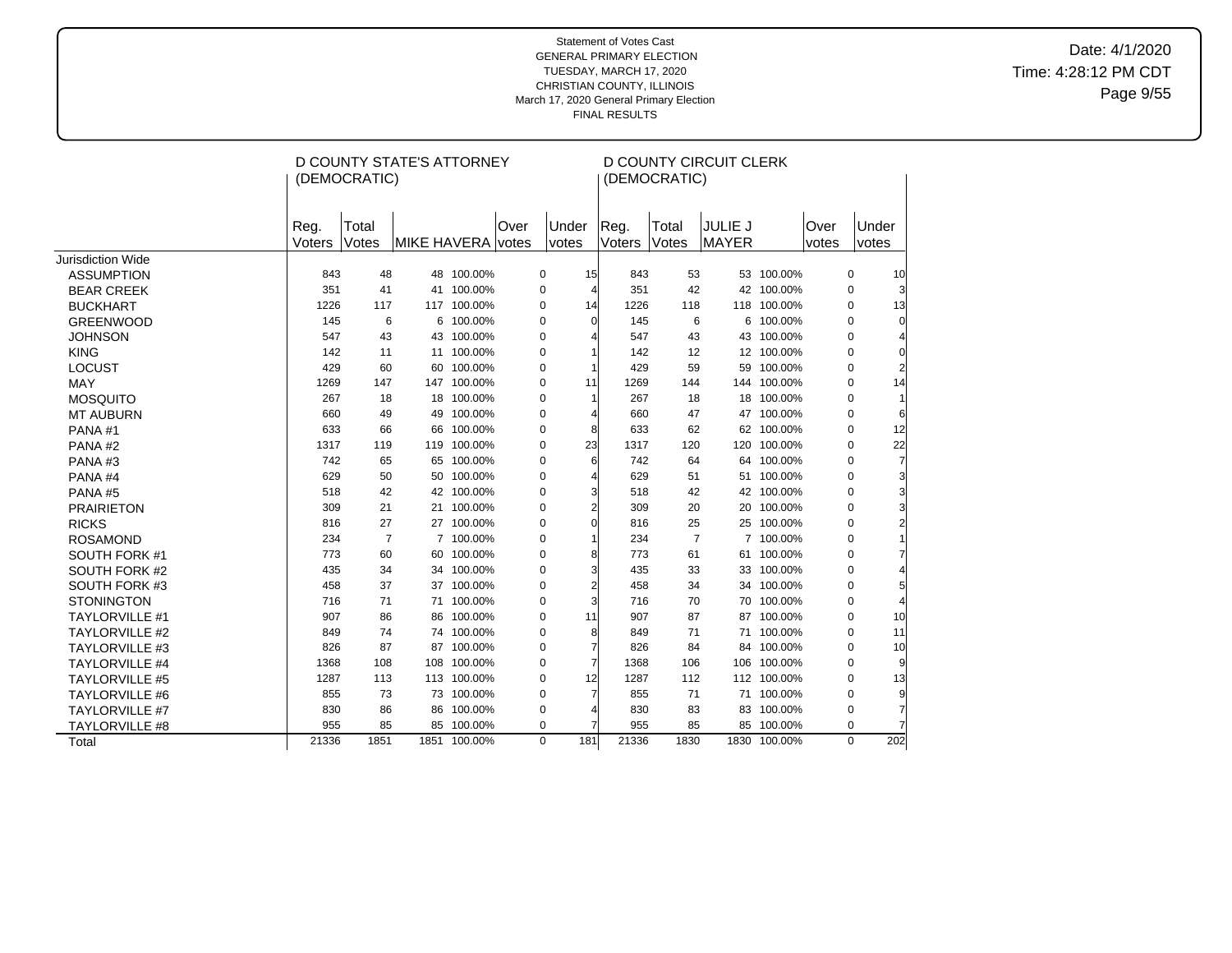Date: 4/1/2020 Time: 4:28:12 PM CDT Page 10/55

|                       |                | (DEMOCRATIC)   | <b>D COUNTY CORONER</b>       |              |               |                    |                       | (DEMOCRATIC)   | D COUNTY BOARD 1ST DISTRICT MEMBER |             |               |             |       |
|-----------------------|----------------|----------------|-------------------------------|--------------|---------------|--------------------|-----------------------|----------------|------------------------------------|-------------|---------------|-------------|-------|
|                       | Reg.<br>Voters | Total<br>Votes | <b>AMY C</b><br><b>WINANS</b> |              | Over<br>votes | Under<br>votes     | Reg.<br>Voters        | Total<br>Votes | CHRISTINA E.<br><b>HEBERT</b>      |             | Over<br>votes | votes       | Under |
| Jurisdiction Wide     |                |                |                               |              |               |                    |                       |                |                                    |             |               |             |       |
| <b>ASSUMPTION</b>     | 843            | 51             |                               | 51 100.00%   |               | 12<br>0            | 843                   | 51             |                                    | 51 100.00%  |               | 0           | 75    |
| <b>BEAR CREEK</b>     | 351            | 41             |                               | 41 100.00%   |               | $\pmb{0}$          | $\overline{4}$        |                |                                    |             |               |             |       |
| <b>BUCKHART</b>       | 1226           | 122            |                               | 122 100.00%  |               | $\mathbf 0$        | 9                     |                |                                    |             |               |             |       |
| <b>GREENWOOD</b>      | 145            | 6              |                               | 6 100.00%    |               | 0                  | $\Omega$              |                |                                    |             |               |             |       |
| <b>JOHNSON</b>        | 547            | 43             |                               | 43 100.00%   |               | 0                  | 4                     |                |                                    |             |               |             |       |
| <b>KING</b>           | 142            | 10             |                               | 10 100.00%   |               | 0                  | 2                     |                |                                    |             |               |             |       |
| LOCUST                | 429            | 60             |                               | 60 100.00%   |               | $\pmb{0}$          | 1                     |                |                                    |             |               |             |       |
| <b>MAY</b>            | 1269           | 145            |                               | 145 100.00%  |               | 13<br>0            | 1269                  | 137            |                                    | 137 100.00% |               | $\mathbf 0$ | 179   |
| <b>MOSQUITO</b>       | 267            | 16             |                               | 16 100.00%   |               | 0                  | 3<br>267              | 16             |                                    | 16 100.00%  |               | 0           | 22    |
| <b>MT AUBURN</b>      | 660            | 50             |                               | 50 100.00%   |               | 0                  | $\overline{3}$<br>660 | 44             |                                    | 44 100.00%  |               | $\mathbf 0$ | 62    |
| PANA#1                | 633            | 64             |                               | 64 100.00%   |               | 10<br>$\pmb{0}$    |                       |                |                                    |             |               |             |       |
| PANA#2                | 1317           | 124            |                               | 124 100.00%  |               | 18<br>0            |                       |                |                                    |             |               |             |       |
| PANA#3                | 742            | 69             |                               | 69 100.00%   |               | 0                  | $\overline{2}$        | $\blacksquare$ |                                    |             |               |             |       |
| PANA#4                | 629            | 48             |                               | 48 100.00%   |               | 0                  | 6<br>629              | 42             |                                    | 42 100.00%  |               | 0           | 66    |
| PANA#5                | 518            | 40             |                               | 40 100.00%   |               | $\pmb{0}$          | 5<br>518              | 36             |                                    | 36 100.00%  |               | $\mathbf 0$ | 54    |
| <b>PRAIRIETON</b>     | 309            | 20             | 20                            | 100.00%      |               | 0                  | 3<br>309              | 21             |                                    | 21 100.00%  |               | 0           | 25    |
| <b>RICKS</b>          | 816            | 26             |                               | 26 100.00%   |               | 0                  | 1                     |                |                                    |             |               |             |       |
| <b>ROSAMOND</b>       | 234            | 6              | 6                             | 100.00%      |               | $\pmb{0}$          | $\overline{2}$        |                |                                    |             |               |             |       |
| SOUTH FORK #1         | 773            | 65             |                               | 65 100.00%   |               | 0                  | 3                     |                |                                    |             |               |             |       |
| <b>SOUTH FORK #2</b>  | 435            | 29             | 29                            | 100.00%      |               | $\pmb{0}$          | 8                     |                |                                    |             |               |             |       |
| SOUTH FORK #3         | 458            | 35             |                               | 35 100.00%   |               | $\mathbf 0$        | Δ                     |                |                                    |             |               |             |       |
| <b>STONINGTON</b>     | 716            | 71             |                               | 71 100.00%   |               | $\pmb{0}$          | 716                   | 66             |                                    | 66 100.00%  |               | $\Omega$    | 82    |
| <b>TAYLORVILLE #1</b> | 907            | 90             | 90                            | 100.00%      |               | 0                  |                       |                |                                    |             |               |             |       |
| <b>TAYLORVILLE #2</b> | 849            | 75             |                               | 75 100.00%   |               | 0                  |                       |                |                                    |             |               |             |       |
| <b>TAYLORVILLE #3</b> | 826            | 80             |                               | 80 100.00%   |               | 0<br>14            |                       |                |                                    |             |               |             |       |
| <b>TAYLORVILLE #4</b> | 1368           | 106            |                               | 106 100.00%  |               | $\pmb{0}$          | 9                     |                |                                    |             |               |             |       |
| <b>TAYLORVILLE #5</b> | 1287           | 108            |                               | 108 100.00%  |               | 17<br>0            |                       |                |                                    |             |               |             |       |
| <b>TAYLORVILLE #6</b> | 855            | 69             |                               | 69 100.00%   |               | 0<br>11            |                       |                |                                    |             |               |             |       |
| <b>TAYLORVILLE #7</b> | 830            | 82             |                               | 82 100.00%   |               | 0                  | 8                     |                |                                    |             |               |             |       |
| TAYLORVILLE #8        | 955            | 83             |                               | 83 100.00%   |               | 0                  | 9                     |                |                                    |             |               |             |       |
| Total                 | 21336          | 1834           |                               | 1834 100.00% |               | $\mathbf 0$<br>198 | 5211                  | 413            |                                    | 413 100.00% |               | $\Omega$    | 565   |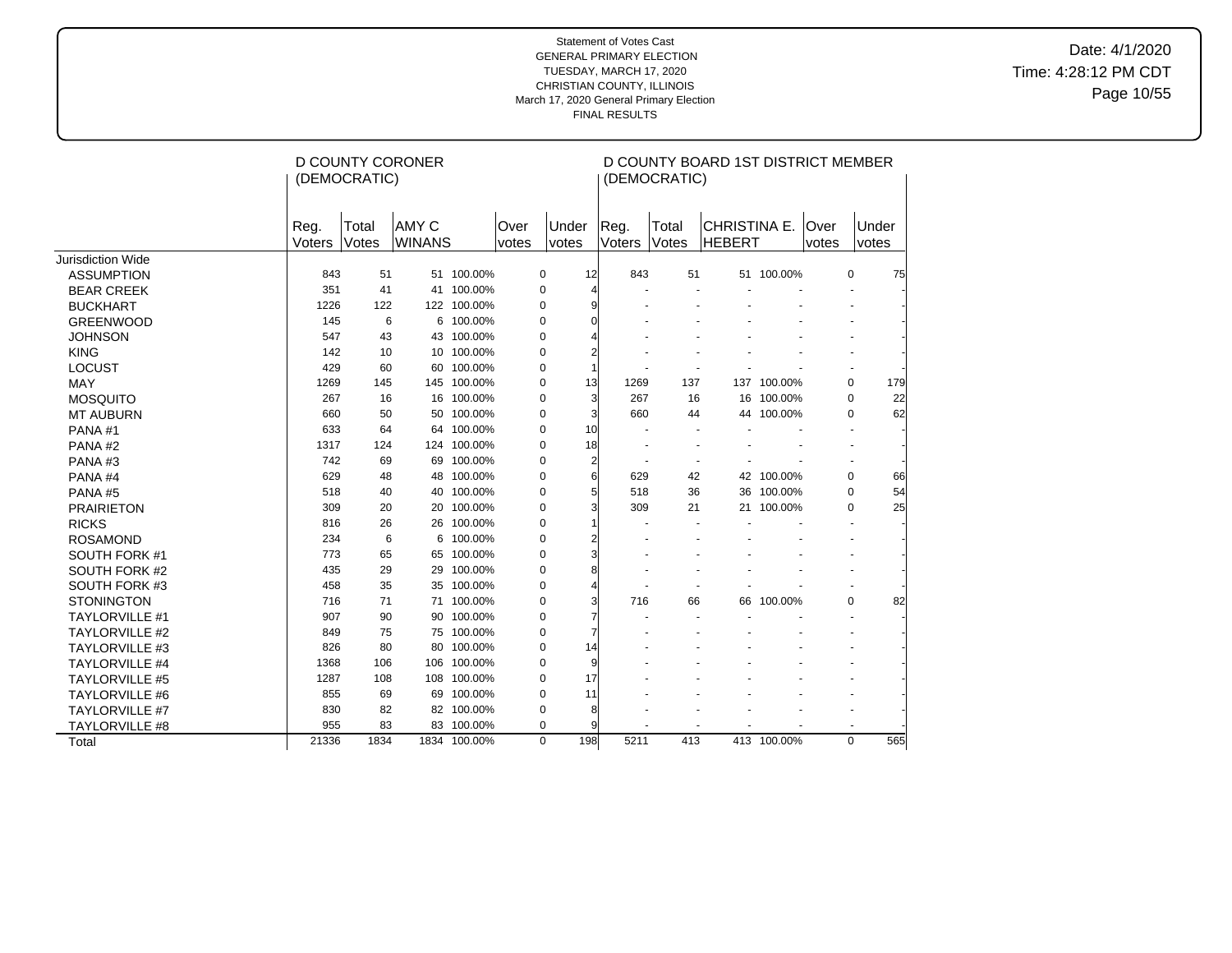Date: 4/1/2020 Time: 4:28:12 PM CDT Page 11/55

|                       | - FULL TERM |       | D COUNTY BOARD 2ND DISTRICT MEMBER |             |       |                      |               | 2 YR UNEXP TERM | D COUNTY BOARD 2ND DISTRICT MEMBER |             |       |             |    |
|-----------------------|-------------|-------|------------------------------------|-------------|-------|----------------------|---------------|-----------------|------------------------------------|-------------|-------|-------------|----|
|                       | Reg.        | Total | KYLE J                             |             | Over  | Under                | Reg.          | Total           | <b>BRIAN L</b>                     |             | Over  | Under       |    |
|                       | Voters      | Votes | KOCUREK                            |             | votes | votes                | <b>Voters</b> | <b>Votes</b>    | <b>WILBUR</b>                      |             | votes | votes       |    |
| Jurisdiction Wide     |             |       |                                    |             |       |                      |               |                 |                                    |             |       |             |    |
| <b>ASSUMPTION</b>     |             |       |                                    |             |       |                      |               |                 |                                    |             |       |             |    |
| <b>BEAR CREEK</b>     |             |       |                                    |             |       |                      |               |                 |                                    |             |       |             |    |
| <b>BUCKHART</b>       | 1226        | 118   |                                    | 118 100.00% |       | $\mathbf 0$<br>144   | 1226          | 111             |                                    | 111 100.00% |       | $\mathbf 0$ | 20 |
| <b>GREENWOOD</b>      |             |       |                                    |             |       |                      |               |                 |                                    |             |       |             |    |
| <b>JOHNSON</b>        |             |       |                                    |             |       |                      |               |                 |                                    |             |       |             |    |
| <b>KING</b>           |             |       |                                    |             |       |                      |               |                 |                                    |             |       |             |    |
| <b>LOCUST</b>         |             |       |                                    |             |       |                      |               |                 |                                    |             |       |             |    |
| MAY                   |             |       |                                    |             |       |                      |               |                 |                                    |             |       |             |    |
| <b>MOSQUITO</b>       |             |       |                                    |             |       |                      |               |                 |                                    |             |       |             |    |
| <b>MT AUBURN</b>      |             |       |                                    |             |       |                      |               |                 |                                    |             |       |             |    |
| PANA#1                |             |       |                                    |             |       |                      |               |                 |                                    |             |       |             |    |
| PANA#2                |             |       |                                    |             |       |                      |               |                 |                                    |             |       |             |    |
| PANA#3                |             |       |                                    |             |       |                      |               |                 |                                    |             |       |             |    |
| PANA#4                |             |       |                                    |             |       |                      |               |                 |                                    |             |       |             |    |
| PANA#5                |             |       |                                    |             |       |                      |               |                 |                                    |             |       |             |    |
| <b>PRAIRIETON</b>     |             |       |                                    |             |       |                      |               |                 |                                    |             |       |             |    |
| <b>RICKS</b>          |             |       |                                    |             |       |                      |               |                 |                                    |             |       |             |    |
| <b>ROSAMOND</b>       |             |       |                                    |             |       |                      |               |                 |                                    |             |       |             |    |
| SOUTH FORK #1         | 773         | 54    |                                    | 54 100.00%  |       | $\mathbf 0$<br>82    | 773           | 61              |                                    | 61 100.00%  |       | $\mathbf 0$ |    |
| SOUTH FORK #2         | 435         | 28    |                                    | 28 100.00%  |       | 46<br>0              | 435           | 31              |                                    | 31 100.00%  |       | $\mathbf 0$ |    |
| SOUTH FORK #3         | 458         | 30    |                                    | 30 100.00%  |       | 48<br>0              | 458           | 36              |                                    | 36 100.00%  |       | $\mathbf 0$ |    |
| <b>STONINGTON</b>     |             |       |                                    |             |       |                      |               |                 |                                    |             |       |             |    |
| <b>TAYLORVILLE #1</b> |             |       |                                    |             |       |                      |               |                 |                                    |             |       |             |    |
| TAYLORVILLE #2        |             |       |                                    |             |       |                      |               |                 |                                    |             |       |             |    |
| TAYLORVILLE #3        |             |       |                                    |             |       |                      |               |                 |                                    |             |       |             |    |
| <b>TAYLORVILLE #4</b> | 1368        | 95    |                                    | 95 100.00%  |       | $\mathbf 0$<br>135   | 1368          | 101             |                                    | 101 100.00% |       | $\mathbf 0$ | 14 |
| <b>TAYLORVILLE #5</b> | 1287        | 96    |                                    | 96 100.00%  |       | 154<br>$\mathbf 0$   | 1287          | 94              | 94                                 | 100.00%     |       | $\mathbf 0$ | 31 |
| <b>TAYLORVILLE #6</b> |             |       |                                    |             |       | $\ddot{\phantom{1}}$ |               |                 |                                    |             |       |             |    |
| TAYLORVILLE #7        |             |       |                                    |             |       |                      |               |                 |                                    |             |       |             |    |
| TAYLORVILLE #8        |             |       |                                    |             |       |                      |               |                 |                                    |             |       |             |    |
| Total                 | 5547        | 421   |                                    | 421 100.00% |       | $\mathbf 0$<br>609   | 5547          | 434             |                                    | 434 100.00% |       | $\mathbf 0$ | 81 |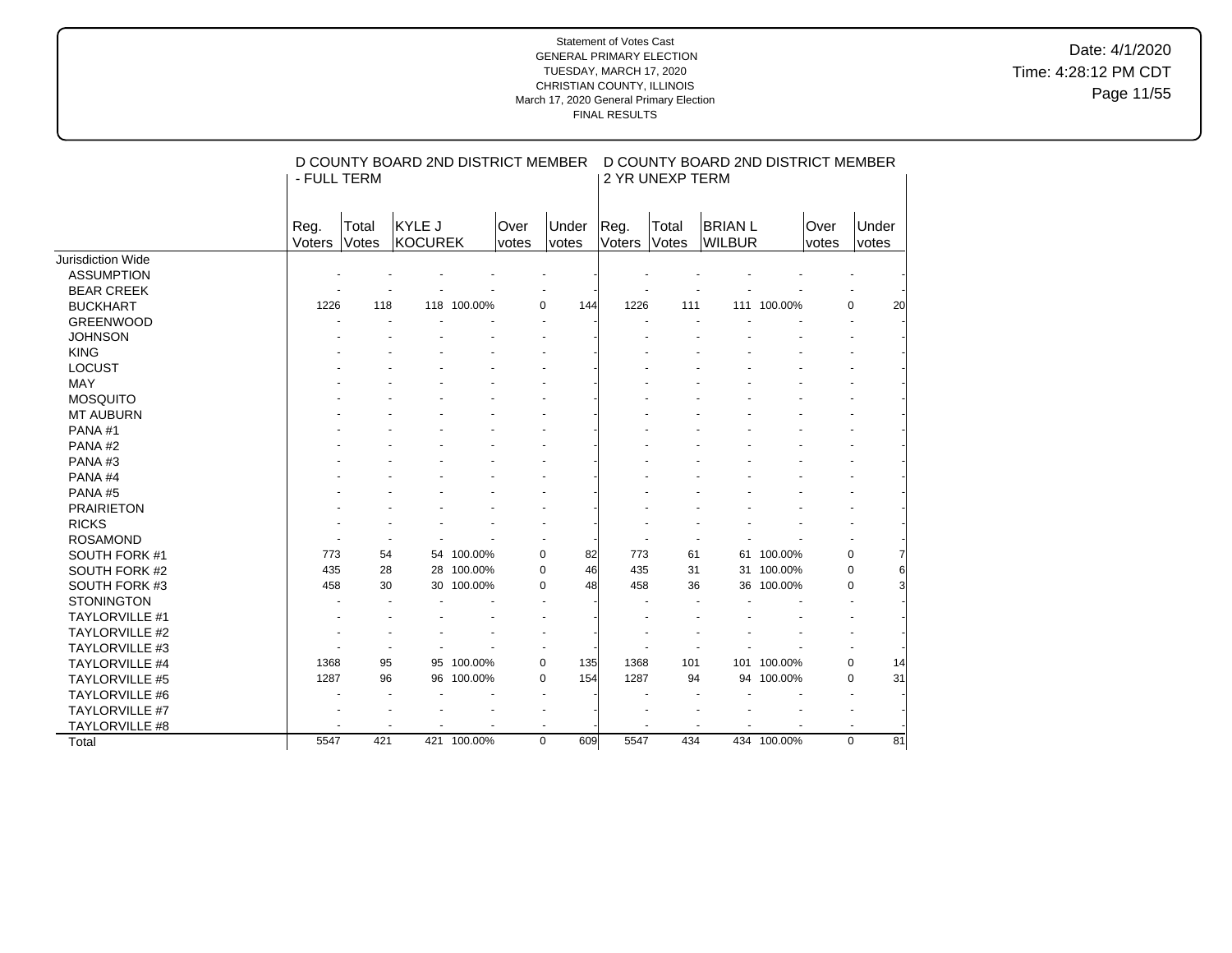|                          | (DEMOCRATIC)   |                | D COUNTY BOARD 3RD DISTRICT MEMBER |        |                 |        |               | (DEMOCRATIC)       |                          |                | D COUNTY BOARD 4TH DISTRICT MEMBER |                          |                      |                       |  |
|--------------------------|----------------|----------------|------------------------------------|--------|-----------------|--------|---------------|--------------------|--------------------------|----------------|------------------------------------|--------------------------|----------------------|-----------------------|--|
|                          | Reg.<br>Voters | Total<br>Votes | <b>JAMES MIKE</b><br>McCLURE       |        | MARK<br>PASSONI |        | Over<br>votes | Under<br>votes     | Reg.<br><b>Voters</b>    | Total<br>Votes |                                    | No Candidate             | Over<br><i>votes</i> | Under<br><i>votes</i> |  |
| <b>Jurisdiction Wide</b> |                |                |                                    |        |                 |        |               |                    |                          |                |                                    |                          |                      |                       |  |
| <b>ASSUMPTION</b>        |                |                |                                    |        |                 |        |               |                    |                          |                |                                    |                          |                      |                       |  |
| <b>BEAR CREEK</b>        |                |                |                                    |        |                 |        |               |                    | 351                      |                | 0                                  | 0                        |                      | 0                     |  |
| <b>BUCKHART</b>          |                |                |                                    |        |                 |        |               |                    | $\overline{\phantom{a}}$ |                | $\overline{\phantom{a}}$           |                          |                      |                       |  |
| <b>GREENWOOD</b>         |                |                |                                    |        |                 |        |               |                    | 145                      |                | $\mathbf 0$                        | 0                        |                      | 0                     |  |
| <b>JOHNSON</b>           |                |                |                                    |        |                 |        |               |                    | 547                      |                | $\mathbf 0$                        | 0                        |                      | $\mathbf 0$           |  |
| <b>KING</b>              |                |                |                                    |        |                 |        |               |                    | 142                      |                | 0                                  | 0                        |                      | 0                     |  |
| <b>LOCUST</b>            |                |                |                                    |        |                 |        |               |                    | 429                      |                | $\mathbf 0$                        | $\Omega$                 |                      | 0                     |  |
| <b>MAY</b>               |                |                |                                    |        |                 |        |               |                    |                          |                |                                    |                          |                      |                       |  |
| <b>MOSQUITO</b>          |                |                |                                    |        |                 |        |               |                    |                          |                |                                    |                          |                      |                       |  |
| <b>MT AUBURN</b>         |                |                |                                    |        |                 |        |               |                    |                          |                |                                    |                          |                      |                       |  |
| PANA#1                   |                |                |                                    |        |                 |        |               |                    | 633                      |                | 0                                  | 0                        |                      | 0                     |  |
| PANA#2                   |                |                |                                    |        |                 |        |               |                    | 1317                     |                | 0                                  | 0                        |                      | 0                     |  |
| PANA#3                   |                |                |                                    |        |                 |        |               |                    | 742                      |                | 0                                  | 0                        |                      | 0                     |  |
| PANA#4                   |                |                |                                    |        |                 |        |               |                    |                          |                |                                    |                          |                      |                       |  |
| PANA#5                   |                |                |                                    |        |                 |        |               |                    |                          |                |                                    |                          |                      |                       |  |
| <b>PRAIRIETON</b>        |                |                |                                    |        |                 |        |               |                    |                          |                |                                    |                          |                      |                       |  |
| <b>RICKS</b>             |                |                |                                    |        |                 |        |               |                    | 816                      |                | 0                                  | 0                        |                      | 0                     |  |
| <b>ROSAMOND</b>          |                |                |                                    |        |                 |        |               |                    | 234                      |                | $\mathbf 0$                        | 0                        |                      | 0                     |  |
| SOUTH FORK #1            |                |                |                                    |        |                 |        |               |                    |                          |                |                                    |                          |                      |                       |  |
| SOUTH FORK #2            |                |                |                                    |        |                 |        |               |                    |                          |                |                                    |                          |                      |                       |  |
| SOUTH FORK #3            |                |                |                                    |        |                 |        |               |                    |                          |                |                                    |                          |                      |                       |  |
| <b>STONINGTON</b>        |                |                |                                    |        |                 |        |               |                    |                          |                |                                    |                          |                      |                       |  |
| <b>TAYLORVILLE #1</b>    | 907            | 134            | 71                                 | 52.99% | 63              | 47.01% |               | $\mathbf 0$<br>60  |                          |                |                                    |                          |                      |                       |  |
| <b>TAYLORVILLE #2</b>    | 849            | 114            | 57                                 | 50.00% | 57              | 50.00% |               | $\mathbf 0$<br>50  |                          |                |                                    |                          |                      |                       |  |
| <b>TAYLORVILLE #3</b>    | 826            | 118            | 59                                 | 50.00% | 59              | 50.00% |               | 70<br>$\mathbf 0$  |                          |                |                                    |                          |                      |                       |  |
| TAYLORVILLE #4           |                |                |                                    |        |                 |        |               |                    |                          |                |                                    |                          |                      |                       |  |
| TAYLORVILLE #5           |                |                |                                    |        |                 |        |               |                    |                          |                |                                    |                          |                      |                       |  |
| TAYLORVILLE #6           | 855            | 95             | 49                                 | 51.58% | 46              | 48.42% |               | 0<br>65            |                          |                |                                    |                          |                      |                       |  |
| TAYLORVILLE #7           | 830            | 114            | 61                                 | 53.51% | 53              | 46.49% |               | 0<br>66            |                          |                |                                    |                          |                      |                       |  |
| TAYLORVILLE #8           | 955            | 132            | 70                                 | 53.03% | 62              | 46.97% |               | 52<br>0            | $\overline{\phantom{a}}$ |                | $\overline{\phantom{a}}$           | $\overline{\phantom{a}}$ | $\blacksquare$       |                       |  |
| Total                    | 5222           | 707            | 367                                | 51.91% | 340             | 48.09% |               | 363<br>$\mathbf 0$ | 5356                     |                | $\mathbf 0$                        | 0                        | $\overline{a}$       | $\Omega$              |  |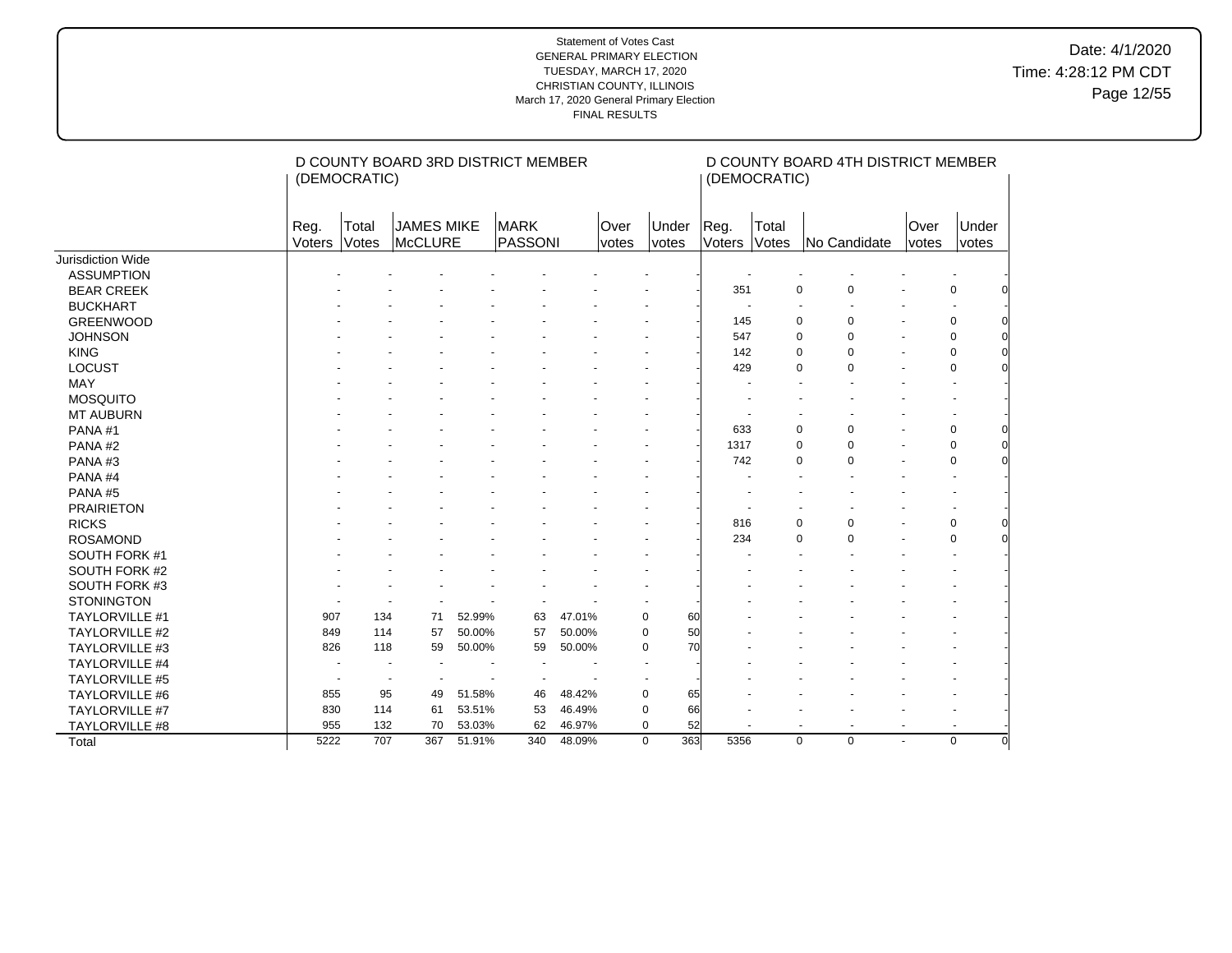Date: 4/1/2020 Time: 4:28:12 PM CDT Page 13/55

|                          | <b>MEMBER</b>  |                | D BOARD OF REVIEW 3RD DISTRICT |             |                |                |                |                | D SUPREME COURT JUDGE 5TH JUDICIAL<br><b>DISTRICT (KARMEIER)</b> |              |               |                |     |
|--------------------------|----------------|----------------|--------------------------------|-------------|----------------|----------------|----------------|----------------|------------------------------------------------------------------|--------------|---------------|----------------|-----|
|                          | Reg.<br>Voters | Total<br>Votes | <b>JERRY W</b><br><b>YOUNG</b> |             | Over<br>votes  | Under<br>votes | Reg.<br>Voters | Total<br>Votes | <b>JUDY CATES</b>                                                |              | Over<br>votes | Under<br>votes |     |
| <b>Jurisdiction Wide</b> |                |                |                                |             |                |                |                |                |                                                                  |              |               |                |     |
| <b>ASSUMPTION</b>        |                |                |                                |             |                |                | 843            | 48             |                                                                  | 48 100.00%   |               | 0              | 15  |
| <b>BEAR CREEK</b>        |                |                |                                |             |                |                | 351            | 36             |                                                                  | 36 100.00%   |               | $\Omega$       |     |
| <b>BUCKHART</b>          |                |                |                                |             |                |                | 1226           | 111            |                                                                  | 111 100.00%  |               | 0              | 20  |
| <b>GREENWOOD</b>         |                |                |                                |             |                |                | 145            | 5              |                                                                  | 5 100.00%    |               | 0              |     |
| <b>JOHNSON</b>           |                |                |                                |             |                |                | 547            | 38             |                                                                  | 38 100.00%   |               | $\Omega$       | 9   |
| <b>KING</b>              |                |                |                                |             |                |                | 142            | 10             |                                                                  | 10 100.00%   |               | $\Omega$       |     |
| <b>LOCUST</b>            |                |                |                                |             |                |                | 429            | 56             |                                                                  | 56 100.00%   |               | $\Omega$       |     |
| <b>MAY</b>               |                |                |                                |             |                |                | 1269           | 134            |                                                                  | 134 100.00%  |               | 0              | 24  |
| <b>MOSQUITO</b>          |                |                |                                |             |                |                | 267            | 16             |                                                                  | 16 100.00%   |               | 0              | 3   |
| <b>MT AUBURN</b>         |                |                |                                |             |                |                | 660            | 42             |                                                                  | 42 100.00%   |               | $\Omega$       | 11  |
| PANA#1                   |                |                |                                |             |                |                | 633            | 62             |                                                                  | 62 100.00%   |               | 0              | 12  |
| PANA#2                   |                |                |                                |             |                |                | 1317           | 112            |                                                                  | 112 100.00%  |               | $\Omega$       | 30  |
| PANA#3                   |                |                |                                |             |                |                | 742            | 65             |                                                                  | 65 100.00%   |               | 0              | 6   |
| PANA#4                   |                |                |                                |             |                |                | 629            | 45             |                                                                  | 45 100.00%   |               | 0              | 9   |
| PANA#5                   |                |                |                                |             |                |                | 518            | 38             |                                                                  | 38 100.00%   |               | 0              | 7   |
| <b>PRAIRIETON</b>        |                |                |                                |             |                |                | 309            | 20             |                                                                  | 20 100.00%   |               | 0              | 3   |
| <b>RICKS</b>             |                |                |                                |             |                |                | 816            | 26             |                                                                  | 26 100.00%   |               | $\Omega$       |     |
| <b>ROSAMOND</b>          |                |                |                                |             |                |                | 234            | 5              |                                                                  | 5 100.00%    |               | 0              | 3   |
| SOUTH FORK #1            | 773            | 59             |                                | 59 100.00%  | $\mathbf 0$    | 9              | 773            | 57             |                                                                  | 57 100.00%   |               | 0              | 11  |
| SOUTH FORK #2            | 435            | 29             |                                | 29 100.00%  | $\mathbf 0$    | 8              | 435            | 30             |                                                                  | 30 100.00%   |               | $\Omega$       |     |
| SOUTH FORK #3            | 458            | 30             |                                | 30 100.00%  | 0              | 9              | 458            | 29             | 29                                                               | 100.00%      |               | 0              | 10  |
| <b>STONINGTON</b>        |                |                |                                |             |                |                | 716            | 64             |                                                                  | 64 100.00%   |               | $\Omega$       | 10  |
| <b>TAYLORVILLE #1</b>    |                |                |                                |             |                |                | 907            | 85             |                                                                  | 85 100.00%   |               | $\Omega$       | 12  |
| <b>TAYLORVILLE #2</b>    |                |                |                                |             | $\blacksquare$ |                | 849            | 67             |                                                                  | 67 100.00%   |               | 0              | 15  |
| <b>TAYLORVILLE #3</b>    |                |                |                                |             |                |                | 826            | 69             |                                                                  | 69 100.00%   |               | 0              | 25  |
| <b>TAYLORVILLE #4</b>    | 1368           | 93             | 93                             | 100.00%     | $\pmb{0}$      | 22             | 1368           | 94             |                                                                  | 94 100.00%   |               | 0              | 21  |
| <b>TAYLORVILLE #5</b>    | 1287           | 88             | 88                             | 100.00%     | 0              | 37             | 1287           | 90             |                                                                  | 90 100.00%   |               | $\Omega$       | 35  |
| <b>TAYLORVILLE #6</b>    | 855            | 61             |                                | 61 100.00%  | $\pmb{0}$      | 19             | 855            | 60             |                                                                  | 60 100.00%   |               | 0              | 20  |
| <b>TAYLORVILLE #7</b>    | 830            | 72             |                                | 72 100.00%  | 0              | 18             | 830            | 74             |                                                                  | 74 100.00%   |               | 0              | 16  |
| <b>TAYLORVILLE #8</b>    | 955            | 79             | 79                             | 100.00%     | $\pmb{0}$      | 13             | 955            | 83             |                                                                  | 83 100.00%   |               | 0              | 9   |
| Total                    | 6961           | 511            |                                | 511 100.00% | $\mathbf 0$    | 135            | 21336          | 1671           |                                                                  | 1671 100.00% |               | $\Omega$       | 361 |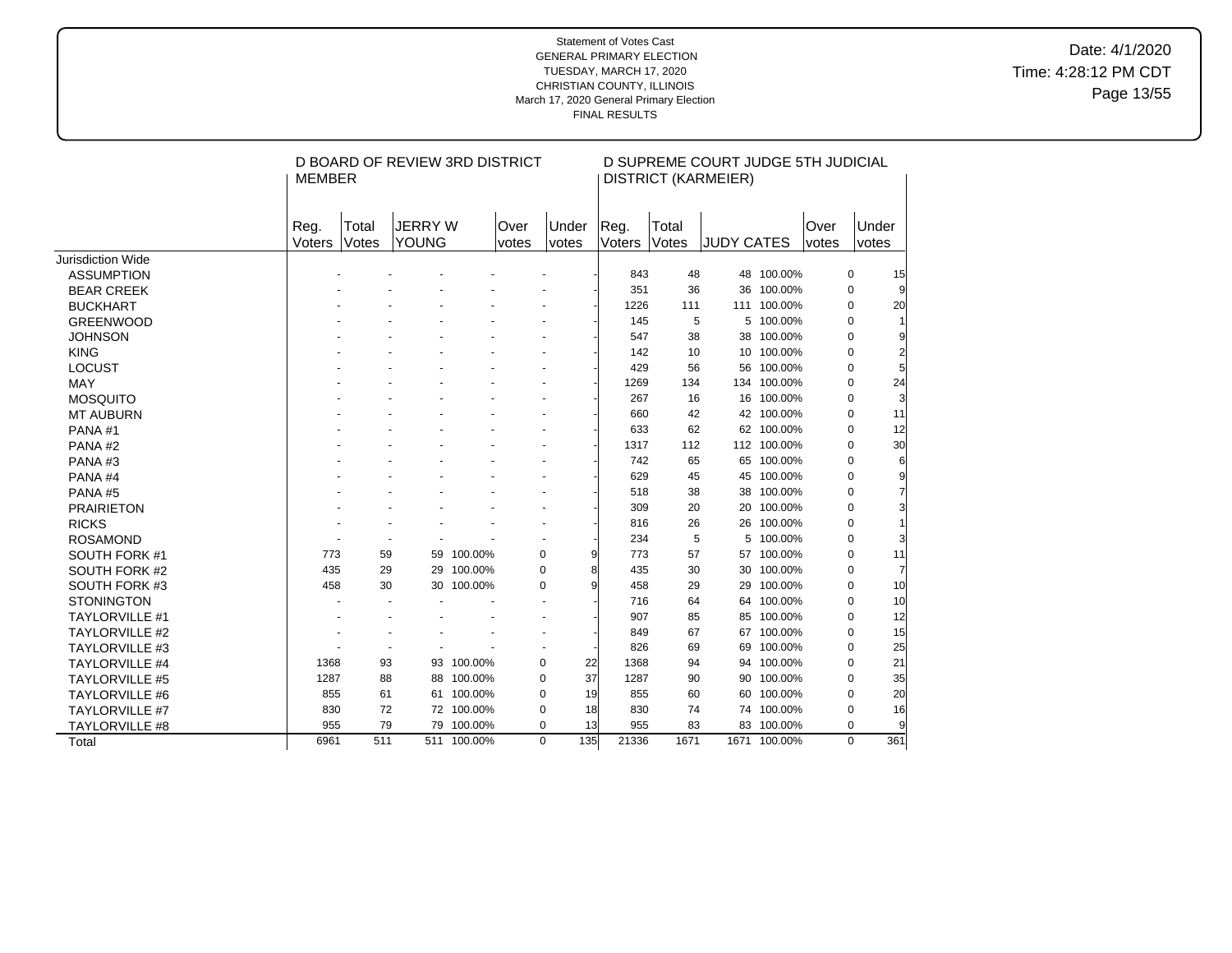Date: 4/1/2020 Time: 4:28:12 PM CDT Page 14/55

|                       |                |                | D APPELLATE COURT JUDGE 5TH JUDICIAL |              |      |                |          |                |                | D ASSUMPTION COMMITTEEPERSON |            |               |                |    |
|-----------------------|----------------|----------------|--------------------------------------|--------------|------|----------------|----------|----------------|----------------|------------------------------|------------|---------------|----------------|----|
|                       |                |                | <b>DISTRICT (CHAPMAN)</b>            |              |      |                |          |                | (DEMOCRATIC)   |                              |            |               |                |    |
|                       | Reg.<br>Voters | Total<br>Votes | SARAH SMITH votes                    |              | Over | Under<br>votes |          | Reg.<br>Voters | Total<br>Votes | <b>DEREK PAGE</b>            |            | Over<br>votes | Under<br>votes |    |
| Jurisdiction Wide     |                |                |                                      |              |      |                |          |                |                |                              |            |               |                |    |
| <b>ASSUMPTION</b>     | 843            | 48             |                                      | 48 100.00%   |      | 0              | 15       | 843            | 52             |                              | 52 100.00% |               | 0              | 11 |
| <b>BEAR CREEK</b>     | 351            | 34             |                                      | 34 100.00%   |      | $\mathbf 0$    | 11       |                |                |                              |            |               |                |    |
| <b>BUCKHART</b>       | 1226           | 107            |                                      | 107 100.00%  |      | $\mathbf 0$    | 24       |                |                |                              |            |               |                |    |
| <b>GREENWOOD</b>      | 145            | 5              | 5                                    | 100.00%      |      | $\mathbf 0$    | 1        |                |                |                              |            |               |                |    |
| <b>JOHNSON</b>        | 547            | 35             | 35                                   | 100.00%      |      | $\mathbf 0$    | 12       |                |                |                              |            |               |                |    |
| <b>KING</b>           | 142            | 10             |                                      | 10 100.00%   |      | $\mathbf 0$    | 2        |                |                |                              |            |               |                |    |
| <b>LOCUST</b>         | 429            | 56             |                                      | 56 100.00%   |      | $\mathbf 0$    | 5        |                |                |                              |            |               |                |    |
| <b>MAY</b>            | 1269           | 134            | 134                                  | 100.00%      |      | $\mathbf 0$    | 24       |                |                |                              |            |               |                |    |
| <b>MOSQUITO</b>       | 267            | 16             | 16                                   | 100.00%      |      | $\mathbf 0$    | 3        |                |                |                              |            |               |                |    |
| <b>MT AUBURN</b>      | 660            | 41             | 41                                   | 100.00%      |      | $\mathbf 0$    | 12       |                |                |                              |            |               |                |    |
| PANA#1                | 633            | 62             | 62                                   | 100.00%      |      | $\mathbf 0$    | 12       |                |                |                              |            |               |                |    |
| PANA#2                | 1317           | 115            | 115                                  | 100.00%      |      | $\mathbf 0$    | 27       |                |                |                              |            |               |                |    |
| PANA#3                | 742            | 66             | 66                                   | 100.00%      |      | $\mathbf 0$    | 5        |                |                |                              |            |               |                |    |
| PANA#4                | 629            | 43             | 43                                   | 100.00%      |      | $\mathbf 0$    | 11       |                |                |                              |            |               |                |    |
| PANA#5                | 518            | 40             | 40                                   | 100.00%      |      | $\mathbf 0$    | 5        |                |                |                              |            |               |                |    |
| <b>PRAIRIETON</b>     | 309            | 20             | 20                                   | 100.00%      |      | $\mathbf 0$    | 3        |                |                |                              |            |               |                |    |
| <b>RICKS</b>          | 816            | 27             |                                      | 27 100.00%   |      | $\mathbf 0$    | $\Omega$ |                |                |                              |            |               |                |    |
| <b>ROSAMOND</b>       | 234            | 5              | 5                                    | 100.00%      |      | $\mathbf 0$    |          |                |                |                              |            |               |                |    |
| SOUTH FORK #1         | 773            | 57             |                                      | 57 100.00%   |      | $\mathbf 0$    | 11       |                |                |                              |            |               |                |    |
| SOUTH FORK #2         | 435            | 31             | 31                                   | 100.00%      |      | $\mathbf 0$    | 6        |                |                |                              |            |               |                |    |
| SOUTH FORK #3         | 458            | 30             |                                      | 30 100.00%   |      | $\mathbf 0$    | 9        |                |                |                              |            |               |                |    |
| <b>STONINGTON</b>     | 716            | 64             |                                      | 64 100.00%   |      | $\mathbf 0$    | 10       |                |                |                              |            |               |                |    |
| <b>TAYLORVILLE #1</b> | 907            | 83             |                                      | 83 100.00%   |      | $\mathbf 0$    | 14       |                |                |                              |            |               |                |    |
| <b>TAYLORVILLE #2</b> | 849            | 65             | 65                                   | 100.00%      |      | $\mathbf 0$    | 17       |                |                |                              |            |               |                |    |
| <b>TAYLORVILLE #3</b> | 826            | 67             | 67                                   | 100.00%      |      | 0              | 27       |                |                |                              |            |               |                |    |
| <b>TAYLORVILLE #4</b> | 1368           | 93             | 93                                   | 100.00%      |      | 0              | 22       |                |                |                              |            |               |                |    |
| <b>TAYLORVILLE #5</b> | 1287           | 95             | 95                                   | 100.00%      |      | $\mathbf 0$    | 30       |                |                |                              |            |               |                |    |
| <b>TAYLORVILLE #6</b> | 855            | 59             | 59                                   | 100.00%      |      | 0              | 21       |                |                |                              |            |               |                |    |
| <b>TAYLORVILLE #7</b> | 830            | 76             | 76                                   | 100.00%      |      | 0              | 14       |                |                |                              |            |               |                |    |
| TAYLORVILLE #8        | 955            | 79             | 79                                   | 100.00%      |      | $\mathbf 0$    | 13       |                |                |                              |            |               |                |    |
| Total                 | 21336          | 1663           |                                      | 1663 100.00% |      | $\mathbf 0$    | 369      | 843            | 52             |                              | 52 100.00% |               | $\mathbf 0$    | 11 |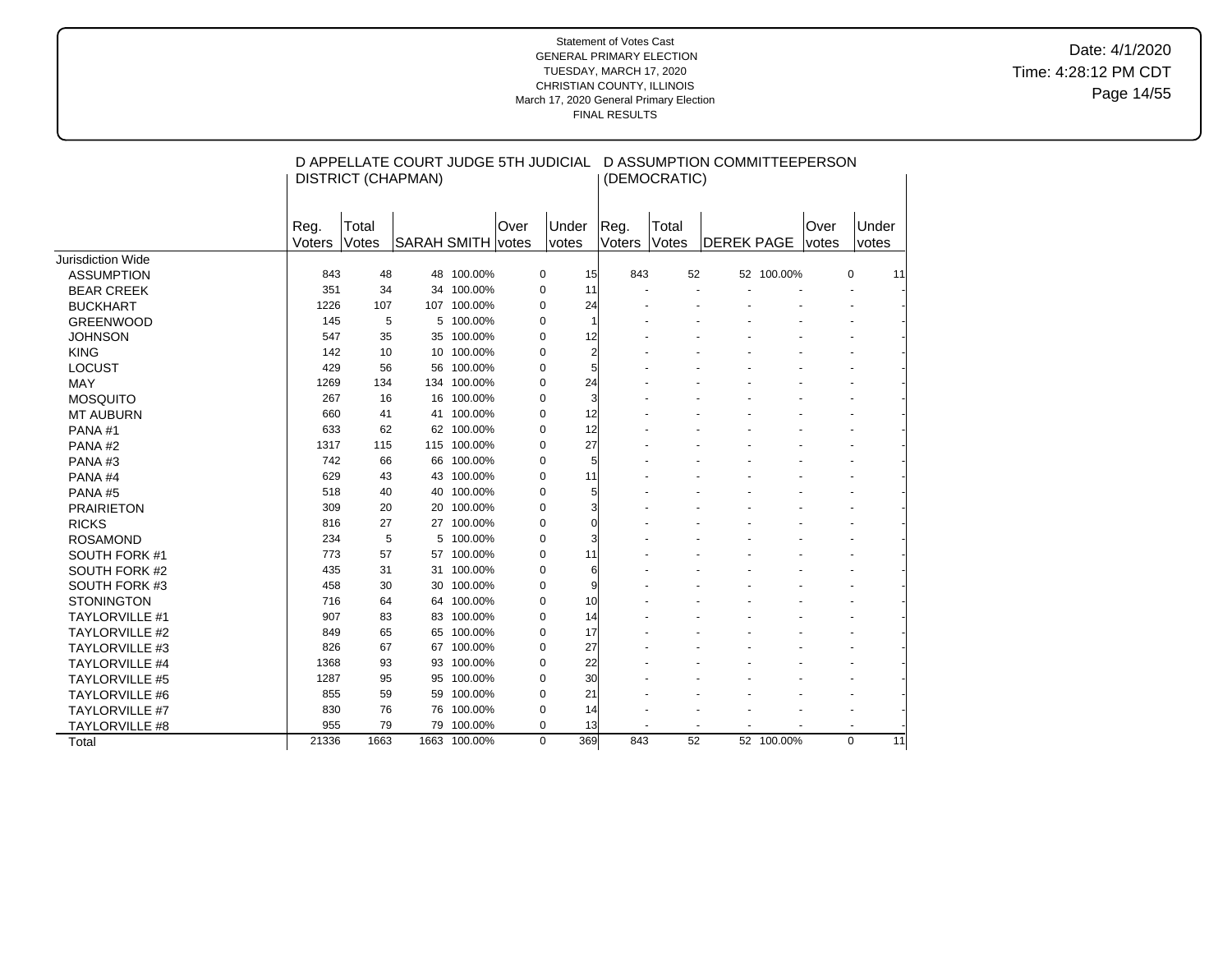Date: 4/1/2020 Time: 4:28:12 PM CDT Page 15/55

|                       |                | (DEMOCRATIC)   | D BEAR CREEK COMMITTEEPERSON |            |               |                |                         | (DEMOCRATIC)   | D BUCKHART COMMITTEEPERSON     |             |                      |                   |
|-----------------------|----------------|----------------|------------------------------|------------|---------------|----------------|-------------------------|----------------|--------------------------------|-------------|----------------------|-------------------|
|                       | Reg.<br>Voters | Total<br>Votes | LAURA A.<br><b>WILKINSON</b> |            | Over<br>votes | Under<br>votes | Reg.<br>Voters          | Total<br>Votes | <b>DOUG</b><br><b>HIGGASON</b> |             | Over<br><i>votes</i> | Under<br>votes    |
| Jurisdiction Wide     |                |                |                              |            |               |                |                         |                |                                |             |                      |                   |
| <b>ASSUMPTION</b>     |                |                |                              |            |               |                |                         |                |                                |             |                      |                   |
| <b>BEAR CREEK</b>     | 351            | 39             |                              | 39 100.00% | 0             | 6              |                         |                |                                |             |                      |                   |
| <b>BUCKHART</b>       |                |                |                              |            |               |                | 1226                    | 112            |                                | 112 100.00% |                      | $\mathbf 0$<br>19 |
| <b>GREENWOOD</b>      |                |                |                              |            |               |                |                         |                |                                |             |                      |                   |
| <b>JOHNSON</b>        |                |                |                              |            |               |                |                         |                |                                |             |                      |                   |
| <b>KING</b>           |                |                |                              |            |               |                |                         |                |                                |             |                      |                   |
| LOCUST                |                |                |                              |            |               |                |                         |                |                                |             |                      |                   |
| <b>MAY</b>            |                |                |                              |            |               |                |                         |                |                                |             |                      |                   |
| <b>MOSQUITO</b>       |                |                |                              |            |               |                |                         |                |                                |             |                      |                   |
| <b>MT AUBURN</b>      |                |                |                              |            |               |                |                         |                |                                |             |                      |                   |
| PANA#1                |                |                |                              |            |               |                |                         |                |                                |             |                      |                   |
| PANA#2                |                |                |                              |            |               |                |                         |                |                                |             |                      |                   |
| PANA#3                |                |                |                              |            |               |                |                         |                |                                |             |                      |                   |
| PANA#4                |                |                |                              |            |               |                |                         |                |                                |             |                      |                   |
| PANA#5                |                |                |                              |            |               |                |                         |                |                                |             |                      |                   |
| <b>PRAIRIETON</b>     |                |                |                              |            |               |                |                         |                |                                |             |                      |                   |
| <b>RICKS</b>          |                |                |                              |            |               |                |                         |                |                                |             |                      |                   |
| <b>ROSAMOND</b>       |                |                |                              |            |               |                |                         |                |                                |             |                      |                   |
| SOUTH FORK #1         |                |                |                              |            |               |                |                         |                |                                |             |                      |                   |
| SOUTH FORK #2         |                |                |                              |            |               |                |                         |                |                                |             |                      |                   |
| SOUTH FORK #3         |                |                |                              |            |               |                |                         |                |                                |             |                      |                   |
| <b>STONINGTON</b>     |                |                |                              |            |               |                |                         |                |                                |             |                      |                   |
| TAYLORVILLE #1        |                |                |                              |            |               |                |                         |                |                                |             |                      |                   |
| <b>TAYLORVILLE #2</b> |                |                |                              |            |               |                |                         |                |                                |             |                      |                   |
| TAYLORVILLE #3        |                |                |                              |            |               |                |                         |                |                                |             |                      |                   |
| <b>TAYLORVILLE #4</b> |                |                |                              |            |               |                |                         |                |                                |             |                      |                   |
| TAYLORVILLE #5        |                |                |                              |            |               |                |                         |                |                                |             |                      |                   |
| TAYLORVILLE #6        |                |                |                              |            |               |                |                         |                |                                |             |                      |                   |
| TAYLORVILLE #7        |                |                |                              |            |               |                |                         |                |                                |             |                      |                   |
| TAYLORVILLE #8        |                |                |                              |            |               |                |                         |                | $\blacksquare$                 |             |                      |                   |
| Total                 | 351            | 39             |                              | 39 100.00% | $\mathbf 0$   |                | $6 \overline{}$<br>1226 | 112            |                                | 112 100.00% |                      | $\mathbf 0$<br>19 |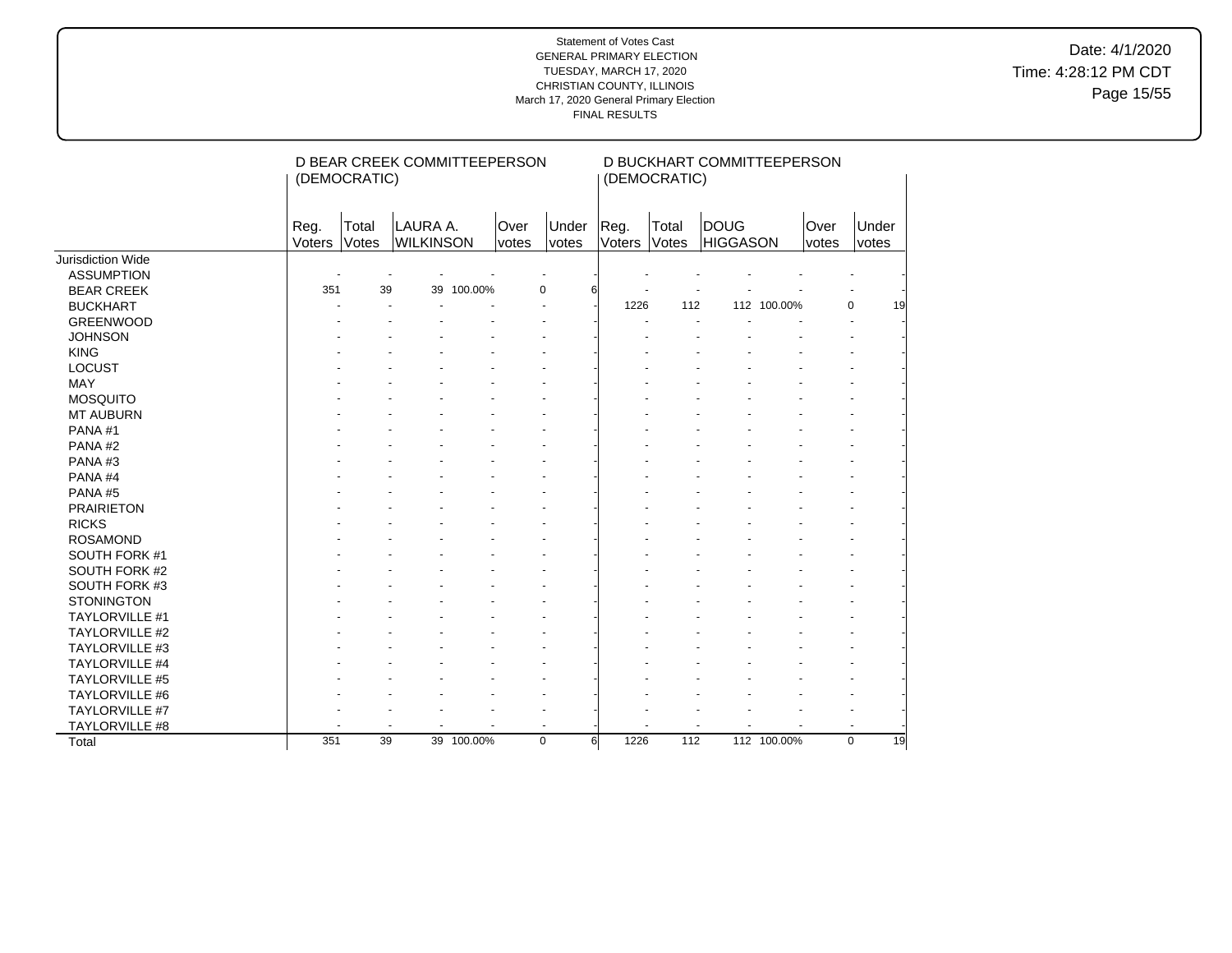Date: 4/1/2020 Time: 4:28:12 PM CDT Page 16/55

|                       |                | (DEMOCRATIC)   | D GREENWOOD COMMITTEEPERSON |                      |                      |                | (DEMOCRATIC)   | D JOHNSON COMMITTEEPERSON |            |               |                  |
|-----------------------|----------------|----------------|-----------------------------|----------------------|----------------------|----------------|----------------|---------------------------|------------|---------------|------------------|
|                       | Reg.<br>Voters | Total<br>Votes | No Candidate                | Over<br><i>votes</i> | Under<br>votes       | Reg.<br>Voters | Total<br>Votes | JAMYE A.<br>SIMS          |            | Over<br>votes | Under<br>votes   |
| Jurisdiction Wide     |                |                |                             |                      |                      |                |                |                           |            |               |                  |
| <b>ASSUMPTION</b>     |                |                |                             |                      |                      |                |                |                           |            |               |                  |
| <b>BEAR CREEK</b>     |                |                |                             |                      |                      |                |                |                           |            |               |                  |
| <b>BUCKHART</b>       |                |                |                             |                      |                      |                |                |                           |            |               |                  |
| <b>GREENWOOD</b>      | 145            |                | $\Omega$<br>$\Omega$        |                      | $\Omega$             |                |                |                           |            |               |                  |
| <b>JOHNSON</b>        |                |                |                             |                      |                      | 547            | 41             |                           | 41 100.00% |               | $\mathbf 0$      |
| <b>KING</b>           |                |                |                             |                      |                      |                |                |                           |            |               |                  |
| <b>LOCUST</b>         |                |                |                             |                      |                      |                |                |                           |            |               |                  |
| MAY                   |                |                |                             |                      |                      |                |                |                           |            |               |                  |
| <b>MOSQUITO</b>       |                |                |                             |                      |                      |                |                |                           |            |               |                  |
| <b>MT AUBURN</b>      |                |                |                             |                      |                      |                |                |                           |            |               |                  |
| PANA#1                |                |                |                             |                      |                      |                |                |                           |            |               |                  |
| PANA#2                |                |                |                             |                      |                      |                |                |                           |            |               |                  |
| PANA#3                |                |                |                             |                      |                      |                |                |                           |            |               |                  |
| PANA#4                |                |                |                             |                      |                      |                |                |                           |            |               |                  |
| PANA#5                |                |                |                             |                      |                      |                |                |                           |            |               |                  |
| <b>PRAIRIETON</b>     |                |                |                             |                      |                      |                |                |                           |            |               |                  |
| <b>RICKS</b>          |                |                |                             |                      |                      |                |                |                           |            |               |                  |
| <b>ROSAMOND</b>       |                |                |                             |                      |                      |                |                |                           |            |               |                  |
| SOUTH FORK #1         |                |                |                             |                      |                      |                |                |                           |            |               |                  |
| SOUTH FORK #2         |                |                |                             |                      |                      |                |                |                           |            |               |                  |
| SOUTH FORK #3         |                |                |                             |                      |                      |                |                |                           |            |               |                  |
| <b>STONINGTON</b>     |                |                |                             |                      |                      |                |                |                           |            |               |                  |
| <b>TAYLORVILLE #1</b> |                |                |                             |                      |                      |                |                |                           |            |               |                  |
| TAYLORVILLE #2        |                |                |                             |                      |                      |                |                |                           |            |               |                  |
| TAYLORVILLE #3        |                |                |                             |                      |                      |                |                |                           |            |               |                  |
| TAYLORVILLE #4        |                |                |                             |                      |                      |                |                |                           |            |               |                  |
| <b>TAYLORVILLE #5</b> |                |                |                             |                      |                      |                |                |                           |            |               |                  |
| TAYLORVILLE #6        |                |                |                             |                      |                      |                |                |                           |            |               |                  |
| TAYLORVILLE #7        |                |                |                             |                      |                      |                |                |                           |            |               |                  |
| TAYLORVILLE #8        |                |                |                             | $\blacksquare$       |                      |                |                |                           |            |               |                  |
| Total                 | 145            |                | $\mathbf 0$<br>$\mathbf 0$  | $\blacksquare$       | $\Omega$<br>$\Omega$ | 547            | 41             |                           | 41 100.00% |               | $\mathbf 0$<br>6 |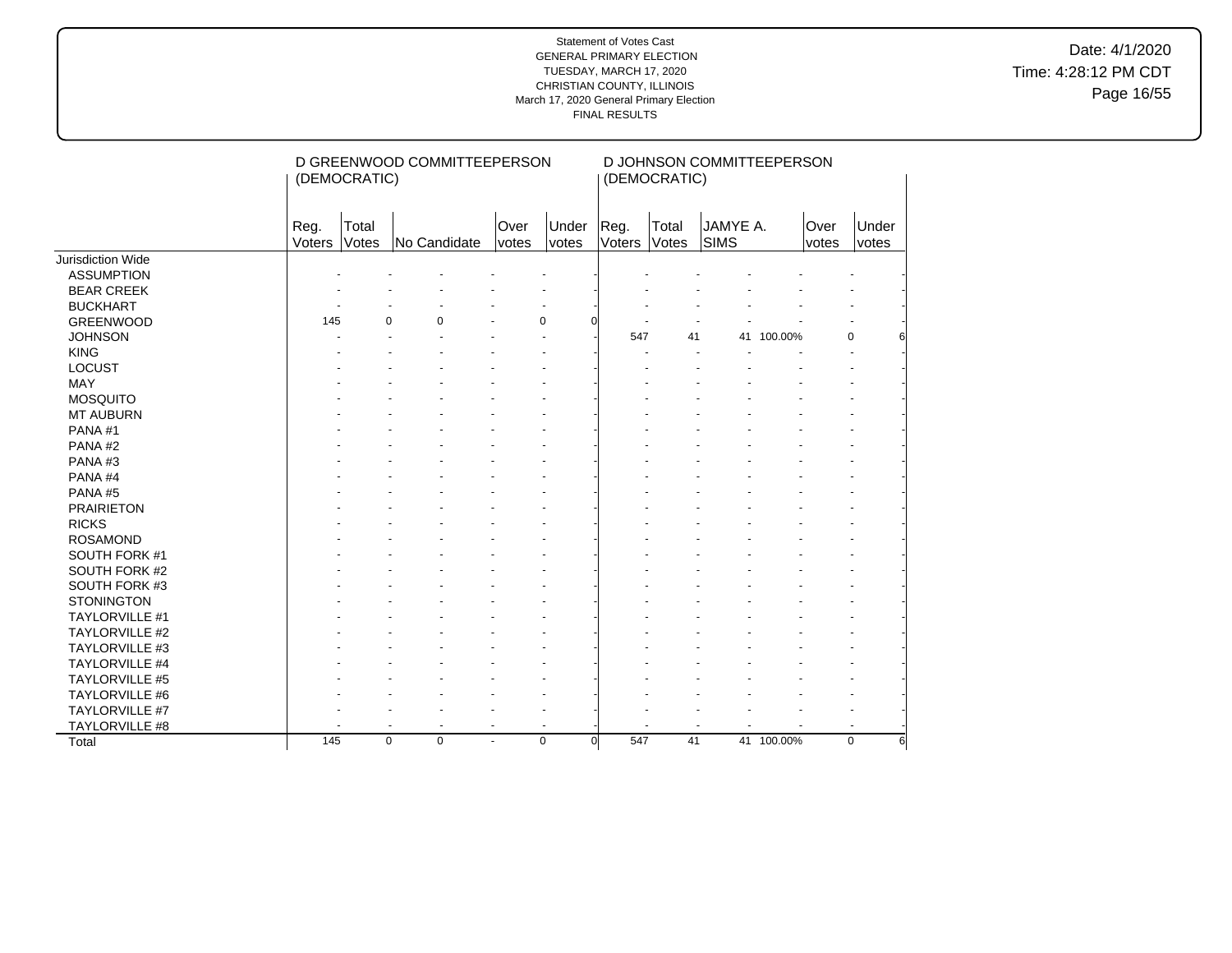Date: 4/1/2020 Time: 4:28:12 PM CDT Page 17/55

|                       |                | (DEMOCRATIC)         | D KING COMMITTEEPERSON |                      |                         |                | (DEMOCRATIC)   | D LOCUST COMMITTEEPERSON                   |                      |                         |
|-----------------------|----------------|----------------------|------------------------|----------------------|-------------------------|----------------|----------------|--------------------------------------------|----------------------|-------------------------|
|                       | Reg.<br>Voters | Total<br>Votes       | No Candidate           | Over<br><i>votes</i> | Under<br>votes          | Reg.<br>Voters | Total<br>Votes | No Candidate                               | Over<br><i>votes</i> | Under<br>votes          |
| Jurisdiction Wide     |                |                      |                        |                      |                         |                |                |                                            |                      |                         |
| <b>ASSUMPTION</b>     |                |                      |                        |                      |                         |                |                |                                            |                      |                         |
| <b>BEAR CREEK</b>     |                |                      |                        |                      |                         |                |                |                                            |                      |                         |
| <b>BUCKHART</b>       |                |                      |                        |                      |                         |                |                |                                            |                      |                         |
| <b>GREENWOOD</b>      |                |                      |                        |                      |                         |                |                |                                            |                      |                         |
| <b>JOHNSON</b>        |                |                      |                        |                      |                         |                |                |                                            |                      |                         |
| <b>KING</b>           | 142            | $\Omega$             | 0                      |                      | $\mathbf 0$             |                |                |                                            |                      |                         |
| <b>LOCUST</b>         |                |                      |                        |                      |                         | 429            |                | 0<br>0                                     |                      | $\pmb{0}$               |
| MAY                   |                |                      |                        |                      |                         |                |                |                                            |                      |                         |
| <b>MOSQUITO</b>       |                |                      |                        |                      |                         |                |                |                                            |                      |                         |
| <b>MT AUBURN</b>      |                |                      |                        |                      |                         |                |                |                                            |                      |                         |
| PANA#1                |                |                      |                        |                      |                         |                |                |                                            |                      |                         |
| PANA#2                |                |                      |                        |                      |                         |                |                |                                            |                      |                         |
| PANA#3                |                |                      |                        |                      |                         |                |                |                                            |                      |                         |
| PANA#4                |                |                      |                        |                      |                         |                |                |                                            |                      |                         |
| PANA#5                |                |                      |                        |                      |                         |                |                |                                            |                      |                         |
| <b>PRAIRIETON</b>     |                |                      |                        |                      |                         |                |                |                                            |                      |                         |
| <b>RICKS</b>          |                |                      |                        |                      |                         |                |                |                                            |                      |                         |
| <b>ROSAMOND</b>       |                |                      |                        |                      |                         |                |                |                                            |                      |                         |
| SOUTH FORK #1         |                |                      |                        |                      |                         |                |                |                                            |                      |                         |
| SOUTH FORK #2         |                |                      |                        |                      |                         |                |                |                                            |                      |                         |
| SOUTH FORK #3         |                |                      |                        |                      |                         |                |                |                                            |                      |                         |
| <b>STONINGTON</b>     |                |                      |                        |                      |                         |                |                |                                            |                      |                         |
| TAYLORVILLE #1        |                |                      |                        |                      |                         |                |                |                                            |                      |                         |
| <b>TAYLORVILLE #2</b> |                |                      |                        |                      |                         |                |                |                                            |                      |                         |
| TAYLORVILLE #3        |                |                      |                        |                      |                         |                |                |                                            |                      |                         |
| <b>TAYLORVILLE #4</b> |                |                      |                        |                      |                         |                |                |                                            |                      |                         |
| TAYLORVILLE #5        |                |                      |                        |                      |                         |                |                |                                            |                      |                         |
| TAYLORVILLE #6        |                |                      |                        |                      |                         |                |                |                                            |                      |                         |
| TAYLORVILLE #7        |                |                      |                        |                      |                         |                |                |                                            |                      |                         |
| TAYLORVILLE #8        |                | $\ddot{\phantom{1}}$ | $\ddot{\phantom{1}}$   | $\blacksquare$       | $\blacksquare$          |                |                | $\blacksquare$<br>$\overline{\phantom{a}}$ | $\overline{a}$       | $\blacksquare$          |
| Total                 | 142            | $\mathbf 0$          | $\mathbf 0$            | $\blacksquare$       | $\mathbf 0$<br>$\Omega$ | 429            |                | 0<br>$\mathbf 0$                           | ÷.                   | $\mathbf 0$<br>$\Omega$ |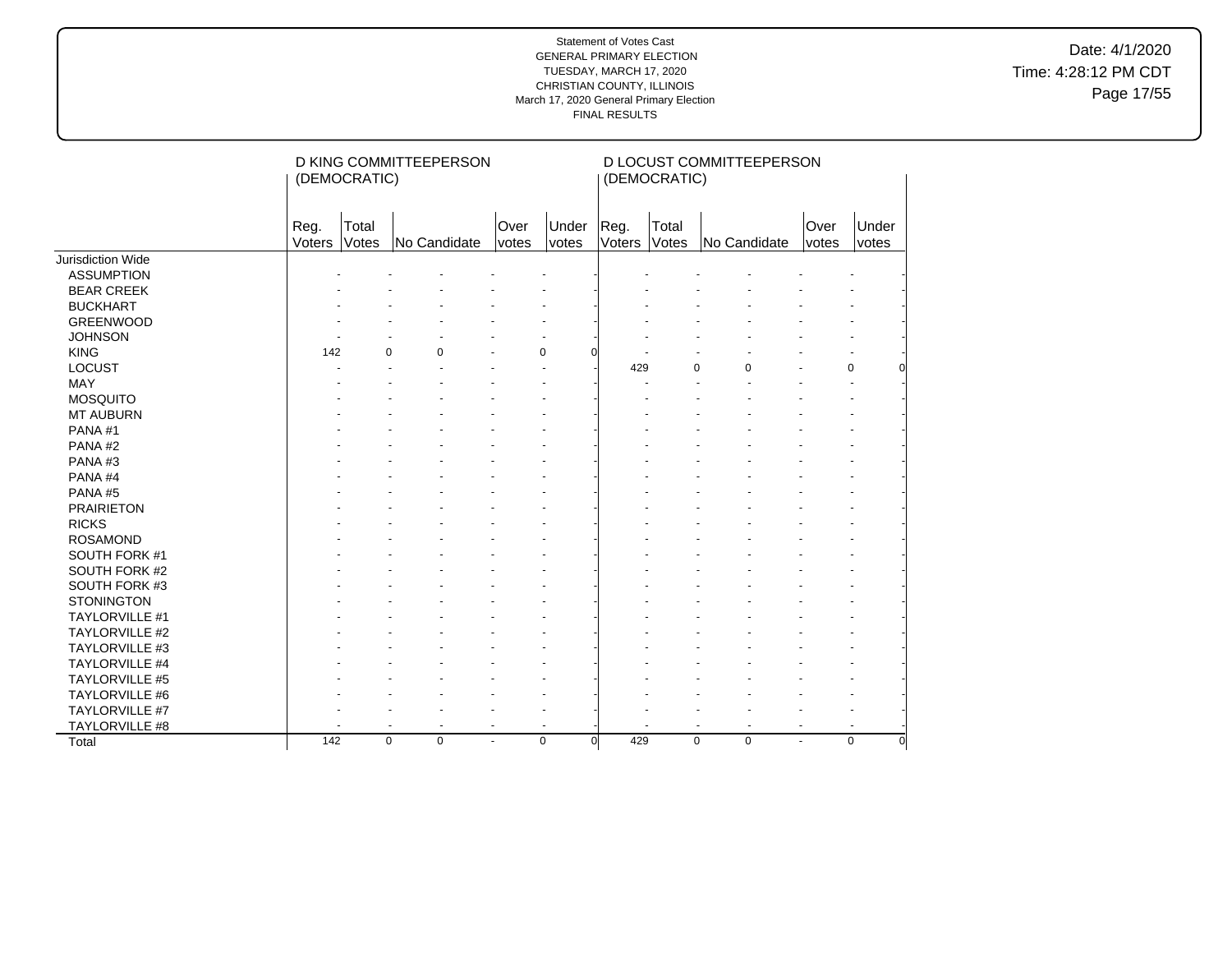Date: 4/1/2020 Time: 4:28:12 PM CDT Page 18/55

|                       |                | (DEMOCRATIC)   | D MAY COMMITTEEPERSON |             |               |                |                | (DEMOCRATIC)   | D MOSQUITO COMMITTEEPERSON       |                |                         |
|-----------------------|----------------|----------------|-----------------------|-------------|---------------|----------------|----------------|----------------|----------------------------------|----------------|-------------------------|
|                       | Reg.<br>Voters | Total<br>Votes | <b>BEN CURTIN</b>     |             | Over<br>votes | Under<br>votes | Reg.<br>Voters | Total<br>Votes | No Candidate                     | Over<br>votes  | Under<br>votes          |
| Jurisdiction Wide     |                |                |                       |             |               |                |                |                |                                  |                |                         |
| <b>ASSUMPTION</b>     |                |                |                       |             |               |                |                |                |                                  |                |                         |
| <b>BEAR CREEK</b>     |                |                |                       |             |               |                |                |                |                                  |                |                         |
| <b>BUCKHART</b>       |                |                |                       |             |               |                |                |                |                                  |                |                         |
| <b>GREENWOOD</b>      |                |                |                       |             |               |                |                |                |                                  |                |                         |
| <b>JOHNSON</b>        |                |                |                       |             |               |                |                |                |                                  |                |                         |
| <b>KING</b>           |                |                |                       |             |               |                |                |                |                                  |                |                         |
| <b>LOCUST</b>         |                |                |                       |             |               |                |                |                |                                  |                |                         |
| MAY                   | 1269           | 142            |                       | 142 100.00% | $\mathbf 0$   | 16             |                |                |                                  |                |                         |
| <b>MOSQUITO</b>       |                |                |                       |             |               |                | 267            |                | $\Omega$<br>0                    |                | 0                       |
| <b>MT AUBURN</b>      |                |                |                       |             |               |                |                |                |                                  |                | $\overline{a}$          |
| PANA#1                |                |                |                       |             |               |                |                |                |                                  |                |                         |
| PANA#2                |                |                |                       |             |               |                |                |                |                                  |                |                         |
| PANA#3                |                |                |                       |             |               |                |                |                |                                  |                |                         |
| PANA#4                |                |                |                       |             |               |                |                |                |                                  |                |                         |
| PANA#5                |                |                |                       |             |               |                |                |                |                                  |                |                         |
| <b>PRAIRIETON</b>     |                |                |                       |             |               |                |                |                |                                  |                |                         |
| <b>RICKS</b>          |                |                |                       |             |               |                |                |                |                                  |                |                         |
| <b>ROSAMOND</b>       |                |                |                       |             |               |                |                |                |                                  |                |                         |
| SOUTH FORK #1         |                |                |                       |             |               |                |                |                |                                  |                |                         |
| SOUTH FORK #2         |                |                |                       |             |               |                |                |                |                                  |                |                         |
| SOUTH FORK #3         |                |                |                       |             |               |                |                |                |                                  |                |                         |
| <b>STONINGTON</b>     |                |                |                       |             |               |                |                |                |                                  |                |                         |
| TAYLORVILLE #1        |                |                |                       |             |               |                |                |                |                                  |                |                         |
| <b>TAYLORVILLE #2</b> |                |                |                       |             |               |                |                |                |                                  |                |                         |
| TAYLORVILLE #3        |                |                |                       |             |               |                |                |                |                                  |                |                         |
| <b>TAYLORVILLE #4</b> |                |                |                       |             |               |                |                |                |                                  |                |                         |
| TAYLORVILLE #5        |                |                |                       |             |               |                |                |                |                                  |                |                         |
| TAYLORVILLE #6        |                |                |                       |             |               |                |                |                |                                  |                |                         |
| TAYLORVILLE #7        |                |                |                       |             |               |                |                |                |                                  |                |                         |
| TAYLORVILLE #8        |                |                |                       |             |               |                |                |                | $\blacksquare$<br>$\blacksquare$ | $\blacksquare$ | $\ddot{\phantom{1}}$    |
| Total                 | 1269           | 142            |                       | 142 100.00% | $\mathbf 0$   | 16             | 267            |                | $\mathbf 0$<br>$\mathbf 0$       | ÷.             | $\mathbf 0$<br>$\Omega$ |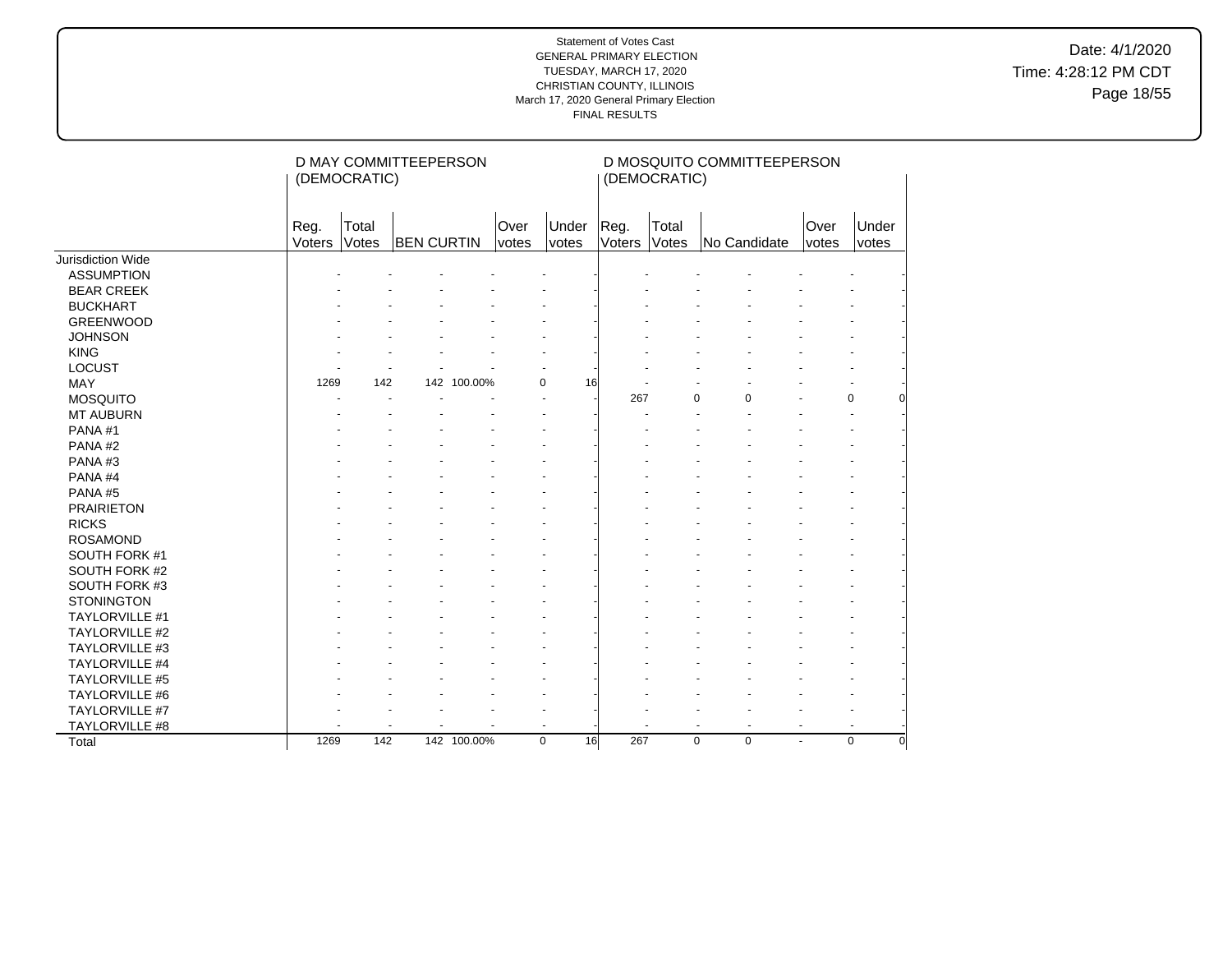Date: 4/1/2020 Time: 4:28:12 PM CDT Page 19/55

|                       |                | (DEMOCRATIC)   | D MT AUBURN COMMITTEEPERSON |            |                      |                |                | (DEMOCRATIC)   | D PANA #1 COMMITTEEPERSON     |            |               |                  |
|-----------------------|----------------|----------------|-----------------------------|------------|----------------------|----------------|----------------|----------------|-------------------------------|------------|---------------|------------------|
|                       | Reg.<br>Voters | Total<br>Votes | <b>ED WILLIAMS</b>          |            | Over<br><i>votes</i> | Under<br>votes | Reg.<br>Voters | Total<br>Votes | <b>STEVEN</b><br><b>SIPES</b> |            | Over<br>votes | Under<br>votes   |
| Jurisdiction Wide     |                |                |                             |            |                      |                |                |                |                               |            |               |                  |
| <b>ASSUMPTION</b>     |                |                |                             |            |                      |                |                |                |                               |            |               |                  |
| <b>BEAR CREEK</b>     |                |                |                             |            |                      |                |                |                |                               |            |               |                  |
| <b>BUCKHART</b>       |                |                |                             |            |                      |                |                |                |                               |            |               |                  |
| <b>GREENWOOD</b>      |                |                |                             |            |                      |                |                |                |                               |            |               |                  |
| <b>JOHNSON</b>        |                |                |                             |            |                      |                |                |                |                               |            |               |                  |
| <b>KING</b>           |                |                |                             |            |                      |                |                |                |                               |            |               |                  |
| <b>LOCUST</b>         |                |                |                             |            |                      |                |                |                |                               |            |               |                  |
| <b>MAY</b>            |                |                |                             |            |                      |                |                |                |                               |            |               |                  |
| <b>MOSQUITO</b>       |                |                |                             |            |                      |                |                |                |                               |            |               |                  |
| <b>MT AUBURN</b>      | 660            | 50             | 50                          | 100.00%    | 0                    |                |                |                |                               |            |               |                  |
| PANA#1                |                |                |                             |            |                      |                | 633            | 65             | 65                            | 100.00%    |               | $\mathbf 0$<br>q |
| PANA#2                |                |                |                             |            |                      |                |                |                |                               |            |               |                  |
| PANA#3                |                |                |                             |            |                      |                |                |                |                               |            |               |                  |
| PANA#4                |                |                |                             |            |                      |                |                |                |                               |            |               |                  |
| PANA#5                |                |                |                             |            |                      |                |                |                |                               |            |               |                  |
| <b>PRAIRIETON</b>     |                |                |                             |            |                      |                |                |                |                               |            |               |                  |
| <b>RICKS</b>          |                |                |                             |            |                      |                |                |                |                               |            |               |                  |
| <b>ROSAMOND</b>       |                |                |                             |            |                      |                |                |                |                               |            |               |                  |
| SOUTH FORK #1         |                |                |                             |            |                      |                |                |                |                               |            |               |                  |
| SOUTH FORK #2         |                |                |                             |            |                      |                |                |                |                               |            |               |                  |
| SOUTH FORK #3         |                |                |                             |            |                      |                |                |                |                               |            |               |                  |
| <b>STONINGTON</b>     |                |                |                             |            |                      |                |                |                |                               |            |               |                  |
| <b>TAYLORVILLE #1</b> |                |                |                             |            |                      |                |                |                |                               |            |               |                  |
| <b>TAYLORVILLE #2</b> |                |                |                             |            |                      |                |                |                |                               |            |               |                  |
| TAYLORVILLE #3        |                |                |                             |            |                      |                |                |                |                               |            |               |                  |
| TAYLORVILLE #4        |                |                |                             |            |                      |                |                |                |                               |            |               |                  |
| <b>TAYLORVILLE #5</b> |                |                |                             |            |                      |                |                |                |                               |            |               |                  |
| TAYLORVILLE #6        |                |                |                             |            |                      |                |                |                |                               |            |               |                  |
| TAYLORVILLE #7        |                |                |                             |            |                      |                |                |                |                               |            |               |                  |
| TAYLORVILLE #8        |                |                |                             |            |                      |                |                |                |                               |            |               |                  |
| Total                 | 660            | 50             |                             | 50 100.00% | $\mathbf 0$          | $\overline{3}$ | 633            | 65             |                               | 65 100.00% |               | $\mathbf 0$<br>9 |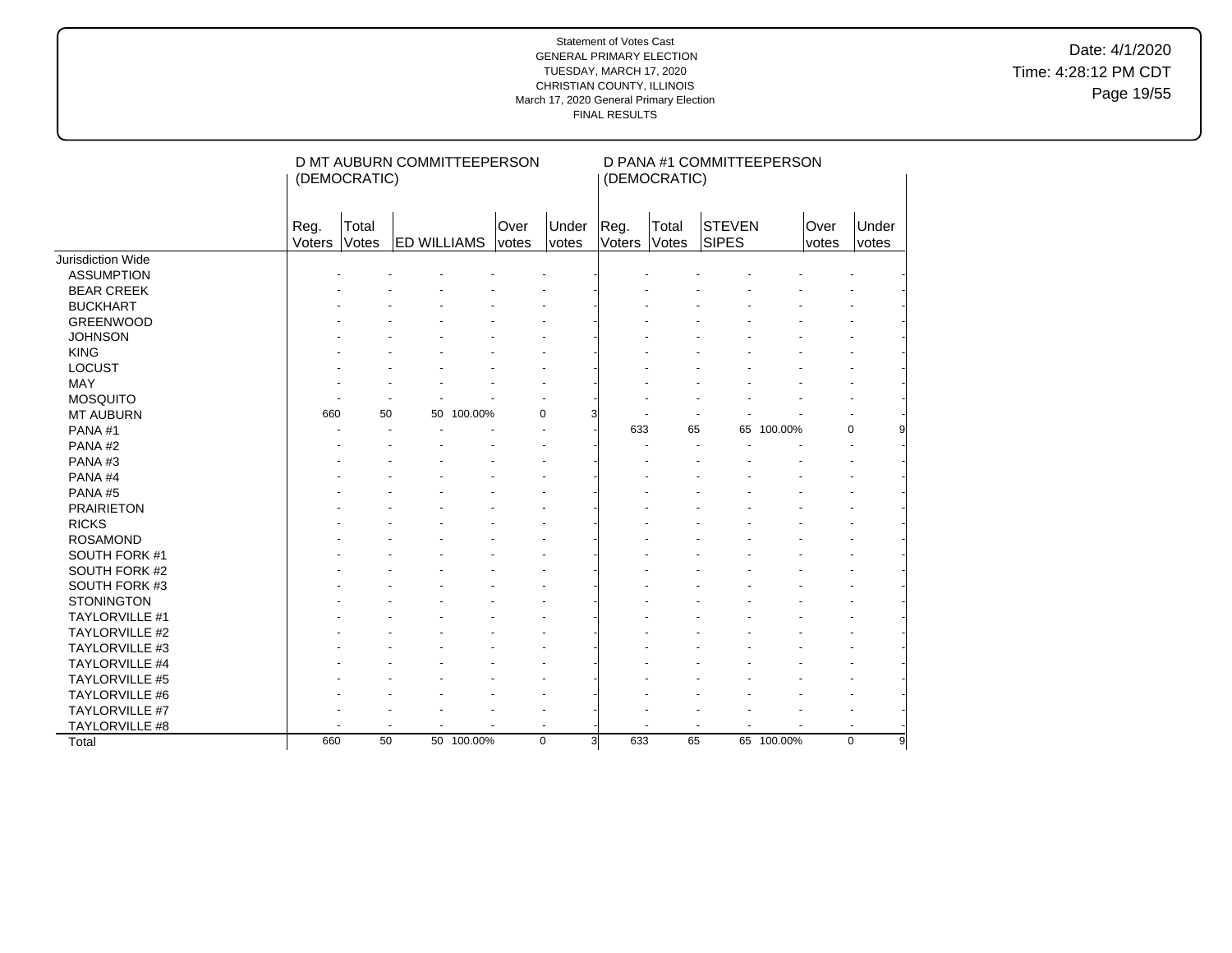Date: 4/1/2020 Time: 4:28:12 PM CDT Page 20/55

|                       |                | (DEMOCRATIC)   | D PANA #2 COMMITTEEPERSON |             |               |                   |                | (DEMOCRATIC)   | D PANA #3 COMMITTEEPERSON |            |               |                  |
|-----------------------|----------------|----------------|---------------------------|-------------|---------------|-------------------|----------------|----------------|---------------------------|------------|---------------|------------------|
|                       | Reg.<br>Voters | Total<br>Votes | <b>STEPHEN</b><br>GROLL   |             | Over<br>votes | Under<br>votes    | Reg.<br>Voters | Total<br>Votes | DAN KARNES                |            | Over<br>votes | Under<br>votes   |
| Jurisdiction Wide     |                |                |                           |             |               |                   |                |                |                           |            |               |                  |
| <b>ASSUMPTION</b>     |                |                |                           |             |               |                   |                |                |                           |            |               |                  |
| <b>BEAR CREEK</b>     |                |                |                           |             |               |                   |                |                |                           |            |               |                  |
| <b>BUCKHART</b>       |                |                |                           |             |               |                   |                |                |                           |            |               |                  |
| <b>GREENWOOD</b>      |                |                |                           |             |               |                   |                |                |                           |            |               |                  |
| <b>JOHNSON</b>        |                |                |                           |             |               |                   |                |                |                           |            |               |                  |
| <b>KING</b>           |                |                |                           |             |               |                   |                |                |                           |            |               |                  |
| <b>LOCUST</b>         |                |                |                           |             |               |                   |                |                |                           |            |               |                  |
| MAY                   |                |                |                           |             |               |                   |                |                |                           |            |               |                  |
| <b>MOSQUITO</b>       |                |                |                           |             |               |                   |                |                |                           |            |               |                  |
| <b>MT AUBURN</b>      |                |                |                           |             |               |                   |                |                |                           |            |               |                  |
| PANA#1                |                |                |                           |             |               |                   |                |                |                           |            |               |                  |
| PANA#2                | 1317           | 116            |                           | 116 100.00% | $\Omega$      | 26                |                |                |                           |            |               |                  |
| PANA#3                |                |                |                           |             |               |                   | 742            | 62             |                           | 62 100.00% |               | $\mathbf 0$<br>9 |
| PANA#4                |                |                |                           |             |               |                   |                |                |                           |            |               |                  |
| PANA#5                |                |                |                           |             |               |                   |                |                |                           |            |               |                  |
| <b>PRAIRIETON</b>     |                |                |                           |             |               |                   |                |                |                           |            |               |                  |
| <b>RICKS</b>          |                |                |                           |             |               |                   |                |                |                           |            |               |                  |
| <b>ROSAMOND</b>       |                |                |                           |             |               |                   |                |                |                           |            |               |                  |
| SOUTH FORK #1         |                |                |                           |             |               |                   |                |                |                           |            |               |                  |
| SOUTH FORK #2         |                |                |                           |             |               |                   |                |                |                           |            |               |                  |
| SOUTH FORK #3         |                |                |                           |             |               |                   |                |                |                           |            |               |                  |
| <b>STONINGTON</b>     |                |                |                           |             |               |                   |                |                |                           |            |               |                  |
| TAYLORVILLE #1        |                |                |                           |             |               |                   |                |                |                           |            |               |                  |
| <b>TAYLORVILLE #2</b> |                |                |                           |             |               |                   |                |                |                           |            |               |                  |
| TAYLORVILLE #3        |                |                |                           |             |               |                   |                |                |                           |            |               |                  |
| TAYLORVILLE #4        |                |                |                           |             |               |                   |                |                |                           |            |               |                  |
| TAYLORVILLE #5        |                |                |                           |             |               |                   |                |                |                           |            |               |                  |
| TAYLORVILLE #6        |                |                |                           |             |               |                   |                |                |                           |            |               |                  |
| TAYLORVILLE #7        |                |                |                           |             |               |                   |                |                |                           |            |               |                  |
| TAYLORVILLE #8        |                |                |                           |             |               |                   |                |                |                           |            |               |                  |
| Total                 | 1317           | 116            |                           | 116 100.00% |               | $\mathbf 0$<br>26 | 742            | 62             |                           | 62 100.00% |               | $\mathbf 0$<br>9 |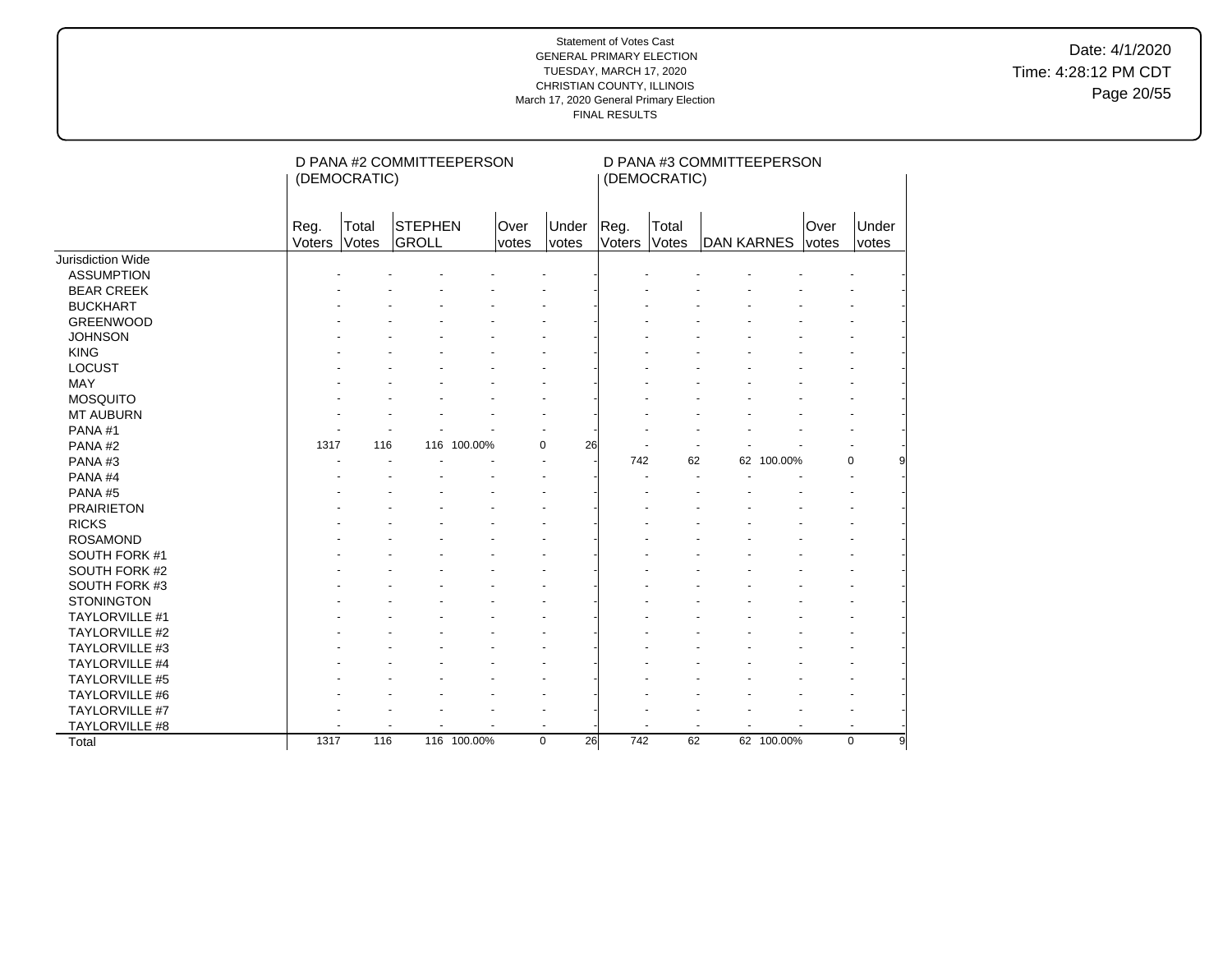Date: 4/1/2020 Time: 4:28:12 PM CDT Page 21/55

|                       |                | (DEMOCRATIC)   | D PANA #4 COMMITTEEPERSON |               |                          |                | (DEMOCRATIC)   | D PANA #5 COMMITTEEPERSON  |               |                |
|-----------------------|----------------|----------------|---------------------------|---------------|--------------------------|----------------|----------------|----------------------------|---------------|----------------|
|                       | Reg.<br>Voters | Total<br>Votes | GARY D.<br>SMITH          | Over<br>votes | Under<br><i>votes</i>    | Reg.<br>Voters | Total<br>Votes | No Candidate               | Over<br>votes | Under<br>votes |
| Jurisdiction Wide     |                |                |                           |               |                          |                |                |                            |               |                |
| <b>ASSUMPTION</b>     |                |                |                           |               |                          |                |                |                            |               |                |
| <b>BEAR CREEK</b>     |                |                |                           |               |                          |                |                |                            |               |                |
| <b>BUCKHART</b>       |                |                |                           |               |                          |                |                |                            |               |                |
| <b>GREENWOOD</b>      |                |                |                           |               |                          |                |                |                            |               |                |
| <b>JOHNSON</b>        |                |                |                           |               |                          |                |                |                            |               |                |
| <b>KING</b>           |                |                |                           |               |                          |                |                |                            |               |                |
| LOCUST                |                |                |                           |               |                          |                |                |                            |               |                |
| <b>MAY</b>            |                |                |                           |               |                          |                |                |                            |               |                |
| <b>MOSQUITO</b>       |                |                |                           |               |                          |                |                |                            |               |                |
| <b>MT AUBURN</b>      |                |                |                           |               |                          |                |                |                            |               |                |
| PANA#1                |                |                |                           |               |                          |                |                |                            |               |                |
| PANA#2                |                |                |                           |               |                          |                |                |                            |               |                |
| PANA#3                |                |                |                           |               |                          |                |                |                            |               |                |
| PANA#4                | 629            | 47             | 47 100.00%                |               | $\mathbf 0$              |                |                |                            |               |                |
| PANA#5                |                |                |                           |               |                          | 518            |                | 0<br>$\Omega$              |               | 0<br>O         |
| <b>PRAIRIETON</b>     |                |                |                           |               |                          |                |                |                            |               |                |
| <b>RICKS</b>          |                |                |                           |               |                          |                |                |                            |               |                |
| <b>ROSAMOND</b>       |                |                |                           |               |                          |                |                |                            |               |                |
| SOUTH FORK #1         |                |                |                           |               |                          |                |                |                            |               |                |
| SOUTH FORK #2         |                |                |                           |               |                          |                |                |                            |               |                |
| SOUTH FORK #3         |                |                |                           |               |                          |                |                |                            |               |                |
| <b>STONINGTON</b>     |                |                |                           |               |                          |                |                |                            |               |                |
| <b>TAYLORVILLE #1</b> |                |                |                           |               |                          |                |                |                            |               |                |
| <b>TAYLORVILLE #2</b> |                |                |                           |               |                          |                |                |                            |               |                |
| TAYLORVILLE #3        |                |                |                           |               |                          |                |                |                            |               |                |
| TAYLORVILLE #4        |                |                |                           |               |                          |                |                |                            |               |                |
| <b>TAYLORVILLE #5</b> |                |                |                           |               |                          |                |                |                            |               |                |
| TAYLORVILLE #6        |                |                |                           |               |                          |                |                |                            |               |                |
| TAYLORVILLE #7        |                |                |                           |               |                          |                |                |                            |               |                |
| TAYLORVILLE #8        |                |                |                           |               | $\overline{\phantom{a}}$ |                |                | ä,                         |               |                |
| Total                 | 629            | 47             | 47 100.00%                |               | $\mathbf 0$              | 518<br>7       |                | $\mathbf 0$<br>$\mathbf 0$ | ÷             | 0<br>$\Omega$  |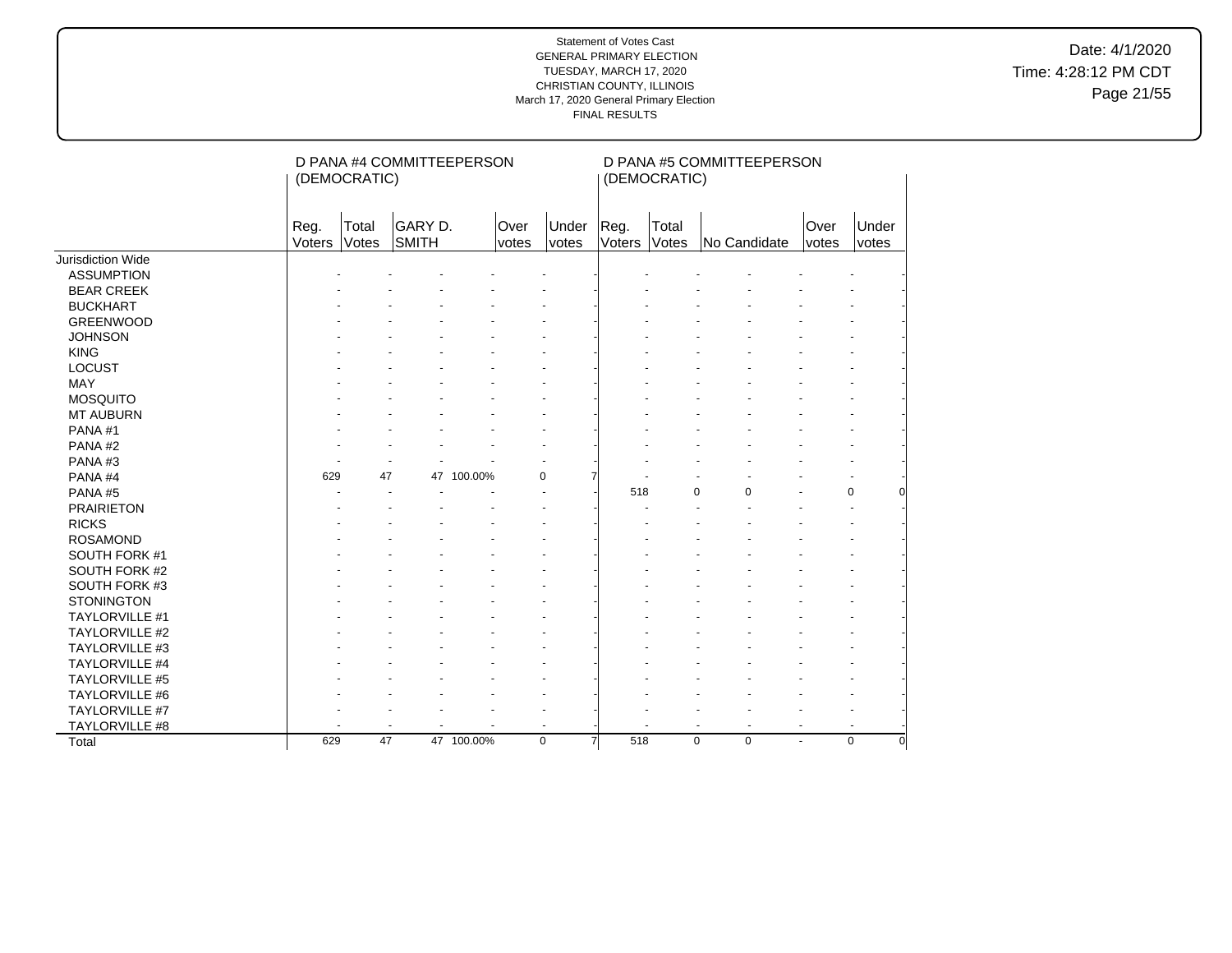Date: 4/1/2020 Time: 4:28:12 PM CDT Page 22/55

|                       |                | (DEMOCRATIC)   | D PRAIRIETON COMMITTEEPERSON |            |                      |                |                | (DEMOCRATIC)   | D RICKS COMMITTEEPERSON |            |                      |                         |
|-----------------------|----------------|----------------|------------------------------|------------|----------------------|----------------|----------------|----------------|-------------------------|------------|----------------------|-------------------------|
|                       | Reg.<br>Voters | Total<br>Votes | <b>ALAN LITTLE</b>           |            | Over<br><i>votes</i> | Under<br>votes | Reg.<br>Voters | Total<br>Votes | <b>JEFF FAHL</b>        |            | Over<br><i>votes</i> | Under<br>votes          |
| Jurisdiction Wide     |                |                |                              |            |                      |                |                |                |                         |            |                      |                         |
| <b>ASSUMPTION</b>     |                |                |                              |            |                      |                |                |                |                         |            |                      |                         |
| <b>BEAR CREEK</b>     |                |                |                              |            |                      |                |                |                |                         |            |                      |                         |
| <b>BUCKHART</b>       |                |                |                              |            |                      |                |                |                |                         |            |                      |                         |
| <b>GREENWOOD</b>      |                |                |                              |            |                      |                |                |                |                         |            |                      |                         |
| <b>JOHNSON</b>        |                |                |                              |            |                      |                |                |                |                         |            |                      |                         |
| <b>KING</b>           |                |                |                              |            |                      |                |                |                |                         |            |                      |                         |
| <b>LOCUST</b>         |                |                |                              |            |                      |                |                |                |                         |            |                      |                         |
| MAY                   |                |                |                              |            |                      |                |                |                |                         |            |                      |                         |
| <b>MOSQUITO</b>       |                |                |                              |            |                      |                |                |                |                         |            |                      |                         |
| <b>MT AUBURN</b>      |                |                |                              |            |                      |                |                |                |                         |            |                      |                         |
| PANA#1                |                |                |                              |            |                      |                |                |                |                         |            |                      |                         |
| PANA#2                |                |                |                              |            |                      |                |                |                |                         |            |                      |                         |
| PANA#3                |                |                |                              |            |                      |                |                |                |                         |            |                      |                         |
| PANA#4                |                |                |                              |            |                      |                |                |                |                         |            |                      |                         |
| PANA#5                |                |                |                              |            |                      |                |                |                |                         |            |                      |                         |
| <b>PRAIRIETON</b>     | 309            | 21             | 21                           | 100.00%    | 0                    | 2              |                |                |                         |            |                      |                         |
| <b>RICKS</b>          |                |                |                              |            |                      |                | 816            | 27             |                         | 27 100.00% |                      | 0                       |
| <b>ROSAMOND</b>       |                |                |                              |            |                      |                |                |                |                         |            |                      |                         |
| SOUTH FORK #1         |                |                |                              |            |                      |                |                |                |                         |            |                      |                         |
| SOUTH FORK #2         |                |                |                              |            |                      |                |                |                |                         |            |                      |                         |
| SOUTH FORK #3         |                |                |                              |            |                      |                |                |                |                         |            |                      |                         |
| <b>STONINGTON</b>     |                |                |                              |            |                      |                |                |                |                         |            |                      |                         |
| <b>TAYLORVILLE #1</b> |                |                |                              |            |                      |                |                |                |                         |            |                      |                         |
| <b>TAYLORVILLE #2</b> |                |                |                              |            |                      |                |                |                |                         |            |                      |                         |
| <b>TAYLORVILLE #3</b> |                |                |                              |            |                      |                |                |                |                         |            |                      |                         |
| TAYLORVILLE #4        |                |                |                              |            |                      |                |                |                |                         |            |                      |                         |
| <b>TAYLORVILLE #5</b> |                |                |                              |            |                      |                |                |                |                         |            |                      |                         |
| TAYLORVILLE #6        |                |                |                              |            |                      |                |                |                |                         |            |                      |                         |
| TAYLORVILLE #7        |                |                |                              |            |                      |                |                |                |                         |            |                      |                         |
| TAYLORVILLE #8        |                |                |                              |            |                      |                |                |                | $\ddot{\phantom{1}}$    |            |                      |                         |
| Total                 | 309            | 21             |                              | 21 100.00% | $\mathbf 0$          | $\overline{2}$ | 816            | 27             |                         | 27 100.00% |                      | $\mathbf 0$<br>$\Omega$ |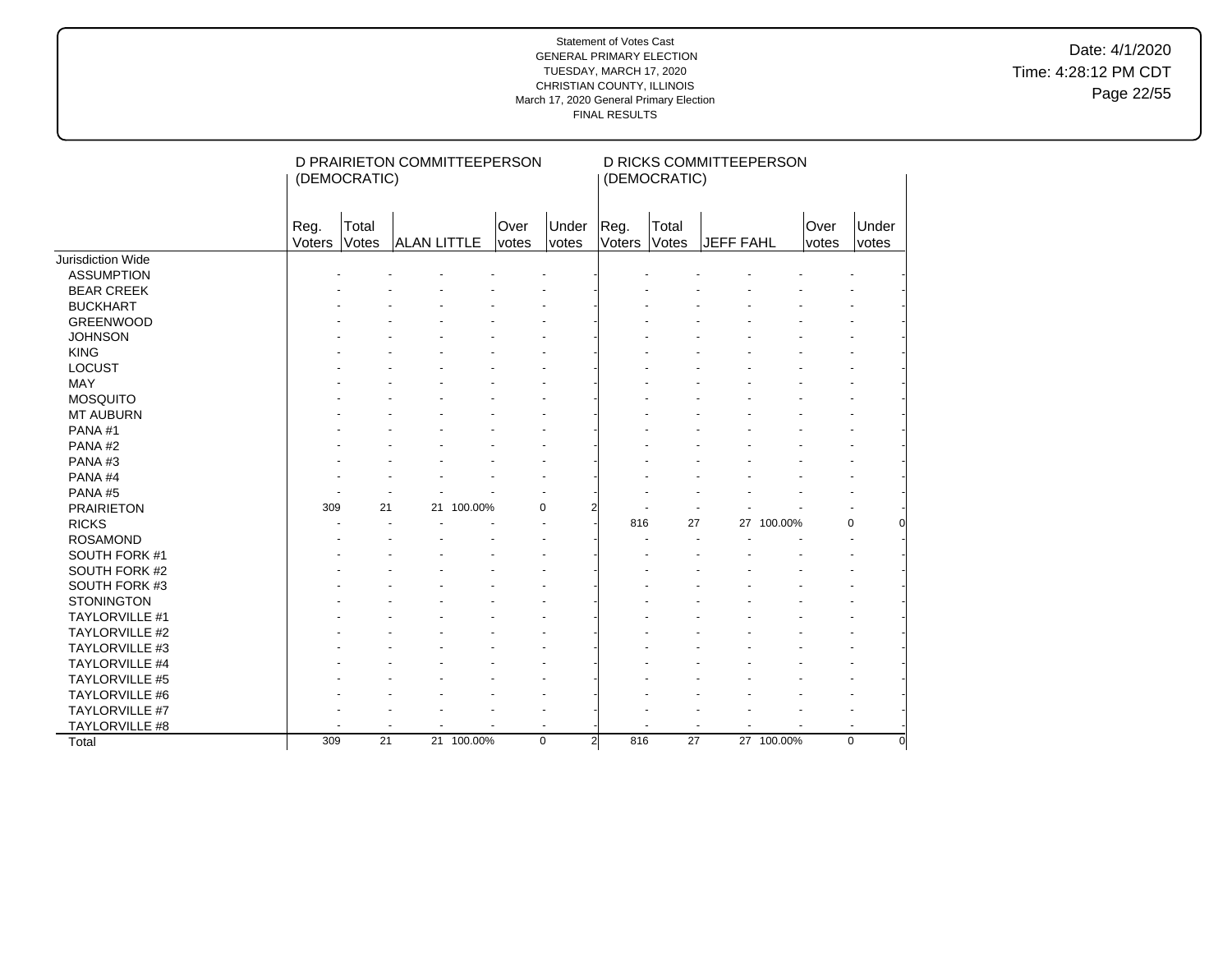Date: 4/1/2020 Time: 4:28:12 PM CDT Page 23/55

|                       | (DEMOCRATIC)   |                | D ROSAMOND COMMITTEEPERSON |                      |                          |                 | (DEMOCRATIC)          | D SOUTH FORK #1 COMMITTEEPERSON |            |               |                  |
|-----------------------|----------------|----------------|----------------------------|----------------------|--------------------------|-----------------|-----------------------|---------------------------------|------------|---------------|------------------|
|                       | Reg.<br>Voters | Total<br>Votes | No Candidate               | Over<br><i>votes</i> | Under<br>votes           | Reg.<br>Voters  | Total<br><b>Votes</b> | <b>VINCENT A</b><br><b>POP</b>  |            | Over<br>votes | Under<br>votes   |
| Jurisdiction Wide     |                |                |                            |                      |                          |                 |                       |                                 |            |               |                  |
| <b>ASSUMPTION</b>     |                |                |                            |                      |                          |                 |                       |                                 |            |               |                  |
| <b>BEAR CREEK</b>     |                |                |                            |                      |                          |                 |                       |                                 |            |               |                  |
| <b>BUCKHART</b>       |                |                |                            |                      |                          |                 |                       |                                 |            |               |                  |
| <b>GREENWOOD</b>      |                |                |                            |                      |                          |                 |                       |                                 |            |               |                  |
| <b>JOHNSON</b>        |                |                |                            |                      |                          |                 |                       |                                 |            |               |                  |
| <b>KING</b>           |                |                |                            |                      |                          |                 |                       |                                 |            |               |                  |
| <b>LOCUST</b>         |                |                |                            |                      |                          |                 |                       |                                 |            |               |                  |
| MAY                   |                |                |                            |                      |                          |                 |                       |                                 |            |               |                  |
| <b>MOSQUITO</b>       |                |                |                            |                      |                          |                 |                       |                                 |            |               |                  |
| <b>MT AUBURN</b>      |                |                |                            |                      |                          |                 |                       |                                 |            |               |                  |
| PANA#1                |                |                |                            |                      |                          |                 |                       |                                 |            |               |                  |
| PANA#2                |                |                |                            |                      |                          |                 |                       |                                 |            |               |                  |
| PANA#3                |                |                |                            |                      |                          |                 |                       |                                 |            |               |                  |
| PANA#4                |                |                |                            |                      |                          |                 |                       |                                 |            |               |                  |
| PANA#5                |                |                |                            |                      |                          |                 |                       |                                 |            |               |                  |
| <b>PRAIRIETON</b>     |                |                |                            |                      |                          |                 |                       |                                 |            |               |                  |
| <b>RICKS</b>          |                |                |                            |                      |                          |                 |                       |                                 |            |               |                  |
| <b>ROSAMOND</b>       | 234            | 0              | $\mathbf 0$                |                      | 0<br>∩                   |                 |                       |                                 |            |               |                  |
| SOUTH FORK #1         |                |                |                            |                      |                          | 773             | 62                    |                                 | 62 100.00% |               | $\Omega$<br>61   |
| SOUTH FORK #2         |                |                |                            |                      |                          |                 |                       |                                 |            |               |                  |
| SOUTH FORK #3         |                |                |                            |                      |                          |                 |                       |                                 |            |               |                  |
| <b>STONINGTON</b>     |                |                |                            |                      |                          |                 |                       |                                 |            |               |                  |
| TAYLORVILLE #1        |                |                |                            |                      |                          |                 |                       |                                 |            |               |                  |
| <b>TAYLORVILLE #2</b> |                |                |                            |                      |                          |                 |                       |                                 |            |               |                  |
| TAYLORVILLE #3        |                |                |                            |                      |                          |                 |                       |                                 |            |               |                  |
| <b>TAYLORVILLE #4</b> |                |                |                            |                      |                          |                 |                       |                                 |            |               |                  |
| TAYLORVILLE #5        |                |                |                            |                      |                          |                 |                       |                                 |            |               |                  |
| TAYLORVILLE #6        |                |                |                            |                      |                          |                 |                       |                                 |            |               |                  |
| TAYLORVILLE #7        |                |                |                            |                      |                          |                 |                       |                                 |            |               |                  |
| TAYLORVILLE #8        |                |                | $\overline{\phantom{a}}$   | $\blacksquare$       | $\overline{\phantom{a}}$ |                 |                       |                                 |            |               |                  |
| Total                 | 234            | $\mathbf 0$    | $\mathbf 0$                | $\blacksquare$       | $\mathbf 0$              | 773<br>$\Omega$ | 62                    |                                 | 62 100.00% |               | $\mathbf 0$<br>6 |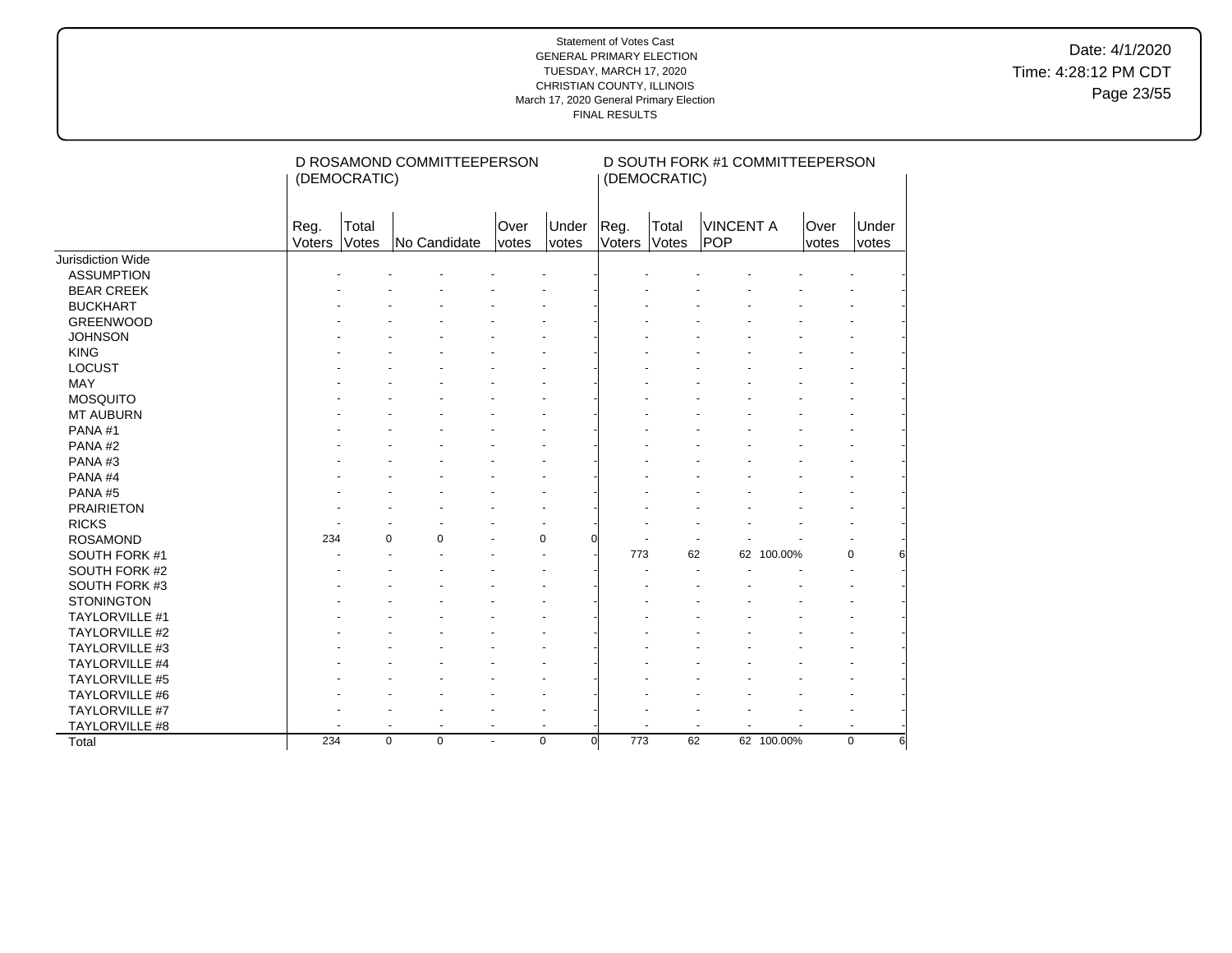Date: 4/1/2020 Time: 4:28:12 PM CDT Page 24/55

|                       |                | (DEMOCRATIC)         | D SOUTH FORK #2 COMMITTEEPERSON |            |                |                       |                | (DEMOCRATIC)    | D SOUTH FORK #3 COMMITTEEPERSON           |            |                      |                |
|-----------------------|----------------|----------------------|---------------------------------|------------|----------------|-----------------------|----------------|-----------------|-------------------------------------------|------------|----------------------|----------------|
|                       | Reg.<br>Voters | Total<br>Votes       | <b>BRIAN L</b><br>WILBUR        |            | Over<br>votes  | Under<br><i>votes</i> | Reg.<br>Voters | Total<br>Votes  | <b>TERRY LEE</b><br><b>WORKMAN</b><br>SR. |            | <b>Over</b><br>votes | Under<br>votes |
| Jurisdiction Wide     |                |                      |                                 |            |                |                       |                |                 |                                           |            |                      |                |
| <b>ASSUMPTION</b>     |                |                      |                                 |            |                |                       |                |                 |                                           |            |                      |                |
| <b>BEAR CREEK</b>     |                |                      |                                 |            |                |                       |                |                 |                                           |            |                      |                |
| <b>BUCKHART</b>       |                |                      |                                 |            |                |                       |                |                 |                                           |            |                      |                |
| <b>GREENWOOD</b>      |                |                      |                                 |            |                |                       |                |                 |                                           |            |                      |                |
| <b>JOHNSON</b>        |                |                      |                                 |            |                |                       |                |                 |                                           |            |                      |                |
| <b>KING</b>           |                |                      |                                 |            |                |                       |                |                 |                                           |            |                      |                |
| <b>LOCUST</b>         |                |                      |                                 |            |                |                       |                |                 |                                           |            |                      |                |
| <b>MAY</b>            |                |                      |                                 |            |                |                       |                |                 |                                           |            |                      |                |
| <b>MOSQUITO</b>       |                |                      |                                 |            |                |                       |                |                 |                                           |            |                      |                |
| <b>MT AUBURN</b>      |                |                      |                                 |            |                |                       |                |                 |                                           |            |                      |                |
| PANA#1                |                |                      |                                 |            |                |                       |                |                 |                                           |            |                      |                |
| PANA#2                |                |                      |                                 |            |                |                       |                |                 |                                           |            |                      |                |
| PANA#3                |                |                      |                                 |            |                |                       |                |                 |                                           |            |                      |                |
| PANA#4                |                |                      |                                 |            |                |                       |                |                 |                                           |            |                      |                |
| PANA#5                |                |                      |                                 |            |                |                       |                |                 |                                           |            |                      |                |
| <b>PRAIRIETON</b>     |                |                      |                                 |            |                |                       |                |                 |                                           |            |                      |                |
| <b>RICKS</b>          |                |                      |                                 |            |                |                       |                |                 |                                           |            |                      |                |
| <b>ROSAMOND</b>       |                |                      |                                 |            |                |                       |                |                 |                                           |            |                      |                |
| SOUTH FORK #1         |                |                      |                                 |            |                |                       |                |                 |                                           |            |                      |                |
| SOUTH FORK #2         | 435            | 30                   |                                 | 30 100.00% | 0              |                       |                |                 |                                           |            |                      |                |
| SOUTH FORK #3         |                |                      |                                 |            |                |                       | 458            | 37              |                                           | 37 100.00% |                      | $\mathbf 0$    |
| <b>STONINGTON</b>     |                |                      |                                 |            |                |                       |                |                 |                                           |            |                      |                |
| TAYLORVILLE #1        |                |                      |                                 |            |                |                       |                |                 |                                           |            |                      |                |
| TAYLORVILLE #2        |                |                      |                                 |            |                |                       |                |                 |                                           |            |                      |                |
| TAYLORVILLE #3        |                |                      |                                 |            |                |                       |                |                 |                                           |            |                      |                |
| <b>TAYLORVILLE #4</b> |                |                      |                                 |            |                |                       |                |                 |                                           |            |                      |                |
| <b>TAYLORVILLE #5</b> |                |                      |                                 |            |                |                       |                |                 |                                           |            |                      |                |
| <b>TAYLORVILLE #6</b> |                |                      |                                 |            |                |                       |                |                 |                                           |            |                      |                |
| TAYLORVILLE #7        |                |                      |                                 |            |                |                       |                |                 |                                           |            |                      |                |
| TAYLORVILLE #8        |                | $\ddot{\phantom{1}}$ |                                 |            | $\overline{a}$ |                       |                |                 |                                           |            |                      | $\blacksquare$ |
| Total                 | 435            | 30                   |                                 | 30 100.00% | $\mathbf 0$    | 7                     | 458            | $\overline{37}$ |                                           | 37 100.00% |                      | $\Omega$<br>2  |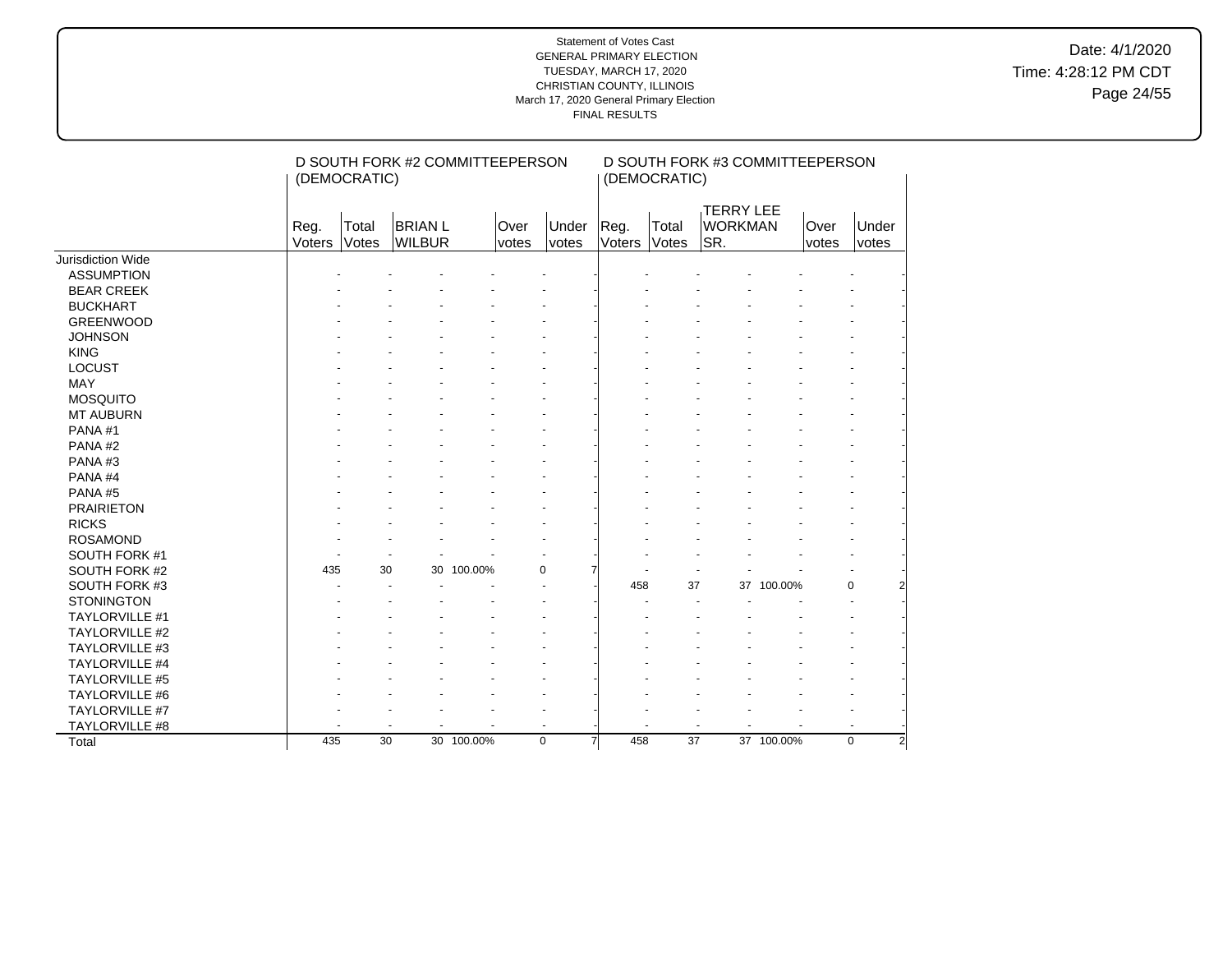Date: 4/1/2020 Time: 4:28:12 PM CDT Page 25/55

|                       | (DEMOCRATIC)     |                 | D STONINGTON COMMITTEEPERSON |               |                      |                                | (DEMOCRATIC)          |                  | D TAYLORVILLE #1 COMMITTEEPERSON |               |                |
|-----------------------|------------------|-----------------|------------------------------|---------------|----------------------|--------------------------------|-----------------------|------------------|----------------------------------|---------------|----------------|
|                       | Reg.<br>Voters   | Total<br>Votes  | RYAN<br>MARUCCO              | Over<br>votes | Under<br>votes       | Reg.<br>Voters                 | Total<br><b>Votes</b> | KENNY<br>SHIVERS |                                  | Over<br>votes | Under<br>votes |
| Jurisdiction Wide     |                  |                 |                              |               |                      |                                |                       |                  |                                  |               |                |
| <b>ASSUMPTION</b>     |                  |                 |                              |               |                      |                                |                       |                  |                                  |               |                |
| <b>BEAR CREEK</b>     |                  |                 |                              |               |                      |                                |                       |                  |                                  |               |                |
| <b>BUCKHART</b>       |                  |                 |                              |               |                      |                                |                       |                  |                                  |               |                |
| <b>GREENWOOD</b>      |                  |                 |                              |               |                      |                                |                       |                  |                                  |               |                |
| <b>JOHNSON</b>        |                  |                 |                              |               |                      |                                |                       |                  |                                  |               |                |
| <b>KING</b>           |                  |                 |                              |               |                      |                                |                       |                  |                                  |               |                |
| <b>LOCUST</b>         |                  |                 |                              |               |                      |                                |                       |                  |                                  |               |                |
| <b>MAY</b>            |                  |                 |                              |               |                      |                                |                       |                  |                                  |               |                |
| <b>MOSQUITO</b>       |                  |                 |                              |               |                      |                                |                       |                  |                                  |               |                |
| <b>MT AUBURN</b>      |                  |                 |                              |               |                      |                                |                       |                  |                                  |               |                |
| PANA#1                |                  |                 |                              |               |                      |                                |                       |                  |                                  |               |                |
| PANA#2                |                  |                 |                              |               |                      |                                |                       |                  |                                  |               |                |
| PANA#3                |                  |                 |                              |               |                      |                                |                       |                  |                                  |               |                |
| PANA#4                |                  |                 |                              |               |                      |                                |                       |                  |                                  |               |                |
| PANA#5                |                  |                 |                              |               |                      |                                |                       |                  |                                  |               |                |
| <b>PRAIRIETON</b>     |                  |                 |                              |               |                      |                                |                       |                  |                                  |               |                |
| <b>RICKS</b>          |                  |                 |                              |               |                      |                                |                       |                  |                                  |               |                |
| <b>ROSAMOND</b>       |                  |                 |                              |               |                      |                                |                       |                  |                                  |               |                |
| SOUTH FORK #1         |                  |                 |                              |               |                      |                                |                       |                  |                                  |               |                |
| SOUTH FORK #2         |                  |                 |                              |               |                      |                                |                       |                  |                                  |               |                |
| SOUTH FORK #3         |                  |                 |                              |               |                      |                                |                       |                  |                                  |               |                |
| <b>STONINGTON</b>     | 716              | 70              | 70 100.00%                   |               | 0                    |                                |                       |                  |                                  |               |                |
| TAYLORVILLE #1        |                  |                 |                              |               | ÷.                   | 907                            | 88                    | 88               | 100.00%                          | $\Omega$      |                |
| <b>TAYLORVILLE #2</b> |                  |                 |                              |               |                      |                                |                       |                  |                                  |               |                |
| TAYLORVILLE #3        |                  |                 |                              |               |                      |                                |                       |                  |                                  |               |                |
| <b>TAYLORVILLE #4</b> |                  |                 |                              |               |                      |                                |                       |                  |                                  |               |                |
| <b>TAYLORVILLE #5</b> |                  |                 |                              |               |                      |                                |                       |                  |                                  |               |                |
| TAYLORVILLE #6        |                  |                 |                              |               |                      |                                |                       |                  |                                  |               |                |
| TAYLORVILLE #7        |                  |                 |                              |               |                      |                                |                       |                  |                                  |               |                |
| TAYLORVILLE #8        |                  |                 |                              |               | $\ddot{\phantom{1}}$ |                                |                       |                  |                                  |               |                |
| Total                 | $\overline{716}$ | $\overline{70}$ | 70 100.00%                   |               | $\mathbf 0$          | 907<br>$\overline{\mathbf{A}}$ | 88                    |                  | 88 100.00%                       | $\mathbf 0$   | 9              |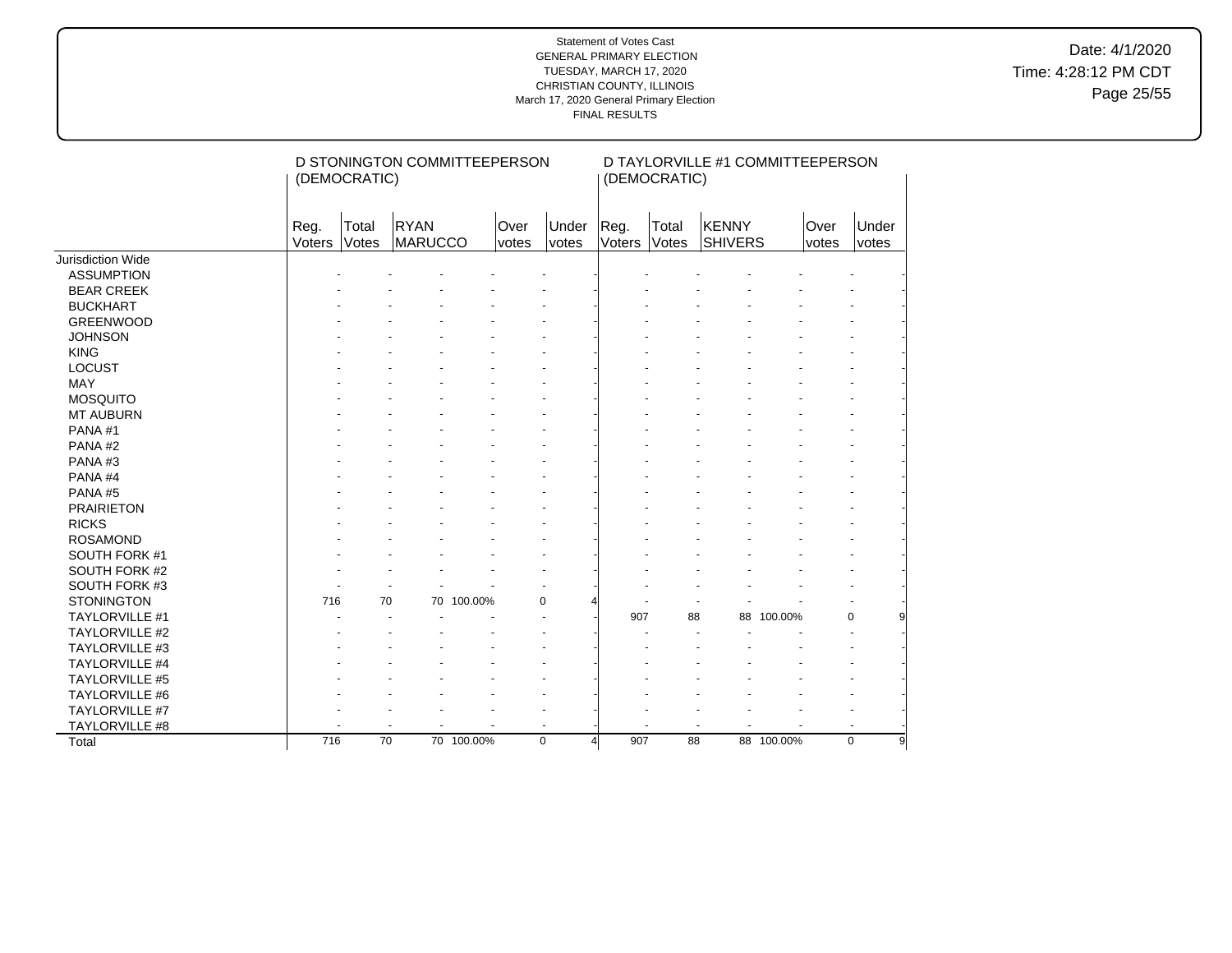Date: 4/1/2020 Time: 4:28:12 PM CDT Page 26/55

|                       | (DEMOCRATIC)   |                | D TAYLORVILLE #2 COMMITTEEPERSON     |               |                |   |                | (DEMOCRATIC)   | D TAYLORVILLE #3 COMMITTEEPERSON |            |                             |                |
|-----------------------|----------------|----------------|--------------------------------------|---------------|----------------|---|----------------|----------------|----------------------------------|------------|-----------------------------|----------------|
|                       | Reg.<br>Voters | Total<br>Votes | <b>KENNETH R.</b><br><b>PODESCHI</b> | Over<br>votes | Under<br>votes |   | Reg.<br>Voters | Total<br>Votes | <b>JEREMY</b><br><b>WILSON</b>   |            | <b>Over</b><br><i>votes</i> | Under<br>votes |
| Jurisdiction Wide     |                |                |                                      |               |                |   |                |                |                                  |            |                             |                |
| <b>ASSUMPTION</b>     |                |                |                                      |               |                |   |                |                |                                  |            |                             |                |
| <b>BEAR CREEK</b>     |                |                |                                      |               |                |   |                |                |                                  |            |                             |                |
| <b>BUCKHART</b>       |                |                |                                      |               |                |   |                |                |                                  |            |                             |                |
| <b>GREENWOOD</b>      |                |                |                                      |               |                |   |                |                |                                  |            |                             |                |
| <b>JOHNSON</b>        |                |                |                                      |               |                |   |                |                |                                  |            |                             |                |
| <b>KING</b>           |                |                |                                      |               |                |   |                |                |                                  |            |                             |                |
| <b>LOCUST</b>         |                |                |                                      |               |                |   |                |                |                                  |            |                             |                |
| <b>MAY</b>            |                |                |                                      |               |                |   |                |                |                                  |            |                             |                |
| <b>MOSQUITO</b>       |                |                |                                      |               |                |   |                |                |                                  |            |                             |                |
| <b>MT AUBURN</b>      |                |                |                                      |               |                |   |                |                |                                  |            |                             |                |
| PANA#1                |                |                |                                      |               |                |   |                |                |                                  |            |                             |                |
| PANA#2                |                |                |                                      |               |                |   |                |                |                                  |            |                             |                |
| PANA#3                |                |                |                                      |               |                |   |                |                |                                  |            |                             |                |
| PANA#4                |                |                |                                      |               |                |   |                |                |                                  |            |                             |                |
| PANA#5                |                |                |                                      |               |                |   |                |                |                                  |            |                             |                |
| <b>PRAIRIETON</b>     |                |                |                                      |               |                |   |                |                |                                  |            |                             |                |
| <b>RICKS</b>          |                |                |                                      |               |                |   |                |                |                                  |            |                             |                |
| <b>ROSAMOND</b>       |                |                |                                      |               |                |   |                |                |                                  |            |                             |                |
| SOUTH FORK #1         |                |                |                                      |               |                |   |                |                |                                  |            |                             |                |
| SOUTH FORK #2         |                |                |                                      |               |                |   |                |                |                                  |            |                             |                |
| SOUTH FORK #3         |                |                |                                      |               |                |   |                |                |                                  |            |                             |                |
| <b>STONINGTON</b>     |                |                |                                      |               |                |   |                |                |                                  |            |                             |                |
| <b>TAYLORVILLE #1</b> |                |                |                                      |               |                |   |                |                |                                  |            |                             |                |
| TAYLORVILLE #2        | 849            | 74             |                                      | 74 100.00%    | 0              |   |                |                |                                  |            |                             |                |
| TAYLORVILLE #3        |                |                |                                      |               |                |   | 826            | 75             | 75                               | 100.00%    |                             | 19<br>0        |
| TAYLORVILLE #4        |                |                |                                      |               |                |   |                |                |                                  |            |                             |                |
| TAYLORVILLE #5        |                |                |                                      |               |                |   |                |                |                                  |            |                             |                |
| TAYLORVILLE #6        |                |                |                                      |               |                |   |                |                |                                  |            |                             |                |
| TAYLORVILLE #7        |                |                |                                      |               |                |   |                |                |                                  |            |                             |                |
| TAYLORVILLE #8        |                |                |                                      |               | ÷,             |   |                |                |                                  |            |                             |                |
| Total                 | 849            | 74             |                                      | 74 100.00%    | $\mathbf 0$    | 8 | 826            | 75             |                                  | 75 100.00% |                             | 19<br>$\Omega$ |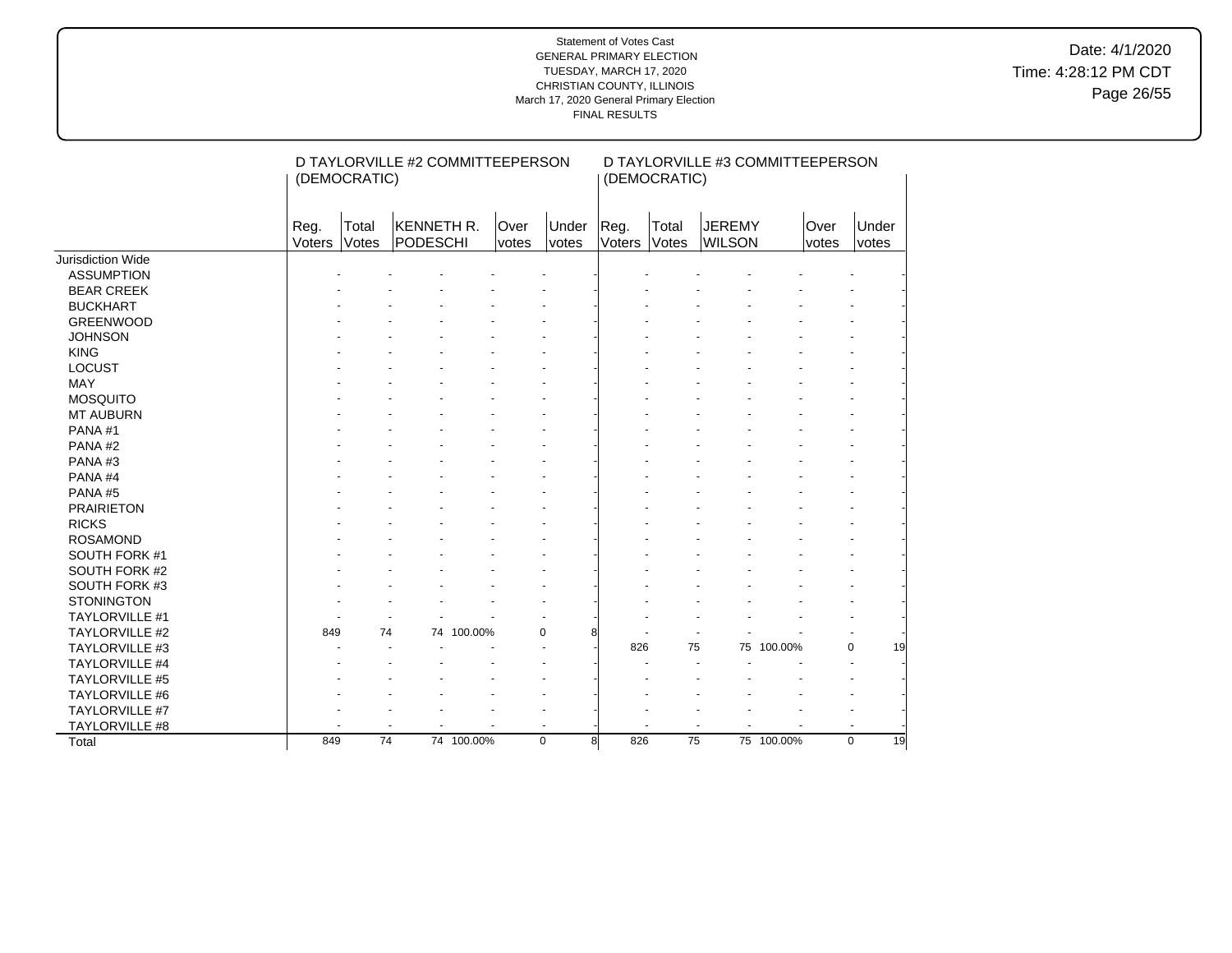Date: 4/1/2020 Time: 4:28:12 PM CDT Page 27/55

|                       | (DEMOCRATIC)   |                             | D TAYLORVILLE #4 COMMITTEEPERSON |               |                   |                | (DEMOCRATIC)   | D TAYLORVILLE #5 COMMITTEEPERSON |             |               |                   |
|-----------------------|----------------|-----------------------------|----------------------------------|---------------|-------------------|----------------|----------------|----------------------------------|-------------|---------------|-------------------|
|                       | Reg.<br>Voters | Total<br><b>GE</b><br>Votes | <b>DICK</b><br><b>BRECKENRID</b> | Over<br>votes | Under<br>votes    | Reg.<br>Voters | Total<br>Votes | ROBERT E.<br>DeCLERCK            |             | Over<br>votes | Under<br>votes    |
| Jurisdiction Wide     |                |                             |                                  |               |                   |                |                |                                  |             |               |                   |
| <b>ASSUMPTION</b>     |                |                             |                                  |               |                   |                |                |                                  |             |               |                   |
| <b>BEAR CREEK</b>     |                |                             |                                  |               |                   |                |                |                                  |             |               |                   |
| <b>BUCKHART</b>       |                |                             |                                  |               |                   |                |                |                                  |             |               |                   |
| <b>GREENWOOD</b>      |                |                             |                                  |               |                   |                |                |                                  |             |               |                   |
| <b>JOHNSON</b>        |                |                             |                                  |               |                   |                |                |                                  |             |               |                   |
| <b>KING</b>           |                |                             |                                  |               |                   |                |                |                                  |             |               |                   |
| <b>LOCUST</b>         |                |                             |                                  |               |                   |                |                |                                  |             |               |                   |
| <b>MAY</b>            |                |                             |                                  |               |                   |                |                |                                  |             |               |                   |
| <b>MOSQUITO</b>       |                |                             |                                  |               |                   |                |                |                                  |             |               |                   |
| <b>MT AUBURN</b>      |                |                             |                                  |               |                   |                |                |                                  |             |               |                   |
| PANA#1                |                |                             |                                  |               |                   |                |                |                                  |             |               |                   |
| PANA#2                |                |                             |                                  |               |                   |                |                |                                  |             |               |                   |
| PANA#3                |                |                             |                                  |               |                   |                |                |                                  |             |               |                   |
| PANA#4                |                |                             |                                  |               |                   |                |                |                                  |             |               |                   |
| PANA#5                |                |                             |                                  |               |                   |                |                |                                  |             |               |                   |
| <b>PRAIRIETON</b>     |                |                             |                                  |               |                   |                |                |                                  |             |               |                   |
| <b>RICKS</b>          |                |                             |                                  |               |                   |                |                |                                  |             |               |                   |
| <b>ROSAMOND</b>       |                |                             |                                  |               |                   |                |                |                                  |             |               |                   |
| SOUTH FORK #1         |                |                             |                                  |               |                   |                |                |                                  |             |               |                   |
| SOUTH FORK #2         |                |                             |                                  |               |                   |                |                |                                  |             |               |                   |
| SOUTH FORK #3         |                |                             |                                  |               |                   |                |                |                                  |             |               |                   |
| <b>STONINGTON</b>     |                |                             |                                  |               |                   |                |                |                                  |             |               |                   |
| <b>TAYLORVILLE #1</b> |                |                             |                                  |               |                   |                |                |                                  |             |               |                   |
| TAYLORVILLE #2        |                |                             |                                  |               |                   |                |                |                                  |             |               |                   |
| TAYLORVILLE #3        |                |                             |                                  |               |                   |                |                |                                  |             |               |                   |
| TAYLORVILLE #4        | 1368           | 104                         | 100.00%<br>104                   |               | 0<br>11           |                |                |                                  |             |               |                   |
| TAYLORVILLE #5        |                |                             |                                  |               |                   | 1287           | 100            |                                  | 100 100.00% |               | $\mathbf 0$<br>25 |
| TAYLORVILLE #6        |                |                             |                                  |               |                   |                |                | $\overline{\phantom{a}}$         |             |               |                   |
| TAYLORVILLE #7        |                |                             |                                  |               |                   |                |                |                                  |             |               |                   |
| TAYLORVILLE #8        |                |                             |                                  |               |                   |                |                |                                  |             |               |                   |
| Total                 | 1368           | 104                         | 104 100.00%                      |               | $\mathbf 0$<br>11 | 1287           | 100            |                                  | 100 100.00% |               | 25<br>$\Omega$    |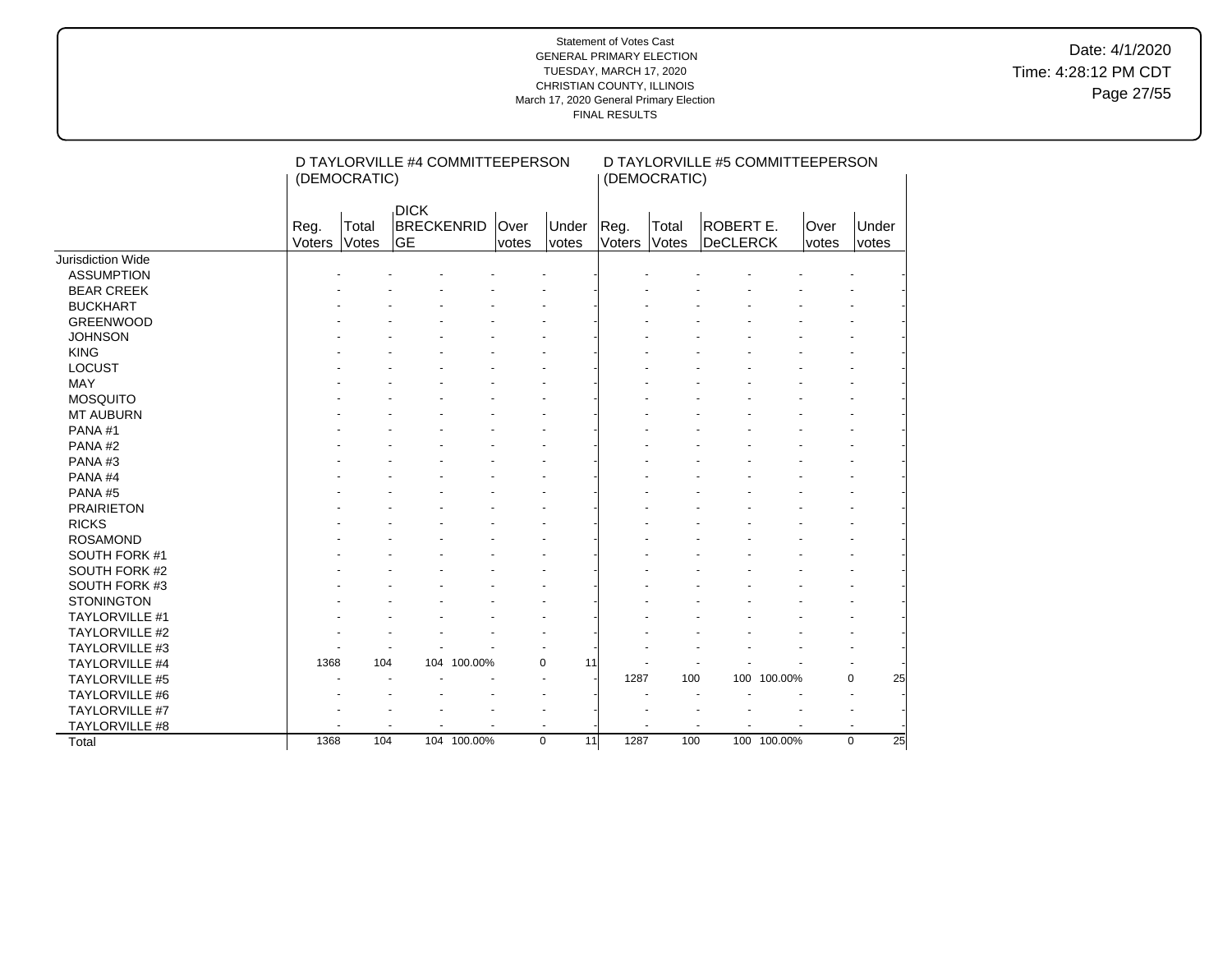Date: 4/1/2020 Time: 4:28:12 PM CDT Page 28/55

|                       |                | (DEMOCRATIC)   | D TAYLORVILLE #6 COMMITTEEPERSON |            |                          |                |                | (DEMOCRATIC)   | D TAYLORVILLE #7 COMMITTEEPERSON   |            |               |                |
|-----------------------|----------------|----------------|----------------------------------|------------|--------------------------|----------------|----------------|----------------|------------------------------------|------------|---------------|----------------|
|                       | Reg.<br>Voters | Total<br>Votes | <b>BEVERLY A.</b><br>GRAHAM      |            | Over<br>votes            | Under<br>votes | Reg.<br>Voters | Total<br>Votes | <b>ELIZABETH A</b><br><b>HAGER</b> |            | Over<br>votes | Under<br>votes |
| Jurisdiction Wide     |                |                |                                  |            |                          |                |                |                |                                    |            |               |                |
| <b>ASSUMPTION</b>     |                |                |                                  |            |                          |                |                |                |                                    |            |               |                |
| <b>BEAR CREEK</b>     |                |                |                                  |            |                          |                |                |                |                                    |            |               |                |
| <b>BUCKHART</b>       |                |                |                                  |            |                          |                |                |                |                                    |            |               |                |
| <b>GREENWOOD</b>      |                |                |                                  |            |                          |                |                |                |                                    |            |               |                |
| <b>JOHNSON</b>        |                |                |                                  |            |                          |                |                |                |                                    |            |               |                |
| <b>KING</b>           |                |                |                                  |            |                          |                |                |                |                                    |            |               |                |
| <b>LOCUST</b>         |                |                |                                  |            |                          |                |                |                |                                    |            |               |                |
| <b>MAY</b>            |                |                |                                  |            |                          |                |                |                |                                    |            |               |                |
| <b>MOSQUITO</b>       |                |                |                                  |            |                          |                |                |                |                                    |            |               |                |
| <b>MT AUBURN</b>      |                |                |                                  |            |                          |                |                |                |                                    |            |               |                |
| PANA#1                |                |                |                                  |            |                          |                |                |                |                                    |            |               |                |
| PANA#2                |                |                |                                  |            |                          |                |                |                |                                    |            |               |                |
| PANA#3                |                |                |                                  |            |                          |                |                |                |                                    |            |               |                |
| PANA#4                |                |                |                                  |            |                          |                |                |                |                                    |            |               |                |
| PANA#5                |                |                |                                  |            |                          |                |                |                |                                    |            |               |                |
| <b>PRAIRIETON</b>     |                |                |                                  |            |                          |                |                |                |                                    |            |               |                |
| <b>RICKS</b>          |                |                |                                  |            |                          |                |                |                |                                    |            |               |                |
| <b>ROSAMOND</b>       |                |                |                                  |            |                          |                |                |                |                                    |            |               |                |
| SOUTH FORK #1         |                |                |                                  |            |                          |                |                |                |                                    |            |               |                |
| SOUTH FORK #2         |                |                |                                  |            |                          |                |                |                |                                    |            |               |                |
| SOUTH FORK #3         |                |                |                                  |            |                          |                |                |                |                                    |            |               |                |
| <b>STONINGTON</b>     |                |                |                                  |            |                          |                |                |                |                                    |            |               |                |
| <b>TAYLORVILLE #1</b> |                |                |                                  |            |                          |                |                |                |                                    |            |               |                |
| TAYLORVILLE #2        |                |                |                                  |            |                          |                |                |                |                                    |            |               |                |
| TAYLORVILLE #3        |                |                |                                  |            |                          |                |                |                |                                    |            |               |                |
| TAYLORVILLE #4        |                |                |                                  |            |                          |                |                |                |                                    |            |               |                |
| TAYLORVILLE #5        |                |                |                                  |            |                          |                |                |                |                                    |            |               |                |
| TAYLORVILLE #6        | 855            | 66             |                                  | 66 100.00% | $\mathbf 0$              | 14             |                |                |                                    |            |               |                |
| TAYLORVILLE #7        |                |                | $\overline{\phantom{a}}$         |            | $\overline{\phantom{a}}$ |                | 830            | 76             |                                    | 76 100.00% |               | 0<br>14        |
| TAYLORVILLE #8        |                |                |                                  |            | $\blacksquare$           |                |                |                | $\overline{a}$<br>$\blacksquare$   |            |               |                |
| Total                 | 855            | 66             |                                  | 66 100.00% | $\mathbf 0$              | 14             | 830            | 76             |                                    | 76 100.00% |               | $\Omega$<br>14 |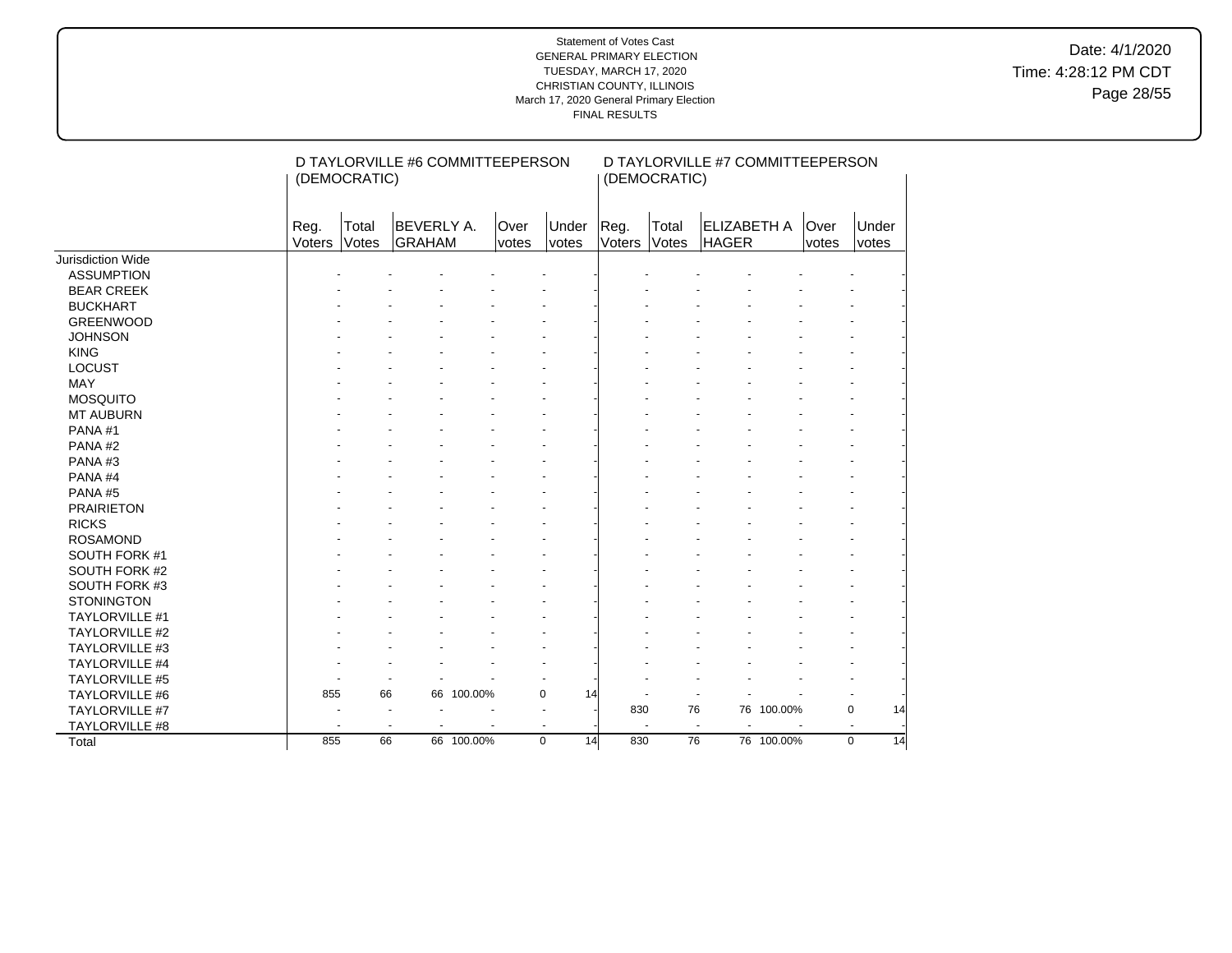# Date: 4/1/2020 Time: 4:28:12 PM CDT Page 29/55

|                       |                       | (DEMOCRATIC)   | D TAYLORVILLE #8 COMMITTEEPERSON                 |            |               |                       |                       | (REPUBLICAN)   |                          |             | R PRESIDENT OF THE UNITED STATES |                          |               |                |                |
|-----------------------|-----------------------|----------------|--------------------------------------------------|------------|---------------|-----------------------|-----------------------|----------------|--------------------------|-------------|----------------------------------|--------------------------|---------------|----------------|----------------|
|                       | Reg.<br><b>Voters</b> | Total<br>Votes | <b>GORDON</b><br><b>JOHN</b><br><b>MAZZOTTI</b>  |            | Over<br>votes | Under<br><i>votes</i> | Reg.<br><b>Voters</b> | Total<br>Votes | DONALD J<br><b>TRUMP</b> |             | ROQUE DE La<br>FUENTE            |                          | Over<br>votes | Under<br>votes |                |
| Jurisdiction Wide     |                       |                |                                                  |            |               |                       |                       |                |                          |             |                                  |                          |               |                |                |
| <b>ASSUMPTION</b>     |                       |                |                                                  |            |               |                       | 843                   | 129            | 128                      | 99.22%      | $\mathbf{1}$                     | 0.78%                    |               | $\mathbf 0$    |                |
| <b>BEAR CREEK</b>     |                       |                |                                                  |            |               |                       | 351                   | 54             | 53                       | 98.15%      | 1                                | 1.85%                    |               | $\mathbf 0$    |                |
| <b>BUCKHART</b>       |                       |                |                                                  |            |               |                       | 1226                  | 136            | 133                      | 97.79%      | 3                                | 2.21%                    |               | $\mathbf 0$    |                |
| <b>GREENWOOD</b>      |                       |                |                                                  |            |               |                       | 145                   | 49             | 48                       | 97.96%      | $\mathbf{1}$                     | 2.04%                    |               | $\mathbf 0$    |                |
| <b>JOHNSON</b>        |                       |                |                                                  |            |               |                       | 547                   | 121            | 119                      | 98.35%      | 2                                | 1.65%                    |               | 0              |                |
| <b>KING</b>           |                       |                |                                                  |            |               |                       | 142                   | 25             | 25                       | 100.00%     | $\mathbf 0$                      |                          |               | $\mathbf 0$    |                |
| LOCUST                |                       |                |                                                  |            |               |                       | 429                   | 96             | 95                       | 98.96%      | $\mathbf{1}$                     | 1.04%                    |               | $\mathbf 0$    |                |
| <b>MAY</b>            |                       |                |                                                  |            |               |                       | 1269                  | 178            | 174                      | 97.75%      | 4                                | 2.25%                    |               | $\mathbf 0$    |                |
| <b>MOSQUITO</b>       |                       |                |                                                  |            |               |                       | 267                   | 45             | 44                       | 97.78%      | $\mathbf{1}$                     | 2.22%                    |               | $\pmb{0}$      |                |
| <b>MT AUBURN</b>      |                       |                |                                                  |            |               |                       | 660                   | 97             | 97                       | 100.00%     | $\Omega$                         | ä,                       |               | $\mathbf 0$    |                |
| PANA#1                |                       |                |                                                  |            |               |                       | 633                   | 91             | 90                       | 98.90%      | $\mathbf{1}$                     | 1.10%                    |               | $\mathbf 0$    |                |
| PANA#2                |                       |                |                                                  |            |               |                       | 1317                  | 212            | 207                      | 97.64%      | 5                                | 2.36%                    |               | $\mathbf 0$    |                |
| PANA#3                |                       |                |                                                  |            |               |                       | 742                   | 108            | 106                      | 98.15%      | 2                                | 1.85%                    |               | $\mathbf 0$    |                |
| PANA#4                |                       |                |                                                  |            |               |                       | 629                   | 91             | 89                       | 97.80%      | 2                                | 2.20%                    |               | 0              |                |
| PANA#5                |                       |                |                                                  |            |               |                       | 518                   | 68             | 68                       | 100.00%     | $\mathbf 0$                      |                          |               | $\mathbf 0$    |                |
| <b>PRAIRIETON</b>     |                       |                |                                                  |            |               |                       | 309                   | 70             | 64                       | 91.43%      | 6                                | 8.57%                    |               | $\mathbf 0$    |                |
| <b>RICKS</b>          |                       |                |                                                  |            |               |                       | 816                   | 60             | 59                       | 98.33%      | 1                                | 1.67%                    |               | $\mathbf 0$    |                |
| <b>ROSAMOND</b>       |                       |                |                                                  |            |               |                       | 234                   | 67             | 67                       | 100.00%     | $\mathbf 0$                      |                          |               | $\mathbf 0$    |                |
| SOUTH FORK #1         |                       |                |                                                  |            |               |                       | 773                   | 50             | 49                       | 98.00%      | $\mathbf{1}$                     | 2.00%                    |               | $\mathbf 0$    |                |
| SOUTH FORK #2         |                       |                |                                                  |            |               |                       | 435                   | 43             | 41                       | 95.35%      | $\overline{2}$                   | 4.65%                    |               | $\pmb{0}$      |                |
| SOUTH FORK #3         |                       |                |                                                  |            |               |                       | 458                   | 42             |                          | 42 100.00%  | $\mathbf 0$                      |                          |               | $\mathbf 0$    |                |
| <b>STONINGTON</b>     |                       |                |                                                  |            |               |                       | 716                   | 104            |                          | 104 100.00% | $\mathbf 0$                      |                          |               | $\pmb{0}$      |                |
| <b>TAYLORVILLE #1</b> |                       |                |                                                  |            |               |                       | 907                   | 93             | 91                       | 97.85%      | 2                                | 2.15%                    |               | $\mathbf 0$    |                |
| <b>TAYLORVILLE #2</b> |                       |                |                                                  |            |               |                       | 849                   | 102            | 99                       | 97.06%      | 3                                | 2.94%                    |               | $\mathbf 0$    |                |
| <b>TAYLORVILLE #3</b> |                       |                |                                                  |            |               |                       | 826                   | 92             | 90                       | 97.83%      | 2                                | 2.17%                    |               | 0              |                |
| <b>TAYLORVILLE #4</b> |                       |                |                                                  |            |               |                       | 1368                  | 139            | 137                      | 98.56%      | $\overline{2}$                   | 1.44%                    |               | $\mathbf 0$    |                |
| <b>TAYLORVILLE #5</b> |                       |                |                                                  |            |               |                       | 1287                  | 134            | 132                      | 98.51%      | $\overline{2}$                   | 1.49%                    |               | $\mathbf 0$    |                |
| <b>TAYLORVILLE #6</b> |                       |                |                                                  |            |               |                       | 855                   | 67             | 66                       | 98.51%      | 1                                | 1.49%                    |               | $\mathbf 0$    |                |
| <b>TAYLORVILLE #7</b> |                       |                | $\ddot{\phantom{1}}$<br>$\overline{\phantom{a}}$ |            |               |                       | 830                   | 67             | 66                       | 98.51%      | 1                                | 1.49%                    |               | $\pmb{0}$      | $\overline{2}$ |
| <b>TAYLORVILLE #8</b> | 955                   |                | 82                                               | 82 100.00% |               | 0<br>10               | 955                   | 94             |                          | 94 100.00%  | $\mathbf 0$                      | $\overline{\phantom{a}}$ |               | $\mathbf 0$    | $\overline{0}$ |
| Total                 | 955                   | 82             |                                                  | 82 100.00% |               | $\Omega$<br>10        | 21336                 | 2724           | 2677                     | 98.27%      | 47                               | 1.73%                    |               | $\mathbf 0$    | 45             |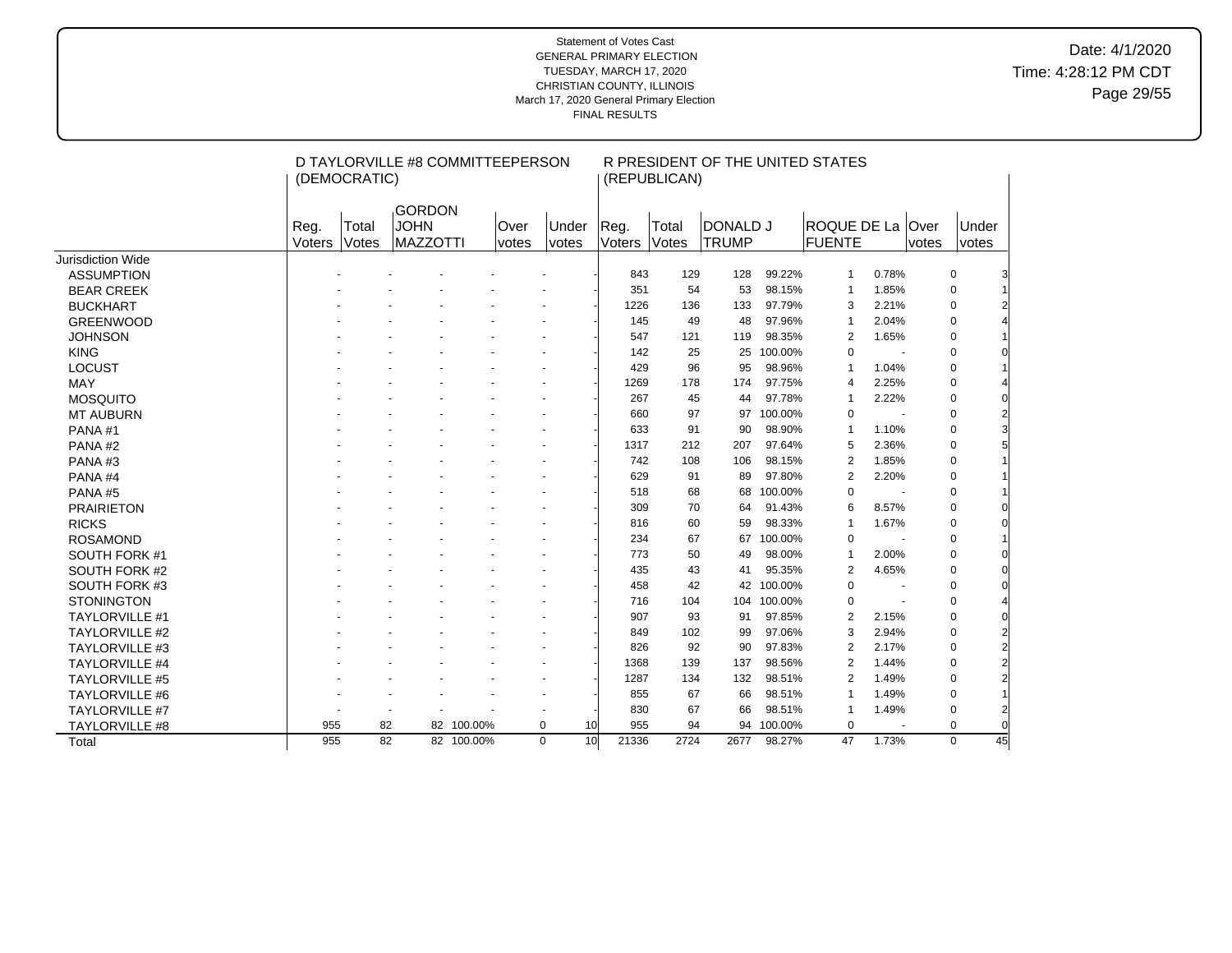Date: 4/1/2020 Time: 4:28:12 PM CDT Page 30/55

|                       |                | (REPUBLICAN)   | <b>R UNITED STATES SENATOR</b> |        |                |        |                                |                          |                         |        |                                  |        |                      |                               |
|-----------------------|----------------|----------------|--------------------------------|--------|----------------|--------|--------------------------------|--------------------------|-------------------------|--------|----------------------------------|--------|----------------------|-------------------------------|
|                       | Reg.<br>Voters | Total<br>Votes | MARK C.<br>CURRAN JR.          |        | TOM TARTER     |        | <b>CASEY</b><br><b>CHLEBEK</b> |                          | PEGGY<br><b>HUBBARD</b> |        | <b>ROBERT</b><br><b>MARSHALL</b> |        | Over<br><i>votes</i> | Under<br>votes                |
| Jurisdiction Wide     |                |                |                                |        |                |        |                                |                          |                         |        |                                  |        |                      |                               |
| <b>ASSUMPTION</b>     | 843            | 110            | 38                             | 34.55% | 18             | 16.36% | 10                             | 9.09%                    | 31                      | 28.18% | 13                               | 11.82% |                      | 0<br>22                       |
| <b>BEAR CREEK</b>     | 351            | 45             | 17                             | 37.78% | $\overline{7}$ | 15.56% | $\mathbf{1}$                   | 2.22%                    | 14                      | 31.11% | 6                                | 13.33% |                      | $\overline{1}$                |
| <b>BUCKHART</b>       | 1226           | 122            | 46                             | 37.70% | 18             | 14.75% | $\overline{4}$                 | 3.28%                    | 46                      | 37.70% | 8                                | 6.56%  |                      | 16<br>$\mathbf 0$             |
| <b>GREENWOOD</b>      | 145            | 36             | 12                             | 33.33% | 5              | 13.89% | -1                             | 2.78%                    | 15                      | 41.67% | 3                                | 8.33%  |                      | 17<br>$\mathbf 0$             |
| <b>JOHNSON</b>        | 547            | 103            | 26                             | 25.24% | 15             | 14.56% | $\mathbf{1}$                   | 0.97%                    | 56                      | 54.37% | 5                                | 4.85%  |                      | 19<br>$\Omega$                |
| <b>KING</b>           | 142            | 20             | 6                              | 30.00% | 4              | 20.00% | 2                              | 10.00%                   | $\overline{7}$          | 35.00% | $\mathbf 1$                      | 5.00%  |                      | $5 \overline{5}$<br>$\Omega$  |
| <b>LOCUST</b>         | 429            | 88             | 30                             | 34.09% | 11             | 12.50% | 3                              | 3.41%                    | 33                      | 37.50% | 11                               | 12.50% |                      | $\mathbf 0$                   |
| MAY                   | 1269           | 157            | 43                             | 27.39% | 25             | 15.92% | 7                              | 4.46%                    | 65                      | 41.40% | 17                               | 10.83% |                      | 25<br>$\mathbf 0$             |
| <b>MOSQUITO</b>       | 267            | 42             | 13                             | 30.95% | 9              | 21.43% | 2                              | 4.76%                    | 17                      | 40.48% | $\overline{1}$                   | 2.38%  |                      | $\overline{3}$<br>$\mathbf 0$ |
| <b>MT AUBURN</b>      | 660            | 83             | 27                             | 32.53% | 15             | 18.07% | 2                              | 2.41%                    | 32                      | 38.55% | $\overline{7}$                   | 8.43%  |                      | 16<br>$\Omega$                |
| PANA#1                | 633            | 86             | 33                             | 38.37% | 14             | 16.28% | 6                              | 6.98%                    | 17                      | 19.77% | 16                               | 18.60% |                      | 8<br>$\Omega$                 |
| PANA#2                | 1317           | 185            | 61                             | 32.97% | 30             | 16.22% | 10                             | 5.41%                    | 61                      | 32.97% | 23                               | 12.43% |                      | 32<br>$\mathbf 0$             |
| PANA#3                | 742            | 86             | 27                             | 31.40% | 11             | 12.79% | $\overline{7}$                 | 8.14%                    | 30                      | 34.88% | 11                               | 12.79% |                      | 22<br>-1                      |
| PANA#4                | 629            | 78             | 19                             | 24.36% | 8              | 10.26% | 3                              | 3.85%                    | 38                      | 48.72% | 10                               | 12.82% |                      | 14<br>$\mathbf 0$             |
| <b>PANA#5</b>         | 518            | 60             | 26                             | 43.33% | 10             | 16.67% | 4                              | 6.67%                    | 15                      | 25.00% | 5                                | 8.33%  |                      | 9<br>$\Omega$                 |
| <b>PRAIRIETON</b>     | 309            | 64             | 16                             | 25.00% | 15             | 23.44% | 4                              | 6.25%                    | 14                      | 21.88% | 15                               | 23.44% |                      | -1                            |
| <b>RICKS</b>          | 816            | 56             | 15                             | 26.79% | 14             | 25.00% | 3                              | 5.36%                    | 17                      | 30.36% | 7                                | 12.50% |                      | $\mathbf 0$                   |
| <b>ROSAMOND</b>       | 234            | 57             | 24                             | 42.11% | 13             | 22.81% | 2                              | 3.51%                    | 13                      | 22.81% | 5                                | 8.77%  |                      | $\Omega$<br>11                |
| SOUTH FORK #1         | 773            | 47             | 22                             | 46.81% | 4              | 8.51%  | $\overline{2}$                 | 4.26%                    | 14                      | 29.79% | 5                                | 10.64% |                      | 3<br>$\mathbf 0$              |
| SOUTH FORK #2         | 435            | 37             | 12                             | 32.43% | 5              | 13.51% | 4                              | 10.81%                   | 12                      | 32.43% | 4                                | 10.81% |                      | $\Omega$                      |
| SOUTH FORK #3         | 458            | 39             | 9                              | 23.08% | 7              | 17.95% | 0                              | $\overline{\phantom{a}}$ | 19                      | 48.72% | 4                                | 10.26% |                      | $\mathbf 0$                   |
| <b>STONINGTON</b>     | 716            | 98             | 35                             | 35.71% | 14             | 14.29% | 9                              | 9.18%                    | 30                      | 30.61% | 10                               | 10.20% |                      | 10<br>$\Omega$                |
| <b>TAYLORVILLE #1</b> | 907            | 87             | 24                             | 27.59% | 9              | 10.34% | 6                              | 6.90%                    | 35                      | 40.23% | 13                               | 14.94% |                      | $\Omega$                      |
| <b>TAYLORVILLE #2</b> | 849            | 94             | 30                             | 31.91% | 9              | 9.57%  | 5                              | 5.32%                    | 36                      | 38.30% | 14                               | 14.89% |                      | 10<br>$\mathbf 0$             |
| <b>TAYLORVILLE #3</b> | 826            | 76             | 21                             | 27.63% | 9              | 11.84% | 4                              | 5.26%                    | 33                      | 43.42% | 9                                | 11.84% |                      | 17<br>-1                      |
| <b>TAYLORVILLE #4</b> | 1368           | 126            | 44                             | 34.92% | 10             | 7.94%  | 4                              | 3.17%                    | 55                      | 43.65% | 13                               | 10.32% |                      | 15<br>$\mathbf 0$             |
| <b>TAYLORVILLE #5</b> | 1287           | 127            | 32                             | 25.20% | 18             | 14.17% | 7                              | 5.51%                    | 54                      | 42.52% | 16                               | 12.60% |                      | $\mathbf 0$                   |
| <b>TAYLORVILLE #6</b> | 855            | 60             | 22                             | 36.67% | 6              | 10.00% | 4                              | 6.67%                    | 21                      | 35.00% | 7                                | 11.67% |                      | $\mathbf 0$                   |
| <b>TAYLORVILLE #7</b> | 830            | 58             | 16                             | 27.59% |                | 1.72%  | 3                              | 5.17%                    | 25                      | 43.10% | 13                               | 22.41% |                      | $\mathbf 0$<br>11             |
| TAYLORVILLE #8        | 955            | 85             | 21                             | 24.71% | 10             | 11.76% | -1                             | 1.18%                    | 44                      | 51.76% | 9                                | 10.59% |                      | 1                             |
| Total                 | 21336          | 2412           | 767                            | 31.80% | 344            | 14.26% | 121                            | 5.02%                    | 899                     | 37.27% | 281                              | 11.65% |                      | 352<br>5                      |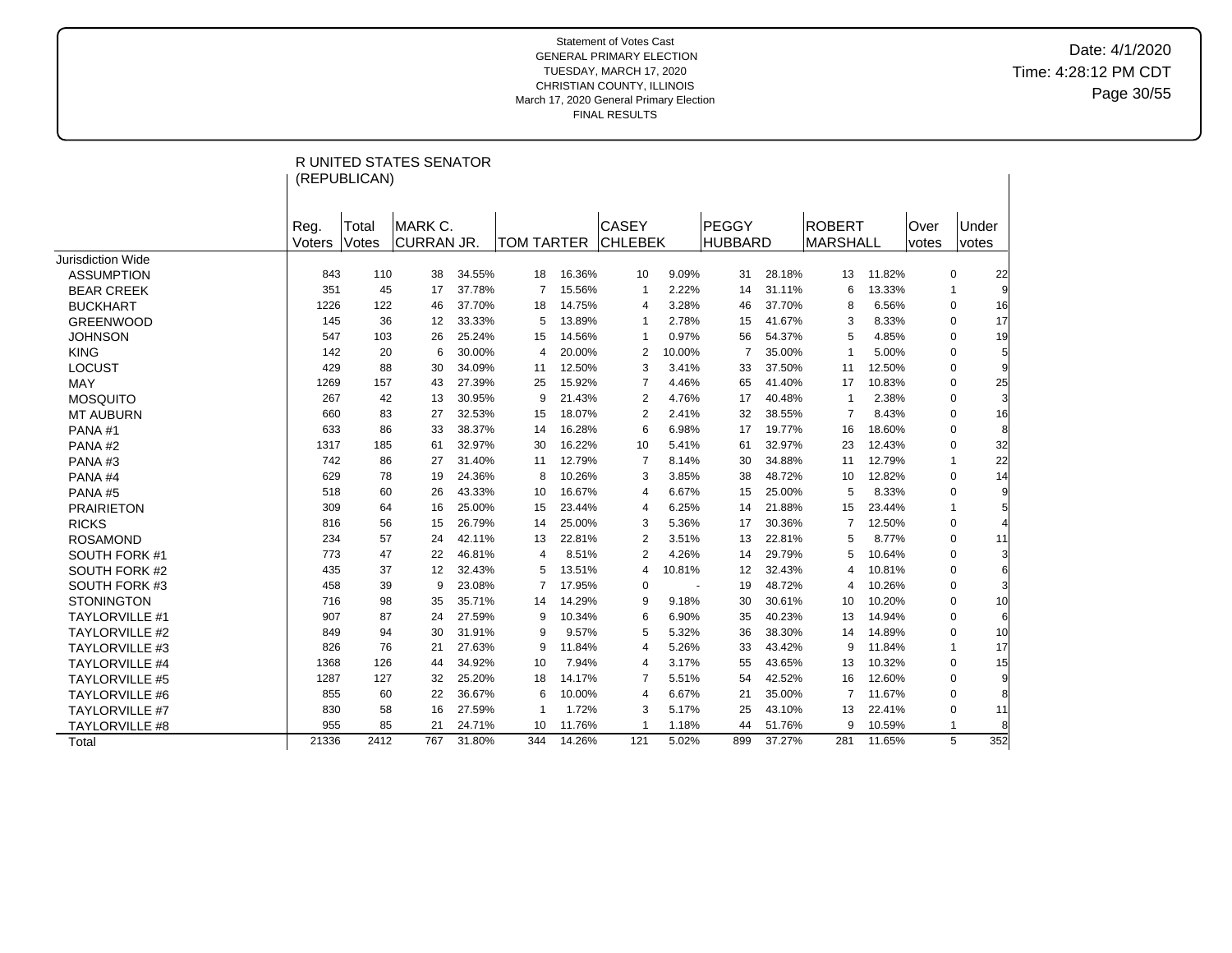# Date: 4/1/2020 Time: 4:28:12 PM CDT Page 31/55

|                       |                | <b>REPRESENTATIVE</b> | R CONGRESSIONAL 13TH DISTRICT |             |                |                       |                       |                | (REPUBLICAN)   |                        |        |                         |        | R CONGRESSIONAL 13TH DISTRICT DELEGATE REPUBLICAN |        |               |             |                |
|-----------------------|----------------|-----------------------|-------------------------------|-------------|----------------|-----------------------|-----------------------|----------------|----------------|------------------------|--------|-------------------------|--------|---------------------------------------------------|--------|---------------|-------------|----------------|
|                       | Reg.<br>Voters | Total<br>Votes        | <b>RODNEY</b><br>DAVIS        |             | lOver<br>votes | Under<br><i>votes</i> |                       | Reg.<br>Voters | Total<br>Votes | <b>MARTIN</b><br>DAVIS |        | ISUSAN GANT<br>REYNOLDS |        | <b>MARIA</b><br>VASQUEZ                           |        | Over<br>votes |             | Under<br>votes |
| Jurisdiction Wide     |                |                       |                               |             |                |                       |                       |                |                |                        |        |                         |        |                                                   |        |               |             |                |
| <b>ASSUMPTION</b>     | 843            | 122                   |                               | 122 100.00% |                | 0                     | 10                    | 843            | 271            | 102                    | 37.64% | 87                      | 32.10% | 82                                                | 30.26% |               | 0           | 125            |
| <b>BEAR CREEK</b>     | 351            | 52                    |                               | 52 100.00%  |                | $\pmb{0}$             | 3                     | 351            | 101            | 44                     | 43.56% | 29                      | 28.71% | 28                                                | 27.72% |               | 0           | 64             |
| <b>BUCKHART</b>       | 1226           | 131                   |                               | 131 100.00% |                | 0                     | $\overline{7}$        | 1226           | 312            | 114                    | 36.54% | 102                     | 32.69% | 96                                                | 30.77% |               | 0           | 102            |
| <b>GREENWOOD</b>      | 145            | 51                    |                               | 51 100.00%  |                | 0                     | $\overline{2}$        | 145            | 88             | 36                     | 40.91% | 28                      | 31.82% | 24                                                | 27.27% |               | $\Omega$    | 71             |
| <b>JOHNSON</b>        | 547            | 121                   |                               | 121 100.00% |                | 0                     |                       | 547            | 262            | 102                    | 38.93% | 84                      | 32.06% | 76                                                | 29.01% |               | 0           | 104            |
| <b>KING</b>           | 142            | 25                    | 25                            | 100.00%     |                | $\pmb{0}$             | $\Omega$              | 142            | 53             | 20                     | 37.74% | 16                      | 30.19% | 17                                                | 32.08% |               | $\Omega$    | 22             |
| LOCUST                | 429            | 96                    | 96                            | 100.00%     |                | 0                     | $\overline{1}$        | 429            | 205            | 83                     | 40.49% | 65                      | 31.71% | 57                                                | 27.80% |               | $\mathbf 0$ | 86             |
| MAY                   | 1269           | 172                   |                               | 172 100.00% |                | $\pmb{0}$             | 10 <sup>1</sup>       | 1269           | 386            | 153                    | 39.64% | 121                     | 31.35% | 112                                               | 29.02% |               | $\Omega$    | 160            |
| <b>MOSQUITO</b>       | 267            | 44                    | 44                            | 100.00%     |                | 0                     | $\overline{1}$        | 267            | 102            | 38                     | 37.25% | 35                      | 34.31% | 29                                                | 28.43% |               | $\mathbf 0$ | 33             |
| <b>MT AUBURN</b>      | 660            | 88                    | 88                            | 100.00%     |                | $\pmb{0}$             | 11                    | 660            | 214            | 77                     | 35.98% | 74                      | 34.58% | 63                                                | 29.44% |               | $\Omega$    | 83             |
| PANA#1                | 633            | 83                    | 83                            | 100.00%     |                | $\mathbf 0$           | 11                    | 633            | 218            | 79                     | 36.24% | 74                      | 33.94% | 65                                                | 29.82% |               | $\mathbf 0$ | 64             |
| PANA#2                | 1317           | 203                   | 203                           | 100.00%     |                | $\pmb{0}$             | 14                    | 1317           | 448            | 174                    | 38.84% | 148                     | 33.04% | 126                                               | 28.12% |               | $\mathbf 0$ | 203            |
| PANA#3                | 742            | 101                   | 101                           | 100.00%     |                | 0                     | 8                     | 742            | 222            | 86                     | 38.74% | 71                      | 31.98% | 65                                                | 29.28% |               | $\mathbf 0$ | 105            |
| PANA#4                | 629            | 87                    | 87                            | 100.00%     |                | 0                     | 5                     | 629            | 181            | 67                     | 37.02% | 58                      | 32.04% | 56                                                | 30.94% |               | $\Omega$    | 95             |
| PANA#5                | 518            | 67                    | 67                            | 100.00%     |                | 0                     | $\overline{2}$        | 518            | 152            | 59                     | 38.82% | 51                      | 33.55% | 42                                                | 27.63% |               | 0           | 55             |
| <b>PRAIRIETON</b>     | 309            | 63                    | 63                            | 100.00%     |                | 0                     | $\overline{7}$        | 309            | 148            | 56                     | 37.84% | 50                      | 33.78% | 42                                                | 28.38% |               | 0           | 62             |
| <b>RICKS</b>          | 816            | 55                    | 55                            | 100.00%     |                | 0                     | 5                     | 816            | 136            | 53                     | 38.97% | 44                      | 32.35% | 39                                                | 28.68% |               | 0           | 44             |
| <b>ROSAMOND</b>       | 234            | 64                    | 64                            | 100.00%     |                | $\pmb{0}$             | $\boldsymbol{\Delta}$ | 234            | 132            | 55                     | 41.67% | 41                      | 31.06% | 36                                                | 27.27% |               | 0           | 72             |
| SOUTH FORK #1         | 773            | 47                    | 47                            | 100.00%     |                | $\pmb{0}$             | 3                     | 773            | 114            | 42                     | 36.84% | 39                      | 34.21% | 33                                                | 28.95% |               | $\Omega$    | 36             |
| SOUTH FORK #2         | 435            | 35                    | 35                            | 100.00%     |                | 0                     | 8                     | 435            | 92             | 38                     | 41.30% | 28                      | 30.43% | 26                                                | 28.26% |               | $\Omega$    | 37             |
| SOUTH FORK #3         | 458            | 41                    | 41                            | 100.00%     |                | $\mathbf 0$           | $\overline{1}$        | 458            | 76             | 24                     | 31.58% | 30                      | 39.47% | 22                                                | 28.95% |               | $\mathbf 0$ | 50             |
| <b>STONINGTON</b>     | 716            | 101                   |                               | 101 100.00% |                | 0                     | 7                     | 716            | 213            | 87                     | 40.85% | 71                      | 33.33% | 55                                                | 25.82% |               | $\Omega$    | 111            |
| <b>TAYLORVILLE #1</b> | 907            | 91                    | 91                            | 100.00%     |                | 0                     | $\overline{2}$        | 907            | 212            | 80                     | 37.74% | 72                      | 33.96% | 60                                                | 28.30% |               | $\Omega$    | 67             |
| <b>TAYLORVILLE #2</b> | 849            | 102                   |                               | 102 100.00% |                | 0                     | $\overline{2}$        | 849            | 235            | 90                     | 38.30% | 75                      | 31.91% | 70                                                | 29.79% |               | $\Omega$    | 77             |
| <b>TAYLORVILLE #3</b> | 826            | 90                    | 90                            | 100.00%     |                | $\pmb{0}$             | $\overline{4}$        | 826            | 203            | 72                     | 35.47% | 70                      | 34.48% | 61                                                | 30.05% |               | $\mathbf 0$ | 79             |
| <b>TAYLORVILLE #4</b> | 1368           | 131                   | 131                           | 100.00%     |                | 0                     | 10 <sup>1</sup>       | 1368           | 308            | 118                    | 38.31% | 101                     | 32.79% | 89                                                | 28.90% |               | 0           | 115            |
| <b>TAYLORVILLE #5</b> | 1287           | 133                   |                               | 133 100.00% |                | 0                     | 3                     | 1287           | 295            | 115                    | 38.98% | 94                      | 31.86% | 86                                                | 29.15% |               | 0           | 113            |
| <b>TAYLORVILLE #6</b> | 855            | 66                    | 66                            | 100.00%     |                | 0                     |                       | 855            | 144            | 52                     | 36.11% | 51                      | 35.42% | 41                                                | 28.47% |               | $\Omega$    | 60             |
| <b>TAYLORVILLE #7</b> | 830            | 68                    | 68                            | 100.00%     |                | $\pmb{0}$             |                       | 830            | 138            | 55                     | 39.86% | 45                      | 32.61% | 38                                                | 27.54% |               | $\mathbf 0$ | 69             |
| <b>TAYLORVILLE #8</b> | 955            | 91                    |                               | 91 100.00%  |                | 0                     |                       | 955            | 207            | 80                     | 38.65% | 68                      | 32.85% | 59                                                | 28.50% |               | $\Omega$    | 75             |
| Total                 | 21336          | 2621                  | 2621                          | 100.00%     |                | 148<br>$\Omega$       |                       | 21336          | 5868           | 2251                   | 38.36% | 1922                    | 32.75% | 1695                                              | 28.89% |               | $\Omega$    | 2439           |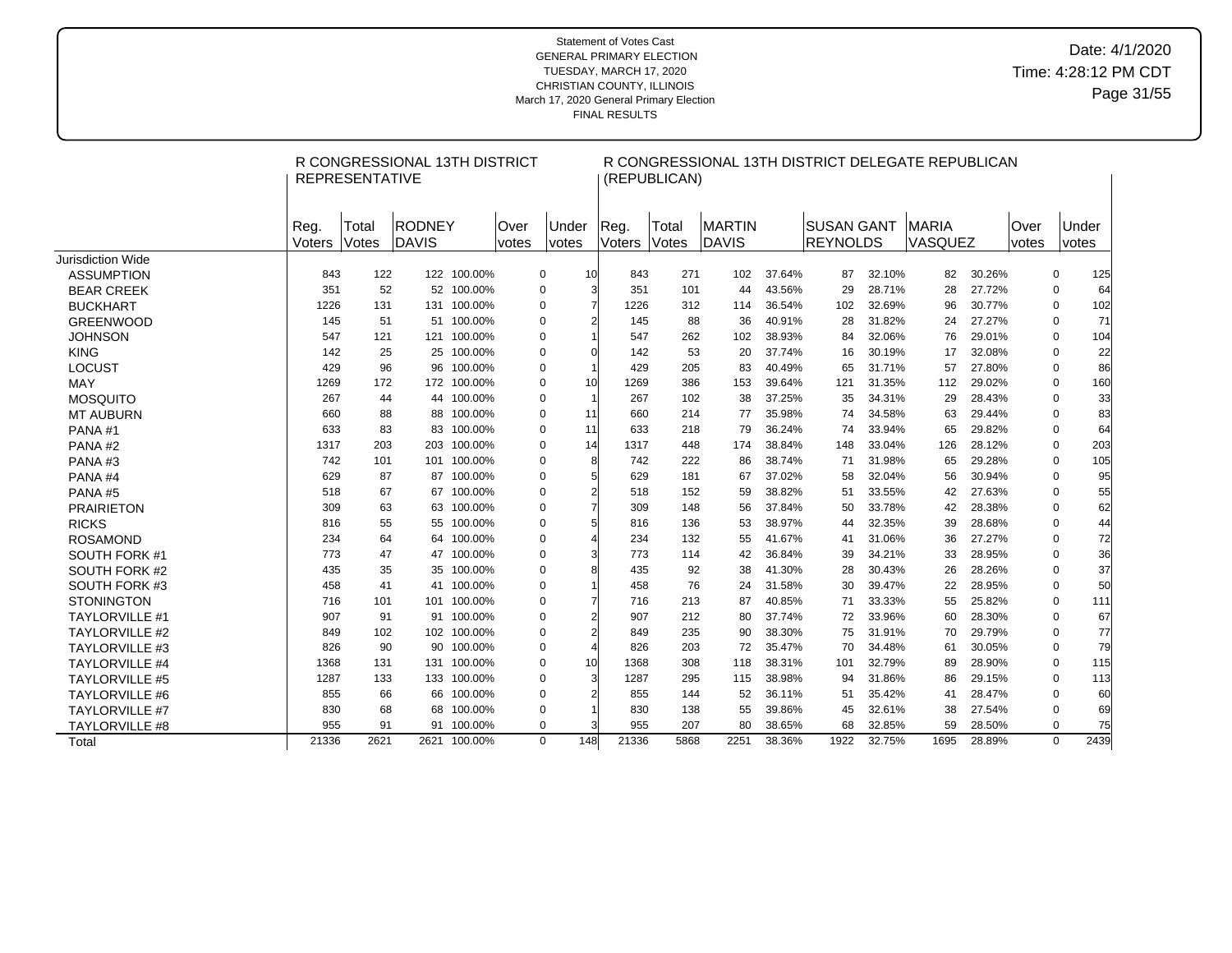Date: 4/1/2020 Time: 4:28:12 PM CDT Page 32/55

|                       |                | (REPUBLICAN)   |                  |        | R CONGRESSIONAL 13TH DISTRICT ALTERNATE DELEGATE REPUBLICAN |        |                                |        |               |                  |
|-----------------------|----------------|----------------|------------------|--------|-------------------------------------------------------------|--------|--------------------------------|--------|---------------|------------------|
|                       | Reg.<br>Voters | Total<br>Votes | <b>DON TRACY</b> |        | <b>KEVIN</b><br><b>BREHENY</b>                              |        | <b>SETH</b><br><b>McMILLAN</b> |        | Over<br>votes | Under<br>votes   |
| Jurisdiction Wide     |                |                |                  |        |                                                             |        |                                |        |               |                  |
| <b>ASSUMPTION</b>     | 843            | 259            | 82               | 31.66% | 84                                                          | 32.43% | 93                             | 35.91% |               | 0<br>137         |
| <b>BEAR CREEK</b>     | 351            | 95             | 31               | 32.63% | 27                                                          | 28.42% | 37                             | 38.95% |               | 70<br>0          |
| <b>BUCKHART</b>       | 1226           | 299            | 101              | 33.78% | 88                                                          | 29.43% | 110                            | 36.79% |               | 115<br>0         |
| <b>GREENWOOD</b>      | 145            | 91             | 30               | 32.97% | 24                                                          | 26.37% | 37                             | 40.66% |               | 0<br>68          |
| <b>JOHNSON</b>        | 547            | 254            | 82               | 32.28% | 77                                                          | 30.31% | 95                             | 37.40% |               | 0<br>112         |
| <b>KING</b>           | 142            | 55             | 18               | 32.73% | 17                                                          | 30.91% | 20                             | 36.36% |               | 0<br>20          |
| <b>LOCUST</b>         | 429            | 198            | 68               | 34.34% | 55                                                          | 27.78% | 75                             | 37.88% |               | 93<br>0          |
| <b>MAY</b>            | 1269           | 373            | 116              | 31.10% | 107                                                         | 28.69% | 150                            | 40.21% |               | 173<br>0         |
| <b>MOSQUITO</b>       | 267            | 100            | 32               | 32.00% | 32                                                          | 32.00% | 36                             | 36.00% |               | 35<br>0          |
| <b>MT AUBURN</b>      | 660            | 211            | 76               | 36.02% | 61                                                          | 28.91% | 74                             | 35.07% |               | 0<br>86          |
| PANA#1                | 633            | 216            | 71               | 32.87% | 62                                                          | 28.70% | 83                             | 38.43% |               | 66<br>0          |
| PANA#2                | 1317           | 448            | 141              | 31.47% | 133                                                         | 29.69% | 174                            | 38.84% |               | 203<br>0         |
| PANA#3                | 742            | 214            | 65               | 30.37% | 63                                                          | 29.44% | 86                             | 40.19% |               | 113<br>0         |
| PANA#4                | 629            | 181            | 60               | 33.15% | 54                                                          | 29.83% | 67                             | 37.02% |               | 0<br>95          |
| PANA#5                | 518            | 138            | 47               | 34.06% | 38                                                          | 27.54% | 53                             | 38.41% |               | 0<br>69          |
| <b>PRAIRIETON</b>     | 309            | 143            | 48               | 33.57% | 47                                                          | 32.87% | 48                             | 33.57% |               | 0<br>67          |
| <b>RICKS</b>          | 816            | 131            | 39               | 29.77% | 40                                                          | 30.53% | 52                             | 39.69% |               | 0<br>49          |
| <b>ROSAMOND</b>       | 234            | 124            | 35               | 28.23% | 32                                                          | 25.81% | 57                             | 45.97% |               | 0<br>80          |
| SOUTH FORK #1         | 773            | 111            | 37               | 33.33% | 33                                                          | 29.73% | 41                             | 36.94% |               | 0<br>39          |
| SOUTH FORK #2         | 435            | 95             | 30               | 31.58% | 29                                                          | 30.53% | 36                             | 37.89% |               | 0<br>34          |
| SOUTH FORK #3         | 458            | 76             | 25               | 32.89% | 23                                                          | 30.26% | 28                             | 36.84% |               | 50<br>0          |
| <b>STONINGTON</b>     | 716            | 206            | 63               | 30.58% | 61                                                          | 29.61% | 82                             | 39.81% |               | 0<br>118         |
| <b>TAYLORVILLE #1</b> | 907            | 211            | 70               | 33.18% | 63                                                          | 29.86% | 78                             | 36.97% |               | 0<br>68          |
| <b>TAYLORVILLE #2</b> | 849            | 230            | 73               | 31.74% | 66                                                          | 28.70% | 91                             | 39.57% |               | 0<br>82          |
| <b>TAYLORVILLE #3</b> | 826            | 185            | 64               | 34.59% | 55                                                          | 29.73% | 66                             | 35.68% |               | 97<br>0          |
| <b>TAYLORVILLE #4</b> | 1368           | 287            | 94               | 32.75% | 85                                                          | 29.62% | 108                            | 37.63% |               | 0<br>136         |
| <b>TAYLORVILLE #5</b> | 1287           | 289            | 90               | 31.14% | 84                                                          | 29.07% | 115                            | 39.79% |               | 119<br>0         |
| <b>TAYLORVILLE #6</b> | 855            | 136            | 40               | 29.41% | 36                                                          | 26.47% | 60                             | 44.12% |               | 0<br>68          |
| <b>TAYLORVILLE #7</b> | 830            | 123            | 36               | 29.27% | 32                                                          | 26.02% | 55                             | 44.72% |               | 0<br>84          |
| TAYLORVILLE #8        | 955            | 189            | 58               | 30.69% | 53                                                          | 28.04% | 78                             | 41.27% |               | 93<br>0          |
| Total                 | 21336          | 5668           | 1822             | 32.15% | 1661                                                        | 29.30% | 2185                           | 38.55% |               | $\Omega$<br>2639 |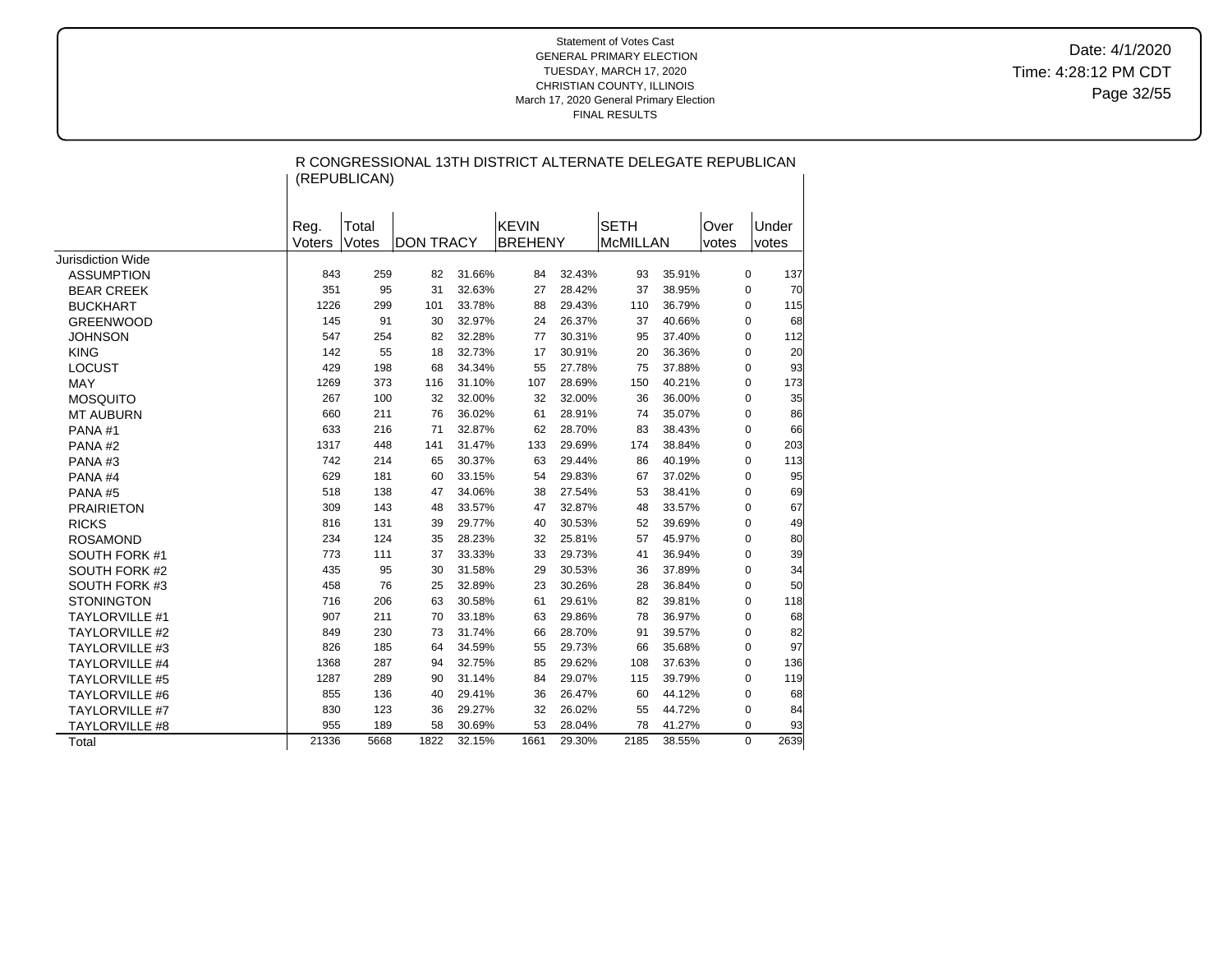|                       |                |                          | R STATE REPRESENTATIVE 95TH DISTRICT |            |                |        |             |                          |                |                          | R STATE REPRESENTATIVE 96TH DISTRICT |                |                      |                          |                         |
|-----------------------|----------------|--------------------------|--------------------------------------|------------|----------------|--------|-------------|--------------------------|----------------|--------------------------|--------------------------------------|----------------|----------------------|--------------------------|-------------------------|
|                       |                | (REPUBLICAN)             |                                      |            |                |        |             |                          |                | (REPUBLICAN)             |                                      |                |                      |                          |                         |
|                       |                |                          |                                      |            |                |        |             |                          |                |                          |                                      |                |                      |                          |                         |
|                       | Reg.           | Total                    | AVERY                                |            | LAWRENCE L.    |        | <b>Over</b> | Under                    | Reg.           | Total                    | <b>GARY PIERCE</b>                   |                | lOver                | Under                    |                         |
|                       | <b>Voters</b>  | Votes                    | <b>BOURNE</b>                        |            | <b>OLIVER</b>  |        | votes       | <i>votes</i>             | Voters         | Votes                    | (W)                                  |                | votes                | votes                    |                         |
| Jurisdiction Wide     |                |                          |                                      |            |                |        |             |                          |                |                          |                                      |                |                      |                          |                         |
| <b>ASSUMPTION</b>     | 843            | 124                      | 106                                  | 85.48%     | 18             | 14.52% |             | 0<br>8                   |                |                          |                                      |                |                      |                          |                         |
| <b>BEAR CREEK</b>     | 351            | 54                       | 49                                   | 90.74%     | 5              | 9.26%  |             | $\pmb{0}$                |                |                          |                                      |                |                      |                          |                         |
| <b>BUCKHART</b>       |                |                          |                                      |            |                |        |             |                          | 1226           |                          | 0<br>$\mathbf 0$                     |                |                      | $\mathbf 0$              | 138                     |
| <b>GREENWOOD</b>      | 145            | 51                       | 46                                   | 90.20%     | 5              | 9.80%  |             | 0<br>2                   |                |                          |                                      |                |                      |                          |                         |
| <b>JOHNSON</b>        | 547            | 120                      | 112                                  | 93.33%     | 8              | 6.67%  |             | $\mathbf 0$<br>2         |                |                          |                                      |                |                      |                          |                         |
| <b>KING</b>           | 142            | 25                       | 24                                   | 96.00%     | $\mathbf{1}$   | 4.00%  |             | 0                        |                |                          |                                      |                |                      |                          |                         |
| <b>LOCUST</b>         | 429            | 96                       | 81                                   | 84.38%     | 15             | 15.62% |             | $\mathbf 0$              |                |                          |                                      |                |                      |                          |                         |
| <b>MAY</b>            | 1263           | 178                      | 161                                  | 90.45%     | 17             | 9.55%  |             | 0                        | 6              |                          | 0<br>$\mathbf 0$                     |                |                      | 0                        |                         |
| <b>MOSQUITO</b>       |                | $\blacksquare$           |                                      |            |                |        |             |                          | 267            | $\mathbf 0$              | $\mathbf 0$                          | $\sim$         |                      | $\mathbf 0$              | 45                      |
| <b>MT AUBURN</b>      |                |                          |                                      |            |                |        |             |                          | 660            |                          | 0<br>$\Omega$                        |                |                      | 0                        | 99                      |
| PANA#1                | 633            | 92                       | 82                                   | 89.13%     | 10             | 10.87% |             | $\mathbf{1}$             |                |                          |                                      |                |                      | $\ddot{\phantom{1}}$     |                         |
| PANA#2                | 1317           | 210                      | 190                                  | 90.48%     | 20             | 9.52%  |             | $\mathbf 0$              |                |                          |                                      |                |                      |                          |                         |
| PANA#3                | 742            | 107                      | 97                                   | 90.65%     | 10             | 9.35%  |             | 0<br>2                   |                |                          |                                      |                |                      |                          |                         |
| PANA#4                | 629            | 89                       | 82                                   | 92.13%     | $\overline{7}$ | 7.87%  |             | 0<br>3                   |                |                          |                                      |                |                      |                          |                         |
| PANA#5                | 518            | 68                       | 60                                   | 88.24%     | 8              | 11.76% |             | 0                        |                |                          |                                      |                |                      |                          |                         |
| <b>PRAIRIETON</b>     | 309            | 67                       | 61                                   | 91.04%     | 6              | 8.96%  |             | 0                        |                |                          |                                      |                |                      |                          |                         |
| <b>RICKS</b>          | 816            | 59                       | 55                                   | 93.22%     | $\overline{4}$ | 6.78%  |             | $\mathbf 0$              |                |                          |                                      |                |                      |                          |                         |
| <b>ROSAMOND</b>       | 234            | 68                       | 62                                   | 91.18%     | 6              | 8.82%  |             | 0<br>$\Omega$            |                |                          |                                      |                |                      |                          |                         |
| SOUTH FORK #1         |                | $\overline{\phantom{a}}$ |                                      |            | $\blacksquare$ |        |             | $\overline{\phantom{a}}$ | 773            |                          | 0<br>$\mathbf 0$                     | $\blacksquare$ |                      | 0                        | 50                      |
| SOUTH FORK #2         | $\overline{7}$ | $\mathbf{1}$             |                                      | 1 100.00%  | $\mathbf 0$    |        |             | 0<br>$\Omega$            | 428            | $\mathbf 0$              | 0                                    | $\blacksquare$ |                      | $\mathbf 0$              | 42                      |
| SOUTH FORK #3         | 72             | 17                       |                                      | 17 100.00% | $\mathbf 0$    |        |             | $\mathbf 0$<br>$\Omega$  | 386            |                          | 0<br>0                               | $\blacksquare$ |                      | $\mathbf 0$              | 25                      |
| <b>STONINGTON</b>     | 414            | 61                       | 50                                   | 81.97%     | 11             | 18.03% |             | $\mathbf 0$              | 302            | 0                        | 0                                    | $\blacksquare$ |                      | 0                        | 46                      |
| <b>TAYLORVILLE #1</b> | 907            | 91                       | 79                                   | 86.81%     | 12             | 13.19% |             | $\mathbf 0$<br>2         |                |                          | $\ddot{\phantom{1}}$                 |                |                      | $\overline{\phantom{a}}$ |                         |
| <b>TAYLORVILLE #2</b> | 826            | 99                       | 87                                   | 87.88%     | 12             | 12.12% |             | $\pmb{0}$<br>3           | 23             |                          | 0<br>$\pmb{0}$                       |                |                      | 0                        | $\overline{\mathbf{c}}$ |
| <b>TAYLORVILLE #3</b> | 819            | 90                       | 76                                   | 84.44%     | 14             | 15.56% |             | 0                        | $\overline{7}$ |                          | 0<br>0                               | $\sim$         |                      | 0                        |                         |
| <b>TAYLORVILLE #4</b> | 1172           | 120                      | 107                                  | 89.17%     | 13             | 10.83% |             | 0                        | 196            |                          | 0<br>$\mathbf 0$                     |                | $\ddot{\phantom{1}}$ | 0                        | 15                      |
| <b>TAYLORVILLE #5</b> | 1287           | 134                      | 118                                  | 88.06%     | 16             | 11.94% |             | 0                        |                |                          |                                      |                |                      |                          |                         |
| <b>TAYLORVILLE #6</b> | 855            | 67                       | 59                                   | 88.06%     | 8              | 11.94% |             | $\mathbf 0$              |                |                          |                                      |                |                      |                          |                         |
| <b>TAYLORVILLE #7</b> | 830            | 68                       | 60                                   | 88.24%     | 8              | 11.76% |             | $\pmb{0}$                |                |                          |                                      |                |                      | $\overline{\phantom{a}}$ |                         |
| TAYLORVILLE #8        | 955            | 93                       | 88                                   | 94.62%     | 5              | 5.38%  |             | 0                        |                | $\overline{\phantom{a}}$ | $\blacksquare$<br>$\blacksquare$     | $\blacksquare$ |                      | $\sim$                   |                         |
| Total                 | 17062          | 2249                     | 2010                                 | 89.37%     | 239            | 10.63% |             | $\mathbf{1}$<br>54       | 4274           |                          | $\Omega$<br>$\mathbf 0$              | ÷.             |                      | $\Omega$                 | 465                     |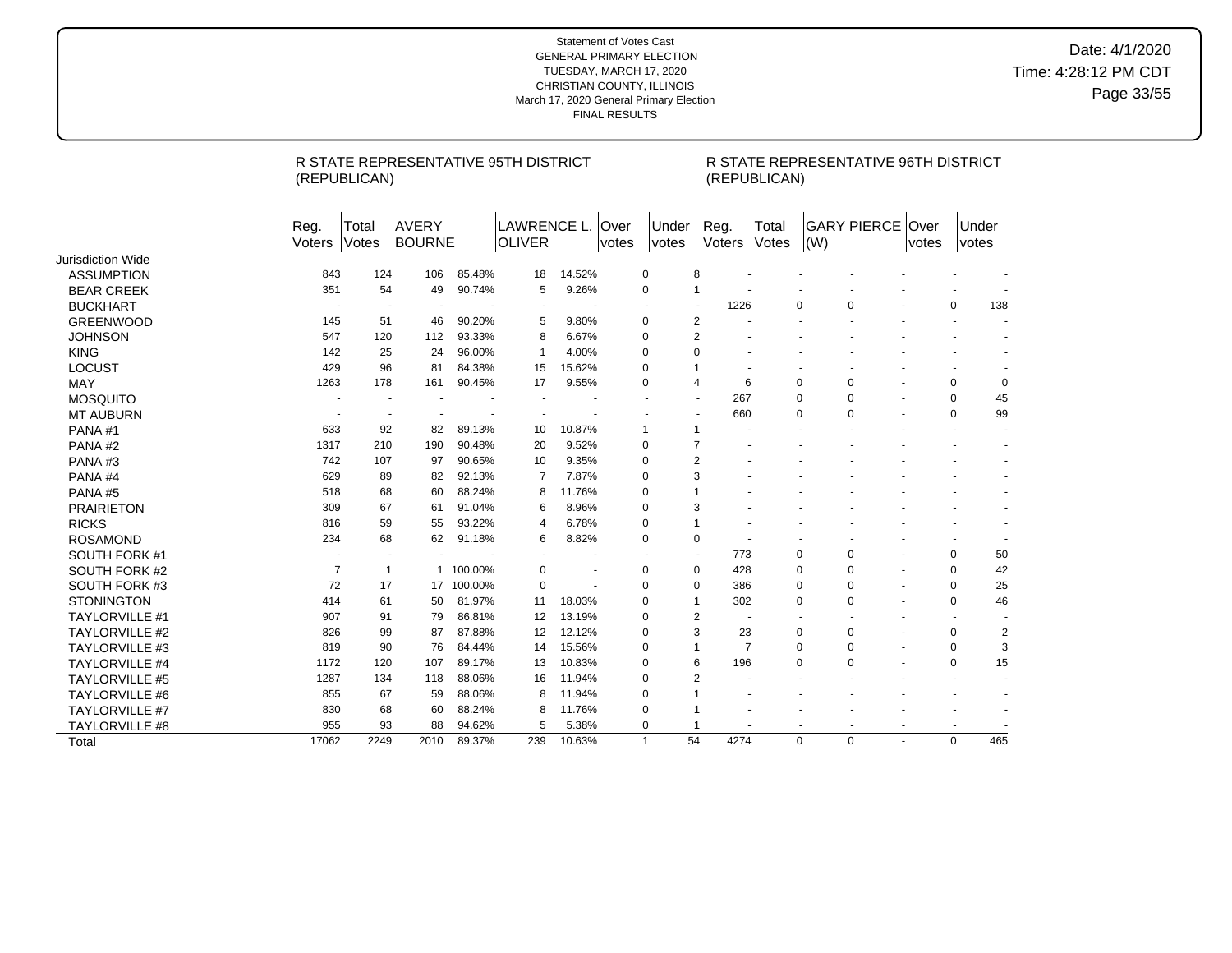Date: 4/1/2020 Time: 4:28:12 PM CDT Page 34/55

|                       |                | (REPUBLICAN)   | R COUNTY STATE'S ATTORNEY |                          |                |            |                | (REPUBLICAN)   | R COUNTY CIRCUIT CLERK |                |               |                |
|-----------------------|----------------|----------------|---------------------------|--------------------------|----------------|------------|----------------|----------------|------------------------|----------------|---------------|----------------|
|                       | Reg.<br>Voters | Total<br>Votes | No Candidate              | Over<br>votes            | Under<br>votes |            | Reg.<br>Voters | Total<br>Votes | No Candidate           |                | Over<br>votes | Under<br>votes |
| Jurisdiction Wide     |                |                |                           |                          |                |            |                |                |                        |                |               |                |
| <b>ASSUMPTION</b>     | 843            | 0              | $\Omega$                  |                          | $\mathbf 0$    | $\Omega$   | 843            | 0              | $\mathbf 0$            |                | $\mathbf 0$   |                |
| <b>BEAR CREEK</b>     | 351            | 0              | 0                         |                          | $\mathbf 0$    | $\Omega$   | 351            | 0              | $\mathbf 0$            |                | 0             |                |
| <b>BUCKHART</b>       | 1226           | 0              | $\Omega$                  |                          | $\mathbf 0$    | $\Omega$   | 1226           | 0              | 0                      |                | $\mathbf 0$   |                |
| <b>GREENWOOD</b>      | 145            | $\mathbf 0$    | 0                         |                          | $\mathbf 0$    | $\Omega$   | 145            | 0              | $\pmb{0}$              |                | 0             | O              |
| <b>JOHNSON</b>        | 547            | 0              | $\Omega$                  |                          | $\mathbf 0$    | $\Omega$   | 547            | 0              | 0                      |                | $\mathbf 0$   | 0              |
| <b>KING</b>           | 142            | $\mathbf 0$    | 0                         |                          | $\mathbf 0$    | $\Omega$   | 142            | 0              | 0                      |                | $\mathbf 0$   | 0              |
| <b>LOCUST</b>         | 429            | $\mathbf 0$    | 0                         | ÷.                       | $\mathbf 0$    | $\Omega$   | 429            | 0              | 0                      |                | 0             | $\Omega$       |
| MAY                   | 1269           | 0              | 0                         |                          | $\mathbf 0$    | $\Omega$   | 1269           | 0              | 0                      |                | 0             | $\overline{0}$ |
| <b>MOSQUITO</b>       | 267            | 0              | 0                         |                          | $\mathbf 0$    | $\sqrt{ }$ | 267            | $\mathbf 0$    | 0                      |                | 0             | $\overline{0}$ |
| <b>MT AUBURN</b>      | 660            | $\Omega$       | $\Omega$                  | ÷,                       | $\mathbf 0$    | $\sqrt{ }$ | 660            | 0              | 0                      |                | 0             | $\Omega$       |
| PANA#1                | 633            | $\mathbf 0$    | 0                         | $\ddot{\phantom{1}}$     | $\mathbf 0$    | $\Omega$   | 633            | 0              | 0                      |                | $\mathbf 0$   | $\Omega$       |
| PANA#2                | 1317           | $\Omega$       | 0                         | $\blacksquare$           | $\mathbf 0$    | $\Omega$   | 1317           | 0              | 0                      |                | $\mathbf 0$   | 0              |
| PANA#3                | 742            | $\mathbf 0$    | 0                         |                          | $\mathbf 0$    | C          | 742            | 0              | 0                      |                | $\pmb{0}$     | 0              |
| PANA#4                | 629            | $\Omega$       | 0                         |                          | $\mathbf 0$    | $\sqrt{ }$ | 629            | 0              | 0                      |                | $\mathbf 0$   | 0              |
| PANA#5                | 518            | $\mathbf 0$    | 0                         |                          | $\mathbf 0$    | $\sqrt{ }$ | 518            | 0              | 0                      |                | $\mathbf 0$   | $\overline{0}$ |
| <b>PRAIRIETON</b>     | 309            | $\Omega$       | $\Omega$                  | $\ddot{\phantom{1}}$     | $\mathbf 0$    | $\sqrt{ }$ | 309            | 0              | 0                      |                | $\mathbf 0$   | 0              |
| <b>RICKS</b>          | 816            | $\mathbf 0$    | 0                         | $\ddot{\phantom{1}}$     | $\mathbf 0$    | $\sqrt{ }$ | 816            | 0              | 0                      |                | $\mathbf 0$   | 0              |
| <b>ROSAMOND</b>       | 234            | $\mathbf 0$    | 0                         | $\overline{\phantom{a}}$ | $\mathbf 0$    | $\sqrt{ }$ | 234            | 0              | 0                      |                | $\mathbf 0$   | 0              |
| SOUTH FORK #1         | 773            | $\mathbf 0$    | 0                         | ÷.                       | $\mathbf 0$    | $\sqrt{ }$ | 773            | 0              | $\mathbf 0$            |                | $\mathbf 0$   | 0              |
| SOUTH FORK #2         | 435            | $\mathbf 0$    | $\Omega$                  |                          | $\mathbf 0$    | $\sqrt{ }$ | 435            | 0              | $\mathbf 0$            |                | $\mathbf 0$   | $\Omega$       |
| SOUTH FORK #3         | 458            | $\Omega$       | $\Omega$                  |                          | $\Omega$       | $\Omega$   | 458            | 0              | $\Omega$               |                | $\Omega$      |                |
| <b>STONINGTON</b>     | 716            | $\mathbf 0$    | $\Omega$                  |                          | $\mathbf 0$    | $\Omega$   | 716            | $\overline{0}$ | $\mathbf 0$            |                | $\mathbf 0$   |                |
| <b>TAYLORVILLE #1</b> | 907            | 0              | $\Omega$                  |                          | $\mathbf 0$    | $\Omega$   | 907            | 0              | $\mathbf 0$            |                | $\mathbf 0$   |                |
| <b>TAYLORVILLE #2</b> | 849            | 0              | 0                         |                          | $\mathbf 0$    | $\Omega$   | 849            | 0              | $\mathbf 0$            |                | $\mathbf 0$   |                |
| TAYLORVILLE #3        | 826            | $\mathbf 0$    | $\Omega$                  |                          | $\mathbf 0$    | $\Omega$   | 826            | 0              | $\mathbf 0$            |                | $\mathbf 0$   | 0              |
| <b>TAYLORVILLE #4</b> | 1368           | $\mathbf 0$    | 0                         |                          | $\mathbf 0$    | $\Omega$   | 1368           | 0              | 0                      |                | $\mathbf 0$   | 0              |
| <b>TAYLORVILLE #5</b> | 1287           | $\mathbf 0$    | 0                         | $\ddot{\phantom{1}}$     | $\mathbf 0$    | $\Omega$   | 1287           | 0              | 0                      | ÷.             | 0             | $\Omega$       |
| <b>TAYLORVILLE #6</b> | 855            | $\mathbf 0$    | 0                         | ÷.                       | $\mathbf 0$    | $\Omega$   | 855            | 0              | 0                      |                | $\mathbf 0$   | $\overline{0}$ |
| <b>TAYLORVILLE #7</b> | 830            | $\pmb{0}$      | 0                         | $\ddot{\phantom{1}}$     | $\mathbf 0$    | $\Omega$   | 830            | 0              | 0                      |                | $\pmb{0}$     | $\overline{0}$ |
| TAYLORVILLE #8        | 955            | $\mathbf 0$    | 0                         | $\blacksquare$           | $\mathbf 0$    | $\Omega$   | 955            | 0              | 0                      | $\overline{a}$ | $\mathbf 0$   | $\Omega$       |
| Total                 | 21336          | $\mathbf 0$    | $\Omega$                  | ÷.                       | $\mathbf 0$    | $\Omega$   | 21336          | $\overline{0}$ | $\overline{0}$         |                | $\Omega$      | $\Omega$       |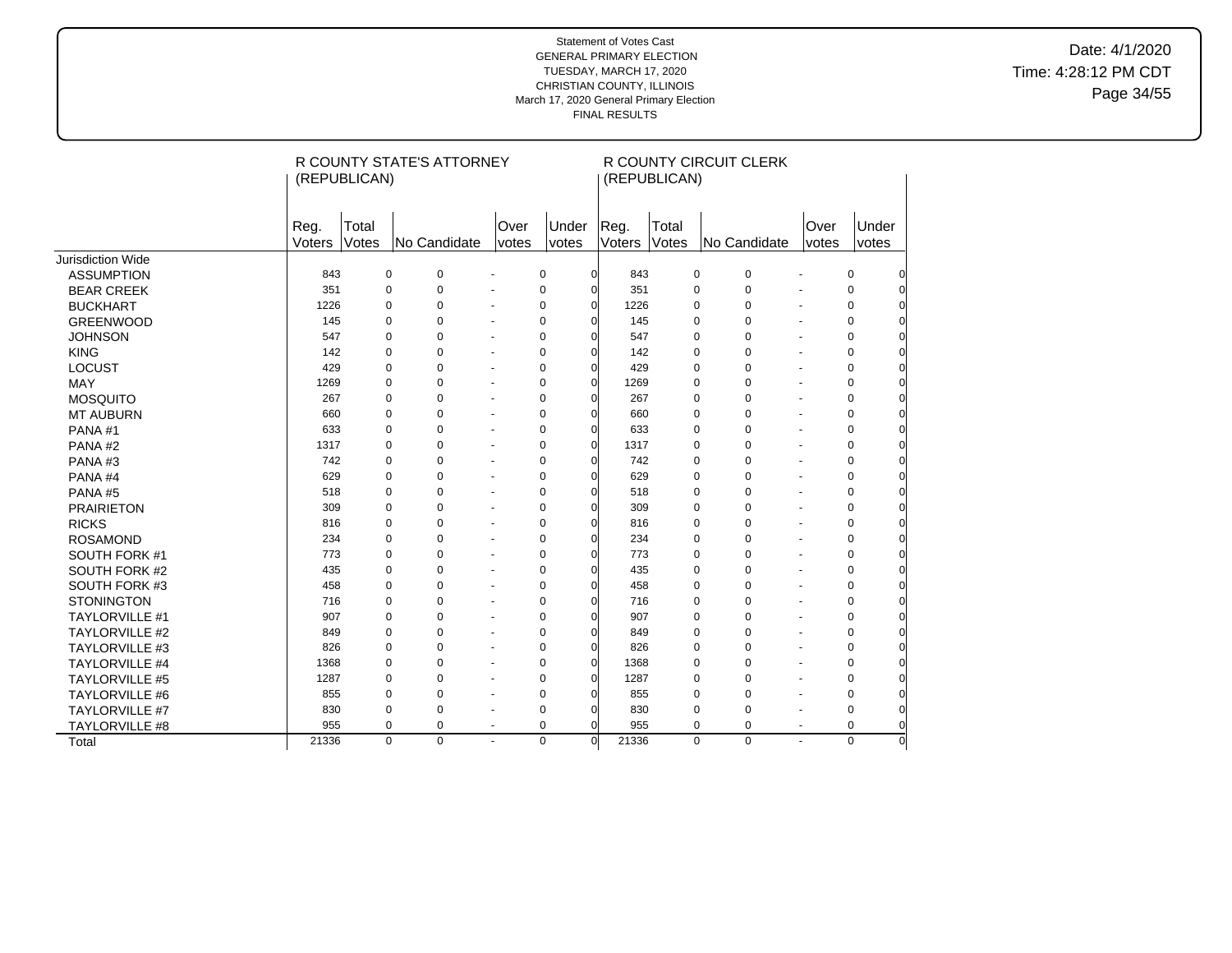# Date: 4/1/2020 Time: 4:28:12 PM CDT Page 35/55

|                       |                | (REPUBLICAN)   | R COUNTY CORONER           |                          |                       |          |                | (REPUBLICAN)   |                            |        | R COUNTY BOARD 1ST DISTRICT MEMBER |        |                                     |        |                             |                          |       |
|-----------------------|----------------|----------------|----------------------------|--------------------------|-----------------------|----------|----------------|----------------|----------------------------|--------|------------------------------------|--------|-------------------------------------|--------|-----------------------------|--------------------------|-------|
|                       | Reg.<br>Voters | Total<br>Votes | No Candidate               | Over<br>votes            | Under<br><i>votes</i> |          | Reg.<br>Voters | Total<br>Votes | GLEN F.<br>GOODRICH<br> JR |        | <b>TIMOTHY J</b><br>CARLSON        |        | <b>LEON CRAIG</b><br><b>CORZINE</b> |        | <b>Over</b><br><i>votes</i> | votes                    | Under |
| Jurisdiction Wide     |                |                |                            |                          |                       |          |                |                |                            |        |                                    |        |                                     |        |                             |                          |       |
| <b>ASSUMPTION</b>     | 843            |                | $\mathbf 0$<br>$\mathbf 0$ |                          | $\mathbf 0$           |          | 843            | 196            | 41                         | 20.92% | 62                                 | 31.63% | 93                                  | 47.45% |                             | $\mathbf 0$              | 68    |
| <b>BEAR CREEK</b>     | 351            |                | 0<br>$\Omega$              |                          | $\mathbf 0$           |          |                |                |                            |        |                                    |        |                                     |        |                             |                          |       |
| <b>BUCKHART</b>       | 1226           |                | $\Omega$<br>$\Omega$       |                          | $\mathbf 0$           |          |                |                |                            |        |                                    |        |                                     |        |                             |                          |       |
| <b>GREENWOOD</b>      | 145            |                | $\Omega$<br>$\Omega$       | $\overline{\phantom{a}}$ | 0                     |          |                |                |                            |        |                                    |        |                                     |        |                             |                          |       |
| <b>JOHNSON</b>        | 547            |                | $\Omega$<br>$\Omega$       | $\blacksquare$           | $\mathbf 0$           |          |                |                |                            |        |                                    |        |                                     |        |                             |                          |       |
| <b>KING</b>           | 142            |                | $\Omega$<br>$\Omega$       | $\overline{\phantom{a}}$ | $\mathbf 0$           |          |                |                |                            |        |                                    |        |                                     |        |                             |                          |       |
| <b>LOCUST</b>         | 429            |                | $\Omega$<br>$\Omega$       | $\ddot{\phantom{1}}$     | 0                     |          |                |                |                            |        |                                    |        |                                     |        |                             |                          |       |
| MAY                   | 1269           |                | $\Omega$<br>O              | $\overline{\phantom{a}}$ | $\mathbf 0$           |          | 1269           | 287            | 74                         | 25.78% | 132                                | 45.99% | 81                                  | 28.22% |                             | 0                        | 77    |
| <b>MOSQUITO</b>       | 267            |                | $\Omega$<br>O              |                          | 0                     |          | 267            | 66             | 18                         | 27.27% | 24                                 | 36.36% | 24                                  | 36.36% |                             | $\mathbf 0$              | 24    |
| <b>MT AUBURN</b>      | 660            |                | $\mathbf 0$<br>$\Omega$    |                          | $\mathbf 0$           |          | 660            | 145            | 71                         | 48.97% | 47                                 | 32.41% | 27                                  | 18.62% |                             | 0                        | 53    |
| PANA#1                | 633            |                | $\Omega$<br>O              | $\overline{a}$           | $\Omega$              |          |                |                |                            |        |                                    |        |                                     |        |                             |                          |       |
| PANA#2                | 1317           |                | $\mathbf 0$<br>0           |                          | $\mathbf 0$           |          |                |                |                            |        |                                    |        |                                     |        |                             |                          |       |
| PANA#3                | 742            |                | $\Omega$<br>$\Omega$       | $\ddot{\phantom{1}}$     | $\Omega$              |          |                |                |                            |        |                                    |        |                                     |        |                             |                          |       |
| PANA#4                | 629            |                | $\Omega$<br>O              |                          | $\Omega$              |          | 629            | 120            | 25                         | 20.83% | 54                                 | 45.00% | 41                                  | 34.17% |                             | $\mathbf 0$              | 64    |
| PANA#5                | 518            |                | $\Omega$<br>O              |                          | $\mathbf 0$           |          | 518            | 97             | 27                         | 27.84% | 30                                 | 30.93% | 40                                  | 41.24% |                             | $\mathbf 0$              | 41    |
| <b>PRAIRIETON</b>     | 309            |                | $\Omega$<br>O              |                          | 0                     |          | 309            | 112            | 18                         | 16.07% | 46                                 | 41.07% | 48                                  | 42.86% |                             | $\mathbf 0$              | 28    |
| <b>RICKS</b>          | 816            |                | $\Omega$<br>$\Omega$       |                          | $\mathbf 0$           |          |                |                |                            |        |                                    |        |                                     |        |                             | $\overline{\phantom{a}}$ |       |
| <b>ROSAMOND</b>       | 234            |                | $\Omega$<br>$\Omega$       |                          | $\mathbf 0$           |          |                |                |                            |        |                                    |        |                                     |        |                             |                          |       |
| SOUTH FORK #1         | 773            |                | $\Omega$<br>$\Omega$       |                          | $\mathbf 0$           |          |                |                |                            |        |                                    |        |                                     |        |                             |                          |       |
| SOUTH FORK #2         | 435            |                | $\Omega$<br>$\Omega$       |                          | 0                     |          |                |                |                            |        |                                    |        |                                     |        |                             |                          |       |
| SOUTH FORK #3         | 458            |                | $\Omega$<br>$\Omega$       | $\overline{\phantom{a}}$ | $\Omega$              |          |                |                |                            |        |                                    |        |                                     |        |                             |                          |       |
| <b>STONINGTON</b>     | 716            |                | $\Omega$<br>$\Omega$       |                          | $\Omega$              |          | 716            | 164            | 44                         | 26.83% | 74                                 | 45.12% | 46                                  | 28.05% |                             | $\mathbf 0$              | 52    |
| <b>TAYLORVILLE #1</b> | 907            |                | $\Omega$<br>$\Omega$       |                          | $\Omega$              |          |                |                |                            |        |                                    |        |                                     |        |                             |                          |       |
| <b>TAYLORVILLE #2</b> | 849            |                | $\Omega$<br>$\Omega$       |                          | $\Omega$              |          |                |                |                            |        |                                    |        |                                     |        |                             |                          |       |
| <b>TAYLORVILLE #3</b> | 826            |                | $\Omega$<br>$\Omega$       |                          | $\Omega$              |          |                |                |                            |        |                                    |        |                                     |        |                             |                          |       |
| <b>TAYLORVILLE #4</b> | 1368           |                | $\Omega$<br>$\Omega$       |                          | $\mathbf 0$           |          |                |                |                            |        |                                    |        |                                     |        |                             |                          |       |
| <b>TAYLORVILLE #5</b> | 1287           |                | $\Omega$<br>$\Omega$       |                          | $\Omega$              |          |                |                |                            |        |                                    |        |                                     |        |                             |                          |       |
| <b>TAYLORVILLE #6</b> | 855            |                | $\mathbf 0$<br>$\Omega$    | $\overline{\phantom{a}}$ | $\Omega$              |          |                |                |                            |        |                                    |        |                                     |        |                             |                          |       |
| TAYLORVILLE #7        | 830            |                | $\Omega$<br>0              |                          | $\Omega$              |          |                |                |                            |        |                                    |        |                                     |        |                             |                          |       |
| <b>TAYLORVILLE #8</b> | 955            |                | $\mathbf 0$<br>$\Omega$    | $\blacksquare$           | $\mathbf 0$           |          |                |                |                            |        |                                    |        |                                     |        |                             |                          |       |
| Total                 | 21336          |                | $\Omega$<br>$\mathbf 0$    |                          | $\mathbf 0$           | $\Omega$ | 5211           | 1187           | 318                        | 26.79% | 469                                | 39.51% | 400                                 | 33.70% |                             | $\mathbf 0$              | 407   |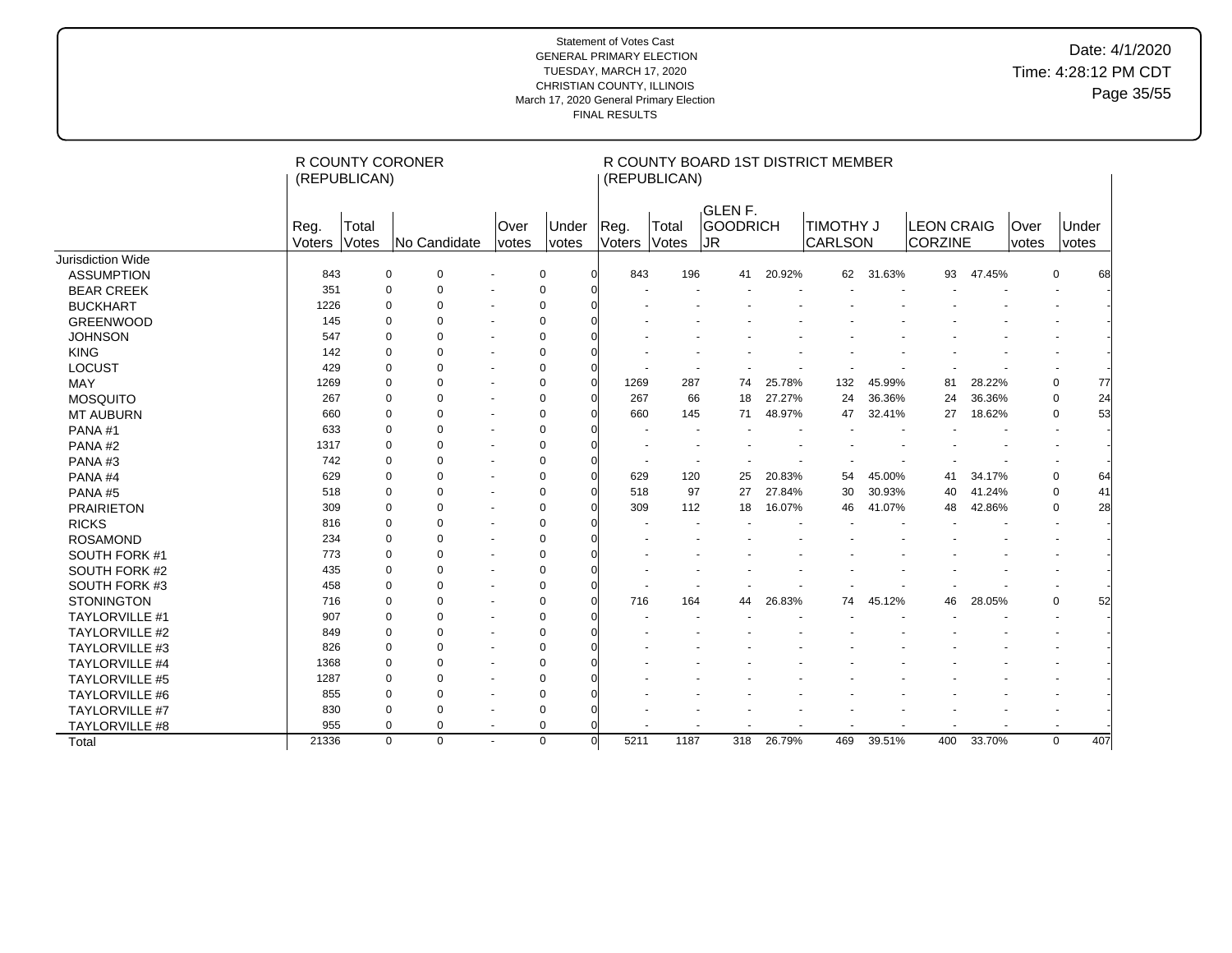|                       |                       | (REPUBLICAN)             | R COUNTY BOARD 2ND DISTRICT MEMBER - FULL TERM |        |                       |        |               |                          |                          | 2 YR UNEXP TERM          | R COUNTY BOARD 2ND DISTRICT MEMBER |             |               |                          |
|-----------------------|-----------------------|--------------------------|------------------------------------------------|--------|-----------------------|--------|---------------|--------------------------|--------------------------|--------------------------|------------------------------------|-------------|---------------|--------------------------|
|                       | Reg.<br><b>Voters</b> | Total<br>Votes           | VICKI M.<br><b>McMAHON</b>                     |        | KENNETH G<br>FRANKLIN |        | Over<br>votes | Under<br>votes           | Reg.<br>Voters           | Total<br>Votes           | <b>THOMAS</b><br>SNYDER JR.        |             | Over<br>votes | Under<br>votes           |
| Jurisdiction Wide     |                       |                          |                                                |        |                       |        |               |                          |                          |                          |                                    |             |               |                          |
| <b>ASSUMPTION</b>     |                       |                          |                                                |        |                       |        |               |                          |                          |                          |                                    |             |               |                          |
| <b>BEAR CREEK</b>     |                       |                          |                                                |        |                       |        |               |                          |                          |                          |                                    |             |               |                          |
| <b>BUCKHART</b>       | 1226                  | 201                      | 112                                            | 55.72% | 89                    | 44.28% |               | 75<br>$\mathbf 0$        | 1226                     | 119                      |                                    | 119 100.00% |               | $\mathbf 0$<br>19        |
| <b>GREENWOOD</b>      |                       |                          |                                                |        |                       |        |               |                          |                          |                          |                                    |             |               |                          |
| <b>JOHNSON</b>        |                       |                          |                                                |        |                       |        |               |                          |                          |                          |                                    |             |               |                          |
| <b>KING</b>           |                       |                          |                                                |        |                       |        |               |                          |                          |                          |                                    |             |               |                          |
| <b>LOCUST</b>         |                       |                          |                                                |        |                       |        |               |                          |                          |                          |                                    |             |               |                          |
| <b>MAY</b>            |                       |                          |                                                |        |                       |        |               |                          |                          |                          |                                    |             |               |                          |
| <b>MOSQUITO</b>       |                       |                          |                                                |        |                       |        |               |                          |                          |                          |                                    |             |               |                          |
| <b>MT AUBURN</b>      |                       |                          |                                                |        |                       |        |               |                          |                          |                          |                                    |             |               |                          |
| PANA#1                |                       |                          |                                                |        |                       |        |               |                          |                          |                          |                                    |             |               |                          |
| PANA#2                |                       |                          |                                                |        |                       |        |               |                          |                          |                          |                                    |             |               |                          |
| PANA#3                |                       |                          |                                                |        |                       |        |               |                          |                          |                          |                                    |             |               |                          |
| PANA#4                |                       |                          |                                                |        |                       |        |               |                          |                          |                          |                                    |             |               |                          |
| PANA#5                |                       |                          |                                                |        |                       |        |               |                          |                          |                          |                                    |             |               |                          |
| <b>PRAIRIETON</b>     |                       |                          |                                                |        |                       |        |               |                          |                          |                          |                                    |             |               |                          |
| <b>RICKS</b>          |                       |                          |                                                |        |                       |        |               |                          |                          |                          |                                    |             |               |                          |
| <b>ROSAMOND</b>       |                       |                          |                                                |        |                       |        |               |                          |                          |                          |                                    |             |               |                          |
| SOUTH FORK #1         | 773                   | 67                       | 40                                             | 59.70% | 27                    | 40.30% |               | $\pmb{0}$<br>33          | 773                      | 45                       |                                    | 45 100.00%  |               | 0                        |
| SOUTH FORK #2         | 435                   | 55                       | 26                                             | 47.27% | 29                    | 52.73% |               | $\mathbf 0$<br>31        | 435                      | 33                       |                                    | 33 100.00%  |               | 10<br>$\mathbf 0$        |
| SOUTH FORK #3         | 458                   | 57                       | 25                                             | 43.86% | 32                    | 56.14% |               | 27<br>$\Omega$           | 458                      | 31                       |                                    | 31 100.00%  |               | $\mathbf 0$<br>11        |
| <b>STONINGTON</b>     |                       |                          |                                                |        |                       |        |               |                          |                          |                          |                                    |             |               |                          |
| <b>TAYLORVILLE #1</b> |                       |                          |                                                |        |                       |        |               |                          |                          |                          |                                    |             |               |                          |
| <b>TAYLORVILLE #2</b> |                       |                          |                                                |        |                       |        |               |                          |                          |                          |                                    |             |               |                          |
| TAYLORVILLE #3        |                       |                          |                                                |        |                       |        |               |                          |                          |                          |                                    |             |               |                          |
| <b>TAYLORVILLE #4</b> | 1368                  | 193                      | 107                                            | 55.44% | 86                    | 44.56% |               | $\pmb{0}$<br>89          | 1368                     | 116                      |                                    | 116 100.00% |               | 0<br>25                  |
| <b>TAYLORVILLE #5</b> | 1287                  | 190                      | 105                                            | 55.26% | 85                    | 44.74% |               | 82<br>0                  | 1287                     | 118                      |                                    | 118 100.00% |               | 18<br>0                  |
| <b>TAYLORVILLE #6</b> |                       |                          |                                                |        |                       |        |               | $\blacksquare$           |                          |                          |                                    |             |               | $\overline{\phantom{a}}$ |
| TAYLORVILLE #7        |                       |                          |                                                |        |                       |        |               |                          |                          |                          |                                    |             |               |                          |
| TAYLORVILLE #8        |                       | $\overline{\phantom{a}}$ | $\overline{\phantom{a}}$                       |        |                       |        |               | $\overline{\phantom{a}}$ | $\overline{\phantom{a}}$ | $\overline{\phantom{a}}$ |                                    |             |               | $\blacksquare$           |
| Total                 | 5547                  | 763                      | 415                                            | 54.39% | 348                   | 45.61% |               | $\mathbf 0$<br>337       | 5547                     | 462                      |                                    | 462 100.00% |               | $\mathbf 0$<br>88        |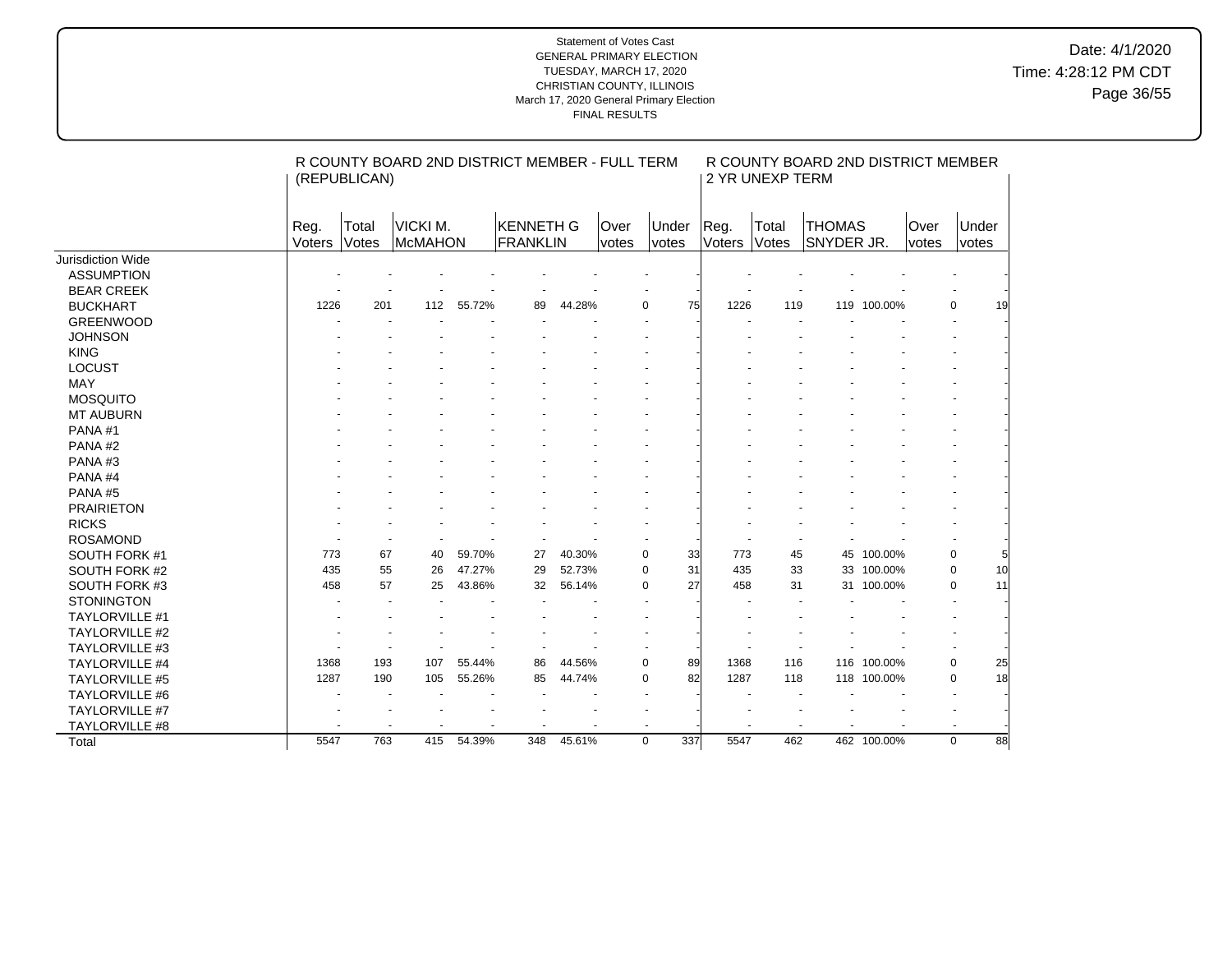Date: 4/1/2020 Time: 4:28:12 PM CDT Page 37/55

|                       |                | (REPUBLICAN)             | R COUNTY BOARD 3RD DISTRICT MEMBER |             |               |                |
|-----------------------|----------------|--------------------------|------------------------------------|-------------|---------------|----------------|
|                       | Reg.<br>Voters | Total<br>Votes           | <b>BRYAN W</b><br><b>SHARP</b>     |             | Over<br>votes | Under<br>votes |
| Jurisdiction Wide     |                |                          |                                    |             |               |                |
| <b>ASSUMPTION</b>     |                |                          |                                    |             |               |                |
| <b>BEAR CREEK</b>     |                |                          |                                    |             |               |                |
| <b>BUCKHART</b>       |                |                          |                                    |             |               |                |
| <b>GREENWOOD</b>      |                |                          |                                    |             |               |                |
| <b>JOHNSON</b>        |                |                          |                                    |             |               |                |
| <b>KING</b>           |                |                          |                                    |             |               |                |
| <b>LOCUST</b>         |                |                          |                                    |             |               |                |
| <b>MAY</b>            |                |                          |                                    |             |               |                |
| <b>MOSQUITO</b>       |                |                          |                                    |             |               |                |
| <b>MT AUBURN</b>      |                |                          |                                    |             |               |                |
| PANA#1                |                |                          |                                    |             |               |                |
| PANA <sub>#2</sub>    |                |                          |                                    |             |               |                |
| PANA#3                |                |                          |                                    |             |               |                |
| PANA#4                |                |                          |                                    |             |               |                |
| PANA#5                |                |                          |                                    |             |               |                |
| <b>PRAIRIETON</b>     |                |                          |                                    |             |               |                |
| <b>RICKS</b>          |                |                          |                                    |             |               |                |
| <b>ROSAMOND</b>       |                |                          |                                    |             |               |                |
| SOUTH FORK #1         |                |                          |                                    |             |               |                |
| SOUTH FORK #2         |                |                          |                                    |             |               |                |
| SOUTH FORK #3         |                |                          |                                    |             |               |                |
| <b>STONINGTON</b>     |                |                          |                                    |             |               |                |
| <b>TAYLORVILLE #1</b> | 907            | 86                       |                                    | 86 100.00%  | 0             | 100            |
| <b>TAYLORVILLE #2</b> | 849            | 93                       | 93                                 | 100.00%     | 0             | 115            |
| <b>TAYLORVILLE #3</b> | 826            | 84                       |                                    | 84 100.00%  | 0             | 104            |
| <b>TAYLORVILLE #4</b> |                |                          |                                    |             |               |                |
| <b>TAYLORVILLE #5</b> | $\blacksquare$ | $\overline{\phantom{a}}$ |                                    |             |               |                |
| <b>TAYLORVILLE #6</b> | 855            | 59                       |                                    | 59 100.00%  | 0             | 77             |
| TAYLORVILLE #7        | 830            | 57                       | 57                                 | 100.00%     | 0             | 81             |
| TAYLORVILLE #8        | 955            | 86                       | 86                                 | 100.00%     | 0             | 102            |
| Total                 | 5222           | 465                      |                                    | 465 100.00% | $\Omega$      | 579            |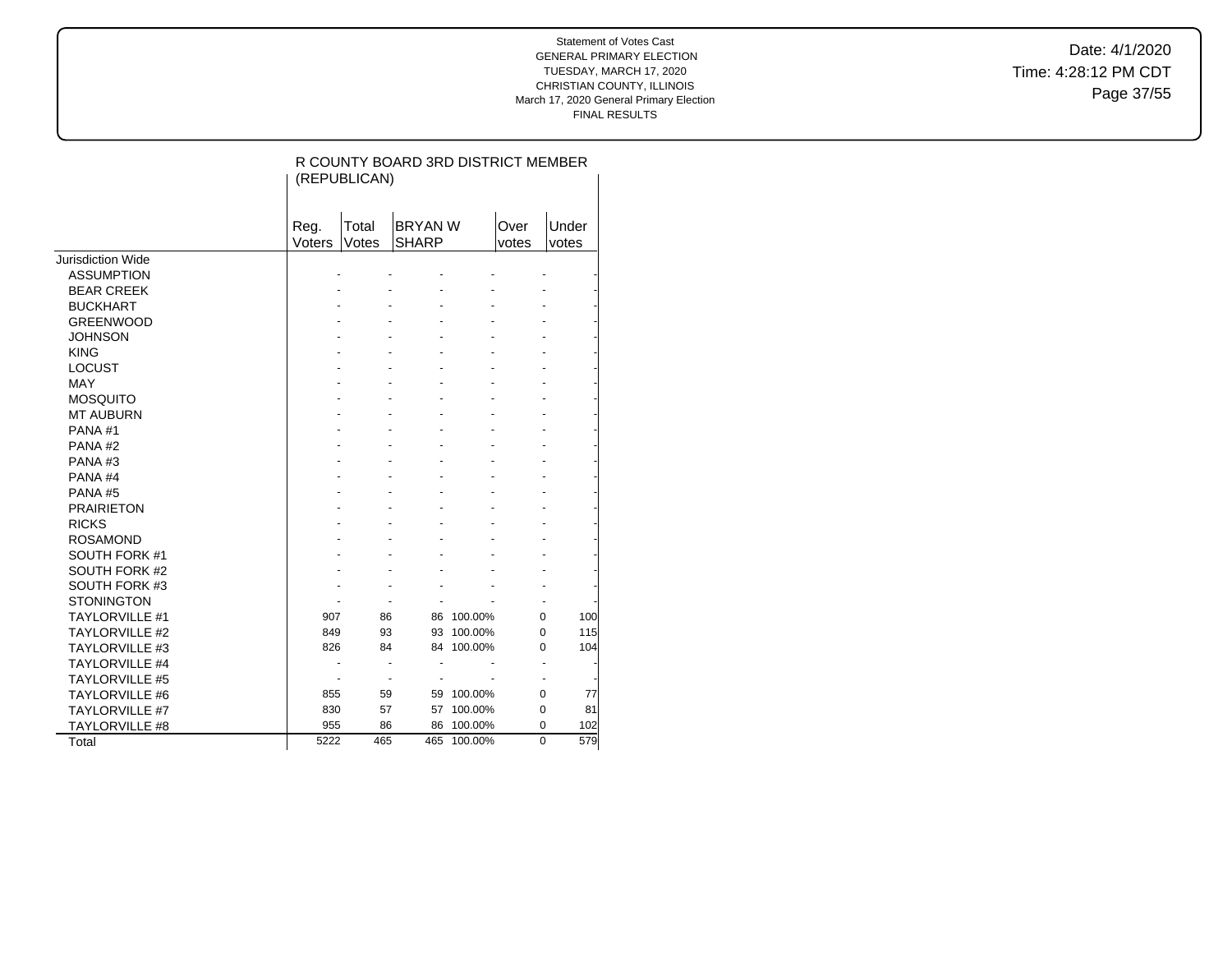Date: 4/1/2020 Time: 4:28:12 PM CDT Page 38/55

|                       | R COUNTY BOARD 4TH DISTRICT MEMBER<br>(REPUBLICAN) |       |                |        |                |        |                  |        |                   |        |       |                   |  |  |
|-----------------------|----------------------------------------------------|-------|----------------|--------|----------------|--------|------------------|--------|-------------------|--------|-------|-------------------|--|--|
|                       | Reg.                                               | Total | <b>BECKYT.</b> |        | CHARLES A.     |        | MATHEW           |        |                   |        | Over  | Under             |  |  |
|                       | Voters                                             | Votes | <b>EDWARDS</b> |        | <b>SMEDLEY</b> |        | <b>HEBERLING</b> |        | <b>GENE PRICE</b> |        | votes | votes             |  |  |
| Jurisdiction Wide     |                                                    |       |                |        |                |        |                  |        |                   |        |       |                   |  |  |
| <b>ASSUMPTION</b>     |                                                    |       |                |        |                |        |                  |        |                   |        |       |                   |  |  |
| <b>BEAR CREEK</b>     | 351                                                | 90    | 28             | 31.11% | 16             | 17.78% | 25               | 27.78% | 21                | 23.33% |       | 18<br>$\mathbf 1$ |  |  |
| <b>BUCKHART</b>       |                                                    |       |                |        |                |        |                  |        |                   |        |       |                   |  |  |
| <b>GREENWOOD</b>      | 145                                                | 96    | 5              | 5.21%  | 42             | 43.75% | 8                | 8.33%  | 41                | 42.71% |       | 0<br>10           |  |  |
| <b>JOHNSON</b>        | 547                                                | 202   | 43             | 21.29% | 45             | 22.28% | 52               | 25.74% | 62                | 30.69% |       | 42<br>0           |  |  |
| <b>KING</b>           | 142                                                | 41    | 13             | 31.71% | 4              | 9.76%  | 13               | 31.71% | 11                | 26.83% |       | $\mathbf 0$<br>9  |  |  |
| <b>LOCUST</b>         | 429                                                | 159   | 38             | 23.90% | 37             | 23.27% | 49               | 30.82% | 35                | 22.01% |       | 35<br>0           |  |  |
| MAY                   |                                                    |       |                |        |                |        |                  |        |                   |        |       |                   |  |  |
| <b>MOSQUITO</b>       |                                                    |       |                |        |                |        |                  |        |                   |        |       |                   |  |  |
| <b>MT AUBURN</b>      |                                                    |       |                |        |                |        |                  |        |                   |        |       |                   |  |  |
| PANA#1                | 633                                                | 160   | 42             | 26.25% | 41             | 25.62% | 16               | 10.00% | 61                | 38.12% |       | $\mathbf 1$<br>26 |  |  |
| PANA#2                | 1317                                               | 350   | 80             | 22.86% | 93             | 26.57% | 37               | 10.57% | 140               | 40.00% |       | 84<br>0           |  |  |
| PANA#3                | 742                                                | 170   | 33             | 19.41% | 53             | 31.18% | 14               | 8.24%  | 70                | 41.18% |       | 46<br>1           |  |  |
| PANA#4                |                                                    |       |                |        |                |        |                  |        |                   |        |       |                   |  |  |
| PANA#5                |                                                    |       |                |        |                |        |                  |        |                   |        |       |                   |  |  |
| <b>PRAIRIETON</b>     |                                                    |       |                |        |                |        |                  |        |                   |        |       |                   |  |  |
| <b>RICKS</b>          | 816                                                | 107   | 35             | 32.71% | 22             | 20.56% | 30               | 28.04% | 20                | 18.69% |       | 0<br>13           |  |  |
| <b>ROSAMOND</b>       | 234                                                | 125   | 9              | 7.20%  | 54             | 43.20% | 12               | 9.60%  | 50                | 40.00% |       | 11<br>0           |  |  |
| SOUTH FORK #1         |                                                    |       |                |        |                |        |                  |        |                   |        |       |                   |  |  |
| SOUTH FORK #2         |                                                    |       |                |        |                |        |                  |        |                   |        |       |                   |  |  |
| SOUTH FORK #3         |                                                    |       |                |        |                |        |                  |        |                   |        |       |                   |  |  |
| <b>STONINGTON</b>     |                                                    |       |                |        |                |        |                  |        |                   |        |       |                   |  |  |
| <b>TAYLORVILLE #1</b> |                                                    |       |                |        |                |        |                  |        |                   |        |       |                   |  |  |
| <b>TAYLORVILLE #2</b> |                                                    |       |                |        |                |        |                  |        |                   |        |       |                   |  |  |
| <b>TAYLORVILLE #3</b> |                                                    |       |                |        |                |        |                  |        |                   |        |       |                   |  |  |
| TAYLORVILLE #4        |                                                    |       |                |        |                |        |                  |        |                   |        |       |                   |  |  |
| <b>TAYLORVILLE #5</b> |                                                    |       |                |        |                |        |                  |        |                   |        |       |                   |  |  |
| TAYLORVILLE #6        |                                                    |       |                |        |                |        |                  |        |                   |        |       |                   |  |  |
| <b>TAYLORVILLE #7</b> |                                                    |       |                |        |                |        |                  |        |                   |        |       |                   |  |  |
| TAYLORVILLE #8        |                                                    |       |                |        |                |        |                  |        |                   |        |       |                   |  |  |
| Total                 | 5356                                               | 1500  | 326            | 21.73% | 407            | 27.13% | 256              | 17.07% | 511               | 34.07% |       | 3<br>294          |  |  |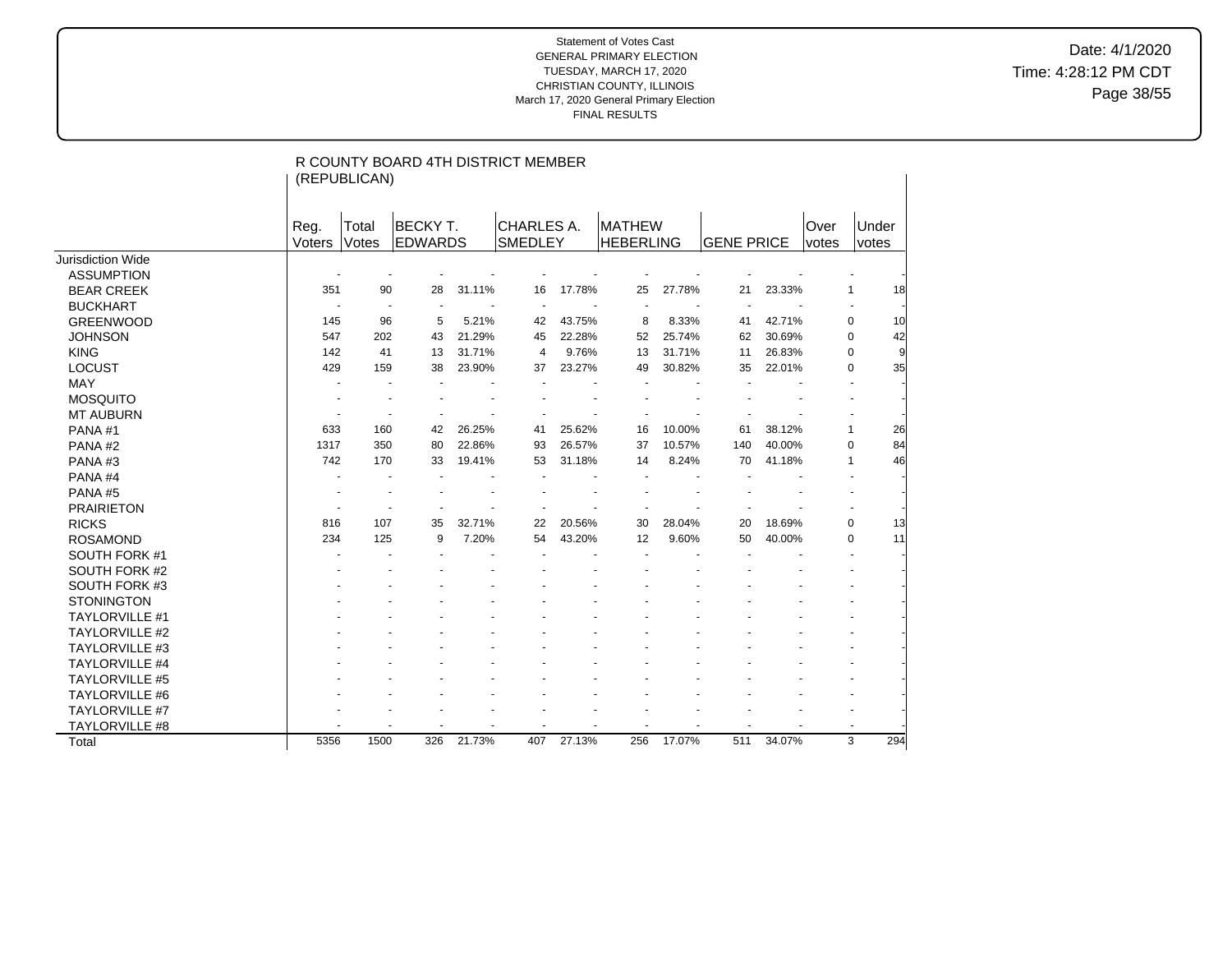# Date: 4/1/2020 Time: 4:28:12 PM CDT Page 39/55

|                       | MEMBER         |                | R BOARD OF REVIEW 3RD DISTRICT |                          |                | (KARMEIER)             |                | R SUPREME COURT JUDGE 5TH JUDICIAL DISTRICT |        |                                      |        |               |              |                |
|-----------------------|----------------|----------------|--------------------------------|--------------------------|----------------|------------------------|----------------|---------------------------------------------|--------|--------------------------------------|--------|---------------|--------------|----------------|
|                       | Reg.<br>Voters | Total<br>Votes | No Candidate                   | Over<br><i>votes</i>     | Under<br>votes | Reg.<br>Voters         | Total<br>Votes | DAVID K.<br>OVERSTREET                      |        | IJOHN B.<br><b>BARBERIS,</b><br>IJR. |        | Over<br>votes |              | Under<br>votes |
| Jurisdiction Wide     |                |                |                                |                          |                |                        |                |                                             |        |                                      |        |               |              |                |
| <b>ASSUMPTION</b>     |                |                |                                |                          |                | 843                    | 103            | 74                                          | 71.84% | 29                                   | 28.16% |               | 0            | 29             |
| <b>BEAR CREEK</b>     |                |                |                                |                          |                | 351                    | 44             | 32                                          | 72.73% | $12 \overline{ }$                    | 27.27% |               | $\mathbf 0$  | 11             |
| <b>BUCKHART</b>       |                |                |                                |                          |                | 1226                   | 125            | 96                                          | 76.80% | 29                                   | 23.20% |               | $\mathbf 0$  | 13             |
| <b>GREENWOOD</b>      |                |                |                                |                          |                | 145                    | 34             | 27                                          | 79.41% | $\overline{7}$                       | 20.59% |               | $\Omega$     | 19             |
| <b>JOHNSON</b>        |                |                |                                |                          |                | 547                    | 104            | 76                                          | 73.08% | 28                                   | 26.92% |               | $\mathbf 0$  | 18             |
| <b>KING</b>           |                |                |                                |                          |                | 142                    | 20             | 15                                          | 75.00% | 5                                    | 25.00% |               | $\Omega$     | 5              |
| <b>LOCUST</b>         |                |                |                                |                          |                | 429                    | 88             | 71                                          | 80.68% | 17                                   | 19.32% |               | $\mathbf{1}$ | 8              |
| <b>MAY</b>            |                |                |                                |                          |                | 1269                   | 153            | 112                                         | 73.20% | 41                                   | 26.80% |               | $\mathbf 0$  | 29             |
| <b>MOSQUITO</b>       |                |                |                                |                          |                | 267                    | 38             | 31                                          | 81.58% | 7                                    | 18.42% |               | $\mathbf 0$  | $\overline{7}$ |
| <b>MT AUBURN</b>      |                |                |                                |                          |                | 660                    | 82             | 57                                          | 69.51% | 25                                   | 30.49% |               | $\mathbf 0$  | 17             |
| PANA#1                |                |                |                                |                          |                | 633                    | 88             | 70                                          | 79.55% | 18                                   | 20.45% |               | $\mathbf 0$  | 6              |
| PANA#2                |                |                |                                |                          |                | 1317                   | 187            | 146                                         | 78.07% | 41                                   | 21.93% |               | $\mathbf 0$  | 30             |
| PANA#3                |                |                |                                |                          |                | 742                    | 88             | 72                                          | 81.82% | 16                                   | 18.18% |               | $\mathbf 0$  | 21             |
| PANA#4                |                |                |                                |                          |                | 629                    | 73             | 52                                          | 71.23% | 21                                   | 28.77% |               | $\mathbf 0$  | 19             |
| PANA#5                |                |                |                                |                          |                | 518                    | 60             | 48                                          | 80.00% | 12                                   | 20.00% |               | $\mathbf 0$  | 9              |
| <b>PRAIRIETON</b>     |                |                |                                |                          |                | 309                    | 64             | 43                                          | 67.19% | 21                                   | 32.81% |               | $\mathbf 0$  | 6              |
| <b>RICKS</b>          |                |                |                                |                          |                | 816                    | 56             | 41                                          | 73.21% | 15                                   | 26.79% |               | $\mathbf 0$  | 4              |
| <b>ROSAMOND</b>       |                |                |                                |                          |                | 234                    | 57             | 49                                          | 85.96% | 8                                    | 14.04% |               | $\mathbf 0$  | 11             |
| SOUTH FORK #1         | 773            |                | $\mathbf 0$<br>$\mathbf 0$     | $\sim$                   | $\mathbf 0$    | $\Omega$<br>773        | 46             | 34                                          | 73.91% | 12                                   | 26.09% |               | $\mathbf 0$  | 4              |
| SOUTH FORK #2         | 435            |                | $\mathbf 0$<br>$\pmb{0}$       | $\sim$                   | $\pmb{0}$      | $\overline{0}$<br>435  | 34             | 25                                          | 73.53% | 9                                    | 26.47% |               | $\mathbf 0$  | 9              |
| SOUTH FORK #3         | 458            |                | $\Omega$<br>$\mathbf 0$        | $\blacksquare$           | $\mathbf 0$    | $\Omega$<br>458        | 33             | 22                                          | 66.67% | 11                                   | 33.33% |               | $\mathbf{1}$ | 8              |
| <b>STONINGTON</b>     |                |                |                                |                          | $\sim$         | 716                    | 95             | 75                                          | 78.95% | 20                                   | 21.05% |               | $\mathbf 0$  | 13             |
| <b>TAYLORVILLE #1</b> |                |                |                                |                          |                | 907                    | 90             | 76                                          | 84.44% | 14                                   | 15.56% |               | $\Omega$     | 3              |
| <b>TAYLORVILLE #2</b> |                |                |                                |                          |                | 849                    | 96             | 62                                          | 64.58% | 34                                   | 35.42% |               | $\mathbf 0$  | 8              |
| <b>TAYLORVILLE #3</b> |                |                |                                |                          |                | 826                    | 85             | 69                                          | 81.18% | 16                                   | 18.82% |               | $\mathbf 0$  |                |
| <b>TAYLORVILLE #4</b> | 1368           |                | $\pmb{0}$<br>$\pmb{0}$         |                          | $\mathbf 0$    | $\mathbf 0$<br>1368    | 119            | 87                                          | 73.11% | 32                                   | 26.89% |               | $\mathbf{1}$ | 21             |
| <b>TAYLORVILLE #5</b> | 1287           |                | $\mathbf 0$<br>0               | $\blacksquare$           | $\mathbf 0$    | $\overline{0}$<br>1287 | 122            | 93                                          | 76.23% | 29                                   | 23.77% |               | $\mathbf 0$  | 14             |
| <b>TAYLORVILLE #6</b> | 855            |                | $\mathbf 0$<br>0               | $\sim$                   | $\mathbf 0$    | $\overline{0}$<br>855  | 59             | 47                                          | 79.66% | 12                                   | 20.34% |               | $\mathbf 0$  | 9              |
| <b>TAYLORVILLE #7</b> | 830            |                | $\pmb{0}$<br>0                 | $\blacksquare$           | $\mathbf 0$    | $\overline{0}$<br>830  | 59             | 40                                          | 67.80% | 19                                   | 32.20% |               | 0            | 10             |
| TAYLORVILLE #8        | 955            |                | 0<br>0                         | $\overline{\phantom{a}}$ | $\mathbf 0$    | $\overline{0}$<br>955  | 83             | 57                                          | 68.67% | 26                                   | 31.33% |               | $\mathbf 0$  | 11             |
| Total                 | 6961           |                | $\Omega$<br>$\Omega$           | $\sim$                   | $\Omega$       | 21336<br>$\Omega$      | 2385           | 1799                                        | 75.43% | 586                                  | 24.57% |               | 3            | 381            |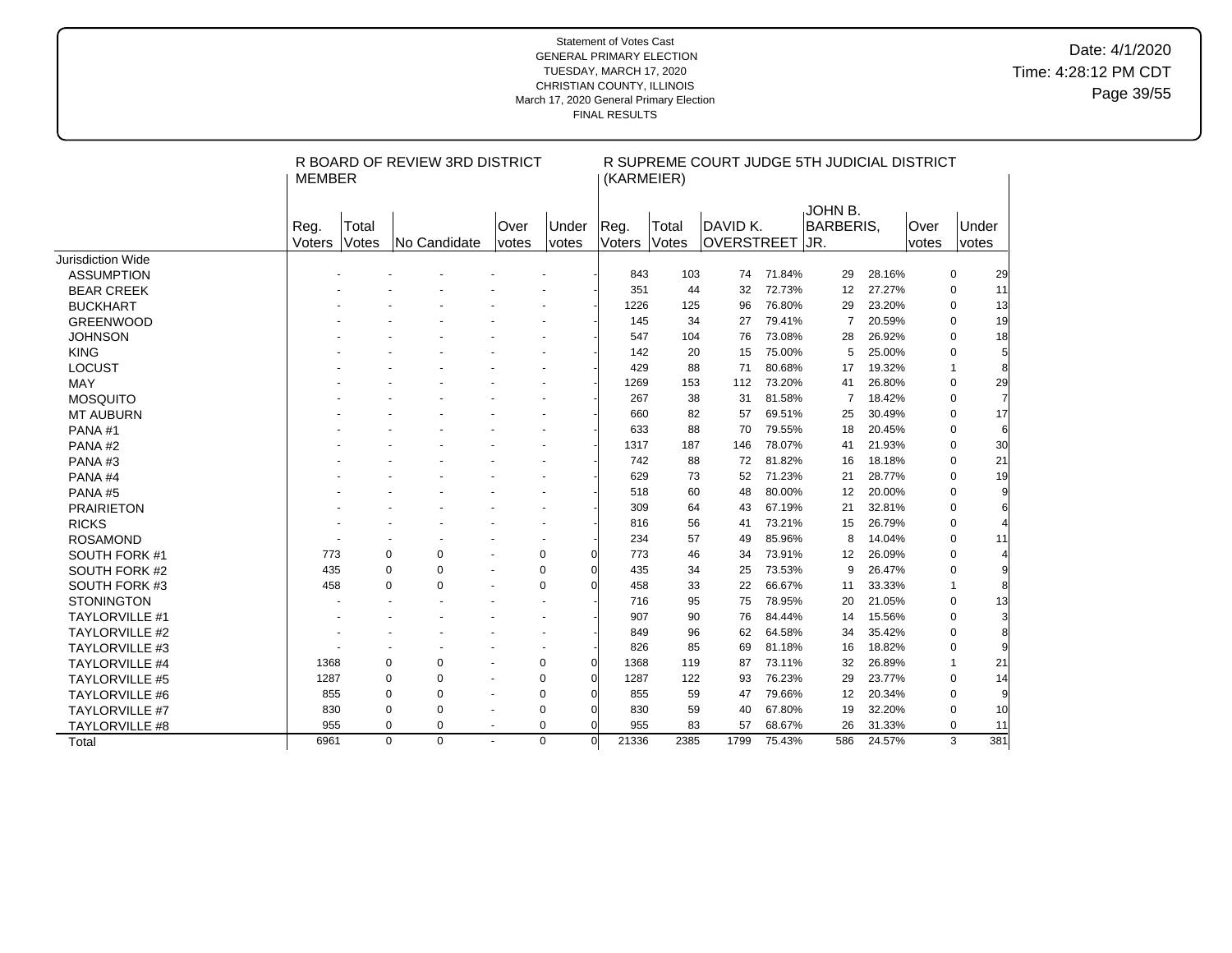|                       | R APPELLATE COURT JUDGE 5TH JUDICIAL DISTRICT<br>R ASSUMPTION COMMITTEEPERSON<br>(REPUBLICAN)<br>(CHAPMAN) |                |                         |        |                            |        |               |              |                |                       |                |                                  |                          |                          |                |
|-----------------------|------------------------------------------------------------------------------------------------------------|----------------|-------------------------|--------|----------------------------|--------|---------------|--------------|----------------|-----------------------|----------------|----------------------------------|--------------------------|--------------------------|----------------|
|                       | Reg.<br>Voters                                                                                             | Total<br>Votes | IMARK M.<br><b>BOIE</b> |        | <b>KATHERINE</b><br>RUOCCO |        | Over<br>votes |              | Under<br>votes | Reg.<br><b>Voters</b> | Total<br>Votes | No Candidate                     | Over<br>votes            | Under<br>votes           |                |
| Jurisdiction Wide     |                                                                                                            |                |                         |        |                            |        |               |              |                |                       |                |                                  |                          |                          |                |
| <b>ASSUMPTION</b>     | 843                                                                                                        | 101            | 38                      | 37.62% | 63                         | 62.38% |               | 0            | 31             | 843                   |                | $\Omega$<br>$\Omega$             |                          | 0                        |                |
| <b>BEAR CREEK</b>     | 351                                                                                                        | 44             | 16                      | 36.36% | 28                         | 63.64% |               | $\mathbf 0$  | 11             |                       |                |                                  |                          |                          |                |
| <b>BUCKHART</b>       | 1226                                                                                                       | 120            | 48                      | 40.00% | 72                         | 60.00% |               | $\mathbf 0$  | 18             |                       |                |                                  |                          |                          |                |
| <b>GREENWOOD</b>      | 145                                                                                                        | 33             | 18                      | 54.55% | 15                         | 45.45% |               | $\mathbf 0$  | 20             |                       |                |                                  |                          |                          |                |
| <b>JOHNSON</b>        | 547                                                                                                        | 95             | 39                      | 41.05% | 56                         | 58.95% |               | $\mathbf 0$  | 27             |                       |                |                                  |                          |                          |                |
| <b>KING</b>           | 142                                                                                                        | 16             | 11                      | 68.75% | 5                          | 31.25% |               | $\mathbf 0$  | 9              |                       |                |                                  |                          |                          |                |
| <b>LOCUST</b>         | 429                                                                                                        | 83             | 36                      | 43.37% | 47                         | 56.63% |               | 0            | 14             |                       |                |                                  |                          |                          |                |
| <b>MAY</b>            | 1269                                                                                                       | 147            | 77                      | 52.38% | 70                         | 47.62% |               | $\mathbf 0$  | 35             |                       |                |                                  |                          |                          |                |
| <b>MOSQUITO</b>       | 267                                                                                                        | 38             | 13                      | 34.21% | 25                         | 65.79% |               | $\mathbf 0$  | $\overline{7}$ |                       |                |                                  |                          |                          |                |
| <b>MT AUBURN</b>      | 660                                                                                                        | 79             | 38                      | 48.10% | 41                         | 51.90% |               | $\mathbf 0$  | 20             |                       |                |                                  |                          |                          |                |
| PANA#1                | 633                                                                                                        | 88             | 53                      | 60.23% | 35                         | 39.77% |               | $\mathbf 0$  | 6              |                       |                |                                  |                          |                          |                |
| PANA#2                | 1317                                                                                                       | 187            | 84                      | 44.92% | 103                        | 55.08% |               | $\mathbf 0$  | 30             |                       |                |                                  |                          |                          |                |
| PANA#3                | 742                                                                                                        | 82             | 40                      | 48.78% | 42                         | 51.22% |               | $\mathbf 0$  | 27             |                       |                |                                  |                          |                          |                |
| PANA#4                | 629                                                                                                        | 74             | 38                      | 51.35% | 36                         | 48.65% |               | $\mathbf 0$  | 18             |                       |                |                                  |                          |                          |                |
| PANA#5                | 518                                                                                                        | 62             | 28                      | 45.16% | 34                         | 54.84% |               | $\mathbf 0$  | 7              |                       |                |                                  |                          |                          |                |
| <b>PRAIRIETON</b>     | 309                                                                                                        | 66             | 35                      | 53.03% | 31                         | 46.97% |               | 0            |                |                       |                |                                  |                          |                          |                |
| <b>RICKS</b>          | 816                                                                                                        | 55             | 24                      | 43.64% | 31                         | 56.36% |               | $\mathbf 0$  |                |                       |                |                                  |                          |                          |                |
| <b>ROSAMOND</b>       | 234                                                                                                        | 54             | 26                      | 48.15% | 28                         | 51.85% |               | $\mathbf 0$  | 14             |                       |                |                                  |                          |                          |                |
| SOUTH FORK #1         | 773                                                                                                        | 48             | 13                      | 27.08% | 35                         | 72.92% |               | $\mathbf 0$  |                |                       |                |                                  |                          |                          |                |
| SOUTH FORK #2         | 435                                                                                                        | 34             | 19                      | 55.88% | 15                         | 44.12% |               | $\mathbf 0$  |                |                       |                |                                  |                          |                          |                |
| SOUTH FORK #3         | 458                                                                                                        | 32             | 16                      | 50.00% | 16                         | 50.00% |               | $\mathbf 0$  | 10             |                       |                |                                  |                          |                          |                |
| <b>STONINGTON</b>     | 716                                                                                                        | 89             | 32                      | 35.96% | 57                         | 64.04% |               | $\mathbf 0$  | 19             |                       |                |                                  |                          |                          |                |
| <b>TAYLORVILLE #1</b> | 907                                                                                                        | 90             | 41                      | 45.56% | 49                         | 54.44% |               | $\mathbf 0$  | 3              |                       |                |                                  |                          |                          |                |
| <b>TAYLORVILLE #2</b> | 849                                                                                                        | 95             | 37                      | 38.95% | 58                         | 61.05% |               | $\mathbf 0$  | 9              |                       |                |                                  |                          |                          |                |
| <b>TAYLORVILLE #3</b> | 826                                                                                                        | 78             | 32                      | 41.03% | 46                         | 58.97% |               | 0            | 16             |                       |                |                                  |                          |                          |                |
| <b>TAYLORVILLE #4</b> | 1368                                                                                                       | 122            | 49                      | 40.16% | 73                         | 59.84% |               | $\mathbf{1}$ | 18             |                       |                |                                  |                          |                          |                |
| <b>TAYLORVILLE #5</b> | 1287                                                                                                       | 118            | 59                      | 50.00% | 59                         | 50.00% |               | $\mathbf 0$  | 18             |                       |                |                                  |                          |                          |                |
| <b>TAYLORVILLE #6</b> | 855                                                                                                        | 59             | 20                      | 33.90% | 39                         | 66.10% |               | $\mathbf 0$  | 9              |                       |                |                                  |                          |                          |                |
| <b>TAYLORVILLE #7</b> | 830                                                                                                        | 60             | 22                      | 36.67% | 38                         | 63.33% |               | $\mathbf 0$  | 9              |                       |                |                                  |                          |                          |                |
| <b>TAYLORVILLE #8</b> | 955                                                                                                        | 82             | 28                      | 34.15% | 54                         | 65.85% |               | $\mathbf 0$  | 12             |                       |                | $\blacksquare$<br>$\blacksquare$ | $\overline{\phantom{a}}$ | $\overline{\phantom{a}}$ |                |
| Total                 | 21336                                                                                                      | 2331           | 1030                    | 44.19% | 1301                       | 55.81% |               | $\mathbf{1}$ | 437            | 843                   |                | $\Omega$<br>$\Omega$             |                          | $\Omega$                 | $\overline{0}$ |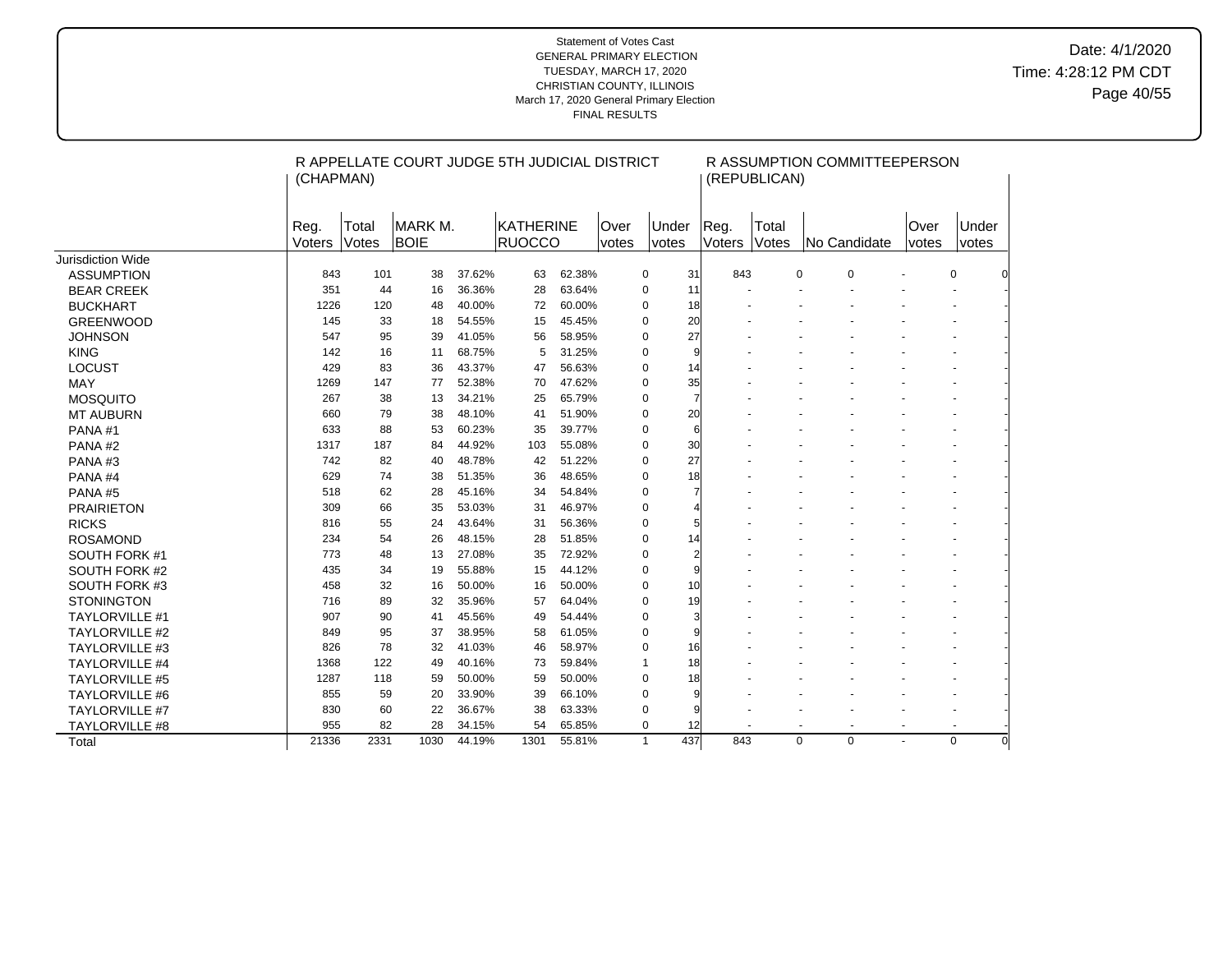Date: 4/1/2020 Time: 4:28:12 PM CDT Page 41/55

|                       |                | (REPUBLICAN)         | R BEAR CREEK COMMITTEEPERSON |                |                         |                | (REPUBLICAN)          | R BUCKHART COMMITTEEPERSON |               |                         |
|-----------------------|----------------|----------------------|------------------------------|----------------|-------------------------|----------------|-----------------------|----------------------------|---------------|-------------------------|
|                       | Reg.<br>Voters | Total<br>Votes       | No Candidate                 | Over<br>votes  | Under<br>votes          | Reg.<br>Voters | Total<br><b>Votes</b> | No Candidate               | Over<br>votes | Under<br>votes          |
| Jurisdiction Wide     |                |                      |                              |                |                         |                |                       |                            |               |                         |
| <b>ASSUMPTION</b>     |                |                      |                              |                |                         |                |                       |                            |               |                         |
| <b>BEAR CREEK</b>     | 351            | $\Omega$             | $\Omega$                     |                | $\mathbf 0$<br>ŋ        |                |                       |                            |               |                         |
| <b>BUCKHART</b>       |                |                      |                              |                |                         | 1226           | 0                     | $\Omega$                   |               | 0                       |
| <b>GREENWOOD</b>      |                |                      |                              |                |                         |                |                       |                            |               |                         |
| <b>JOHNSON</b>        |                |                      |                              |                |                         |                |                       |                            |               |                         |
| <b>KING</b>           |                |                      |                              |                |                         |                |                       |                            |               |                         |
| <b>LOCUST</b>         |                |                      |                              |                |                         |                |                       |                            |               |                         |
| <b>MAY</b>            |                |                      |                              |                |                         |                |                       |                            |               |                         |
| <b>MOSQUITO</b>       |                |                      |                              |                |                         |                |                       |                            |               |                         |
| <b>MT AUBURN</b>      |                |                      |                              |                |                         |                |                       |                            |               |                         |
| PANA#1                |                |                      |                              |                |                         |                |                       |                            |               |                         |
| PANA#2                |                |                      |                              |                |                         |                |                       |                            |               |                         |
| PANA#3                |                |                      |                              |                |                         |                |                       |                            |               |                         |
| PANA#4                |                |                      |                              |                |                         |                |                       |                            |               |                         |
| PANA#5                |                |                      |                              |                |                         |                |                       |                            |               |                         |
| <b>PRAIRIETON</b>     |                |                      |                              |                |                         |                |                       |                            |               |                         |
| <b>RICKS</b>          |                |                      |                              |                |                         |                |                       |                            |               |                         |
| <b>ROSAMOND</b>       |                |                      |                              |                |                         |                |                       |                            |               |                         |
| SOUTH FORK #1         |                |                      |                              |                |                         |                |                       |                            |               |                         |
| SOUTH FORK #2         |                |                      |                              |                |                         |                |                       |                            |               |                         |
| SOUTH FORK #3         |                |                      |                              |                |                         |                |                       |                            |               |                         |
| <b>STONINGTON</b>     |                |                      |                              |                |                         |                |                       |                            |               |                         |
| TAYLORVILLE #1        |                |                      |                              |                |                         |                |                       |                            |               |                         |
| <b>TAYLORVILLE #2</b> |                |                      |                              |                |                         |                |                       |                            |               |                         |
| TAYLORVILLE #3        |                |                      |                              |                |                         |                |                       |                            |               |                         |
| TAYLORVILLE #4        |                |                      |                              |                |                         |                |                       |                            |               |                         |
| TAYLORVILLE #5        |                |                      |                              |                |                         |                |                       |                            |               |                         |
| TAYLORVILLE #6        |                |                      |                              |                |                         |                |                       |                            |               |                         |
| TAYLORVILLE #7        |                |                      |                              |                |                         |                |                       |                            |               |                         |
| TAYLORVILLE #8        |                | $\ddot{\phantom{1}}$ | $\blacksquare$               | $\blacksquare$ | ÷                       |                | $\ddot{\phantom{1}}$  | $\overline{\phantom{a}}$   |               |                         |
| Total                 | 351            | $\mathbf 0$          | $\mathbf 0$                  | $\blacksquare$ | $\mathbf 0$<br>$\Omega$ | 1226           | $\mathbf 0$           | $\mathbf 0$                | ÷             | $\mathbf 0$<br>$\Omega$ |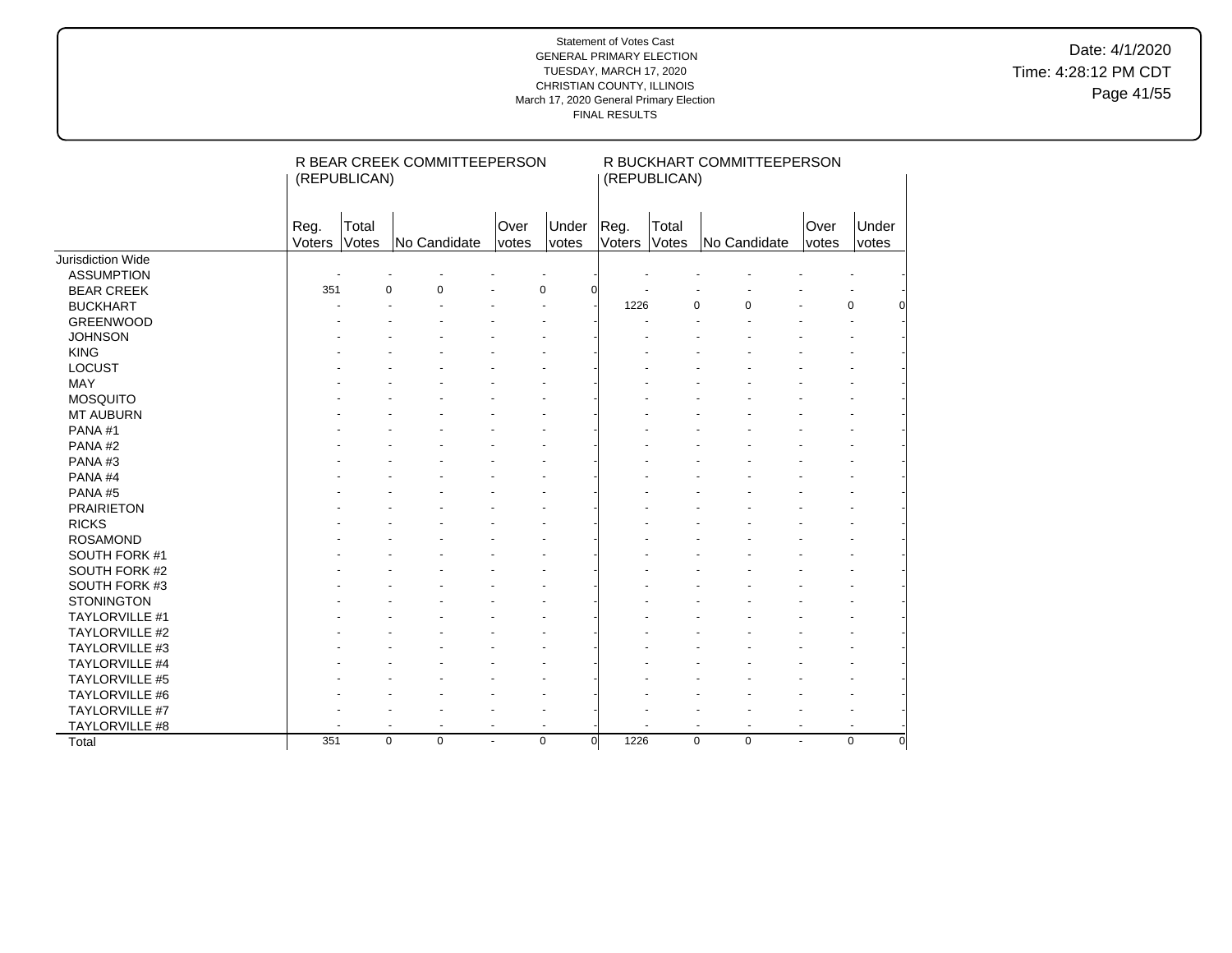Date: 4/1/2020 Time: 4:28:12 PM CDT Page 42/55

|                          |                | (REPUBLICAN)   | R GREENWOOD COMMITTEEPERSON |                |                |                 | (REPUBLICAN)   | R JOHNSON COMMITTEEPERSON   |            |               |                   |
|--------------------------|----------------|----------------|-----------------------------|----------------|----------------|-----------------|----------------|-----------------------------|------------|---------------|-------------------|
|                          | Reg.<br>Voters | Total<br>Votes | No Candidate                | Over<br>votes  | Under<br>votes | Reg.<br>Voters  | Total<br>Votes | EUGENE A.<br><b>EDWARDS</b> |            | Over<br>votes | Under<br>votes    |
| <b>Jurisdiction Wide</b> |                |                |                             |                |                |                 |                |                             |            |               |                   |
| <b>ASSUMPTION</b>        |                |                |                             |                |                |                 |                |                             |            |               |                   |
| <b>BEAR CREEK</b>        |                |                |                             |                |                |                 |                |                             |            |               |                   |
| <b>BUCKHART</b>          |                |                |                             |                |                |                 |                |                             |            |               |                   |
| <b>GREENWOOD</b>         | 145            | $\Omega$       | $\Omega$                    |                | $\Omega$       |                 |                |                             |            |               |                   |
| <b>JOHNSON</b>           |                |                |                             |                |                | 547             | 91             |                             | 91 100.00% |               | $\mathbf 0$<br>31 |
| <b>KING</b>              |                |                |                             |                |                |                 |                |                             |            |               |                   |
| <b>LOCUST</b>            |                |                |                             |                |                |                 |                |                             |            |               |                   |
| <b>MAY</b>               |                |                |                             |                |                |                 |                |                             |            |               |                   |
| <b>MOSQUITO</b>          |                |                |                             |                |                |                 |                |                             |            |               |                   |
| <b>MT AUBURN</b>         |                |                |                             |                |                |                 |                |                             |            |               |                   |
| PANA#1                   |                |                |                             |                |                |                 |                |                             |            |               |                   |
| PANA#2                   |                |                |                             |                |                |                 |                |                             |            |               |                   |
| PANA#3                   |                |                |                             |                |                |                 |                |                             |            |               |                   |
| PANA#4                   |                |                |                             |                |                |                 |                |                             |            |               |                   |
| PANA#5                   |                |                |                             |                |                |                 |                |                             |            |               |                   |
| <b>PRAIRIETON</b>        |                |                |                             |                |                |                 |                |                             |            |               |                   |
| <b>RICKS</b>             |                |                |                             |                |                |                 |                |                             |            |               |                   |
| <b>ROSAMOND</b>          |                |                |                             |                |                |                 |                |                             |            |               |                   |
| SOUTH FORK #1            |                |                |                             |                |                |                 |                |                             |            |               |                   |
| SOUTH FORK #2            |                |                |                             |                |                |                 |                |                             |            |               |                   |
| SOUTH FORK #3            |                |                |                             |                |                |                 |                |                             |            |               |                   |
| <b>STONINGTON</b>        |                |                |                             |                |                |                 |                |                             |            |               |                   |
| TAYLORVILLE #1           |                |                |                             |                |                |                 |                |                             |            |               |                   |
| <b>TAYLORVILLE #2</b>    |                |                |                             |                |                |                 |                |                             |            |               |                   |
| TAYLORVILLE #3           |                |                |                             |                |                |                 |                |                             |            |               |                   |
| TAYLORVILLE #4           |                |                |                             |                |                |                 |                |                             |            |               |                   |
| TAYLORVILLE #5           |                |                |                             |                |                |                 |                |                             |            |               |                   |
| TAYLORVILLE #6           |                |                |                             |                |                |                 |                |                             |            |               |                   |
| TAYLORVILLE #7           |                |                |                             |                |                |                 |                |                             |            |               |                   |
| TAYLORVILLE #8           |                | ä,             | ä,                          | $\blacksquare$ |                |                 |                |                             |            |               |                   |
| Total                    | 145            | $\mathbf 0$    | $\mathbf 0$                 | $\blacksquare$ | 0              | 547<br>$\Omega$ | 91             |                             | 91 100.00% |               | 31<br>$\mathbf 0$ |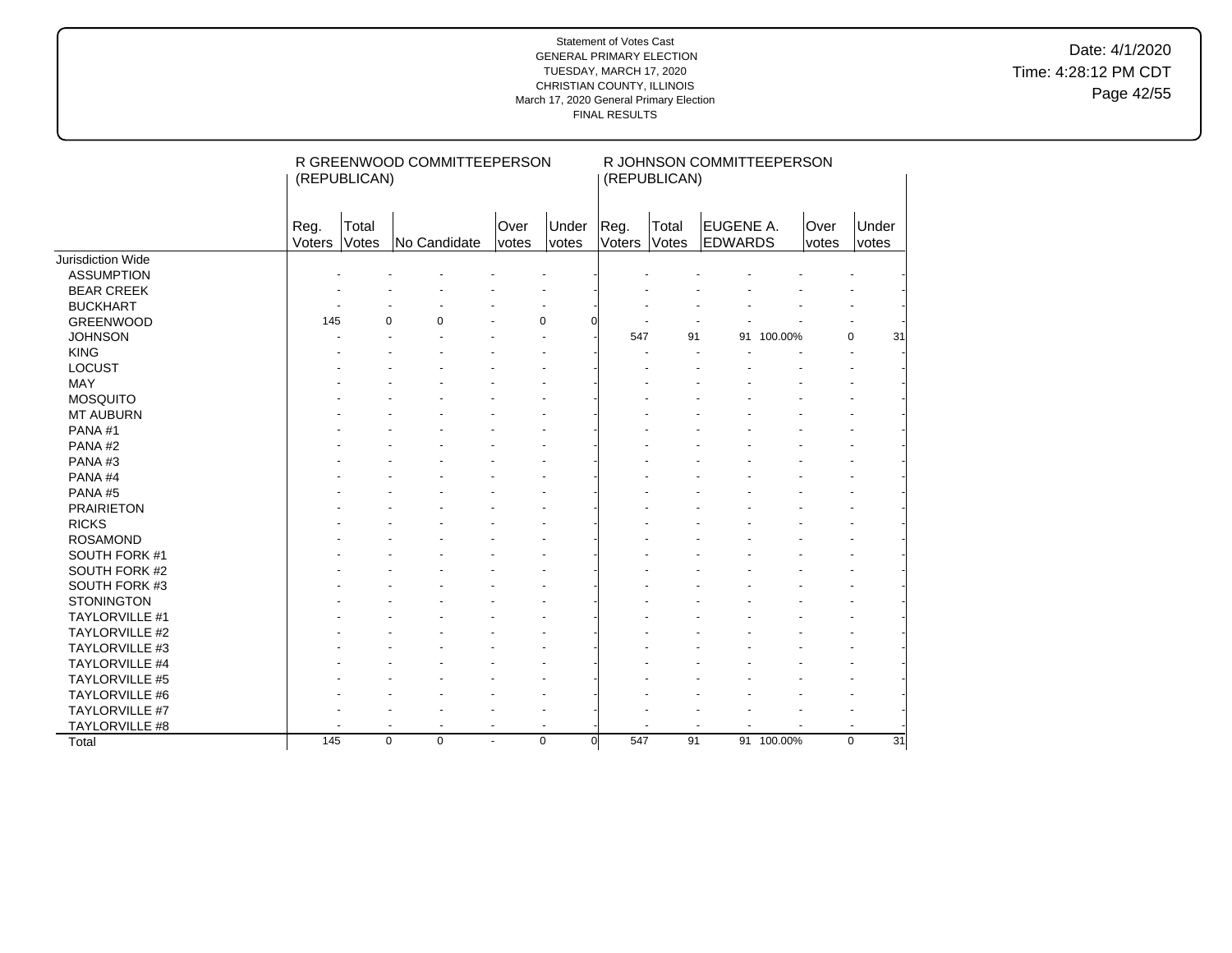Date: 4/1/2020 Time: 4:28:12 PM CDT Page 43/55

|                          |                | (REPUBLICAN)   | R KING COMMITTEEPERSON  |            |               |                |                | (REPUBLICAN)   | R LOCUST COMMITTEEPERSON |            |               |                |
|--------------------------|----------------|----------------|-------------------------|------------|---------------|----------------|----------------|----------------|--------------------------|------------|---------------|----------------|
|                          | Reg.<br>Voters | Total<br>Votes | <b>AARON</b><br>DeGROOT |            | Over<br>votes | Under<br>votes | Reg.<br>Voters | Total<br>Votes | <b>BRIAN HILE</b>        |            | Over<br>votes | Under<br>votes |
| <b>Jurisdiction Wide</b> |                |                |                         |            |               |                |                |                |                          |            |               |                |
| <b>ASSUMPTION</b>        |                |                |                         |            |               |                |                |                |                          |            |               |                |
| <b>BEAR CREEK</b>        |                |                |                         |            |               |                |                |                |                          |            |               |                |
| <b>BUCKHART</b>          |                |                |                         |            |               |                |                |                |                          |            |               |                |
| <b>GREENWOOD</b>         |                |                |                         |            |               |                |                |                |                          |            |               |                |
| <b>JOHNSON</b>           |                |                |                         |            |               |                |                |                |                          |            |               |                |
| <b>KING</b>              | 142            | 19             |                         | 19 100.00% | $\Omega$      |                |                |                |                          |            |               |                |
| <b>LOCUST</b>            |                |                |                         |            |               |                | 429            | 90             |                          | 90 100.00% |               | $\mathbf 0$    |
| <b>MAY</b>               |                |                |                         |            |               |                |                |                |                          |            |               |                |
| <b>MOSQUITO</b>          |                |                |                         |            |               |                |                |                |                          |            |               |                |
| <b>MT AUBURN</b>         |                |                |                         |            |               |                |                |                |                          |            |               |                |
| PANA#1                   |                |                |                         |            |               |                |                |                |                          |            |               |                |
| PANA#2                   |                |                |                         |            |               |                |                |                |                          |            |               |                |
| PANA#3                   |                |                |                         |            |               |                |                |                |                          |            |               |                |
| PANA#4                   |                |                |                         |            |               |                |                |                |                          |            |               |                |
| PANA#5                   |                |                |                         |            |               |                |                |                |                          |            |               |                |
| <b>PRAIRIETON</b>        |                |                |                         |            |               |                |                |                |                          |            |               |                |
| <b>RICKS</b>             |                |                |                         |            |               |                |                |                |                          |            |               |                |
| <b>ROSAMOND</b>          |                |                |                         |            |               |                |                |                |                          |            |               |                |
| SOUTH FORK #1            |                |                |                         |            |               |                |                |                |                          |            |               |                |
| SOUTH FORK #2            |                |                |                         |            |               |                |                |                |                          |            |               |                |
| SOUTH FORK #3            |                |                |                         |            |               |                |                |                |                          |            |               |                |
| <b>STONINGTON</b>        |                |                |                         |            |               |                |                |                |                          |            |               |                |
| TAYLORVILLE #1           |                |                |                         |            |               |                |                |                |                          |            |               |                |
| <b>TAYLORVILLE #2</b>    |                |                |                         |            |               |                |                |                |                          |            |               |                |
| TAYLORVILLE #3           |                |                |                         |            |               |                |                |                |                          |            |               |                |
| TAYLORVILLE #4           |                |                |                         |            |               |                |                |                |                          |            |               |                |
| TAYLORVILLE #5           |                |                |                         |            |               |                |                |                |                          |            |               |                |
| TAYLORVILLE #6           |                |                |                         |            |               |                |                |                |                          |            |               |                |
| TAYLORVILLE #7           |                |                |                         |            |               |                |                |                |                          |            |               |                |
| TAYLORVILLE #8           |                |                |                         |            |               |                |                |                |                          | ä,         |               |                |
| Total                    | 142            | 19             |                         | 19 100.00% | $\mathbf 0$   | 6              | 429            | 90             |                          | 90 100.00% |               | $\mathbf 0$    |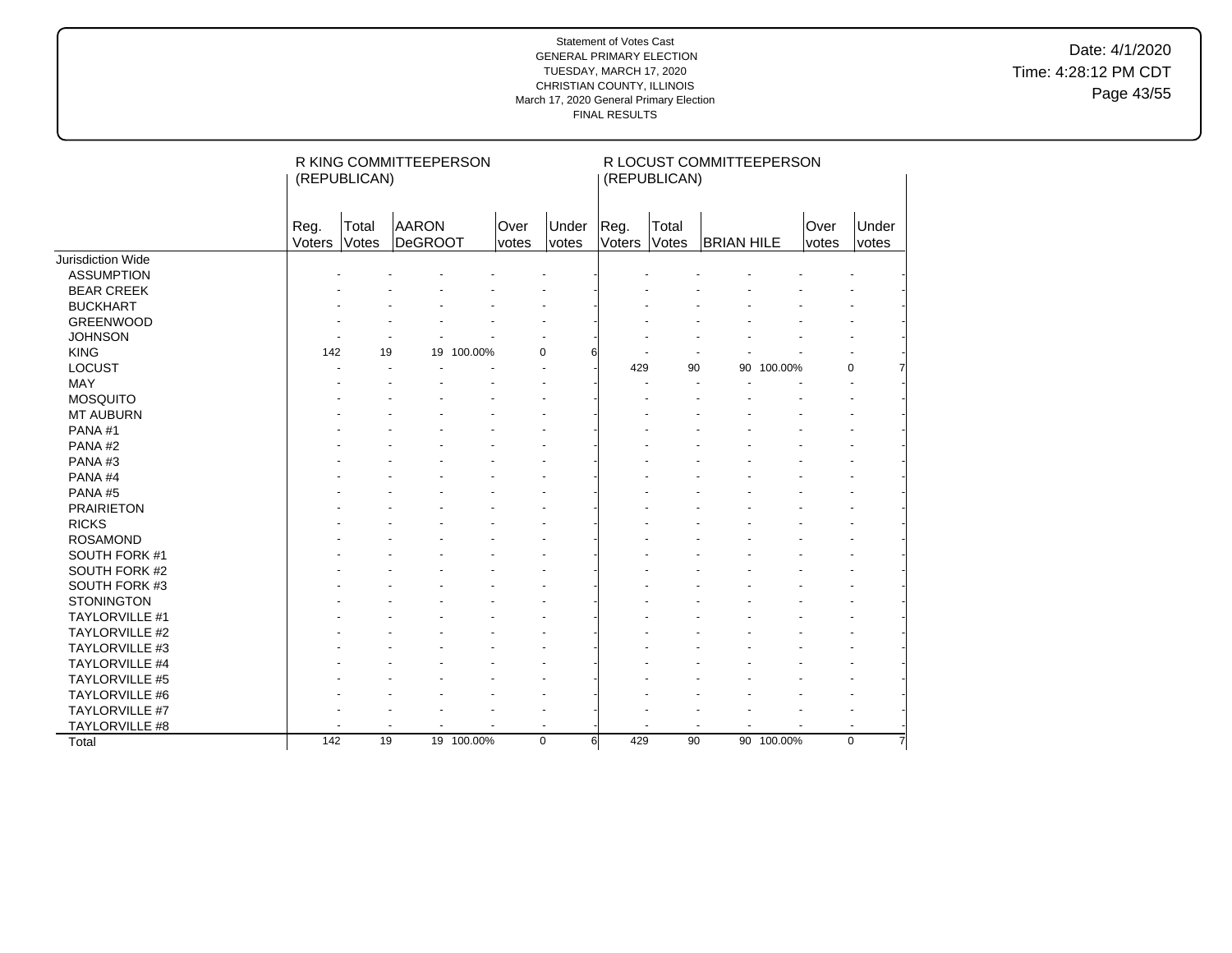Date: 4/1/2020 Time: 4:28:12 PM CDT Page 44/55

|                   |                | (REPUBLICAN)   | R MAY COMMITTEEPERSON   |             |               |                   |                | (REPUBLICAN)   | R MOSQUITO COMMITTEEPERSON       |        |               |                |
|-------------------|----------------|----------------|-------------------------|-------------|---------------|-------------------|----------------|----------------|----------------------------------|--------|---------------|----------------|
|                   | Reg.<br>Voters | Total<br>Votes | <b>SETH</b><br>McMILLAN |             | Over<br>votes | Under<br>votes    | Reg.<br>Voters | Total<br>Votes | No Candidate                     |        | Over<br>votes | Under<br>votes |
| Jurisdiction Wide |                |                |                         |             |               |                   |                |                |                                  |        |               |                |
| <b>ASSUMPTION</b> |                |                |                         |             |               |                   |                |                |                                  |        |               |                |
| <b>BEAR CREEK</b> |                |                |                         |             |               |                   |                |                |                                  |        |               |                |
| <b>BUCKHART</b>   |                |                |                         |             |               |                   |                |                |                                  |        |               |                |
| <b>GREENWOOD</b>  |                |                |                         |             |               |                   |                |                |                                  |        |               |                |
| <b>JOHNSON</b>    |                |                |                         |             |               |                   |                |                |                                  |        |               |                |
| <b>KING</b>       |                |                |                         |             |               |                   |                |                |                                  |        |               |                |
| <b>LOCUST</b>     |                |                |                         |             |               |                   |                |                |                                  |        |               |                |
| <b>MAY</b>        | 1269           | 163            |                         | 163 100.00% |               | $\Omega$<br>19    |                |                |                                  |        |               |                |
| <b>MOSQUITO</b>   |                |                |                         |             |               |                   | 267            | 0              | $\Omega$                         |        | $\mathbf 0$   |                |
| <b>MT AUBURN</b>  |                |                |                         |             |               |                   |                |                |                                  |        |               |                |
| PANA#1            |                |                |                         |             |               |                   |                |                |                                  |        |               |                |
| PANA#2            |                |                |                         |             |               |                   |                |                |                                  |        |               |                |
| PANA#3            |                |                |                         |             |               |                   |                |                |                                  |        |               |                |
| PANA#4            |                |                |                         |             |               |                   |                |                |                                  |        |               |                |
| PANA#5            |                |                |                         |             |               |                   |                |                |                                  |        |               |                |
| <b>PRAIRIETON</b> |                |                |                         |             |               |                   |                |                |                                  |        |               |                |
| <b>RICKS</b>      |                |                |                         |             |               |                   |                |                |                                  |        |               |                |
| <b>ROSAMOND</b>   |                |                |                         |             |               |                   |                |                |                                  |        |               |                |
| SOUTH FORK #1     |                |                |                         |             |               |                   |                |                |                                  |        |               |                |
| SOUTH FORK #2     |                |                |                         |             |               |                   |                |                |                                  |        |               |                |
| SOUTH FORK #3     |                |                |                         |             |               |                   |                |                |                                  |        |               |                |
| <b>STONINGTON</b> |                |                |                         |             |               |                   |                |                |                                  |        |               |                |
| TAYLORVILLE #1    |                |                |                         |             |               |                   |                |                |                                  |        |               |                |
| TAYLORVILLE #2    |                |                |                         |             |               |                   |                |                |                                  |        |               |                |
| TAYLORVILLE #3    |                |                |                         |             |               |                   |                |                |                                  |        |               |                |
| TAYLORVILLE #4    |                |                |                         |             |               |                   |                |                |                                  |        |               |                |
| TAYLORVILLE #5    |                |                |                         |             |               |                   |                |                |                                  |        |               |                |
| TAYLORVILLE #6    |                |                |                         |             |               |                   |                |                |                                  |        |               |                |
| TAYLORVILLE #7    |                |                |                         |             |               |                   |                |                |                                  |        |               |                |
| TAYLORVILLE #8    |                |                |                         |             |               |                   |                |                | $\blacksquare$<br>$\blacksquare$ | $\sim$ |               |                |
| Total             | 1269           | 163            |                         | 163 100.00% |               | 19<br>$\mathbf 0$ | 267            | $\mathbf 0$    | 0                                | ÷.     | $\mathbf 0$   | ŋ              |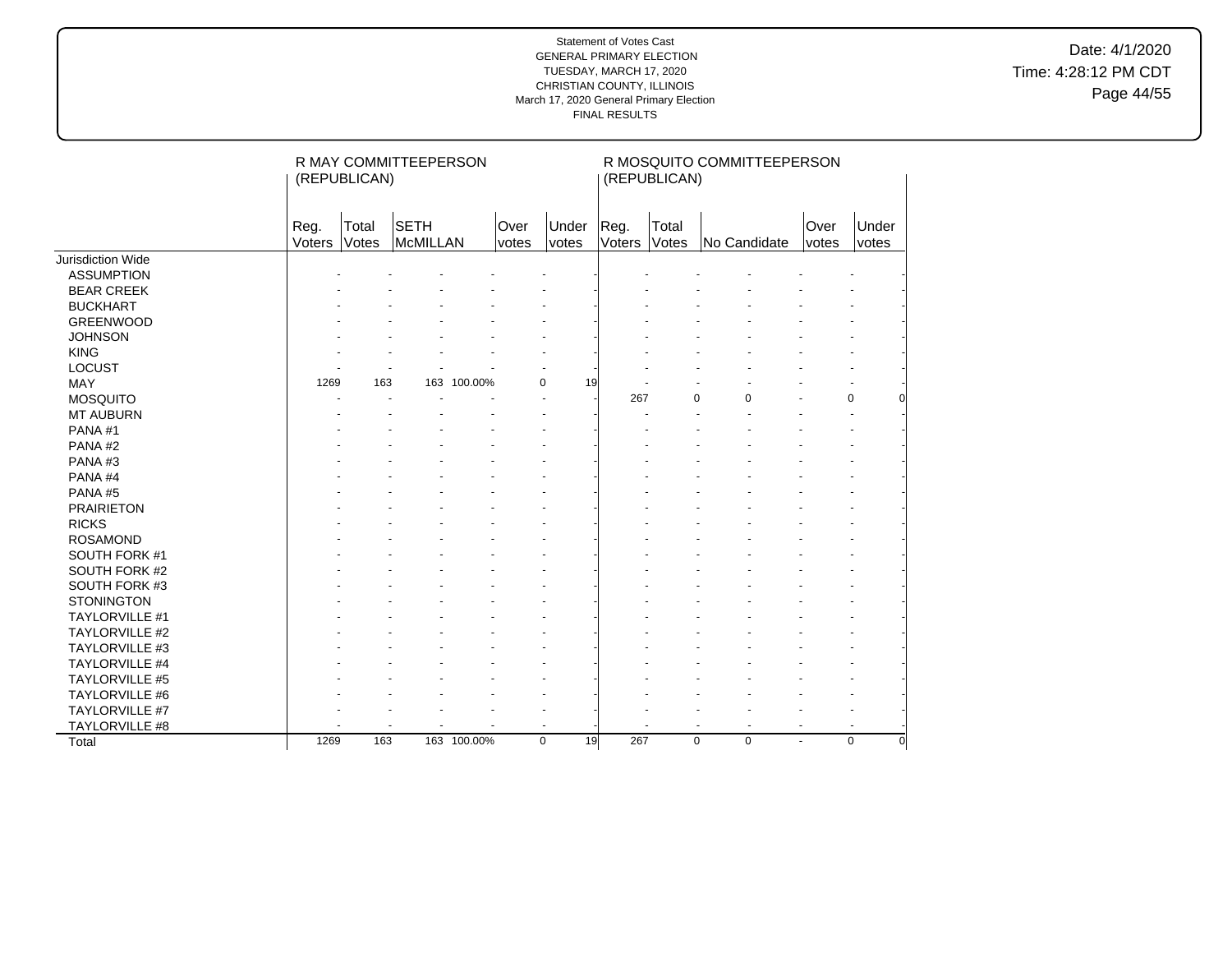Date: 4/1/2020 Time: 4:28:12 PM CDT Page 45/55

|                       |                | (REPUBLICAN)   | R MT AUBURN COMMITTEEPERSON                        |            |               |                       |                | (REPUBLICAN)   | R PANA #1 COMMITTEEPERSON |            |                      |                      |
|-----------------------|----------------|----------------|----------------------------------------------------|------------|---------------|-----------------------|----------------|----------------|---------------------------|------------|----------------------|----------------------|
|                       | Reg.<br>Voters | Total<br>Votes | GLEN <sub>F.</sub><br><b>GOODRICH</b><br><b>JR</b> |            | Over<br>votes | Under<br><i>votes</i> | Reg.<br>Voters | Total<br>Votes | <b>KERWIN LAW</b>         |            | Over<br><i>votes</i> | Under<br>votes       |
| Jurisdiction Wide     |                |                |                                                    |            |               |                       |                |                |                           |            |                      |                      |
| <b>ASSUMPTION</b>     |                |                |                                                    |            |               |                       |                |                |                           |            |                      |                      |
| <b>BEAR CREEK</b>     |                |                |                                                    |            |               |                       |                |                |                           |            |                      |                      |
| <b>BUCKHART</b>       |                |                |                                                    |            |               |                       |                |                |                           |            |                      |                      |
| <b>GREENWOOD</b>      |                |                |                                                    |            |               |                       |                |                |                           |            |                      |                      |
| <b>JOHNSON</b>        |                |                |                                                    |            |               |                       |                |                |                           |            |                      |                      |
| <b>KING</b>           |                |                |                                                    |            |               |                       |                |                |                           |            |                      |                      |
| <b>LOCUST</b>         |                |                |                                                    |            |               |                       |                |                |                           |            |                      |                      |
| MAY                   |                |                |                                                    |            |               |                       |                |                |                           |            |                      |                      |
| <b>MOSQUITO</b>       |                |                |                                                    |            |               |                       |                |                |                           |            |                      |                      |
| <b>MT AUBURN</b>      | 660            | 84             | 84                                                 | 100.00%    | $\Omega$      | 15                    |                |                |                           |            |                      |                      |
| PANA#1                |                |                |                                                    |            |               |                       | 633            | 87             |                           | 87 100.00% |                      | 0                    |
| PANA#2                |                |                |                                                    |            |               |                       |                |                |                           |            |                      | $\blacksquare$       |
| PANA#3                |                |                |                                                    |            |               |                       |                |                |                           |            |                      |                      |
| PANA#4                |                |                |                                                    |            |               |                       |                |                |                           |            |                      |                      |
| PANA#5                |                |                |                                                    |            |               |                       |                |                |                           |            |                      |                      |
| <b>PRAIRIETON</b>     |                |                |                                                    |            |               |                       |                |                |                           |            |                      |                      |
| <b>RICKS</b>          |                |                |                                                    |            |               |                       |                |                |                           |            |                      |                      |
| <b>ROSAMOND</b>       |                |                |                                                    |            |               |                       |                |                |                           |            |                      |                      |
| SOUTH FORK #1         |                |                |                                                    |            |               |                       |                |                |                           |            |                      |                      |
| SOUTH FORK #2         |                |                |                                                    |            |               |                       |                |                |                           |            |                      |                      |
| SOUTH FORK #3         |                |                |                                                    |            |               |                       |                |                |                           |            |                      |                      |
| <b>STONINGTON</b>     |                |                |                                                    |            |               |                       |                |                |                           |            |                      |                      |
| <b>TAYLORVILLE #1</b> |                |                |                                                    |            |               |                       |                |                |                           |            |                      |                      |
| TAYLORVILLE #2        |                |                |                                                    |            |               |                       |                |                |                           |            |                      |                      |
| TAYLORVILLE #3        |                |                |                                                    |            |               |                       |                |                |                           |            |                      |                      |
| TAYLORVILLE #4        |                |                |                                                    |            |               |                       |                |                |                           |            |                      |                      |
| <b>TAYLORVILLE #5</b> |                |                |                                                    |            |               |                       |                |                |                           |            |                      |                      |
| TAYLORVILLE #6        |                |                |                                                    |            |               |                       |                |                |                           |            |                      |                      |
| TAYLORVILLE #7        |                |                |                                                    |            |               |                       |                |                |                           |            |                      |                      |
| TAYLORVILLE #8        |                |                |                                                    |            |               |                       |                | $\blacksquare$ |                           |            |                      | $\ddot{\phantom{1}}$ |
| Total                 | 660            | 84             |                                                    | 84 100.00% | $\mathbf 0$   | 15                    | 633            | 87             |                           | 87 100.00% |                      | 0                    |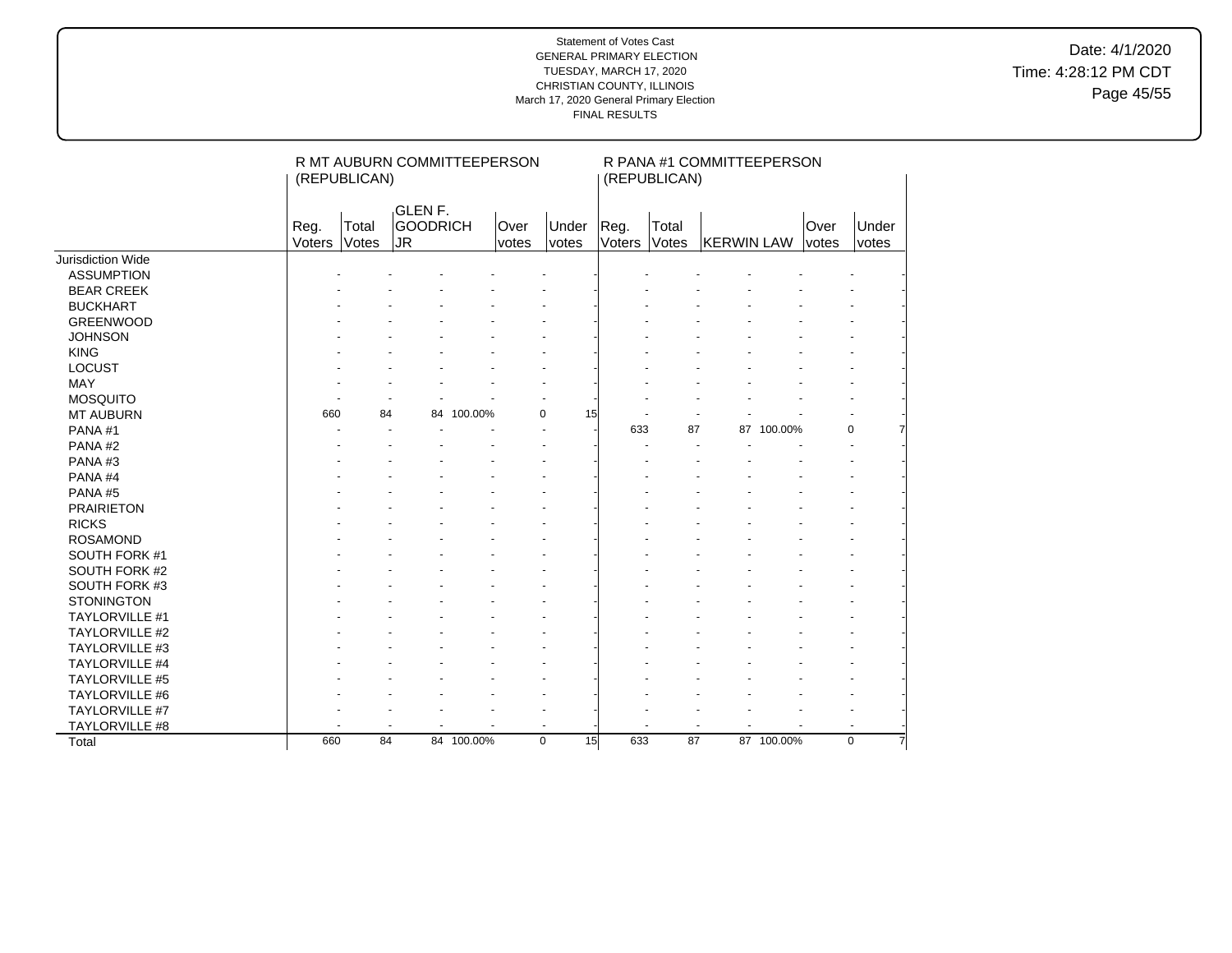Date: 4/1/2020 Time: 4:28:12 PM CDT Page 46/55

|                          |                | (REPUBLICAN)   | R PANA #2 COMMITTEEPERSON  |                |                         |                | (REPUBLICAN)   | R PANA #3 COMMITTEEPERSON  |               |                         |
|--------------------------|----------------|----------------|----------------------------|----------------|-------------------------|----------------|----------------|----------------------------|---------------|-------------------------|
|                          | Reg.<br>Voters | Total<br>Votes | No Candidate               | Over<br>votes  | Under<br>votes          | Reg.<br>Voters | Total<br>Votes | No Candidate               | Over<br>votes | Under<br>votes          |
| <b>Jurisdiction Wide</b> |                |                |                            |                |                         |                |                |                            |               |                         |
| <b>ASSUMPTION</b>        |                |                |                            |                |                         |                |                |                            |               |                         |
| <b>BEAR CREEK</b>        |                |                |                            |                |                         |                |                |                            |               |                         |
| <b>BUCKHART</b>          |                |                |                            |                |                         |                |                |                            |               |                         |
| <b>GREENWOOD</b>         |                |                |                            |                |                         |                |                |                            |               |                         |
| <b>JOHNSON</b>           |                |                |                            |                |                         |                |                |                            |               |                         |
| <b>KING</b>              |                |                |                            |                |                         |                |                |                            |               |                         |
| <b>LOCUST</b>            |                |                |                            |                |                         |                |                |                            |               |                         |
| MAY                      |                |                |                            |                |                         |                |                |                            |               |                         |
| <b>MOSQUITO</b>          |                |                |                            |                |                         |                |                |                            |               |                         |
| <b>MT AUBURN</b>         |                |                |                            |                |                         |                |                |                            |               |                         |
| PANA#1                   |                |                |                            |                |                         |                |                |                            |               |                         |
| PANA#2                   | 1317           |                | $\Omega$<br>$\Omega$       |                | $\Omega$<br>ŋ           |                |                |                            |               |                         |
| PANA#3                   |                |                |                            |                |                         | 742            |                | $\mathbf 0$<br>0           |               | 0                       |
| PANA#4                   |                |                |                            |                |                         |                |                |                            |               |                         |
| PANA#5                   |                |                |                            |                |                         |                |                |                            |               |                         |
| <b>PRAIRIETON</b>        |                |                |                            |                |                         |                |                |                            |               |                         |
| <b>RICKS</b>             |                |                |                            |                |                         |                |                |                            |               |                         |
| <b>ROSAMOND</b>          |                |                |                            |                |                         |                |                |                            |               |                         |
| SOUTH FORK #1            |                |                |                            |                |                         |                |                |                            |               |                         |
| SOUTH FORK #2            |                |                |                            |                |                         |                |                |                            |               |                         |
| SOUTH FORK #3            |                |                |                            |                |                         |                |                |                            |               |                         |
| <b>STONINGTON</b>        |                |                |                            |                |                         |                |                |                            |               |                         |
| TAYLORVILLE #1           |                |                |                            |                |                         |                |                |                            |               |                         |
| <b>TAYLORVILLE #2</b>    |                |                |                            |                |                         |                |                |                            |               |                         |
| TAYLORVILLE #3           |                |                |                            |                |                         |                |                |                            |               |                         |
| TAYLORVILLE #4           |                |                |                            |                |                         |                |                |                            |               |                         |
| <b>TAYLORVILLE #5</b>    |                |                |                            |                |                         |                |                |                            |               |                         |
| TAYLORVILLE #6           |                |                |                            |                |                         |                |                |                            |               |                         |
| TAYLORVILLE #7           |                |                |                            |                |                         |                |                |                            |               |                         |
| TAYLORVILLE #8           |                |                |                            | $\blacksquare$ | ÷                       |                |                | $\ddot{\phantom{1}}$       |               |                         |
| Total                    | 1317           |                | $\mathbf 0$<br>$\mathbf 0$ | $\blacksquare$ | $\mathbf 0$<br>$\Omega$ | 742            |                | $\mathbf 0$<br>$\mathbf 0$ | ÷             | $\mathbf 0$<br>$\Omega$ |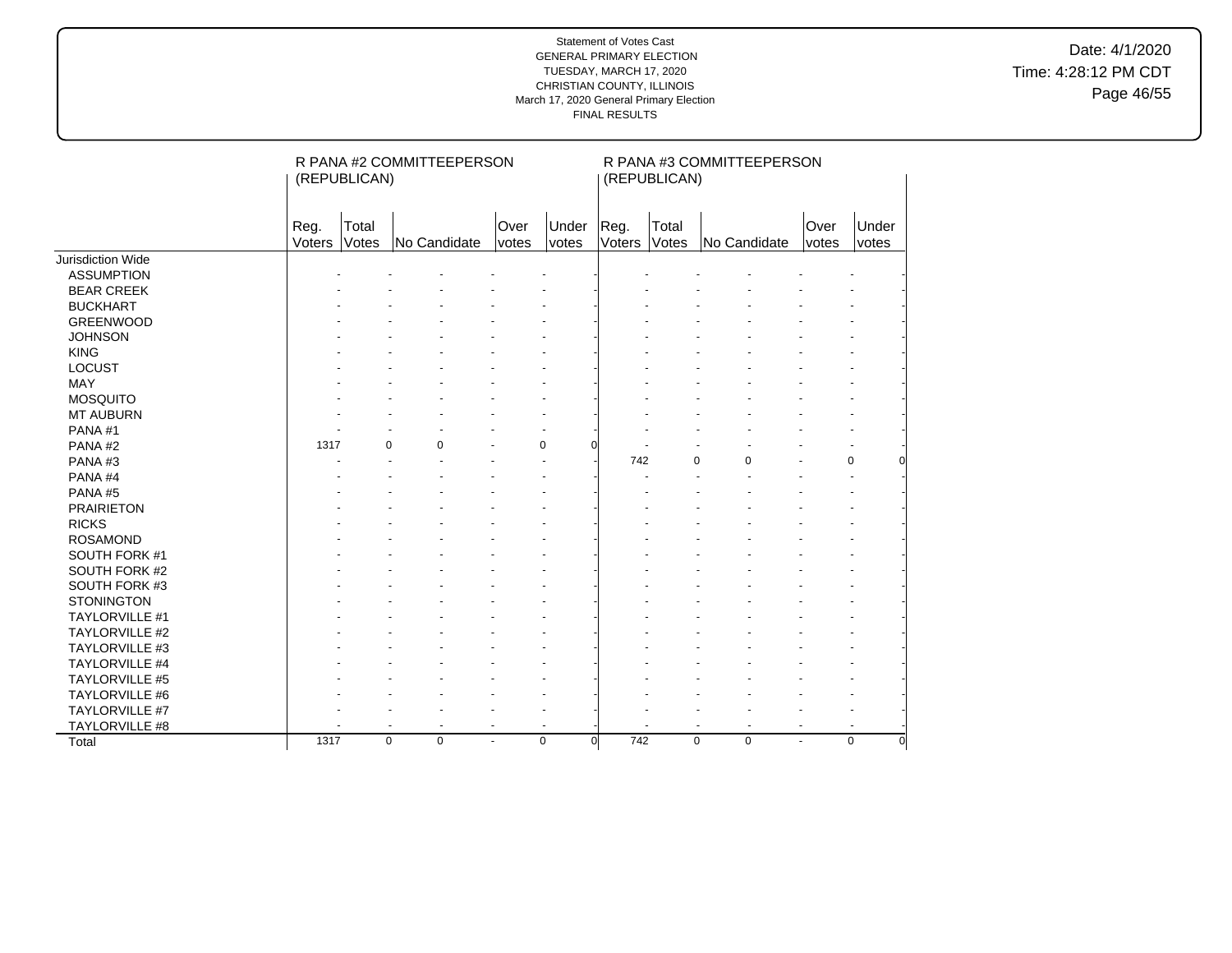Date: 4/1/2020 Time: 4:28:12 PM CDT Page 47/55

|                          |                | (REPUBLICAN)   | R PANA #4 COMMITTEEPERSON  |                |                         |                | (REPUBLICAN)   | R PANA #5 COMMITTEEPERSON  |               |                         |
|--------------------------|----------------|----------------|----------------------------|----------------|-------------------------|----------------|----------------|----------------------------|---------------|-------------------------|
|                          | Reg.<br>Voters | Total<br>Votes | No Candidate               | Over<br>votes  | Under<br>votes          | Reg.<br>Voters | Total<br>Votes | No Candidate               | Over<br>votes | Under<br>votes          |
| <b>Jurisdiction Wide</b> |                |                |                            |                |                         |                |                |                            |               |                         |
| <b>ASSUMPTION</b>        |                |                |                            |                |                         |                |                |                            |               |                         |
| <b>BEAR CREEK</b>        |                |                |                            |                |                         |                |                |                            |               |                         |
| <b>BUCKHART</b>          |                |                |                            |                |                         |                |                |                            |               |                         |
| <b>GREENWOOD</b>         |                |                |                            |                |                         |                |                |                            |               |                         |
| <b>JOHNSON</b>           |                |                |                            |                |                         |                |                |                            |               |                         |
| <b>KING</b>              |                |                |                            |                |                         |                |                |                            |               |                         |
| <b>LOCUST</b>            |                |                |                            |                |                         |                |                |                            |               |                         |
| MAY                      |                |                |                            |                |                         |                |                |                            |               |                         |
| <b>MOSQUITO</b>          |                |                |                            |                |                         |                |                |                            |               |                         |
| <b>MT AUBURN</b>         |                |                |                            |                |                         |                |                |                            |               |                         |
| PANA#1                   |                |                |                            |                |                         |                |                |                            |               |                         |
| PANA#2                   |                |                |                            |                |                         |                |                |                            |               |                         |
| PANA#3                   |                |                |                            |                |                         |                |                |                            |               |                         |
| PANA#4                   | 629            |                | $\Omega$<br>$\Omega$       |                | $\Omega$<br>ŋ           |                |                |                            |               |                         |
| PANA#5                   |                |                |                            |                |                         | 518            |                | 0<br>$\mathbf 0$           |               | 0                       |
| <b>PRAIRIETON</b>        |                |                |                            |                |                         |                |                |                            |               |                         |
| <b>RICKS</b>             |                |                |                            |                |                         |                |                |                            |               |                         |
| <b>ROSAMOND</b>          |                |                |                            |                |                         |                |                |                            |               |                         |
| SOUTH FORK #1            |                |                |                            |                |                         |                |                |                            |               |                         |
| SOUTH FORK #2            |                |                |                            |                |                         |                |                |                            |               |                         |
| SOUTH FORK #3            |                |                |                            |                |                         |                |                |                            |               |                         |
| <b>STONINGTON</b>        |                |                |                            |                |                         |                |                |                            |               |                         |
| TAYLORVILLE #1           |                |                |                            |                |                         |                |                |                            |               |                         |
| <b>TAYLORVILLE #2</b>    |                |                |                            |                |                         |                |                |                            |               |                         |
| TAYLORVILLE #3           |                |                |                            |                |                         |                |                |                            |               |                         |
| TAYLORVILLE #4           |                |                |                            |                |                         |                |                |                            |               |                         |
| <b>TAYLORVILLE #5</b>    |                |                |                            |                |                         |                |                |                            |               |                         |
| TAYLORVILLE #6           |                |                |                            |                |                         |                |                |                            |               |                         |
| TAYLORVILLE #7           |                |                |                            |                |                         |                |                |                            |               |                         |
| TAYLORVILLE #8           |                |                |                            | $\blacksquare$ |                         |                |                | $\ddot{\phantom{1}}$       |               |                         |
| Total                    | 629            |                | $\mathbf 0$<br>$\mathbf 0$ | $\blacksquare$ | $\mathbf 0$<br>$\Omega$ | 518            |                | $\mathbf 0$<br>$\mathbf 0$ | ÷             | $\mathbf 0$<br>$\Omega$ |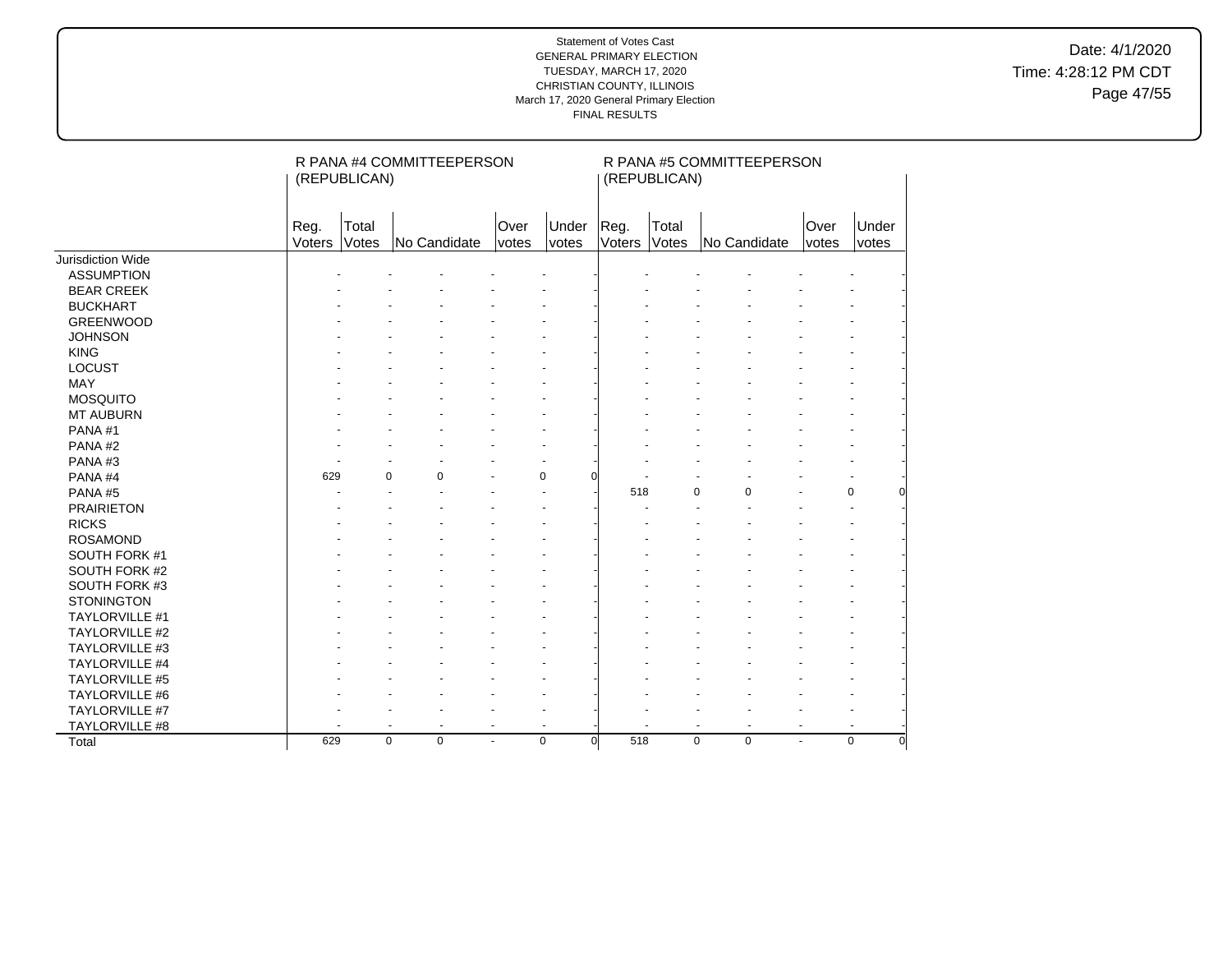Date: 4/1/2020 Time: 4:28:12 PM CDT Page 48/55

|                       |                | (REPUBLICAN)   | R PRAIRIETON COMMITTEEPERSON |                      |                         |                | (REPUBLICAN)   | R RICKS COMMITTEEPERSON  |            |               |                |
|-----------------------|----------------|----------------|------------------------------|----------------------|-------------------------|----------------|----------------|--------------------------|------------|---------------|----------------|
|                       | Reg.<br>Voters | Total<br>Votes | No Candidate                 | Over<br><i>votes</i> | Under<br>votes          | Reg.<br>Voters | Total<br>Votes | MARCIA A.<br>ROSENTHAL   |            | Over<br>votes | Under<br>votes |
| Jurisdiction Wide     |                |                |                              |                      |                         |                |                |                          |            |               |                |
| <b>ASSUMPTION</b>     |                |                |                              |                      |                         |                |                |                          |            |               |                |
| <b>BEAR CREEK</b>     |                |                |                              |                      |                         |                |                |                          |            |               |                |
| <b>BUCKHART</b>       |                |                |                              |                      |                         |                |                |                          |            |               |                |
| <b>GREENWOOD</b>      |                |                |                              |                      |                         |                |                |                          |            |               |                |
| <b>JOHNSON</b>        |                |                |                              |                      |                         |                |                |                          |            |               |                |
| <b>KING</b>           |                |                |                              |                      |                         |                |                |                          |            |               |                |
| LOCUST                |                |                |                              |                      |                         |                |                |                          |            |               |                |
| MAY                   |                |                |                              |                      |                         |                |                |                          |            |               |                |
| <b>MOSQUITO</b>       |                |                |                              |                      |                         |                |                |                          |            |               |                |
| <b>MT AUBURN</b>      |                |                |                              |                      |                         |                |                |                          |            |               |                |
| PANA#1                |                |                |                              |                      |                         |                |                |                          |            |               |                |
| PANA#2                |                |                |                              |                      |                         |                |                |                          |            |               |                |
| PANA#3                |                |                |                              |                      |                         |                |                |                          |            |               |                |
| PANA#4                |                |                |                              |                      |                         |                |                |                          |            |               |                |
| PANA#5                |                |                |                              |                      |                         |                |                |                          |            |               |                |
| <b>PRAIRIETON</b>     | 309            | $\Omega$       | $\Omega$                     |                      | $\Omega$                |                |                |                          |            |               |                |
| <b>RICKS</b>          |                |                |                              |                      |                         | 816            | 56             |                          | 56 100.00% |               | 0              |
| <b>ROSAMOND</b>       |                |                |                              |                      |                         |                |                |                          |            |               |                |
| SOUTH FORK #1         |                |                |                              |                      |                         |                |                |                          |            |               |                |
| SOUTH FORK #2         |                |                |                              |                      |                         |                |                |                          |            |               |                |
| SOUTH FORK #3         |                |                |                              |                      |                         |                |                |                          |            |               |                |
| <b>STONINGTON</b>     |                |                |                              |                      |                         |                |                |                          |            |               |                |
| TAYLORVILLE #1        |                |                |                              |                      |                         |                |                |                          |            |               |                |
| <b>TAYLORVILLE #2</b> |                |                |                              |                      |                         |                |                |                          |            |               |                |
| TAYLORVILLE #3        |                |                |                              |                      |                         |                |                |                          |            |               |                |
| <b>TAYLORVILLE #4</b> |                |                |                              |                      |                         |                |                |                          |            |               |                |
| <b>TAYLORVILLE #5</b> |                |                |                              |                      |                         |                |                |                          |            |               |                |
| TAYLORVILLE #6        |                |                |                              |                      |                         |                |                |                          |            |               |                |
| TAYLORVILLE #7        |                |                |                              |                      |                         |                |                |                          |            |               |                |
| TAYLORVILLE #8        |                | ÷.             | ä,                           | $\blacksquare$       | ä,                      |                |                | $\overline{\phantom{a}}$ |            |               | $\blacksquare$ |
| Total                 | 309            | $\mathbf 0$    | $\mathbf 0$                  | $\blacksquare$       | $\mathbf 0$<br>$\Omega$ | 816            | 56             |                          | 56 100.00% |               | 0              |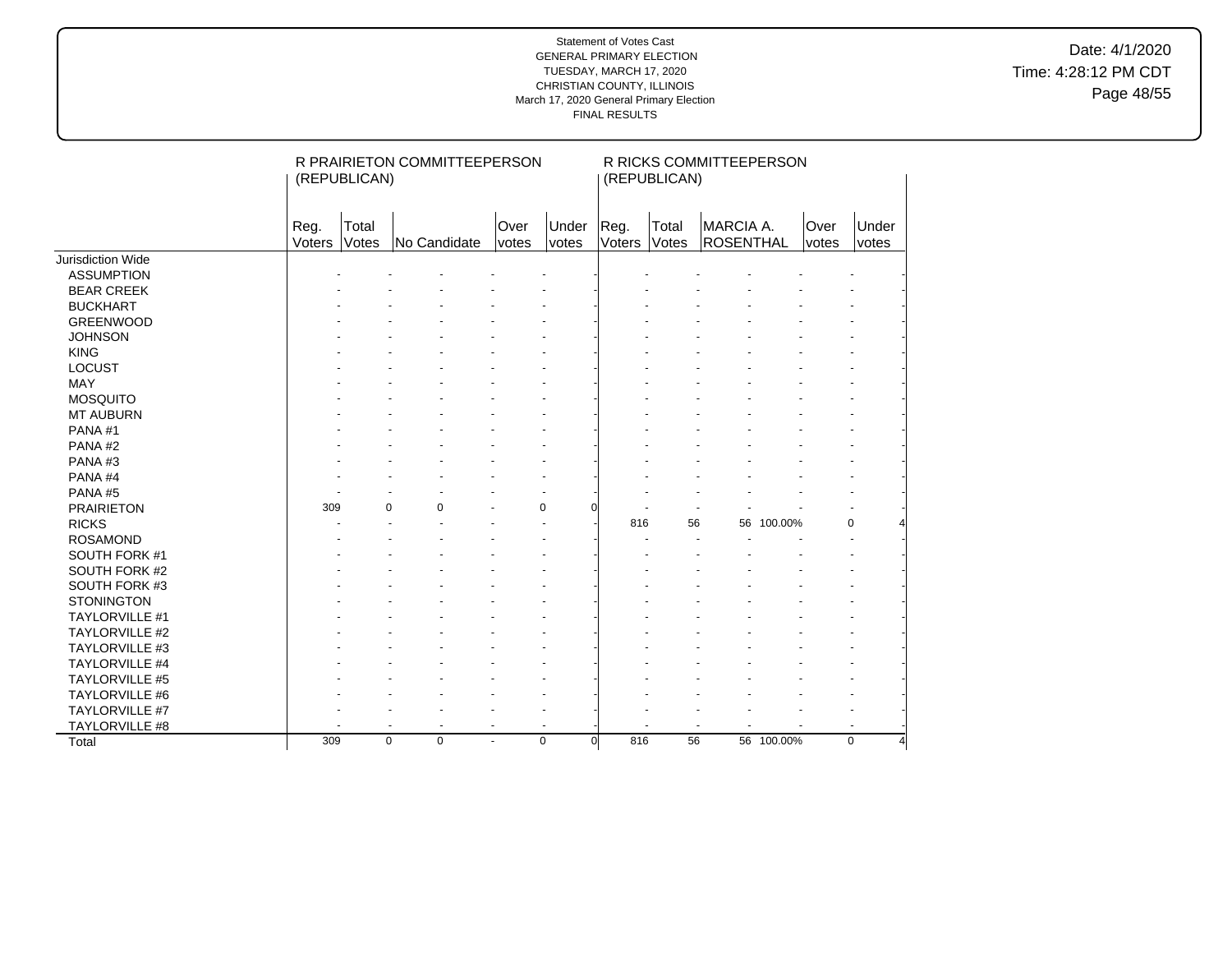Date: 4/1/2020 Time: 4:28:12 PM CDT Page 49/55

|                       |                | R ROSAMOND COMMITTEEPERSON<br>(REPUBLICAN) |              |                      |                       |                 |                | R SOUTH FORK #1 COMMITTEEPERSON<br>(REPUBLICAN) |            |               |                |  |  |  |
|-----------------------|----------------|--------------------------------------------|--------------|----------------------|-----------------------|-----------------|----------------|-------------------------------------------------|------------|---------------|----------------|--|--|--|
|                       | Reg.<br>Voters | Total<br>Votes                             | No Candidate | Over<br><i>votes</i> | Under<br><i>votes</i> | Reg.<br>Voters  | Total<br>Votes | VINCENT O.<br><b>HARRIS</b>                     |            | Over<br>votes | Under<br>votes |  |  |  |
| Jurisdiction Wide     |                |                                            |              |                      |                       |                 |                |                                                 |            |               |                |  |  |  |
| <b>ASSUMPTION</b>     |                |                                            |              |                      |                       |                 |                |                                                 |            |               |                |  |  |  |
| <b>BEAR CREEK</b>     |                |                                            |              |                      |                       |                 |                |                                                 |            |               |                |  |  |  |
| <b>BUCKHART</b>       |                |                                            |              |                      |                       |                 |                |                                                 |            |               |                |  |  |  |
| <b>GREENWOOD</b>      |                |                                            |              |                      |                       |                 |                |                                                 |            |               |                |  |  |  |
| <b>JOHNSON</b>        |                |                                            |              |                      |                       |                 |                |                                                 |            |               |                |  |  |  |
| <b>KING</b>           |                |                                            |              |                      |                       |                 |                |                                                 |            |               |                |  |  |  |
| <b>LOCUST</b>         |                |                                            |              |                      |                       |                 |                |                                                 |            |               |                |  |  |  |
| <b>MAY</b>            |                |                                            |              |                      |                       |                 |                |                                                 |            |               |                |  |  |  |
| <b>MOSQUITO</b>       |                |                                            |              |                      |                       |                 |                |                                                 |            |               |                |  |  |  |
| <b>MT AUBURN</b>      |                |                                            |              |                      |                       |                 |                |                                                 |            |               |                |  |  |  |
| PANA#1                |                |                                            |              |                      |                       |                 |                |                                                 |            |               |                |  |  |  |
| PANA#2                |                |                                            |              |                      |                       |                 |                |                                                 |            |               |                |  |  |  |
| PANA#3                |                |                                            |              |                      |                       |                 |                |                                                 |            |               |                |  |  |  |
| PANA#4                |                |                                            |              |                      |                       |                 |                |                                                 |            |               |                |  |  |  |
| PANA#5                |                |                                            |              |                      |                       |                 |                |                                                 |            |               |                |  |  |  |
| <b>PRAIRIETON</b>     |                |                                            |              |                      |                       |                 |                |                                                 |            |               |                |  |  |  |
| <b>RICKS</b>          |                |                                            |              |                      |                       |                 |                |                                                 |            |               |                |  |  |  |
| <b>ROSAMOND</b>       | 234            | $\mathbf 0$                                | 0            |                      | 0                     |                 |                |                                                 |            |               |                |  |  |  |
| SOUTH FORK #1         |                |                                            |              |                      |                       | 773             | 48             | 48                                              | 100.00%    |               | $\Omega$       |  |  |  |
| SOUTH FORK #2         |                |                                            |              |                      |                       |                 |                |                                                 |            |               |                |  |  |  |
| SOUTH FORK #3         |                |                                            |              |                      |                       |                 |                |                                                 |            |               |                |  |  |  |
| <b>STONINGTON</b>     |                |                                            |              |                      |                       |                 |                |                                                 |            |               |                |  |  |  |
| TAYLORVILLE #1        |                |                                            |              |                      |                       |                 |                |                                                 |            |               |                |  |  |  |
| <b>TAYLORVILLE #2</b> |                |                                            |              |                      |                       |                 |                |                                                 |            |               |                |  |  |  |
| TAYLORVILLE #3        |                |                                            |              |                      |                       |                 |                |                                                 |            |               |                |  |  |  |
| <b>TAYLORVILLE #4</b> |                |                                            |              |                      |                       |                 |                |                                                 |            |               |                |  |  |  |
| TAYLORVILLE #5        |                |                                            |              |                      |                       |                 |                |                                                 |            |               |                |  |  |  |
| TAYLORVILLE #6        |                |                                            |              |                      |                       |                 |                |                                                 |            |               |                |  |  |  |
| TAYLORVILLE #7        |                |                                            |              |                      |                       |                 |                |                                                 |            |               |                |  |  |  |
| TAYLORVILLE #8        |                | $\blacksquare$                             | ٠            | $\blacksquare$       | $\ddot{\phantom{1}}$  |                 |                |                                                 |            |               |                |  |  |  |
| Total                 | 234            | $\mathbf 0$                                | $\mathbf 0$  | $\blacksquare$       | 0                     | 773<br>$\Omega$ | 48             |                                                 | 48 100.00% |               | $\mathbf 0$    |  |  |  |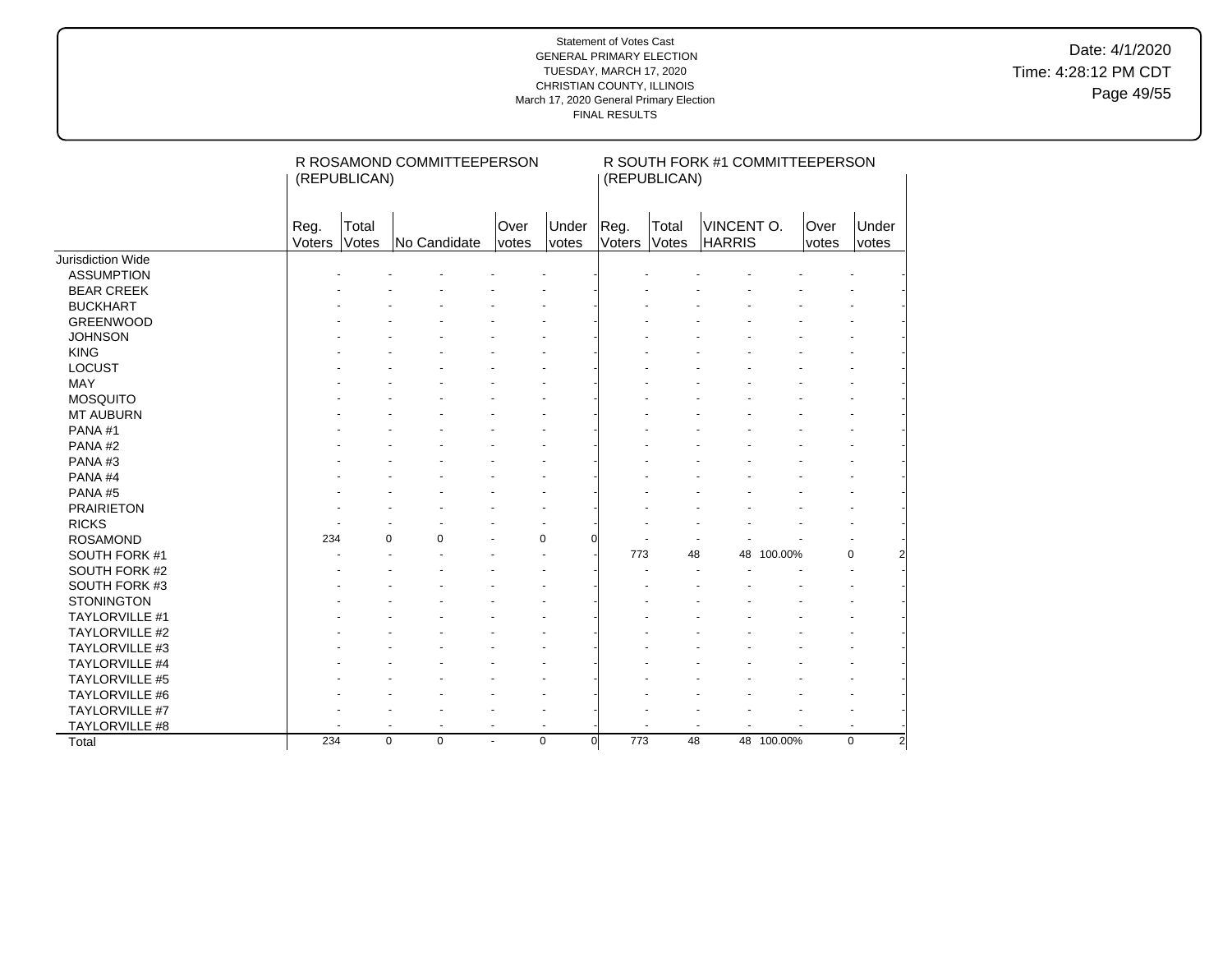Date: 4/1/2020 Time: 4:28:12 PM CDT Page 50/55

|                   | R SOUTH FORK #2 COMMITTEEPERSON<br>(REPUBLICAN) |                          |                          |                          |                          |                       | R SOUTH FORK #3 COMMITTEEPERSON<br>(REPUBLICAN) |                                                      |               |                |  |  |  |
|-------------------|-------------------------------------------------|--------------------------|--------------------------|--------------------------|--------------------------|-----------------------|-------------------------------------------------|------------------------------------------------------|---------------|----------------|--|--|--|
|                   | Reg.<br>Voters                                  | Total<br>Votes           | No Candidate             | Over<br><i>votes</i>     | Under<br>votes           | Reg.<br>Voters        | Total<br>Votes                                  | No Candidate                                         | Over<br>votes | Under<br>votes |  |  |  |
| Jurisdiction Wide |                                                 |                          |                          |                          |                          |                       |                                                 |                                                      |               |                |  |  |  |
| <b>ASSUMPTION</b> |                                                 |                          |                          |                          |                          |                       |                                                 |                                                      |               |                |  |  |  |
| <b>BEAR CREEK</b> |                                                 |                          |                          |                          |                          |                       |                                                 |                                                      |               |                |  |  |  |
| <b>BUCKHART</b>   |                                                 |                          |                          |                          |                          |                       |                                                 |                                                      |               |                |  |  |  |
| <b>GREENWOOD</b>  |                                                 |                          |                          |                          |                          |                       |                                                 |                                                      |               |                |  |  |  |
| <b>JOHNSON</b>    |                                                 |                          |                          |                          |                          |                       |                                                 |                                                      |               |                |  |  |  |
| <b>KING</b>       |                                                 |                          |                          |                          |                          |                       |                                                 |                                                      |               |                |  |  |  |
| <b>LOCUST</b>     |                                                 |                          |                          |                          |                          |                       |                                                 |                                                      |               |                |  |  |  |
| <b>MAY</b>        |                                                 |                          |                          |                          |                          |                       |                                                 |                                                      |               |                |  |  |  |
| <b>MOSQUITO</b>   |                                                 |                          |                          |                          |                          |                       |                                                 |                                                      |               |                |  |  |  |
| <b>MT AUBURN</b>  |                                                 |                          |                          |                          |                          |                       |                                                 |                                                      |               |                |  |  |  |
| PANA#1            |                                                 |                          |                          |                          |                          |                       |                                                 |                                                      |               |                |  |  |  |
| PANA#2            |                                                 |                          |                          |                          |                          |                       |                                                 |                                                      |               |                |  |  |  |
| PANA#3            |                                                 |                          |                          |                          |                          |                       |                                                 |                                                      |               |                |  |  |  |
| PANA#4            |                                                 |                          |                          |                          |                          |                       |                                                 |                                                      |               |                |  |  |  |
| PANA#5            |                                                 |                          |                          |                          |                          |                       |                                                 |                                                      |               |                |  |  |  |
| <b>PRAIRIETON</b> |                                                 |                          |                          |                          |                          |                       |                                                 |                                                      |               |                |  |  |  |
| <b>RICKS</b>      |                                                 |                          |                          |                          |                          |                       |                                                 |                                                      |               |                |  |  |  |
| <b>ROSAMOND</b>   |                                                 |                          |                          |                          |                          |                       |                                                 |                                                      |               |                |  |  |  |
| SOUTH FORK #1     |                                                 |                          |                          |                          |                          |                       |                                                 |                                                      |               |                |  |  |  |
| SOUTH FORK #2     | 435                                             | $\Omega$                 | $\mathbf 0$              |                          | $\mathbf 0$              | ŋ                     |                                                 |                                                      |               |                |  |  |  |
| SOUTH FORK #3     |                                                 |                          |                          |                          |                          | 458                   |                                                 | $\mathbf 0$<br>0                                     |               | 0              |  |  |  |
| <b>STONINGTON</b> |                                                 |                          |                          |                          |                          |                       |                                                 |                                                      |               |                |  |  |  |
| TAYLORVILLE #1    |                                                 |                          |                          |                          |                          |                       |                                                 |                                                      |               |                |  |  |  |
| TAYLORVILLE #2    |                                                 |                          |                          |                          |                          |                       |                                                 |                                                      |               |                |  |  |  |
| TAYLORVILLE #3    |                                                 |                          |                          |                          |                          |                       |                                                 |                                                      |               |                |  |  |  |
| TAYLORVILLE #4    |                                                 |                          |                          |                          |                          |                       |                                                 |                                                      |               |                |  |  |  |
| TAYLORVILLE #5    |                                                 |                          |                          |                          |                          |                       |                                                 |                                                      |               |                |  |  |  |
| TAYLORVILLE #6    |                                                 |                          |                          |                          |                          |                       |                                                 |                                                      |               |                |  |  |  |
| TAYLORVILLE #7    |                                                 |                          |                          |                          |                          |                       |                                                 |                                                      |               |                |  |  |  |
| TAYLORVILLE #8    |                                                 | $\overline{\phantom{a}}$ | $\overline{\phantom{a}}$ | $\overline{\phantom{a}}$ | $\overline{\phantom{a}}$ |                       |                                                 | $\overline{\phantom{a}}$<br>$\overline{\phantom{a}}$ |               |                |  |  |  |
| Total             | 435                                             | $\mathbf 0$              | $\mathbf 0$              | ÷                        | $\mathbf 0$              | 458<br>$\overline{0}$ |                                                 | $\mathbf 0$<br>$\mathbf 0$                           | ÷.            | $\mathbf 0$    |  |  |  |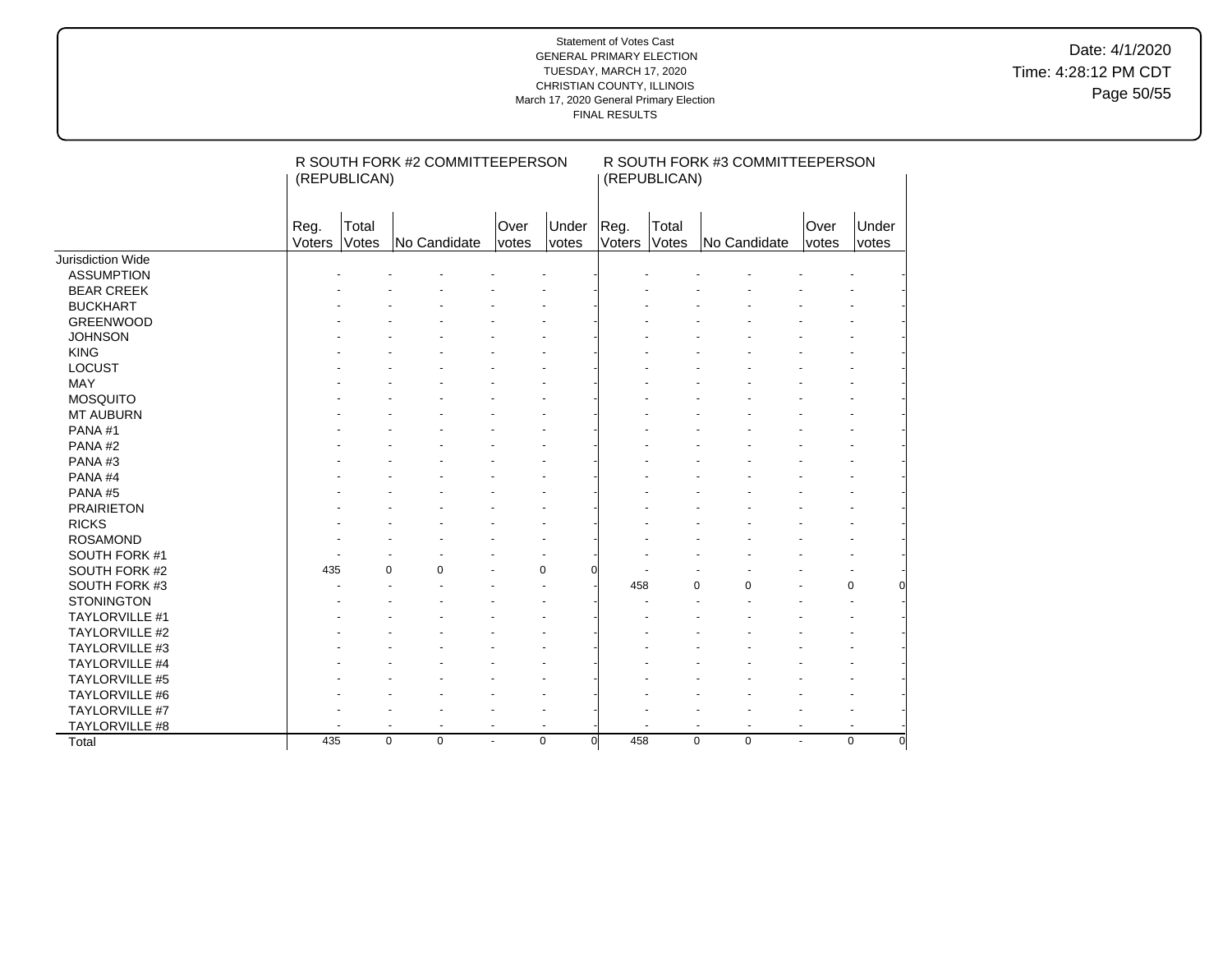Date: 4/1/2020 Time: 4:28:12 PM CDT Page 51/55

|                       | (REPUBLICAN)   |                | R STONINGTON COMMITTEEPERSON |                          | R TAYLORVILLE #1 COMMITTEEPERSON<br>(REPUBLICAN) |                 |                |                                            |                |                |  |
|-----------------------|----------------|----------------|------------------------------|--------------------------|--------------------------------------------------|-----------------|----------------|--------------------------------------------|----------------|----------------|--|
|                       | Reg.<br>Voters | Total<br>Votes | No Candidate                 | Over<br>votes            | Under<br>votes                                   | Reg.<br>Voters  | Total<br>Votes | No Candidate                               | Over<br>votes  | Under<br>votes |  |
| Jurisdiction Wide     |                |                |                              |                          |                                                  |                 |                |                                            |                |                |  |
| <b>ASSUMPTION</b>     |                |                |                              |                          |                                                  |                 |                |                                            |                |                |  |
| <b>BEAR CREEK</b>     |                |                |                              |                          |                                                  |                 |                |                                            |                |                |  |
| <b>BUCKHART</b>       |                |                |                              |                          |                                                  |                 |                |                                            |                |                |  |
| <b>GREENWOOD</b>      |                |                |                              |                          |                                                  |                 |                |                                            |                |                |  |
| <b>JOHNSON</b>        |                |                |                              |                          |                                                  |                 |                |                                            |                |                |  |
| <b>KING</b>           |                |                |                              |                          |                                                  |                 |                |                                            |                |                |  |
| <b>LOCUST</b>         |                |                |                              |                          |                                                  |                 |                |                                            |                |                |  |
| MAY                   |                |                |                              |                          |                                                  |                 |                |                                            |                |                |  |
| <b>MOSQUITO</b>       |                |                |                              |                          |                                                  |                 |                |                                            |                |                |  |
| <b>MT AUBURN</b>      |                |                |                              |                          |                                                  |                 |                |                                            |                |                |  |
| PANA#1                |                |                |                              |                          |                                                  |                 |                |                                            |                |                |  |
| PANA#2                |                |                |                              |                          |                                                  |                 |                |                                            |                |                |  |
| PANA#3                |                |                |                              |                          |                                                  |                 |                |                                            |                |                |  |
| PANA#4                |                |                |                              |                          |                                                  |                 |                |                                            |                |                |  |
| PANA#5                |                |                |                              |                          |                                                  |                 |                |                                            |                |                |  |
| <b>PRAIRIETON</b>     |                |                |                              |                          |                                                  |                 |                |                                            |                |                |  |
| <b>RICKS</b>          |                |                |                              |                          |                                                  |                 |                |                                            |                |                |  |
| <b>ROSAMOND</b>       |                |                |                              |                          |                                                  |                 |                |                                            |                |                |  |
| SOUTH FORK #1         |                |                |                              |                          |                                                  |                 |                |                                            |                |                |  |
| SOUTH FORK #2         |                |                |                              |                          |                                                  |                 |                |                                            |                |                |  |
| SOUTH FORK #3         |                |                |                              |                          |                                                  |                 |                |                                            |                |                |  |
| <b>STONINGTON</b>     | 716            | $\Omega$       | 0                            |                          | 0                                                | U               |                |                                            |                |                |  |
| TAYLORVILLE #1        |                |                |                              |                          | $\ddot{\phantom{1}}$                             | 907             |                | $\Omega$<br>$\Omega$                       |                | 0              |  |
| <b>TAYLORVILLE #2</b> |                |                |                              |                          |                                                  |                 |                |                                            |                |                |  |
| TAYLORVILLE #3        |                |                |                              |                          |                                                  |                 |                |                                            |                |                |  |
| <b>TAYLORVILLE #4</b> |                |                |                              |                          |                                                  |                 |                |                                            |                |                |  |
| <b>TAYLORVILLE #5</b> |                |                |                              |                          |                                                  |                 |                |                                            |                |                |  |
| <b>TAYLORVILLE #6</b> |                |                |                              |                          |                                                  |                 |                |                                            |                |                |  |
| TAYLORVILLE #7        |                |                |                              |                          |                                                  |                 |                |                                            |                |                |  |
| TAYLORVILLE #8        |                | $\blacksquare$ |                              | $\overline{\phantom{a}}$ | $\blacksquare$                                   |                 |                | $\blacksquare$<br>$\overline{\phantom{a}}$ | $\overline{a}$ |                |  |
| Total                 | 716            | $\mathbf 0$    | $\mathbf 0$                  | ÷.                       | $\mathbf 0$                                      | 907<br>$\Omega$ |                | $\mathbf 0$<br>$\mathbf 0$                 | $\blacksquare$ | $\Omega$<br>O  |  |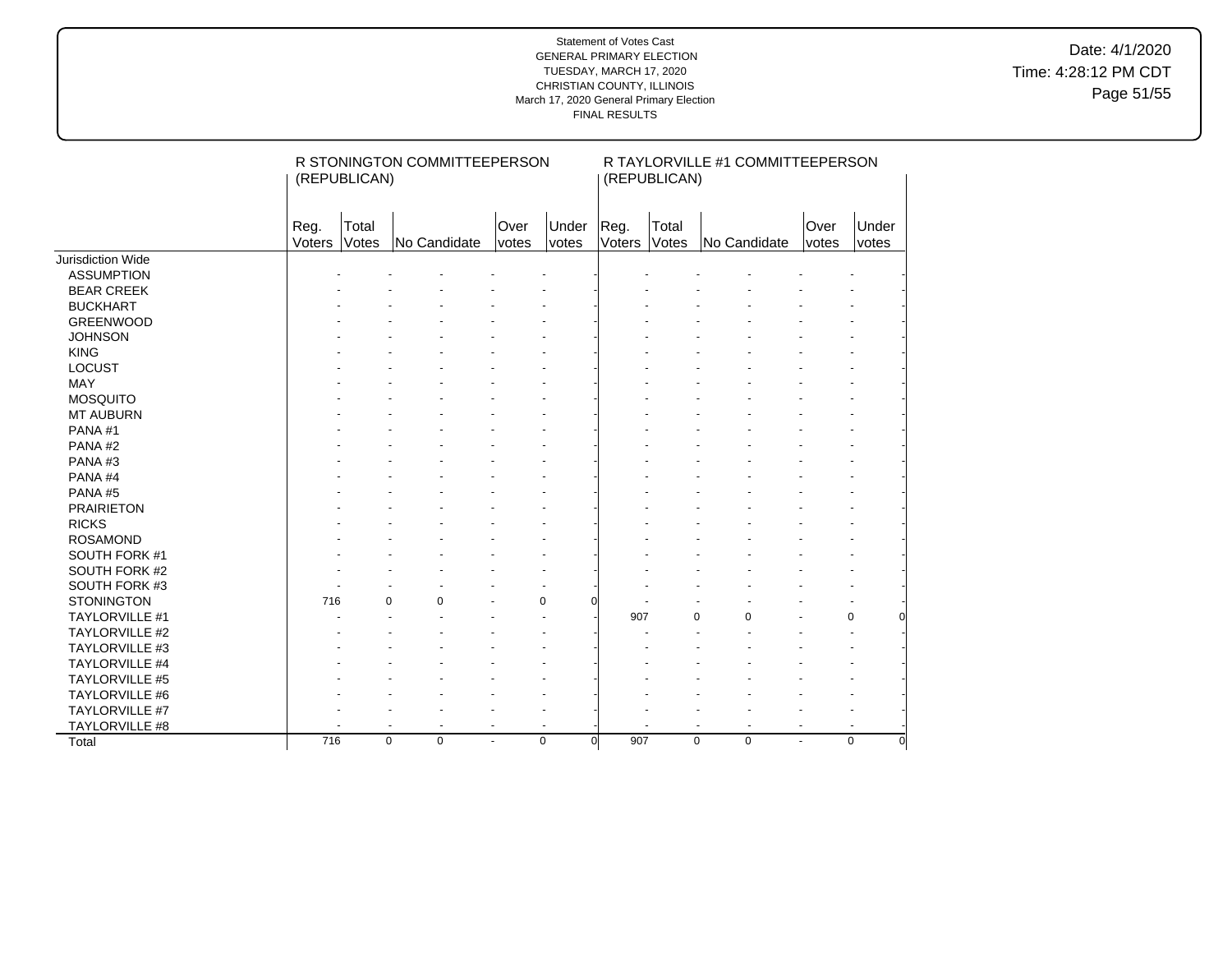Date: 4/1/2020 Time: 4:28:12 PM CDT Page 52/55

|                       |                | R TAYLORVILLE #2 COMMITTEEPERSON<br>(REPUBLICAN) |                 |            |               |                |                | R TAYLORVILLE #3 COMMITTEEPERSON<br>(REPUBLICAN) |                            |                |                         |  |  |
|-----------------------|----------------|--------------------------------------------------|-----------------|------------|---------------|----------------|----------------|--------------------------------------------------|----------------------------|----------------|-------------------------|--|--|
|                       | Reg.<br>Voters | Total<br>Votes                                   | MOLLY<br>ALARIA |            | Over<br>votes | Under<br>votes | Reg.<br>Voters | Total<br>Votes                                   | No Candidate               | Over<br>votes  | Under<br>votes          |  |  |
| Jurisdiction Wide     |                |                                                  |                 |            |               |                |                |                                                  |                            |                |                         |  |  |
| <b>ASSUMPTION</b>     |                |                                                  |                 |            |               |                |                |                                                  |                            |                |                         |  |  |
| <b>BEAR CREEK</b>     |                |                                                  |                 |            |               |                |                |                                                  |                            |                |                         |  |  |
| <b>BUCKHART</b>       |                |                                                  |                 |            |               |                |                |                                                  |                            |                |                         |  |  |
| <b>GREENWOOD</b>      |                |                                                  |                 |            |               |                |                |                                                  |                            |                |                         |  |  |
| <b>JOHNSON</b>        |                |                                                  |                 |            |               |                |                |                                                  |                            |                |                         |  |  |
| <b>KING</b>           |                |                                                  |                 |            |               |                |                |                                                  |                            |                |                         |  |  |
| LOCUST                |                |                                                  |                 |            |               |                |                |                                                  |                            |                |                         |  |  |
| <b>MAY</b>            |                |                                                  |                 |            |               |                |                |                                                  |                            |                |                         |  |  |
| <b>MOSQUITO</b>       |                |                                                  |                 |            |               |                |                |                                                  |                            |                |                         |  |  |
| <b>MT AUBURN</b>      |                |                                                  |                 |            |               |                |                |                                                  |                            |                |                         |  |  |
| PANA#1                |                |                                                  |                 |            |               |                |                |                                                  |                            |                |                         |  |  |
| PANA#2                |                |                                                  |                 |            |               |                |                |                                                  |                            |                |                         |  |  |
| PANA#3                |                |                                                  |                 |            |               |                |                |                                                  |                            |                |                         |  |  |
| PANA#4                |                |                                                  |                 |            |               |                |                |                                                  |                            |                |                         |  |  |
| PANA#5                |                |                                                  |                 |            |               |                |                |                                                  |                            |                |                         |  |  |
| <b>PRAIRIETON</b>     |                |                                                  |                 |            |               |                |                |                                                  |                            |                |                         |  |  |
| <b>RICKS</b>          |                |                                                  |                 |            |               |                |                |                                                  |                            |                |                         |  |  |
| <b>ROSAMOND</b>       |                |                                                  |                 |            |               |                |                |                                                  |                            |                |                         |  |  |
| SOUTH FORK #1         |                |                                                  |                 |            |               |                |                |                                                  |                            |                |                         |  |  |
| SOUTH FORK #2         |                |                                                  |                 |            |               |                |                |                                                  |                            |                |                         |  |  |
| SOUTH FORK #3         |                |                                                  |                 |            |               |                |                |                                                  |                            |                |                         |  |  |
| <b>STONINGTON</b>     |                |                                                  |                 |            |               |                |                |                                                  |                            |                |                         |  |  |
| <b>TAYLORVILLE #1</b> |                |                                                  |                 |            |               |                |                |                                                  |                            |                |                         |  |  |
| TAYLORVILLE #2        | 849            | 96                                               | 96              | 100.00%    | 0             | 8              |                |                                                  |                            |                |                         |  |  |
| TAYLORVILLE #3        |                |                                                  |                 |            |               |                | 826            |                                                  | 0<br>0                     |                | $\mathbf 0$<br>$\Omega$ |  |  |
| <b>TAYLORVILLE #4</b> |                |                                                  |                 |            |               |                |                |                                                  |                            |                |                         |  |  |
| TAYLORVILLE #5        |                |                                                  |                 |            |               |                |                |                                                  |                            |                |                         |  |  |
| <b>TAYLORVILLE #6</b> |                |                                                  |                 |            |               |                |                |                                                  |                            |                |                         |  |  |
| TAYLORVILLE #7        |                |                                                  |                 |            |               |                |                |                                                  |                            |                |                         |  |  |
| TAYLORVILLE #8        |                |                                                  |                 |            |               |                |                |                                                  | $\overline{\phantom{a}}$   |                |                         |  |  |
| Total                 | 849            | 96                                               |                 | 96 100.00% | $\mathbf 0$   | 8              | 826            |                                                  | $\mathbf 0$<br>$\mathbf 0$ | $\blacksquare$ | $\Omega$<br>$\Omega$    |  |  |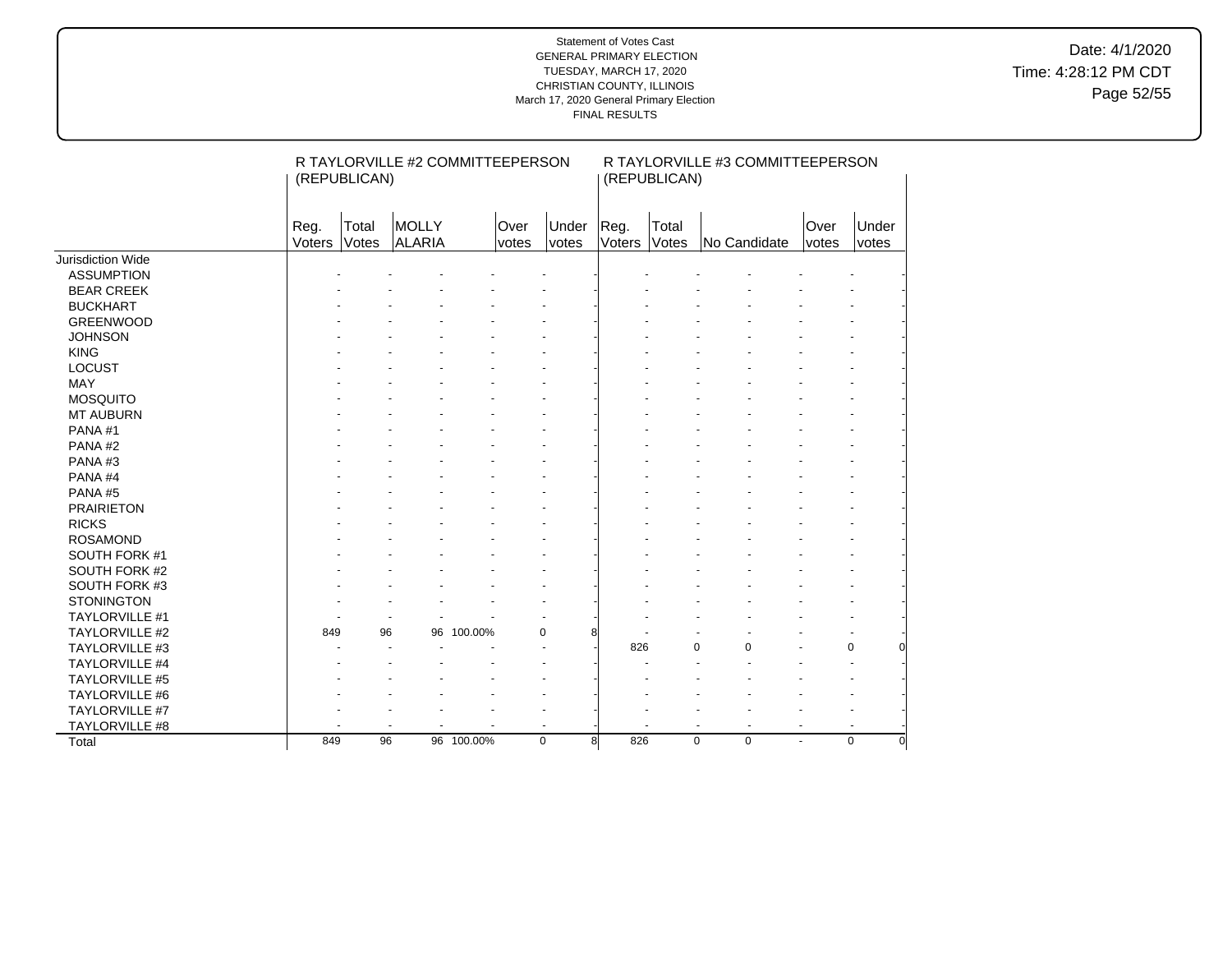Date: 4/1/2020 Time: 4:28:12 PM CDT Page 53/55

|                       |                | R TAYLORVILLE #4 COMMITTEEPERSON<br>(REPUBLICAN) |                                |             |             |                |                | R TAYLORVILLE #5 COMMITTEEPERSON<br>(REPUBLICAN) |                   |             |                      |                   |  |
|-----------------------|----------------|--------------------------------------------------|--------------------------------|-------------|-------------|----------------|----------------|--------------------------------------------------|-------------------|-------------|----------------------|-------------------|--|
|                       | Reg.<br>Voters | Total<br>Votes                                   | <b>THOMAS</b><br><b>SNYDER</b> | Over        | votes       | Under<br>votes | Reg.<br>Voters | Total<br>Votes                                   | <b>TOM FERGIN</b> |             | Over<br><i>votes</i> | Under<br>votes    |  |
| Jurisdiction Wide     |                |                                                  |                                |             |             |                |                |                                                  |                   |             |                      |                   |  |
| <b>ASSUMPTION</b>     |                |                                                  |                                |             |             |                |                |                                                  |                   |             |                      |                   |  |
| <b>BEAR CREEK</b>     |                |                                                  |                                |             |             |                |                |                                                  |                   |             |                      |                   |  |
| <b>BUCKHART</b>       |                |                                                  |                                |             |             |                |                |                                                  |                   |             |                      |                   |  |
| <b>GREENWOOD</b>      |                |                                                  |                                |             |             |                |                |                                                  |                   |             |                      |                   |  |
| <b>JOHNSON</b>        |                |                                                  |                                |             |             |                |                |                                                  |                   |             |                      |                   |  |
| <b>KING</b>           |                |                                                  |                                |             |             |                |                |                                                  |                   |             |                      |                   |  |
| <b>LOCUST</b>         |                |                                                  |                                |             |             |                |                |                                                  |                   |             |                      |                   |  |
| <b>MAY</b>            |                |                                                  |                                |             |             |                |                |                                                  |                   |             |                      |                   |  |
| <b>MOSQUITO</b>       |                |                                                  |                                |             |             |                |                |                                                  |                   |             |                      |                   |  |
| <b>MT AUBURN</b>      |                |                                                  |                                |             |             |                |                |                                                  |                   |             |                      |                   |  |
| PANA#1                |                |                                                  |                                |             |             |                |                |                                                  |                   |             |                      |                   |  |
| PANA#2                |                |                                                  |                                |             |             |                |                |                                                  |                   |             |                      |                   |  |
| PANA#3                |                |                                                  |                                |             |             |                |                |                                                  |                   |             |                      |                   |  |
| PANA#4                |                |                                                  |                                |             |             |                |                |                                                  |                   |             |                      |                   |  |
| PANA#5                |                |                                                  |                                |             |             |                |                |                                                  |                   |             |                      |                   |  |
| <b>PRAIRIETON</b>     |                |                                                  |                                |             |             |                |                |                                                  |                   |             |                      |                   |  |
| <b>RICKS</b>          |                |                                                  |                                |             |             |                |                |                                                  |                   |             |                      |                   |  |
| <b>ROSAMOND</b>       |                |                                                  |                                |             |             |                |                |                                                  |                   |             |                      |                   |  |
| SOUTH FORK #1         |                |                                                  |                                |             |             |                |                |                                                  |                   |             |                      |                   |  |
| SOUTH FORK #2         |                |                                                  |                                |             |             |                |                |                                                  |                   |             |                      |                   |  |
| SOUTH FORK #3         |                |                                                  |                                |             |             |                |                |                                                  |                   |             |                      |                   |  |
| <b>STONINGTON</b>     |                |                                                  |                                |             |             |                |                |                                                  |                   |             |                      |                   |  |
| TAYLORVILLE #1        |                |                                                  |                                |             |             |                |                |                                                  |                   |             |                      |                   |  |
| <b>TAYLORVILLE #2</b> |                |                                                  |                                |             |             |                |                |                                                  |                   |             |                      |                   |  |
| TAYLORVILLE #3        |                |                                                  |                                |             |             |                |                |                                                  |                   |             |                      |                   |  |
| <b>TAYLORVILLE #4</b> | 1368           | 116                                              | 116                            | 100.00%     | 0           | 25             |                |                                                  |                   |             |                      |                   |  |
| TAYLORVILLE #5        |                |                                                  |                                |             |             |                | 1287           | 107                                              |                   | 107 100.00% |                      | $\mathbf 0$<br>29 |  |
| TAYLORVILLE #6        |                |                                                  |                                |             |             |                |                |                                                  |                   |             |                      |                   |  |
| TAYLORVILLE #7        |                |                                                  |                                |             |             |                |                |                                                  |                   |             |                      |                   |  |
| TAYLORVILLE #8        |                |                                                  |                                |             |             |                |                |                                                  |                   |             |                      |                   |  |
| Total                 | 1368           | 116                                              |                                | 116 100.00% | $\mathbf 0$ | 25             | 1287           | 107                                              |                   | 107 100.00% |                      | 29<br>$\Omega$    |  |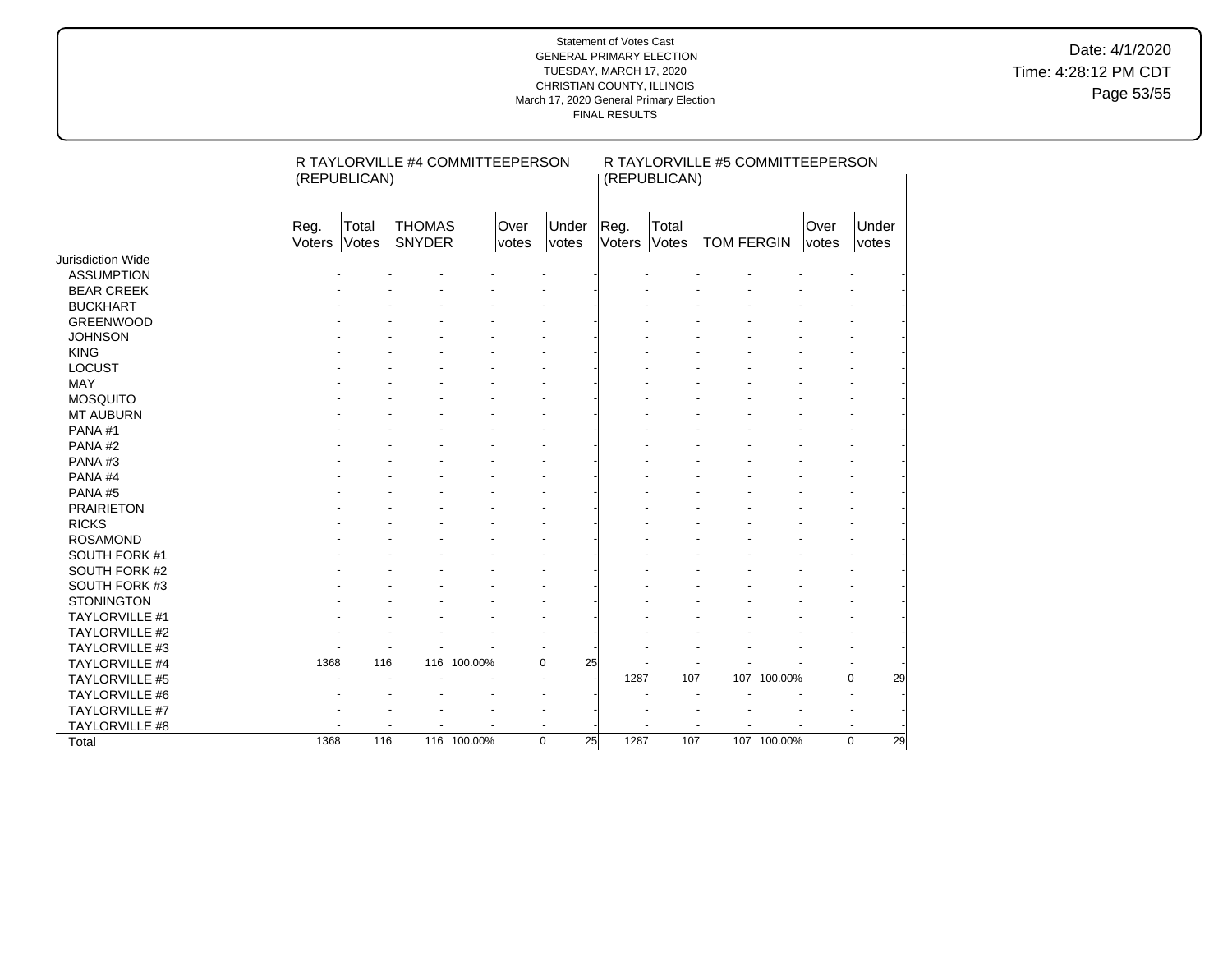Date: 4/1/2020 Time: 4:28:12 PM CDT Page 54/55

|                       |                | R TAYLORVILLE #6 COMMITTEEPERSON<br>(REPUBLICAN) |                    |            |               |                |                | R TAYLORVILLE #7 COMMITTEEPERSON<br>(REPUBLICAN) |                                  |                |               |                |  |  |
|-----------------------|----------------|--------------------------------------------------|--------------------|------------|---------------|----------------|----------------|--------------------------------------------------|----------------------------------|----------------|---------------|----------------|--|--|
|                       | Reg.<br>Voters | Total<br>Votes                                   | CLARK R.<br>PEARCE |            | Over<br>votes | Under<br>votes | Reg.<br>Voters | Total<br>Votes                                   | No Candidate                     |                | Over<br>votes | Under<br>votes |  |  |
| Jurisdiction Wide     |                |                                                  |                    |            |               |                |                |                                                  |                                  |                |               |                |  |  |
| <b>ASSUMPTION</b>     |                |                                                  |                    |            |               |                |                |                                                  |                                  |                |               |                |  |  |
| <b>BEAR CREEK</b>     |                |                                                  |                    |            |               |                |                |                                                  |                                  |                |               |                |  |  |
| <b>BUCKHART</b>       |                |                                                  |                    |            |               |                |                |                                                  |                                  |                |               |                |  |  |
| <b>GREENWOOD</b>      |                |                                                  |                    |            |               |                |                |                                                  |                                  |                |               |                |  |  |
| <b>JOHNSON</b>        |                |                                                  |                    |            |               |                |                |                                                  |                                  |                |               |                |  |  |
| <b>KING</b>           |                |                                                  |                    |            |               |                |                |                                                  |                                  |                |               |                |  |  |
| LOCUST                |                |                                                  |                    |            |               |                |                |                                                  |                                  |                |               |                |  |  |
| <b>MAY</b>            |                |                                                  |                    |            |               |                |                |                                                  |                                  |                |               |                |  |  |
| <b>MOSQUITO</b>       |                |                                                  |                    |            |               |                |                |                                                  |                                  |                |               |                |  |  |
| <b>MT AUBURN</b>      |                |                                                  |                    |            |               |                |                |                                                  |                                  |                |               |                |  |  |
| PANA#1                |                |                                                  |                    |            |               |                |                |                                                  |                                  |                |               |                |  |  |
| PANA#2                |                |                                                  |                    |            |               |                |                |                                                  |                                  |                |               |                |  |  |
| PANA#3                |                |                                                  |                    |            |               |                |                |                                                  |                                  |                |               |                |  |  |
| PANA#4                |                |                                                  |                    |            |               |                |                |                                                  |                                  |                |               |                |  |  |
| PANA#5                |                |                                                  |                    |            |               |                |                |                                                  |                                  |                |               |                |  |  |
| <b>PRAIRIETON</b>     |                |                                                  |                    |            |               |                |                |                                                  |                                  |                |               |                |  |  |
| <b>RICKS</b>          |                |                                                  |                    |            |               |                |                |                                                  |                                  |                |               |                |  |  |
| <b>ROSAMOND</b>       |                |                                                  |                    |            |               |                |                |                                                  |                                  |                |               |                |  |  |
| SOUTH FORK #1         |                |                                                  |                    |            |               |                |                |                                                  |                                  |                |               |                |  |  |
| SOUTH FORK #2         |                |                                                  |                    |            |               |                |                |                                                  |                                  |                |               |                |  |  |
| SOUTH FORK #3         |                |                                                  |                    |            |               |                |                |                                                  |                                  |                |               |                |  |  |
| <b>STONINGTON</b>     |                |                                                  |                    |            |               |                |                |                                                  |                                  |                |               |                |  |  |
| TAYLORVILLE #1        |                |                                                  |                    |            |               |                |                |                                                  |                                  |                |               |                |  |  |
| <b>TAYLORVILLE #2</b> |                |                                                  |                    |            |               |                |                |                                                  |                                  |                |               |                |  |  |
| TAYLORVILLE #3        |                |                                                  |                    |            |               |                |                |                                                  |                                  |                |               |                |  |  |
| <b>TAYLORVILLE #4</b> |                |                                                  |                    |            |               |                |                |                                                  |                                  |                |               |                |  |  |
| <b>TAYLORVILLE #5</b> |                |                                                  |                    |            |               |                |                |                                                  |                                  |                |               |                |  |  |
| TAYLORVILLE #6        | 855            | 60                                               |                    | 60 100.00% | 0             | 8              |                |                                                  |                                  |                |               |                |  |  |
| TAYLORVILLE #7        |                | $\overline{\phantom{a}}$                         |                    |            | ÷             |                | 830            | $\mathbf 0$                                      | $\pmb{0}$                        |                |               | $\mathbf 0$    |  |  |
| TAYLORVILLE #8        |                | $\overline{\phantom{a}}$                         |                    |            | ÷,            |                |                |                                                  | $\blacksquare$<br>$\blacksquare$ | $\blacksquare$ |               |                |  |  |
| Total                 | 855            | 60                                               |                    | 60 100.00% | $\mathbf 0$   | 8              | 830            | $\mathbf 0$                                      | $\mathbf 0$                      | ÷.             |               | $\Omega$       |  |  |